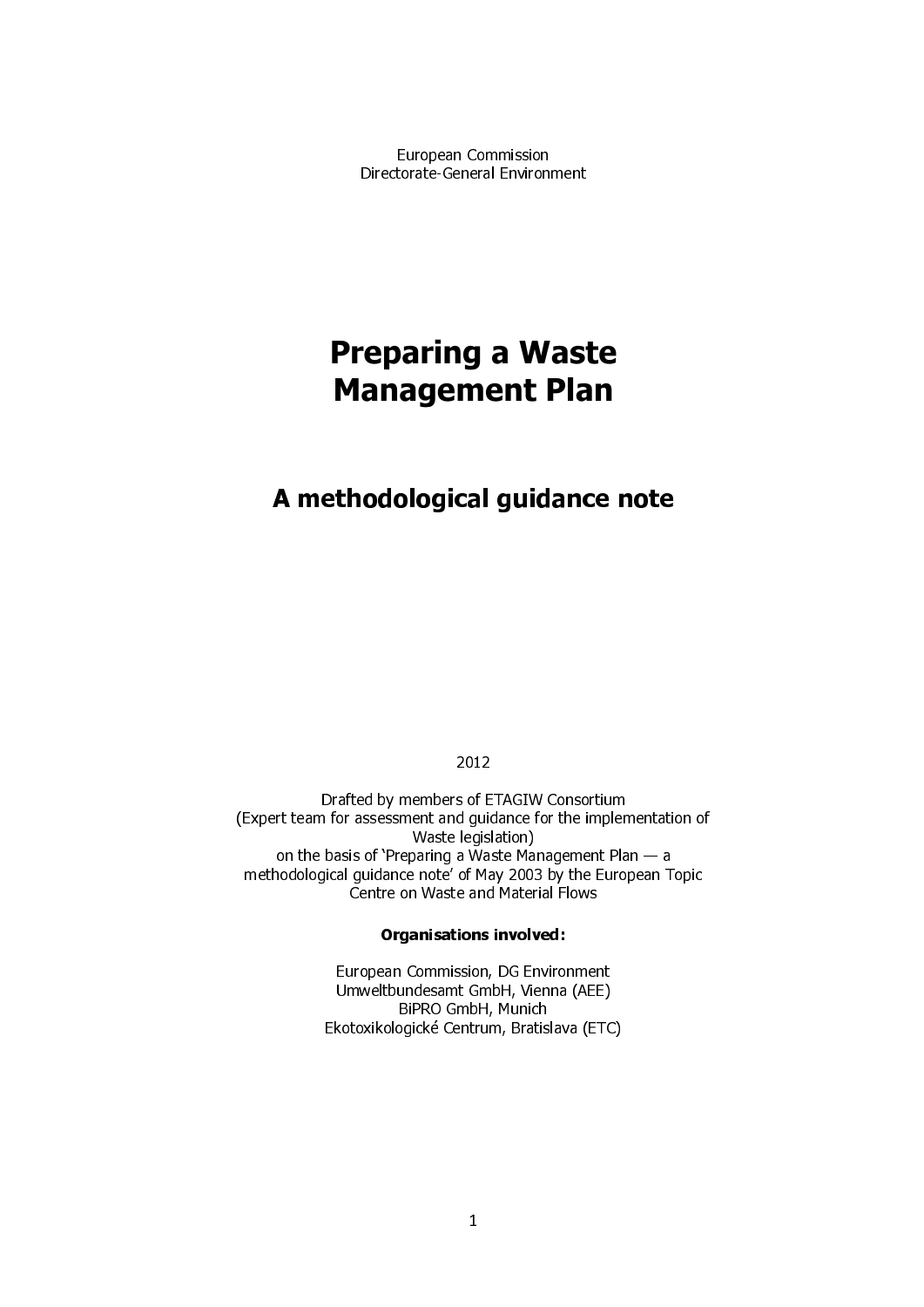| $\mathbf{1}$ . |     |                                                           |  |  |
|----------------|-----|-----------------------------------------------------------|--|--|
|                | 1.1 |                                                           |  |  |
|                | 1.2 |                                                           |  |  |
|                | 1.3 | How to respond to the requirements of the new WFD11       |  |  |
|                | 1.4 | Structure of a typical waste management plan 12           |  |  |
|                | 1.5 | Planning process and public consultation  14              |  |  |
| 2.             |     |                                                           |  |  |
|                | 2.1 |                                                           |  |  |
|                | 2.2 |                                                           |  |  |
| 3.             | 2.3 | considerations when drafting a waste<br>General           |  |  |
|                |     |                                                           |  |  |
|                | 3.1 |                                                           |  |  |
|                | 3.2 | Chapters for specific waste streams in the waste          |  |  |
|                | 3.3 |                                                           |  |  |
|                | 3.4 | Assessment of the effects of certain plans and programmes |  |  |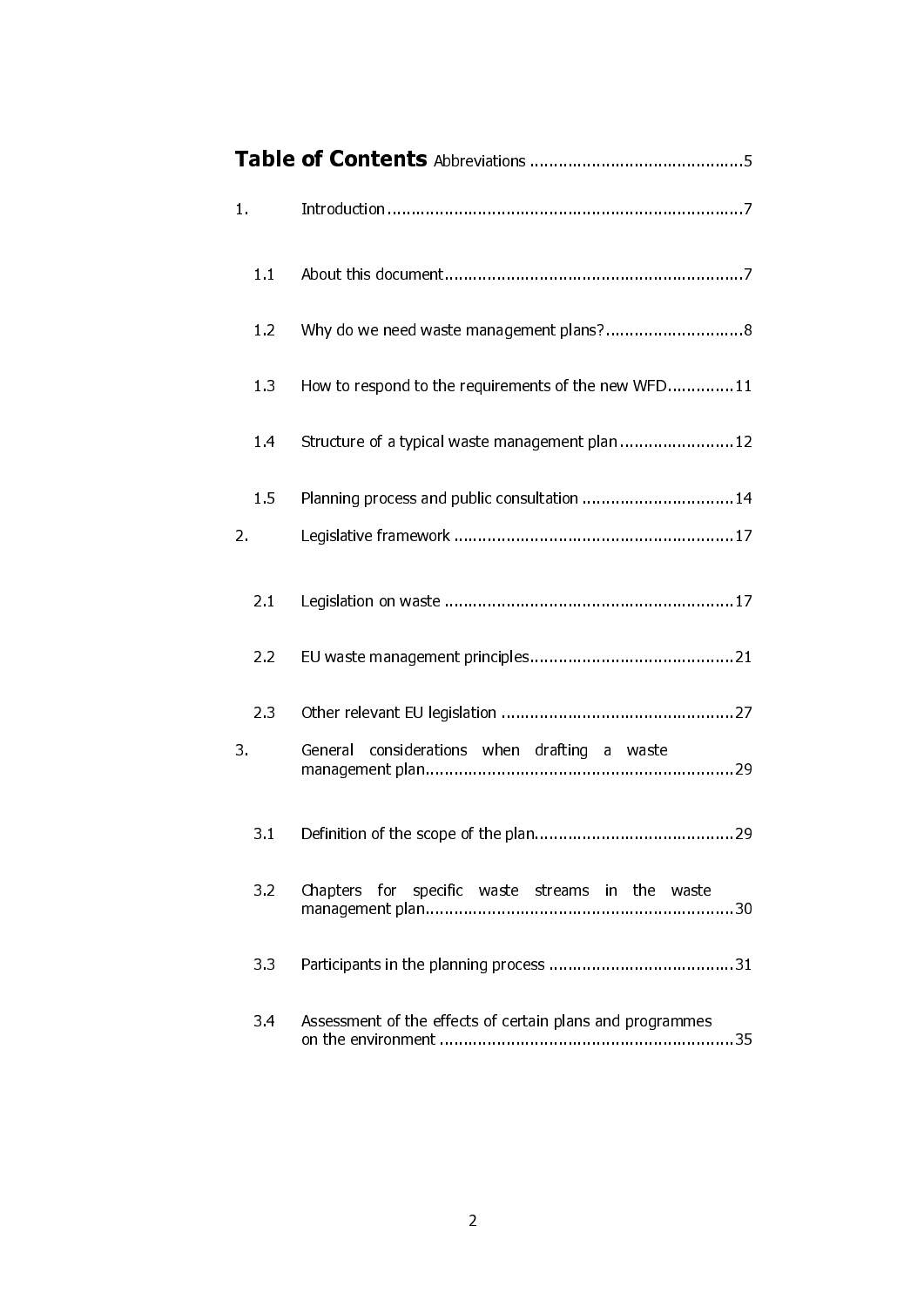| 3.5 |                                                            |
|-----|------------------------------------------------------------|
| 3.6 | Relationship with other plans and policies36               |
| 4.  |                                                            |
| 4.1 |                                                            |
| 4.2 |                                                            |
| 43  |                                                            |
| 4.4 | Organisation and financing of waste management48           |
| 4.5 | Basis for decision and evaluation of previous objectives51 |
| 5.  |                                                            |
| 5.1 |                                                            |
| 5.2 |                                                            |
| 5.3 | The waste management system in the planning period $-$     |
| 5.4 | Criteria for the location of waste treatment facilities 66 |
| 5.5 | Possible measures for implementing a waste management      |
| 5.6 |                                                            |
| 5.7 |                                                            |
| 5.8 |                                                            |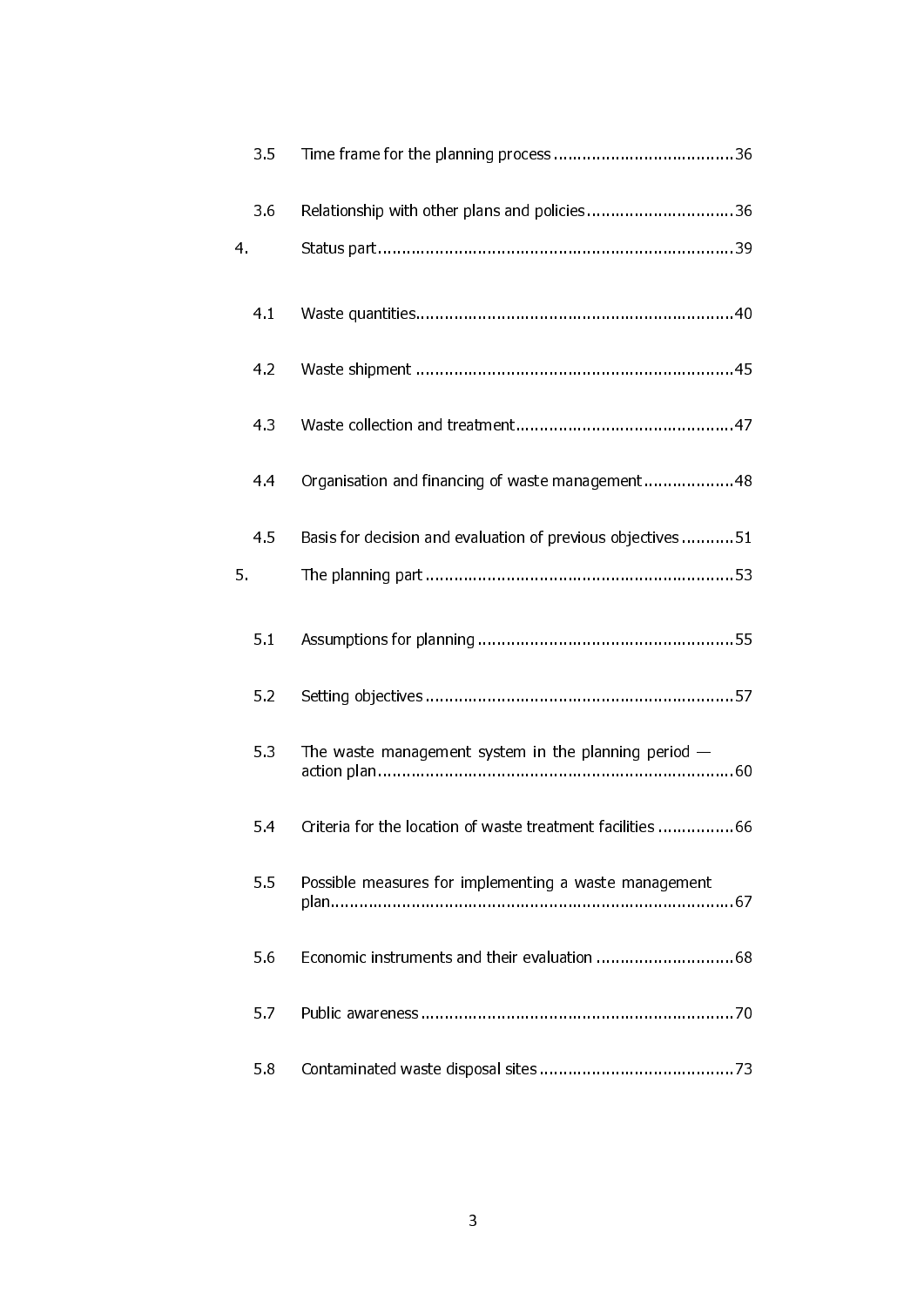| 6.              | Detailed list of questions to be addressed and                |
|-----------------|---------------------------------------------------------------|
| 7.              | Minimum to maximum criteria for a good waste-                 |
| 8.              |                                                               |
| 8.1             |                                                               |
| 8.2             |                                                               |
| 8.3             | National waste-management plans and strategies 99             |
| 8.4             |                                                               |
| 9.              | <b>Further</b><br>information about waste prevention          |
| 9.1             | Principles to be observed by waste prevention programmes  104 |
| 10 <sub>1</sub> |                                                               |
| 11.             |                                                               |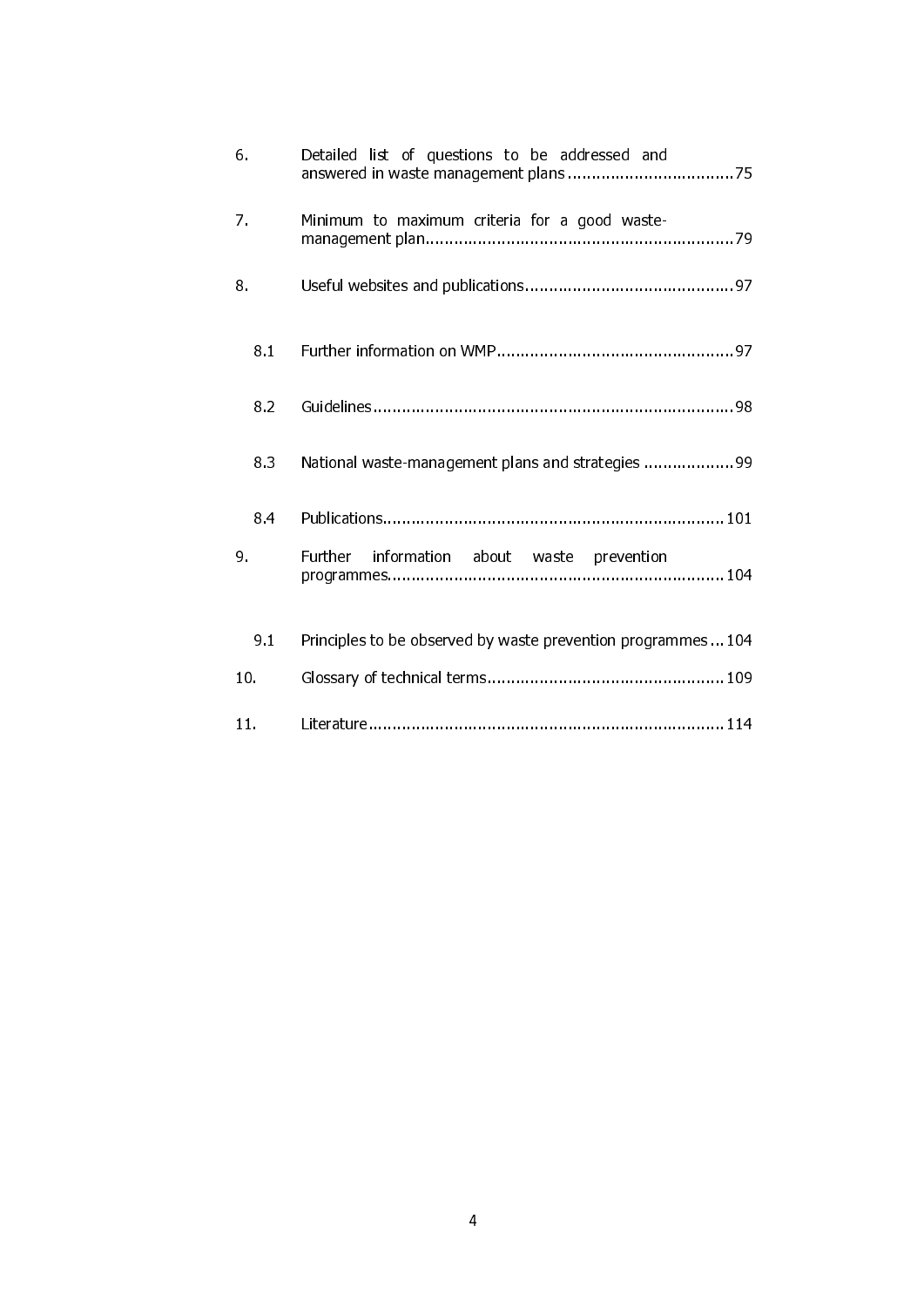# Abbreviations

| <b>BMW</b>  | Biodegradable Municipal Waste                                    |  |  |  |  |
|-------------|------------------------------------------------------------------|--|--|--|--|
| C&D         | <b>Construction and Demolition waste</b>                         |  |  |  |  |
| EIA         | <b>Environmental Impact Assessment</b>                           |  |  |  |  |
| EDM         | Electronic Data Management                                       |  |  |  |  |
| <b>ELV</b>  | End-of-Life Vehicles                                             |  |  |  |  |
| EMAS        | Eco-Management and Audit Scheme                                  |  |  |  |  |
| EU          | European Union                                                   |  |  |  |  |
| EUDIN       | European Data Interchange for Waste Notification<br>System       |  |  |  |  |
| GBI         | Green Business Initiative                                        |  |  |  |  |
| GPP         | Public<br>Purchasing,<br>Public<br>Green<br>Green<br>Procurement |  |  |  |  |
| <b>IRP</b>  | <b>Integrated Resource Planning</b>                              |  |  |  |  |
| LCA         | Life Cycle Analysis                                              |  |  |  |  |
| MBT         | Mechanical-Biological Treatment                                  |  |  |  |  |
| MFA         | <b>Material Flow Analysis</b>                                    |  |  |  |  |
| МS          | Member State                                                     |  |  |  |  |
| <b>MSW</b>  | Municipal Solid Waste                                            |  |  |  |  |
| <b>SAP</b>  | <b>Structured Analysis Procedure</b>                             |  |  |  |  |
| <b>SME</b>  | Small and Medium sized Enterprise                                |  |  |  |  |
| <b>SMT</b>  | Scenario Management Table                                        |  |  |  |  |
| <b>WEEE</b> | Waste Electrical and Electronic Equipment                        |  |  |  |  |
| <b>WFD</b>  | Waste Framework Directive (2008/98/EC)                           |  |  |  |  |
| <b>WMP</b>  | Waste Management Plan                                            |  |  |  |  |
| <b>WSR</b>  | Waste Shipment Regulation                                        |  |  |  |  |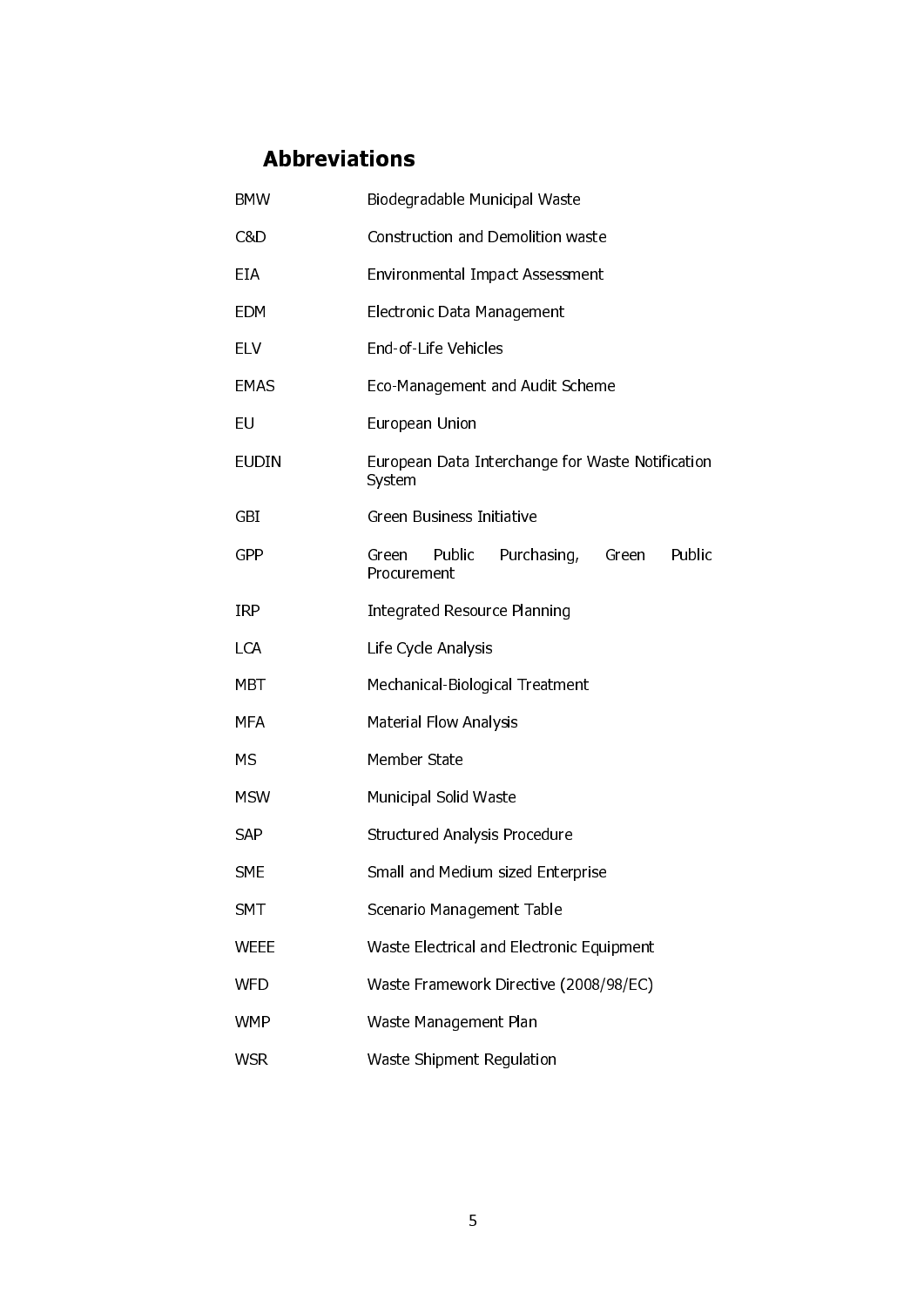Unless otherwise specified, terms used in this Guidance Note are in line with the definitions given in Directive 2008/98/EC on waste.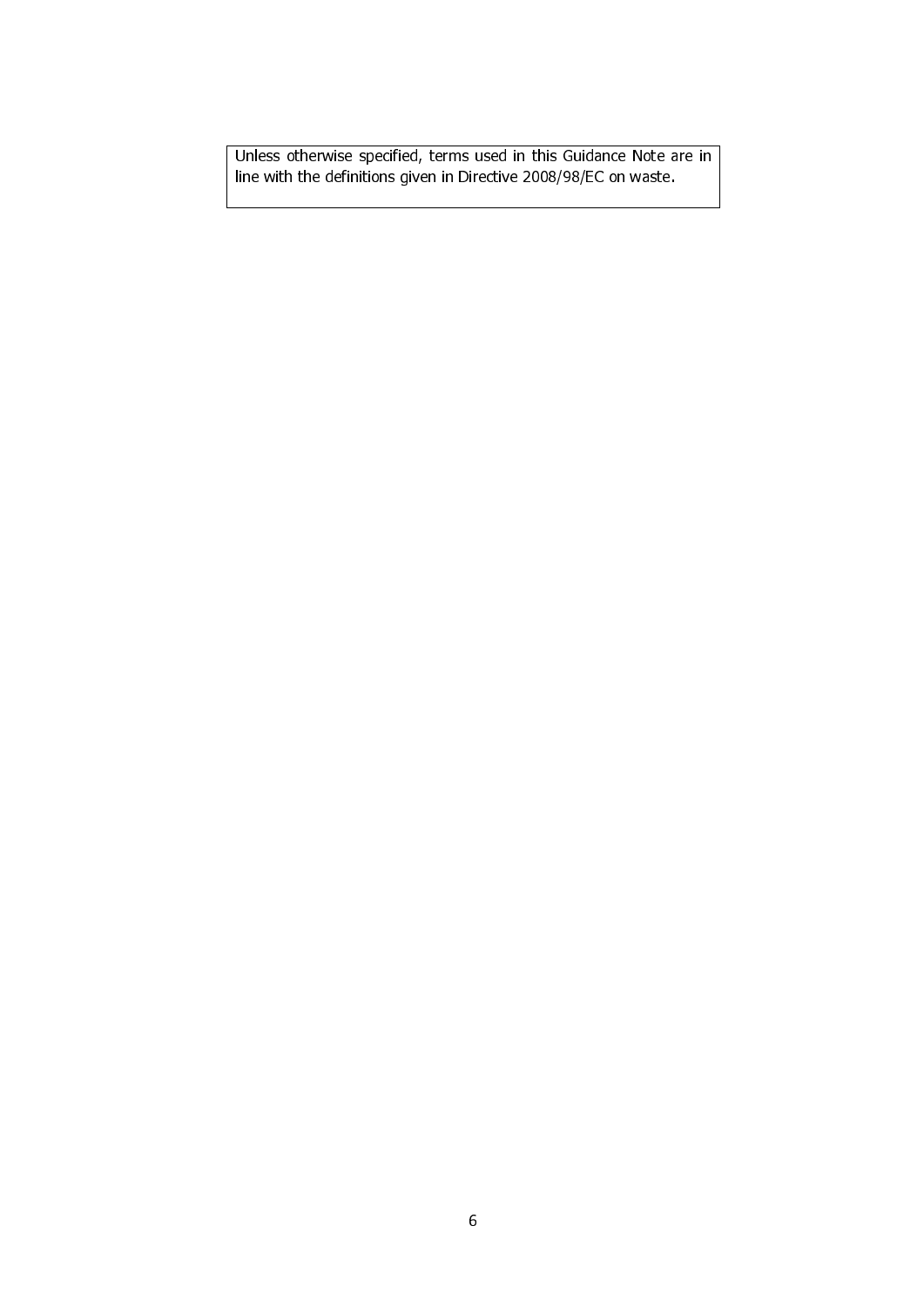# 1. Introduction

# 1.1 About this document

#### Purpose

EU legislation requires the competent authority in each Member State to draw up one or more waste management plans in accordance with the relevant EU directives. It is the responsibility of each individual Member State to apply the principles of these directives when implementing a national waste management system. Waste management planning has thus become a permanent element of public planning efforts in all EU Member States.

This Guidance Note serves to assist waste management planning and promote the development of more coherent and appropriate planning practices across the EU Member States, in compliance with the requirements of the relevant EU legislation.

The Waste Framework Directive 2008/98/EC specifies the current scope and content of waste management planning obligations. Therefore, the Guidance Note issued in May 2003 (link) needed to be adapted accordingly. Developments in European waste policy and legislation since 2003 had to be considered. Guidance on waste prevention programmes had to be added.

This Guidance Note is aimed mainly at the competent authorities in charge of preparing waste management plans, i.e. national administrations and environmental protection agencies and local and regional authorities. However, it is clear that the focal point in waste management planning differs at national and local/regional levels and this should be taken into account when reading the document.

Furthermore, several parties play a role in the planning process: politicians, administrative staff and planners, contractors, various public organisations, stakeholders in general and the wider public. Each of these groups may find parts of this document of particular interest to them.

The guidance given is generally applicable and can be used in the drafting of both national waste management plans in EU Member States and local management plans for a municipality or region in a given country. Drawing up a Guidance Note with such broad scope is not an easy task. Therefore, many sections include an indication of the administrative level to which the stated conditions apply. National requirements for regional/local waste management plans have been left out of the document, but the need to consider such requirements has been taken into account.

The Guidance Note was originally prepared by the European Topic Centre on Waste and Material Flows, and has subsequently been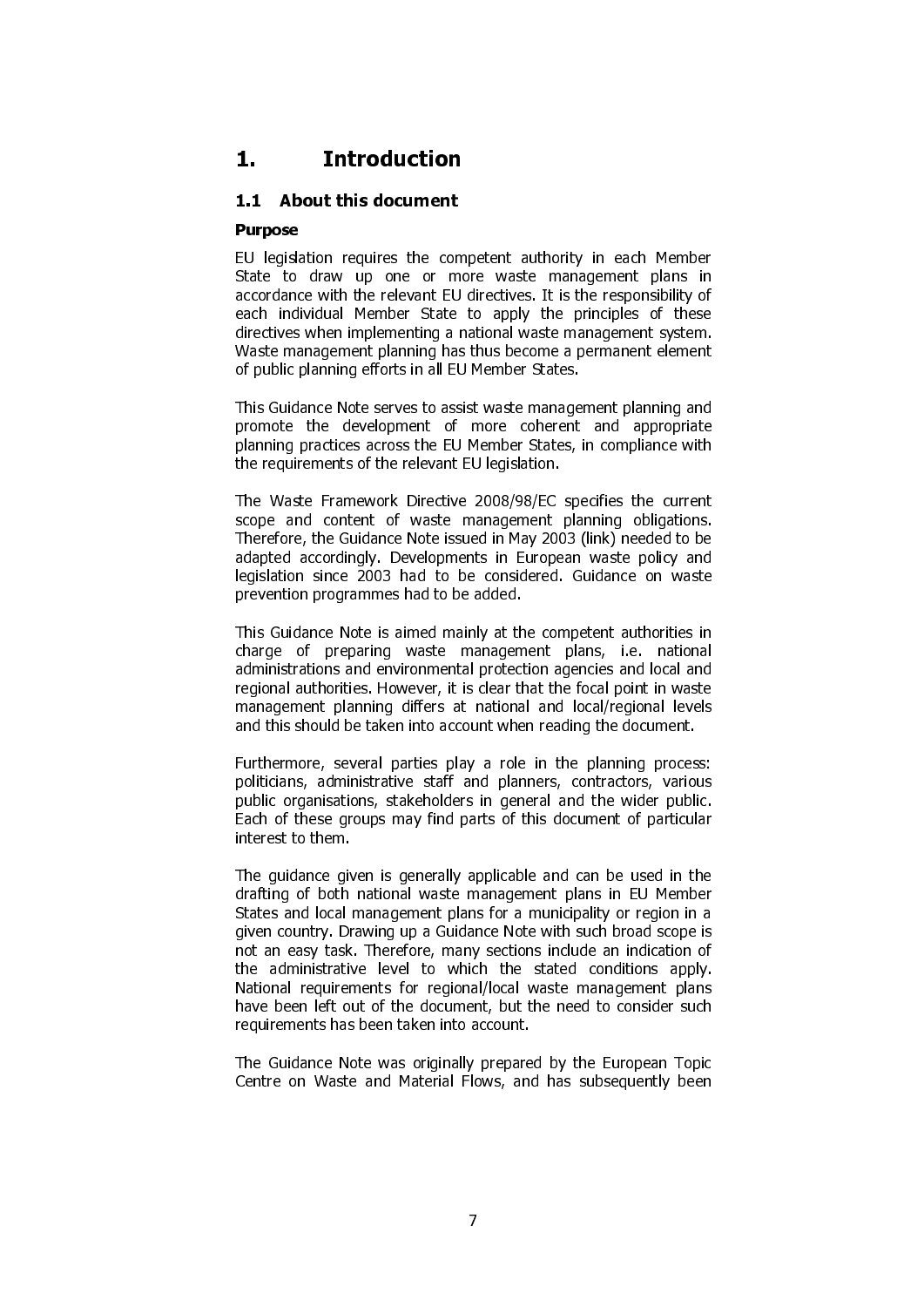revised and updated to bring it into line with the current Waste Framework Directive by Partners of the ETAGIW<sup>1</sup> Consortium (namely Umweltbundesamt GmbH (AEE), BiPRO GmbH Munich, and the Ekotoxikologické Centrum Bratislava (ETC)) on the initiative of the European Commission. As such, this Guidance Note should not be read as representing any official views of the Commission or imposing or suggesting any procedural requirements.

#### Structure

1

The Guidance Note contains a review of the overall policies and principles applying to planning in the field of waste management, including waste prevention, in the EU. This includes a review of legislation in force, and in some fields practical methods are indicated for fleshing out the framework put in place by the EU and the various Member States for the contents of management plans. Furthermore, a framework — or 'step-by-step model' — is presented as a source of inspiration for drawing up an individual waste management plan.

Throughout the text there are boxes with examples from waste management plans or from other guidelines, as well as links to relevant information that may be useful when drafting a waste management plan. Furthermore, Chapters 3, 4 and 5 include a checklist with relevant items to consider in the planning process.

This document relates exclusively to drafting of waste management plans. As regards waste prevention programmes, guidance can be found in the 'Waste Prevention Handbook for EU Member States: Guidelines on waste prevention programmes, supporting the revised framework directive' accessible on the European Commission website:

http://ec.europa.eu/environment/waste/prevention/guidelines.htm.

At the end of the document a list of key references, including useful websites, is provided for further assistance.

#### 1.2 Why do we need waste management plans?

Waste management plans have a key role to play in achieving sustainable waste management that is in line with EU waste legislation. Their main purpose is to give an overview of all waste generated (including imported, and by specific waste streams) and

<sup>1</sup> Expert team for assessment and guidance for the implementation of Waste legislation.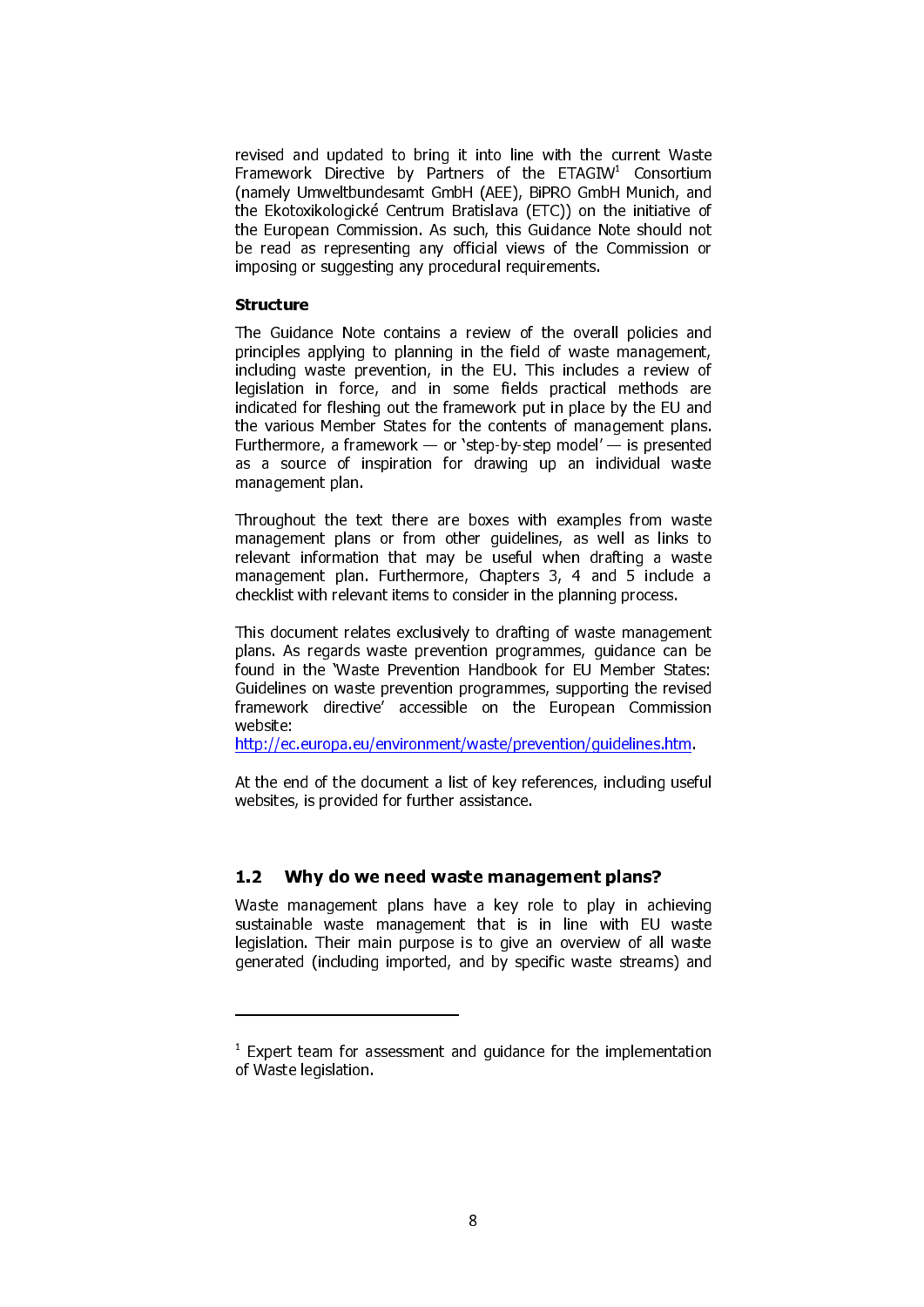treatment options for this waste. The plans will provide a framework for the following:

• Compliance with waste policy and target achievement: Waste management plans, national as well as local/regional, are important instruments contributing to implementation and achievement of policies and targets set out in the field of waste management at national and EU level. Waste management plans have to cover the entire geographical territory of the Member States (MS). In the case of several planning levels or parallel planning, waste management plans must be coordinated — this is necessary to ensure that requirements of the waste directives which are addressed to the MS (and not to the regions) are met by each country. It is a good practice to have regional plans approved by the central government.

#### • Stocktaking of waste and capacity for managing it:

Waste management plans give an outline of waste streams from different sources and quantities to be managed. Furthermore, they contribute to ensuring that the capacity and the nature of collection, separation and treatment systems, including recycling, other recovery and disposal methods as well as waste exports and imports, match the type and quantity of the waste to be managed.

A waste management plan should cover all relevant waste streams, their generation, treatment and shipment. [see Chapters 4.1 and 4.3 ]

The status of the existing waste management system should be described in detail. [see Chapter 4.2]

#### • Outline of needs and future developments:

Waste management plans must contain forecasts of future waste streams and the import and export of waste as well as the associated needs for new collection schemes, recovery and disposal installations. This includes capacity planning for recovery and disposal installations and sufficient information on location criteria for treatment plants. In order to estimate the future relevance of a waste stream, the evolution of its quantity should be assessed. [see Chapter 5.1] Planning of collection systems and waste treatment capacity should be based on comprehensive estimation of future needs. [see Chapter 5.3] The waste management plan should contain either a concrete list of sites suitable for waste treatment

installations or criteria for site identification. [see Chapter 5.4]

# • Outline for management of packaging waste:

Discuss requirements for the prevention and re-use of packaging and packaging waste (Packaging Directive, Articles 14, 4 and 5) and measures taken/necessary to ensure that the re-use/recycling/recovery targets for packaging and packaging waste will be reached. [see Chapter 3.2]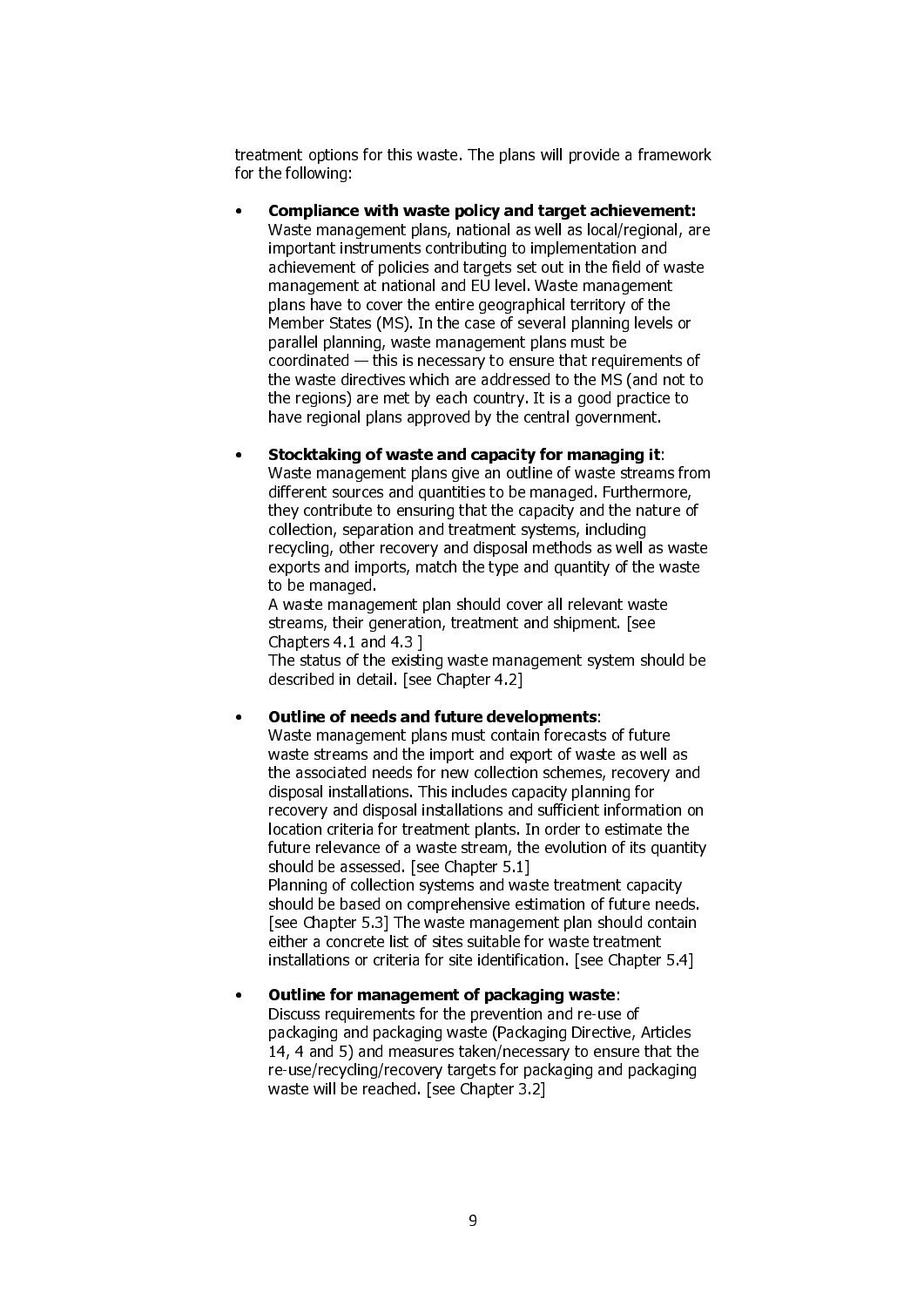# • Outline for management of biodegradable waste:

Discuss strategies and measures taken to achieve reduction of biodegradable waste going to landfills (Landfill Directive, Article 5) and to reach the targets set.

Chapter 3.2 deals with additions to the waste management plan for specific waste streams.

#### • Information on general waste management policies and technological measures:

Plans must describe waste management policies that aim to comply with the waste hierarchy and to achieve continuous improvement in waste management.

This will include any special arrangements for waste oils, hazardous waste or waste streams addressed by specific EU legislation.

A description of general waste management policies and specific waste streams can be found in Chapter 2.2. Additional information on policy instruments is presented in Chapter 5.3.

In addition, WMPs can discuss and arrange the following aspects:

# • Outline of waste management organisation:

Organisational waste management aspects, including allocation of responsibility between public and private actors. [see Chapter 4.4]

# • Evaluation of waste policies:

Evaluation of specific waste policy instruments, with a strong focus on economic instruments. [see Chapter 5.6]

# • Awareness campaigns/information provision:

Use of awareness campaigns and information provision directed at the general public or at a specific group of consumers. [see Chapter 5.7]

# • Contaminated waste disposal sites:

Inventory of historically contaminated waste disposal sites and measures for their rehabilitation. [see Chapter 5.8]

# • Outline of economic and investment requirements:

WMPs make provision for a statement of financial requirements for the operation of collection schemes, treatment of waste, etc. On this basis, the needs for future investments in waste treatment plans may be determined.

#### • Waste prevention programmes (WPP):

WPP will be mandatory for EU Member States by the end of 2013. They can be integrated into WMPs or other environmental policy programmes or can be established as standalone programmes.

WPP need to describe as a minimum the waste prevention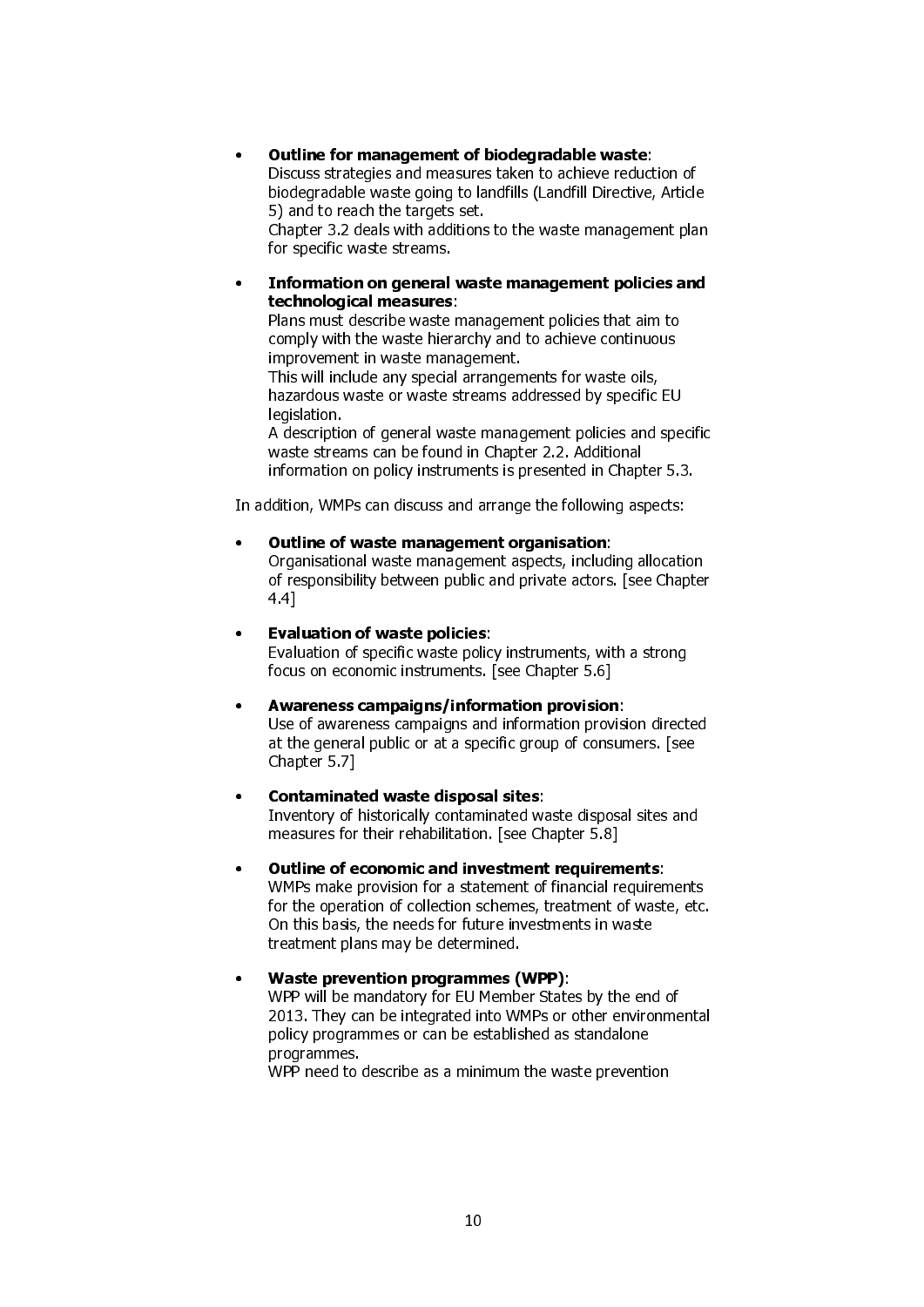objectives and existing prevention measures, indicating to what extent these objectives and measures are aimed at the decoupling of economic growth from the environmental impacts of waste generation, and specifying benchmarks for adopted waste prevention measures; they must evaluate the usefulness of the examples of measures indicated in Annex IV to the WFD or other appropriate measures.

Efficient waste management commonly requires the participation and cooperation of several involved parties/authorities, and coherent planning helps to avoid unnecessary duplication of effort and thus benefits all participants in their work together.

The increasing complexity of waste management issues and the standards set by EU directives entail more stringent requirements in terms of the suitability of treatment plants. In many cases, this means larger and more complex plants for waste treatment, which involves the cooperation of several regional units in the establishment and operation of the plants. In order to enjoy the benefits of large-scale operation covering a wider region, the service is often provided by either intermunicipal units or private enterprises. This makes sense, especially for waste streams or waste treatment methods requiring expensive large-scale equipment, e.g. incineration plants.

# 1.3 How to respond to the requirements of the new **WFD**

The WFD does not specify how many plans should be drawn up by a MS, or on which administrative level. However, each MS must ensure that their plans cover the entire geographical territory of the country and that the waste management in the country is in line with the law. In order to comply with these requirements, it is important that competent authorities coordinate all aspects concerning timing, competent regional or local authorities, geographical coverage, scope, review periods and review procedures, coordination with other MS, participation of stakeholders and the general public, as laid down in various articles of the WFD (in particular Article 28).

Such aspects should be reflected in the respective chapters of a national plan or a national guidance document which can be issued to guide regional and local management planning.

Adherence to the structure of Article 28 WFD can facilitate the production of a compliant WMP.

A checklist for compiling a perfect and compliant waste management plan is presented in Chapter 7 of this document (detailed list of questions and provisions). In addition, this Guidance Note contains a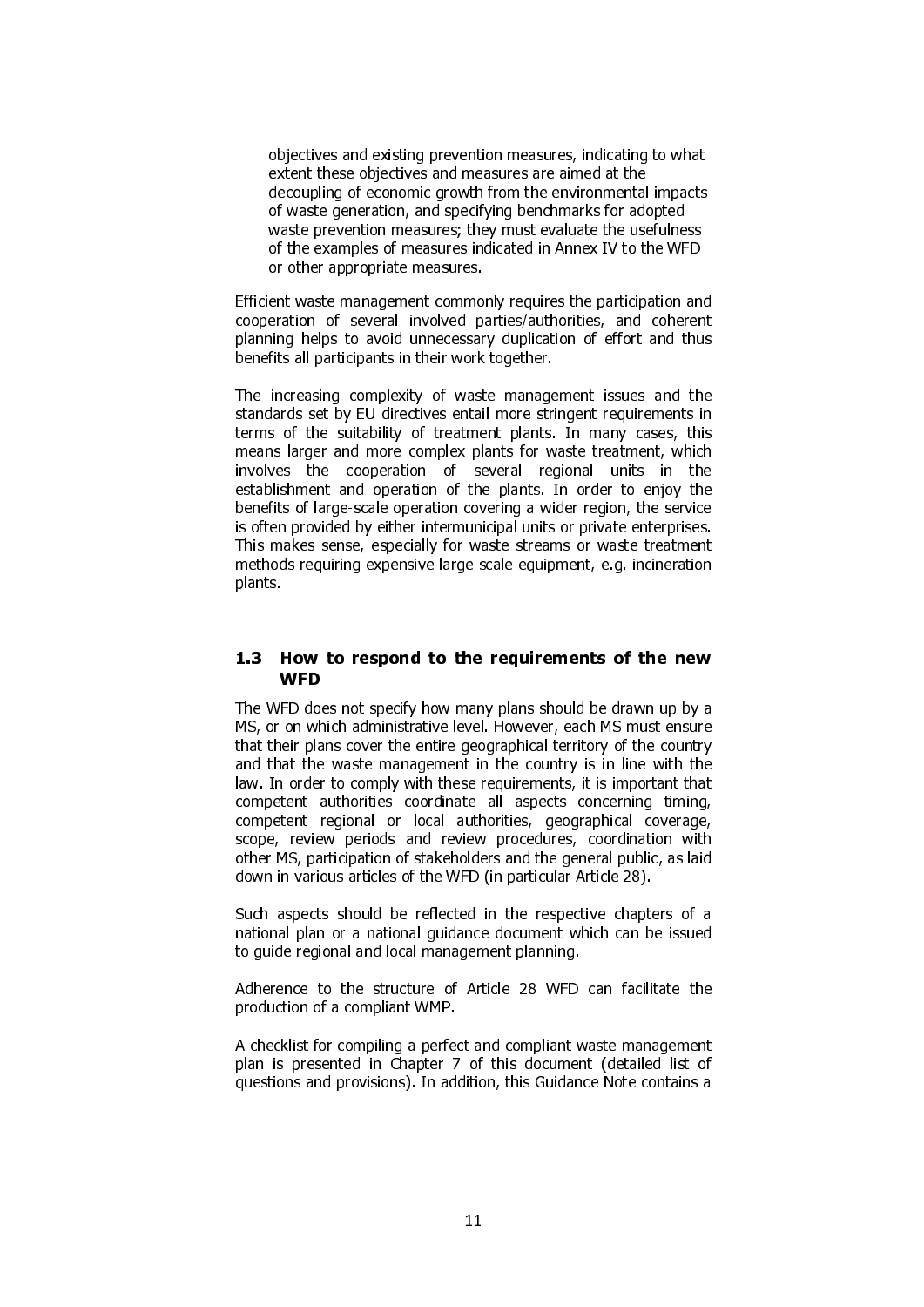list of minimum to maximum criteria for a WMP compliant and in line with the requirements of EU legislation that can be used as a model for drafting work.

Drawing up or revising a waste management plan on the basis of the requirements of Article 28 WFD is a challenging task. In order to make the WMP practical and easily readable, it is recommended to keep its content as short and precise as possible.

Furthermore, a summary chapter outlining the main content of the status part as well as the planning part should be presented at the beginning of the waste management plan.

Guidance on the different aspects of waste management planning pursuant to the new WFD can be found in the following chapters of this Guidance Note:

- 1. Relevant waste streams, their generation, treatment and shipment. [Chapters 4.1 and 4.3 ]
- 2. Additional chapters for specific waste streams (e.g. packaging, bio-waste) [Chapter 3.2]
- 3. The status of the existing waste management system [Chapter 4.2]
- 4. Information about the future relevance of a waste stream and the evolution of its quantity [Chapter 5.1]
- 5. Planning of collection systems and waste treatment capacity [Chapter 5.3]
- 6. Information about concrete listing of sites suitable for waste treatment installations or criteria for site identification [Chapter 5.4]
- 7. Description of general waste management policies and specific waste streams [Chapter 2.2.] Additional information on policy instruments is presented in Chapter 5.3.
- 8. Information on how to describe organisational aspects of waste management [Chapter 4.4].
- 9. Economic instruments and their evaluation [Chapter 5.6].
- 10. Information about public awareness campaigns [Chapter 5.7.]
- 11. Information about the topic of contaminated waste disposal sites [Chapter 5.8].

#### 1.4 Structure of a typical waste management plan

There is no rigid pattern for how to structure a waste management plan. However, it may be expedient to structure the plan with a status part and a planning part as the key elements, and to address other aspects like management policies, packaging waste management, and any voluntary elements, according to the legal requirements.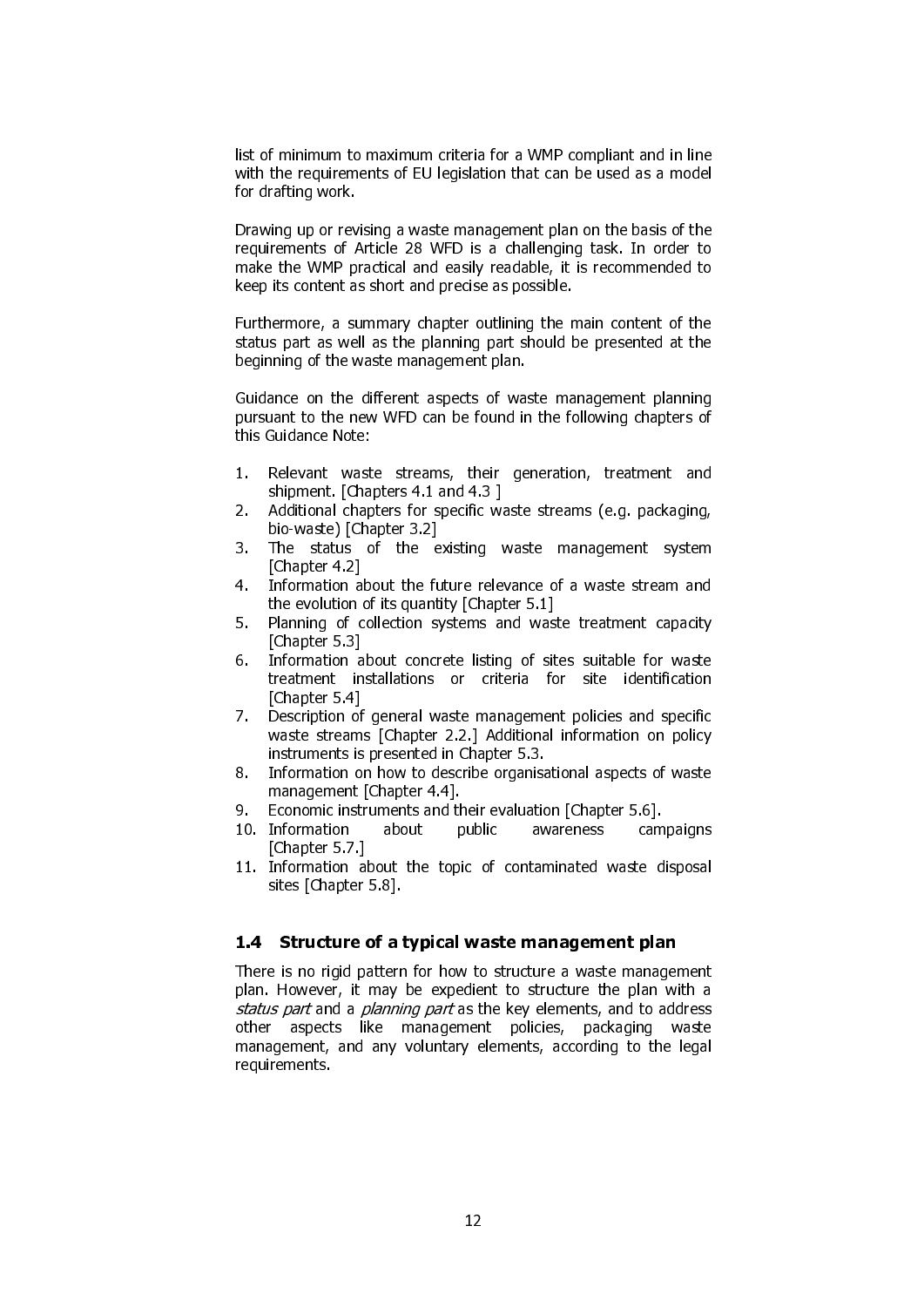The WFD sets out the main requirements for the content of a waste management plan. In addition, a number of other EU directives stipulate planning elements that must be included in a plan. The European legislative basis is discussed in more detail in Chapter 2.

A national waste management plan will often be of a strategic nature, setting certain objectives, whereas regional or local plans will be more action or implementation-oriented — operational plans with detailed descriptions of current collection systems, treatment plants, etc.

National waste management plans or regional/local ones, however, may contain more extensive measures depending on national legislation and the waste policy applying regionally or locally.

Box 1-1 gives an example of the possible elements of a waste management plan. It should be noted that a waste management plan may be structured in other ways.

| <b>Box 1-1:</b>                | Elements of a waste management plan                                                                                |
|--------------------------------|--------------------------------------------------------------------------------------------------------------------|
|                                | <b>Background</b>                                                                                                  |
| $\mathbf{1}$                   | Overall waste problematic in a territory                                                                           |
| $\overline{c}$                 | EU legislation                                                                                                     |
| 3<br>$\overline{4}$            | National legislation                                                                                               |
|                                | Description of national waste policy and prevailing<br>principles to address Point 1 above, in line with the waste |
|                                | hierarchy                                                                                                          |
| 5                              | Description of objectives set in specific areas                                                                    |
| 6                              | Inputs from the consultation process                                                                               |
|                                | Status part                                                                                                        |
| $\mathbf{1}$                   | Waste amounts, e.g.:                                                                                               |
|                                | waste streams<br>a)                                                                                                |
|                                | b) waste sources                                                                                                   |
|                                | waste management options<br>C).                                                                                    |
| 2                              | Waste collection and treatment for the above                                                                       |
| 3<br>$\overline{4}$            | Waste shipment<br>Organisation and financing                                                                       |
| 5                              | Assessment of previous objectives                                                                                  |
|                                |                                                                                                                    |
|                                | <b>Planning part</b>                                                                                               |
| $\mathbf{1}$                   | Assumptions for planning                                                                                           |
| $\overline{2}$<br>waste stream | Forecast in terms of waste generation, total and per                                                               |
| 3                              | Determination of objectives for forecasted:                                                                        |
|                                | waste streams<br>a)                                                                                                |
|                                | b) waste sources                                                                                                   |
|                                | waste management options<br>C)                                                                                     |
| $\overline{4}$                 | Plan of action, including measures for achieving                                                                   |
|                                | objectives:                                                                                                        |
|                                | collection systems<br>a)<br>b) waste management facilities                                                         |
|                                | responsibilities<br>c) -                                                                                           |
|                                |                                                                                                                    |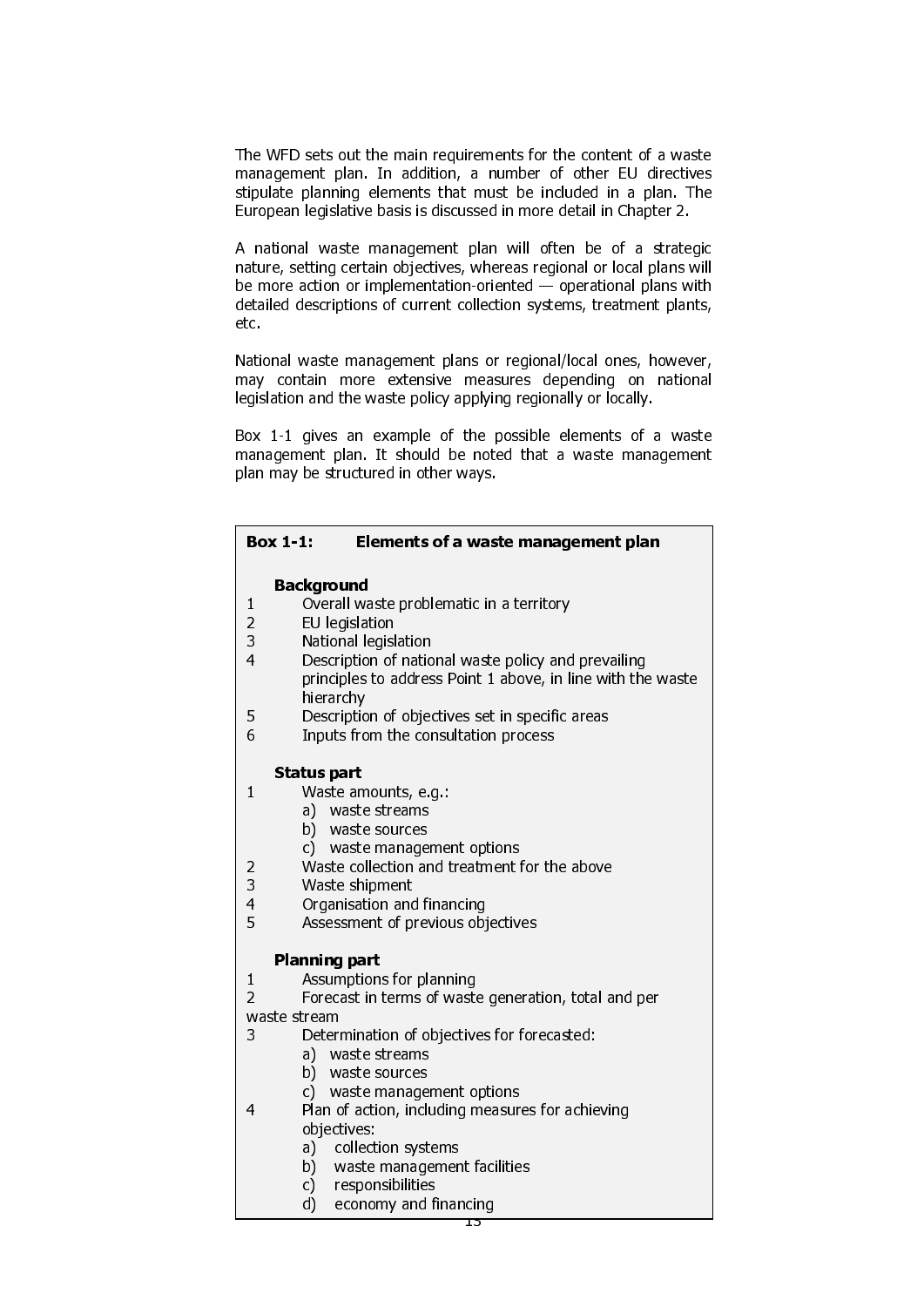#### 1.5 Planning process and public consultation

The waste management planning process runs in cycles, i.e. in principle it is a continuous process, where the plan or strategy is revised at regular intervals. The process may be broken down into six phases: general considerations, status part, planning part, consultation process, implementation, and plan revision. The planning process is presented in Figure 1-1.



#### Figure 1-1: Planning process

#### General considerations and background

As a starting point, the decision is taken to draw up a waste management plan, and all assumptions are gathered. In this phase the planning period is determined, and any other boundaries of the planning scope are clarified. An important issue here is public participation, who should be involved in the planning process and how? Time frames and work plans for preparing the WMP are set out. Moreover, the relationship with other plans, such as spatial and energy planning, is considered. The general considerations are presented in Chapter 3 of this document.

The background part of the waste management plan includes considerations regarding the EU waste management principles as well as current and expected EU directives. The legislative framework of the EU is presented in Chapter 2.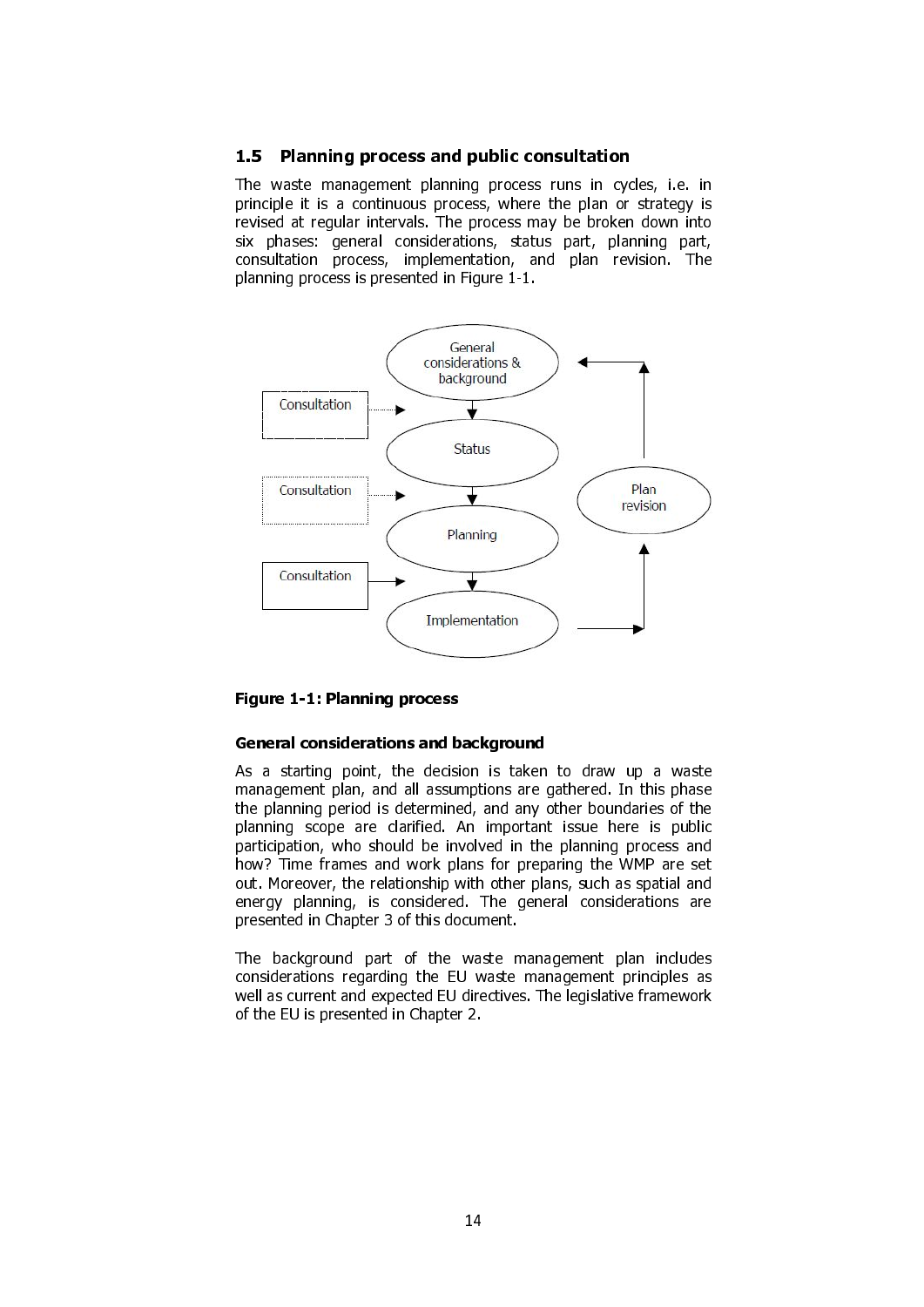#### Status

In this phase all data and information on the current situation in the waste management field are gathered and analysed. Then the current waste management system is evaluated, i.e. problems relating to the current system are identified and also the possible solutions to these problems. Questions to be answered in this phase are: does the current system comply with the objectives that are set and may be expected in the future (for example at EU level) and if not, how can the system be improved? The status part is presented in Chapter 4.

#### Planning

The planning part is prepared on the basis of requirements in EU and national legislation, the status part and relevant assumptions for projecting future developments. Determination of political objectives is a central element, e.g. for priority waste streams or waste treatment, and to develop indicators for checking whether the objectives are met. Another central element is to evaluate how these objectives may be met most effectively.

For this purpose the choice of measures and instruments for the implementation of the plan or strategy is relevant. The planning part is presented in Chapter 5.

#### Consultation process

The public should have a say in any future waste management system and a consultation phase must be included in the planning process before the final waste management plan and its initiatives are adopted.

Public consultations may take place at various stages in the planning process, for example as a kick-off meeting before the status part, allowing the competent authority to receive ideas and inputs from selected stakeholders or the general public. Alternatively, consultations may be placed just before the planning part when the problems and possible solutions have been identified.

However, in the preparation of a national waste management plan the public in practice is often involved in a consultation round when the first draft of the plan is available. The consultation round may be very limited — the draft plan is sent for written comments to selected stakeholders (political parties, industrial organisations in the waste management sector, consumer and environmental organisations, NGOs, etc.).

The preparation of a regional/local waste management plan often includes a more extensive consultation phase, for example with public meetings, distribution of information pamphlets and information about the plan on the Internet. Public consultation and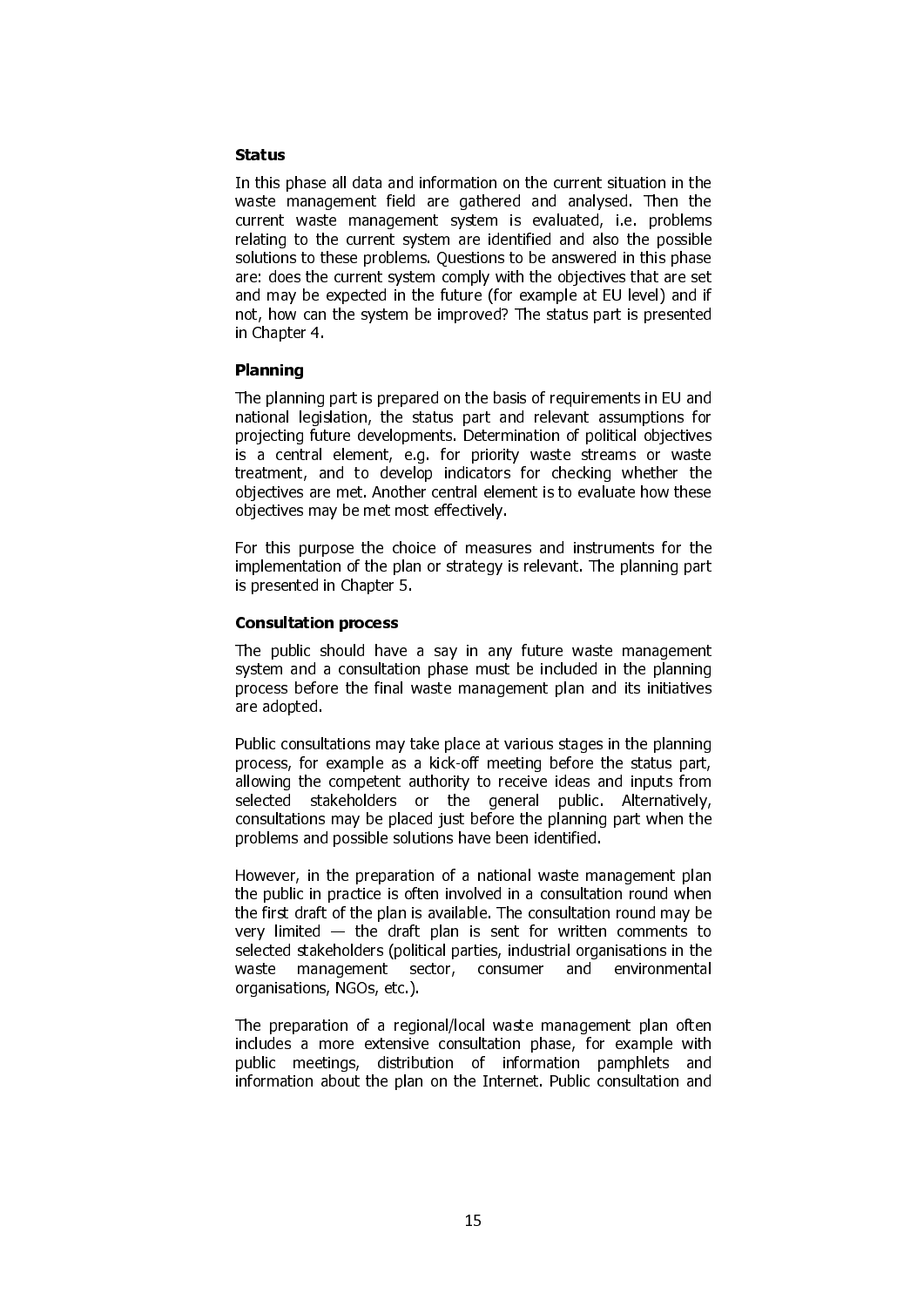the participants in the planning process are presented in Chapter 3.2.

#### Implementation

Following adoption of the waste management plan, its orientations are put into practice via legislation and regulation, negotiations with the industry, or information to the general public. The implementation of the waste management plan/strategy is not dealt with in further detail in this Guidance Note.

#### Plan revision

Well ahead of the scheduled end of the planning period, initiatives are taken to revise the plan. At the start of a new planning period the process set out in Figure 1-1 is repeated.

Initially, all assumptions are gathered, and the results of the previous plan are analysed in detail during the preparation of a new status report. Special questions of interest include: which objectives have been met? Which activities were not implemented or did not have the desired effect? Did any of the initiatives have an unexpected impact on other sectors?

Against the background of the new status report and any new political objectives or other requirements, for example at EU level, the next generation waste management plan is prepared.

Revision of the plan is not dealt with in further detail in this Guidance Note.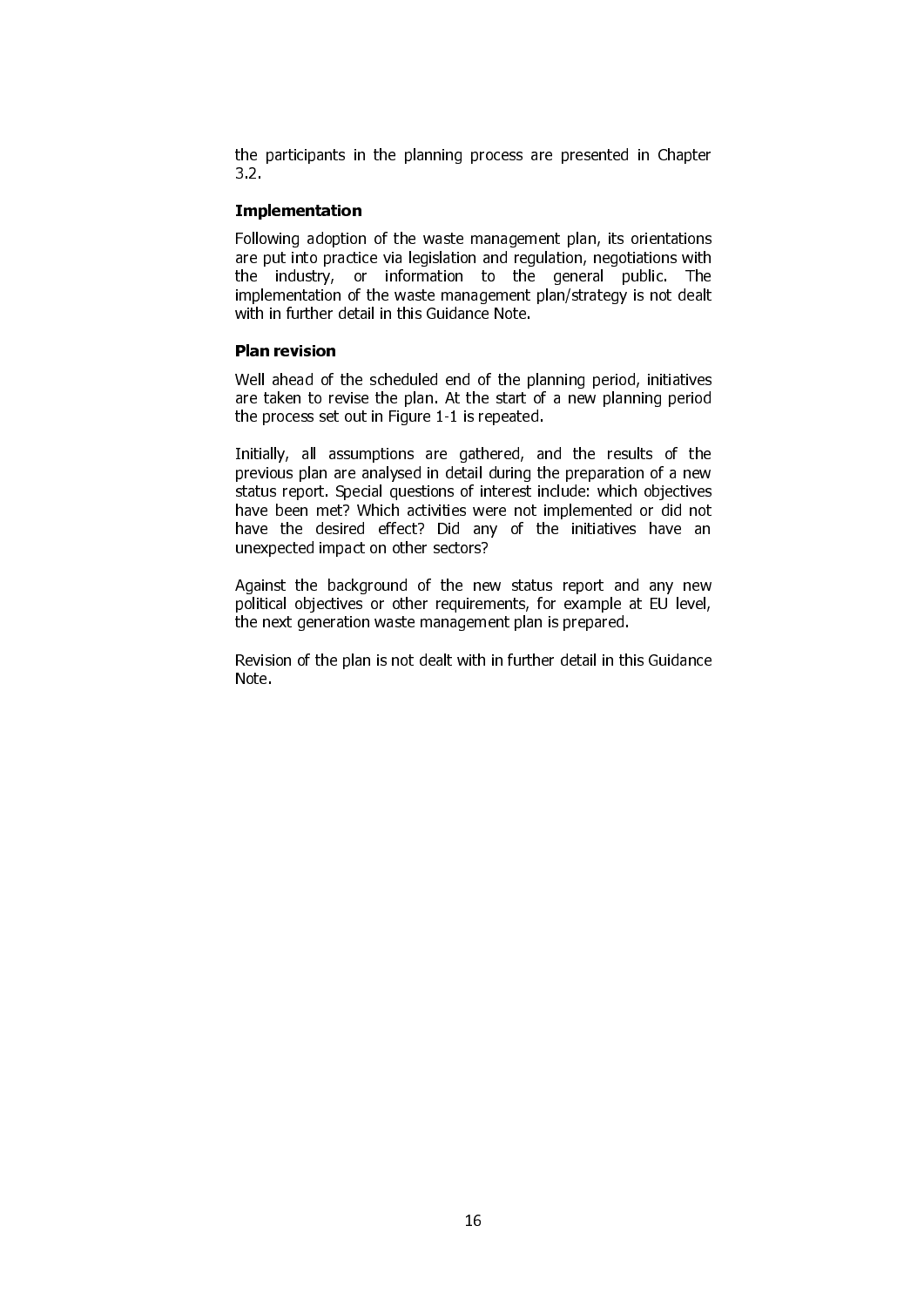# 2. Legislative framework

The European legislative framework with respect to waste management planning is presented in this chapter. This presentation focuses primarily on the directives that stipulate a planning obligation (the Directive on waste and the Directive on packaging and packaging waste). Subsequently, some possible elements that may be included in the waste management plan are presented.

# 2.1 Legislation on waste

Figure 2-1 below provides a non-exhaustive list of legal documents on waste currently in force at EU level.



#### Figure 2-1: Systematic overview of EU waste management legislation

The legal documents may be divided into four groups with the Directive on waste (2008/98/EC) constituting the overall EU regulatory 'framework'.

Directive 2008/98/EC sets out fundamental definitions, basic principles and overall strategic aims and lays down requirements for all types of waste, unless they are specifically regulated by other directives.

A number of other directives regulate specific waste streams, concerning for example titanium dioxide waste, packaging and packaging waste, PCBs and PCTs, waste batteries and accumulators, sewage sludge, end-of life vehicles (ELV), waste electrical and electronic equipment (WEEE), and POPs (persistent organic pollutants).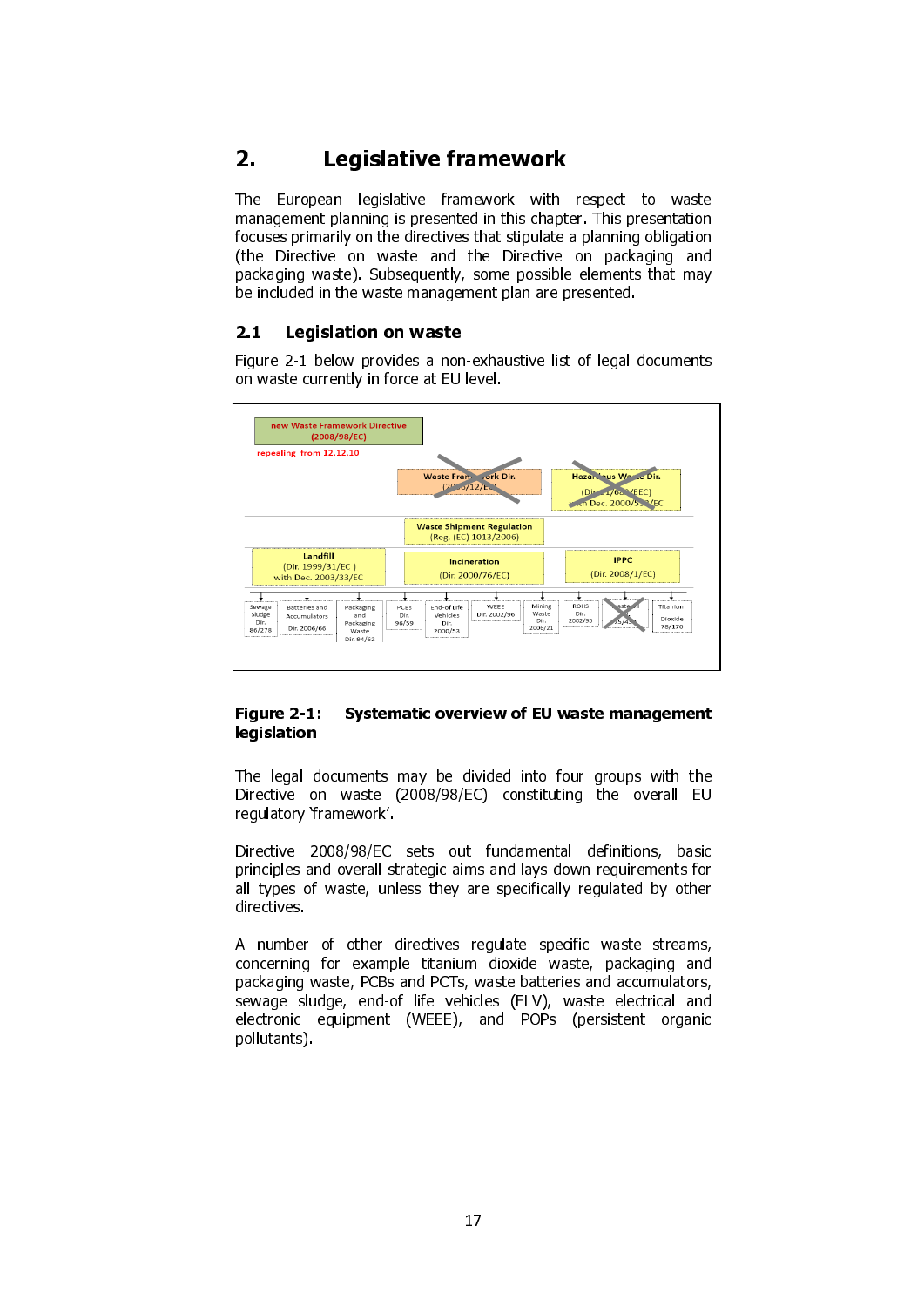A final group of directives regulate waste treatment operations: waste incineration and co-incineration, and disposal of waste through landfilling.

A specific type of permit is required for certain waste management operations under Directive 2008/1/EC on integrated pollution prevention and control (IPPC) (note that this will soon be replaced by a new EU Industrial Emissions Directive).

Regulation (EC) No 1013/2006 covers transfrontier shipments of waste.

#### The Waste Framework Directive

The obligation for Member States to establish a waste management plan is laid down in Directive 2008/98/EC of 19 November 2008 on waste and repealing certain Directives.

The WFD applies to any substance or object which the holder discards or intends to or is required to discard (see definition in Article 3, No 1). However, it does not apply to gaseous effluents or to certain categories of waste (e.g. radioactive waste) and other groups of waste to which specific EU legislation applies, to the extent that they are covered by that legislation (extractive waste, animal carcasses and agricultural waste, waste water) (Article 2).

The subject matter of the WFD is laid down in Article 1, namely measures aimed at protecting the environment and human health by preventing or reducing the adverse impacts of the generation and management of waste and by reducing overall impacts of resource use and improving the efficiency of such use.

Under Article 13, Member States must take the necessary measures to ensure that waste management is carried out without endangering human health, without harming the environment and, in particular:

- (a) without risk to water, air, soil, plants or animals;
- (b) without causing a nuisance through noise or odours; and

(c) without adversely affecting the countryside or places of special interest.

Further key objectives of the WFD are set out in Article 4 (waste hierarchy) with subsequent provisions on prevention of waste (Article 9) and on re-use, recovery and recycling (Articles 10 and 11), and requirements for disposal of waste (Article 12).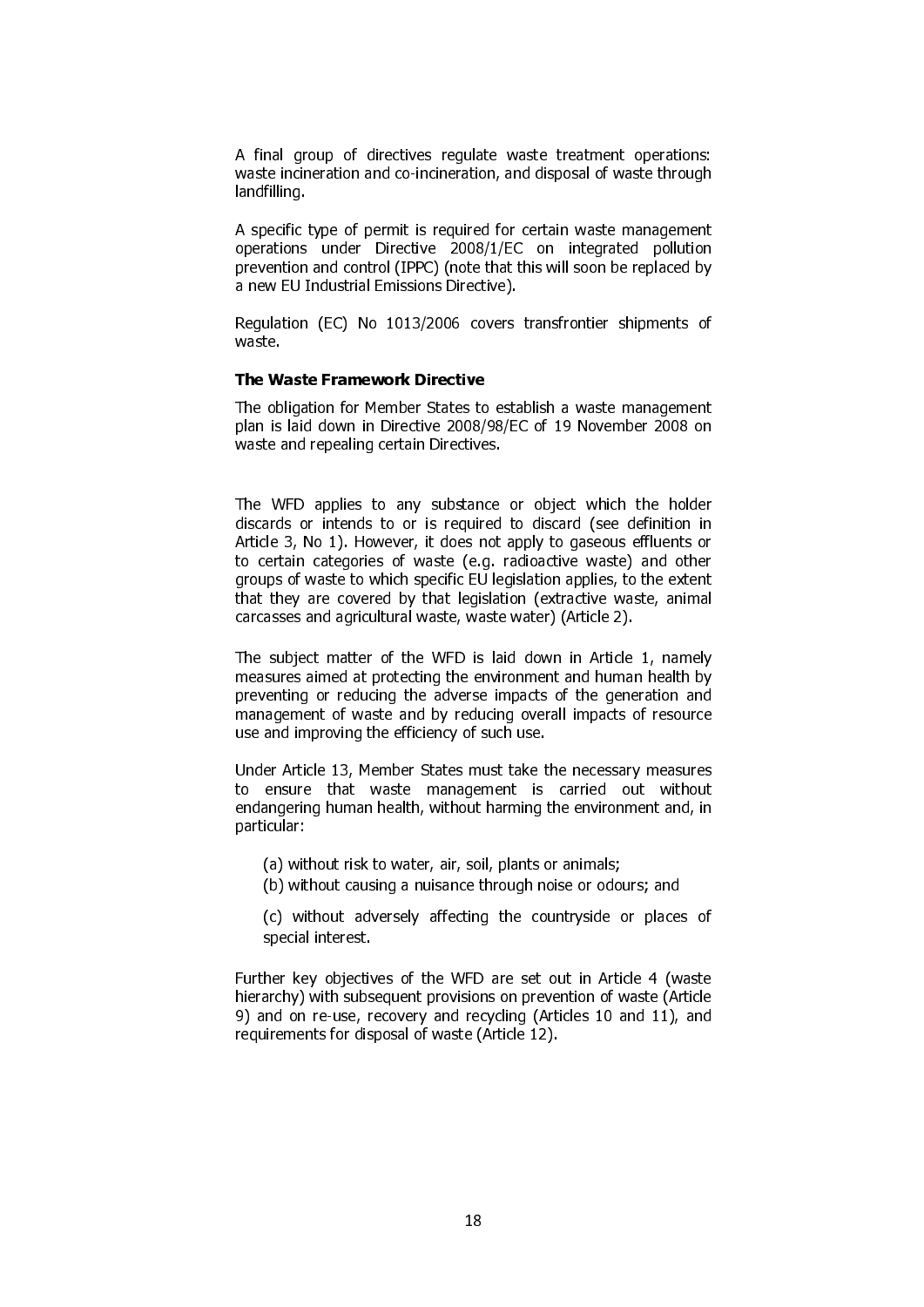Additionally, Member States have to apply the principles of selfsufficiency and proximity (Article 16) and ensure that, in accordance with the polluter-pays principle, the costs of waste management are borne by the original waste producer or by the current or previous waste holders (Article 14).

According to Article 28, the competent authorities of the Member States are to establish a waste management plan that relates in particular to the following elements, which are mandatorily to be addressed in each waste management plan:

- (a) the type, quantity and source of waste generated within the territory, the waste likely to be shipped from or to the national territory, and an evaluation of the development of waste streams in the future;
- (b) existing waste collection schemes and major disposal and recovery installations, including any special arrangements for waste oils, hazardous waste or waste streams addressed by specific EU legislation;
- (c) an assessment of the need for new collection schemes, the closure of existing waste installations, additional waste installation infrastructure in accordance with Article 16 and, if necessary, the investments related thereto;
- (d) sufficient information on the location criteria for site identification and on the capacity of future disposal or major recovery installations, if necessary;
- (e) general waste management policies, including planned waste management technologies and methods, or policies for waste posing specific management problems.

#### Other EU legislation that includes provisions relevant to waste planning

In addition to the general requirement to develop waste management planning, other directives in the waste sector require the establishment of specific plans.

The relevant legislation is presented in Table 2-1.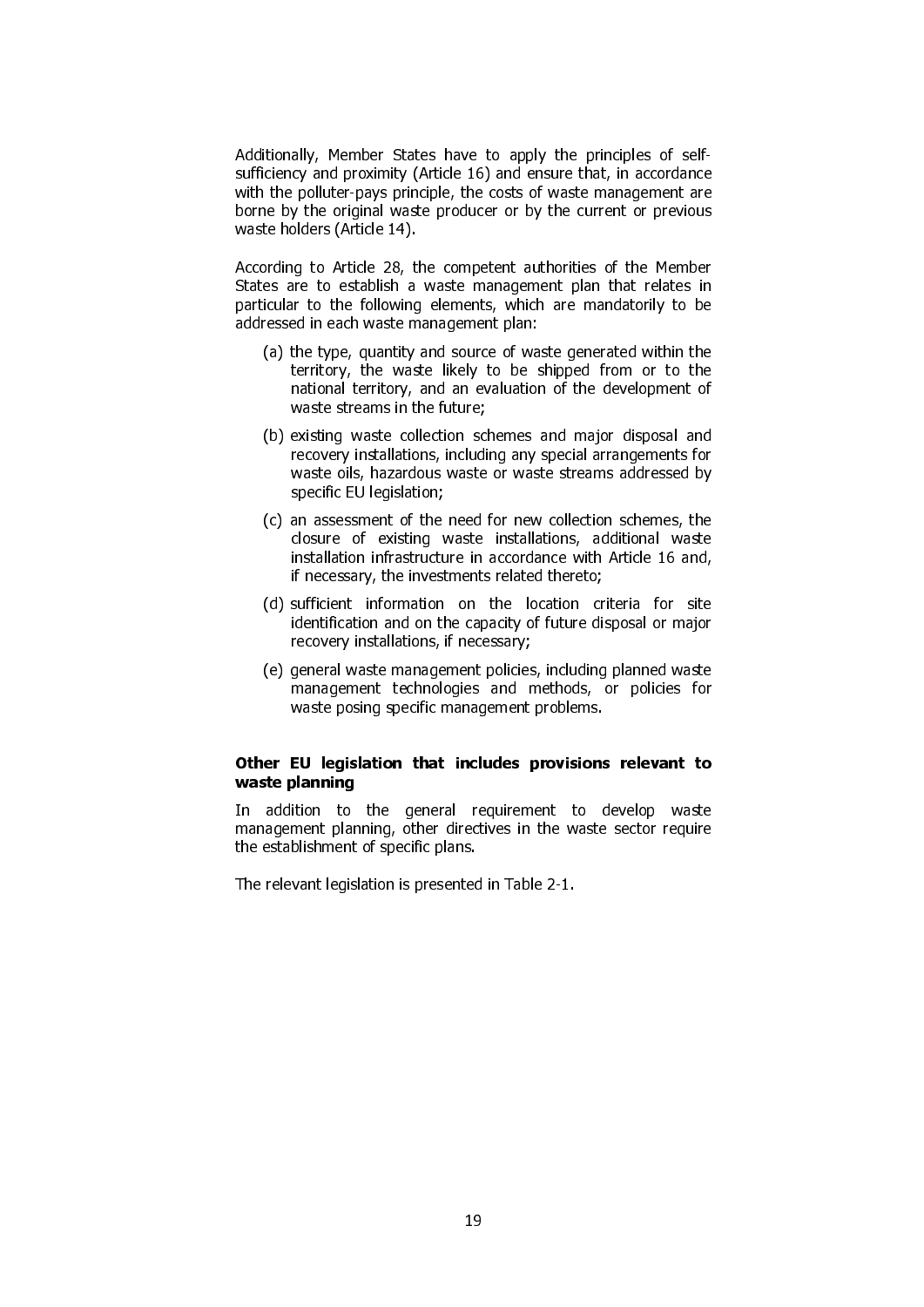## Table 2-1: Waste management legislation that stipulates a planning obligation

| Directive<br>2008/98/EC of<br>19 November<br>2008<br>on waste                             | Article 28<br>Member States shall ensure that their competent<br>authorities establish, in accordance with Articles 1, 4, 13<br>and 16, one or more waste management plans.<br>Those plans shall, alone or in combination, cover the<br>entire geographical territory of the Member State<br>concerned                                                                                                                                                                                                                                                                                                                                                                                                                                                                                                                                                                                                                                                                                                                                                                                                                                                 |
|-------------------------------------------------------------------------------------------|--------------------------------------------------------------------------------------------------------------------------------------------------------------------------------------------------------------------------------------------------------------------------------------------------------------------------------------------------------------------------------------------------------------------------------------------------------------------------------------------------------------------------------------------------------------------------------------------------------------------------------------------------------------------------------------------------------------------------------------------------------------------------------------------------------------------------------------------------------------------------------------------------------------------------------------------------------------------------------------------------------------------------------------------------------------------------------------------------------------------------------------------------------|
| Directive<br>94/62/EC of<br>15 December<br>1994 on<br>packaging and<br>packaging<br>waste | Article 14<br>Management Plans. In pursuance of the objectives and<br>measures referred to in this Directive, Member States<br>shall include in the waste management plans required<br>pursuant to Article 17 of Directive 75/442/EEC, a specific<br>chapter on the management of packaging and packaging<br>waste, including measures taken pursuant to Articles 4<br>and $5$<br>Article 4 Prevention<br>Member States shall ensure that, in addition to the<br>measures to prevent the formation of packaging waste<br>taken in accordance with Article 9, other preventive<br>measures are implemented. Such other measures may<br>consist of national programmes or similar actions<br>adopted, if appropriate in consultation with economic<br>operators, and designed to collect and take advantage of<br>the many initiatives taken within Member States as<br>regards prevention. They shall comply with the objectives<br>of this Directive as defined in Article 1 (1).<br>Article 5<br>Member States may encourage re-use systems of<br>packaging, which can be reused in an environmentally<br>sound manner, in conformity with the Treaty |

Note: Text in italics is quoted from the Directives. For the exact wording of directives please consult the legislation in force. This is an overview only.

These directives are supplemented by a group of directives aiming at regulating specific waste streams.

The provisions of these directives $\angle$  that are relevant to waste management planning are summarised in Table 2-2.

-

<sup>&</sup>lt;sup>2</sup> Note that some of the directives contain references to former Waste Framework Directives 75/442/EEC and/or Directive 2006/12/EC. Such references shall be construed as references to Directive 2008/98/EC and shall be read in accordance with the correlation table set out in Annex V to that Directive.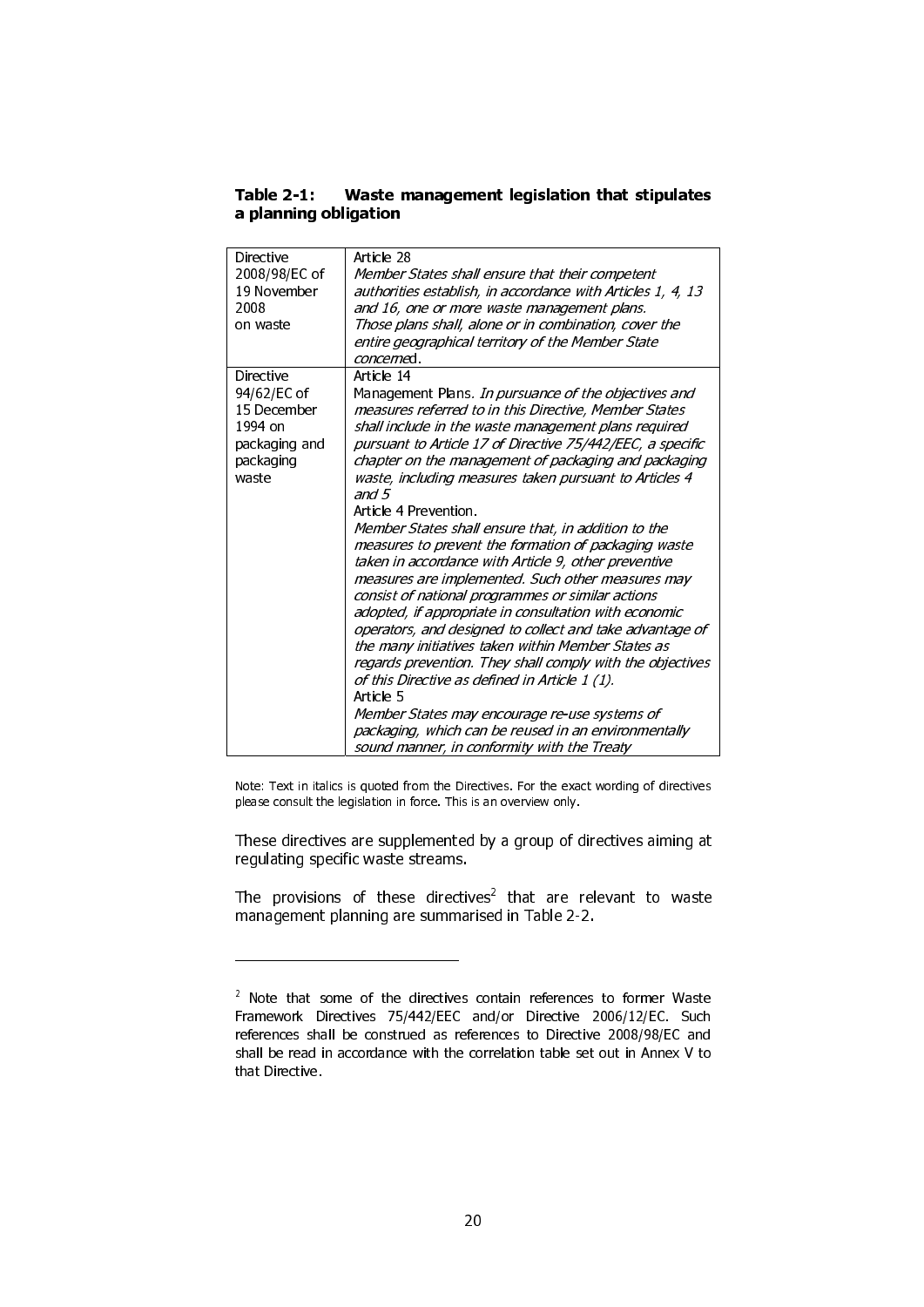Table 2-2: Other EU legislation that may be taken on board in the waste management planning process

| Directive<br>96/59/EC of 16<br>September 1996<br>on the disposal<br>of<br>polychlorinated<br>biphenyls and<br>polychlorinated<br>terphenyls<br>(PCB/PCT) | Article 11<br>Member States shall  draw up:<br>Plans for the decontamination and/or disposal of<br>inventoried equipment and the PCBs contained therein;<br>• outlines for the collection and subsequent disposal of<br>equipment  Member States shall communicate these<br>plans and outlines to the Commission without delay                                                                                                                                                                                            |
|----------------------------------------------------------------------------------------------------------------------------------------------------------|---------------------------------------------------------------------------------------------------------------------------------------------------------------------------------------------------------------------------------------------------------------------------------------------------------------------------------------------------------------------------------------------------------------------------------------------------------------------------------------------------------------------------|
| Directive<br>99/31/EC of 26<br>April 1999 on the<br>landfill of waste                                                                                    | Article 5 • Member States shall set up a national<br>strategy for the implementation of the reduction of<br>biodegradable waste going to landfills  and notify the<br>Commission of this strategy. • This strategy should<br>include measures to achieve the targets set out in<br>paragraph 2 [of Article 5 of the Directive] by means of<br>in particular, recycling, composting, biogas production<br>or materials/energy recovery. • The national strategy<br>shall ensure that the targets in the Directive are met. |

Note: Text in italics is quoted from the Directives.

1

#### 2.2 EU waste management principles

The European Union's approach to waste management is based on four principles that are highly relevant in the planning process. They were established by the old Waste Framework Directive 1975/442/EEC and have subsequently been reinforced by the amended Waste Framework Directive 2008/98/EC and the Thematic Strategy on the prevention and recycling of waste.<sup>3</sup> The four principles can be summarised as follows:

1. The waste hierarchy generally lays down a priority order of what constitutes the best overall environmental opinion in waste legislation and policy. Highest priority is given to waste prevention, followed by preparing for re-use, recycling, or other recovery, e.g. energy recovery. Optimum final disposal is at the bottom of this hierarchy. The aim of implementing the waste

<sup>&</sup>lt;sup>3</sup> Communication from the Commission to the Council, the European Parliament, the European Economic and Social Committee and the Committee of the Regions — Taking sustainable use of resources forward — A Thematic Strategy on the prevention and recycling of waste {SEC(2005) 1681} {SEC(2005) 1682} /\* COM/2005/0666 final \*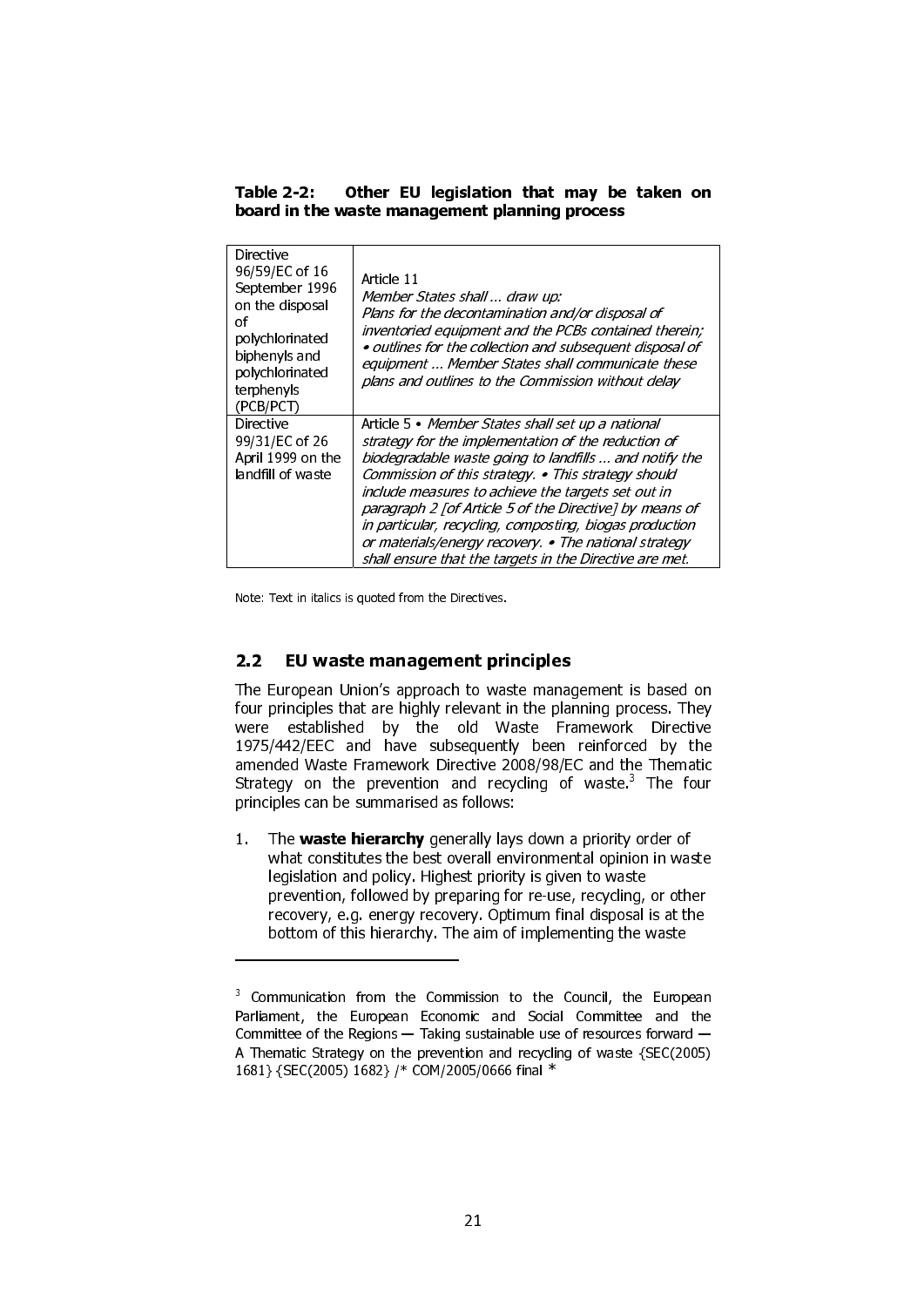hierarchy is to decouple economic growth from negative environmental impacts of the use of natural resources and move the EU towards a recycling society.

- 2. To secure a reduction in the impacts of waste on human health and the environment, especially to reduce the hazardous substances in waste, through the **precautionary principle**.
- 3. To make sure that those who generate waste or contaminate the environment should pay the full costs of their actions through the principles of polluter pays and producer responsibility.
- 4. To secure an adequate infrastructure by establishing an integrated network of treatment facilities based on the principles of proximity and self-sufficiency.

These principles mark the historical evolution of the waste management system, from giving the highest priority to aspects of infrastructure, then adding aspects of human health and the environment, and integrating concerns on conservation of nature and resources, towards a strategic aim of a recycling society, promoting the prevention of waste and, where waste is generated, using it as a resource in a sustainable manner.

The Waste Framework Directive defines different forms of treatment relevant to waste management. It distinguishes between recovery (defined in WFD as 'any operation the principal result of which is waste serving a useful purpose by replacing other materials which would otherwise have been used to fulfil a particular function, or waste being prepared to fulfil that function, in the plant or in the wider economy', such as recycling and incineration with energy recovery) and disposal (forms of waste disposal where resources in waste are not utilised, such as incineration without energy recovery and landfilling).

Waste prevention as a key strategic element of European waste policy is becoming increasingly important. It is clear that the amount of waste generated is growing every year. Since one of the main goals of the EU is to secure economic growth and prosperity, it is imperative that economic growth should not be restricted by the generation of waste. Waste prevention initiatives address not only the industrial sector, by promoting the use of cleaner technology, but also schools and private households through awareness-raising campaigns.

As prevention has the highest priority in the EU waste hierarchy, efforts should aim at reducing the quantity of waste generated. Two terms are commonly used in this respect: 'waste prevention' and 'waste minimisation'.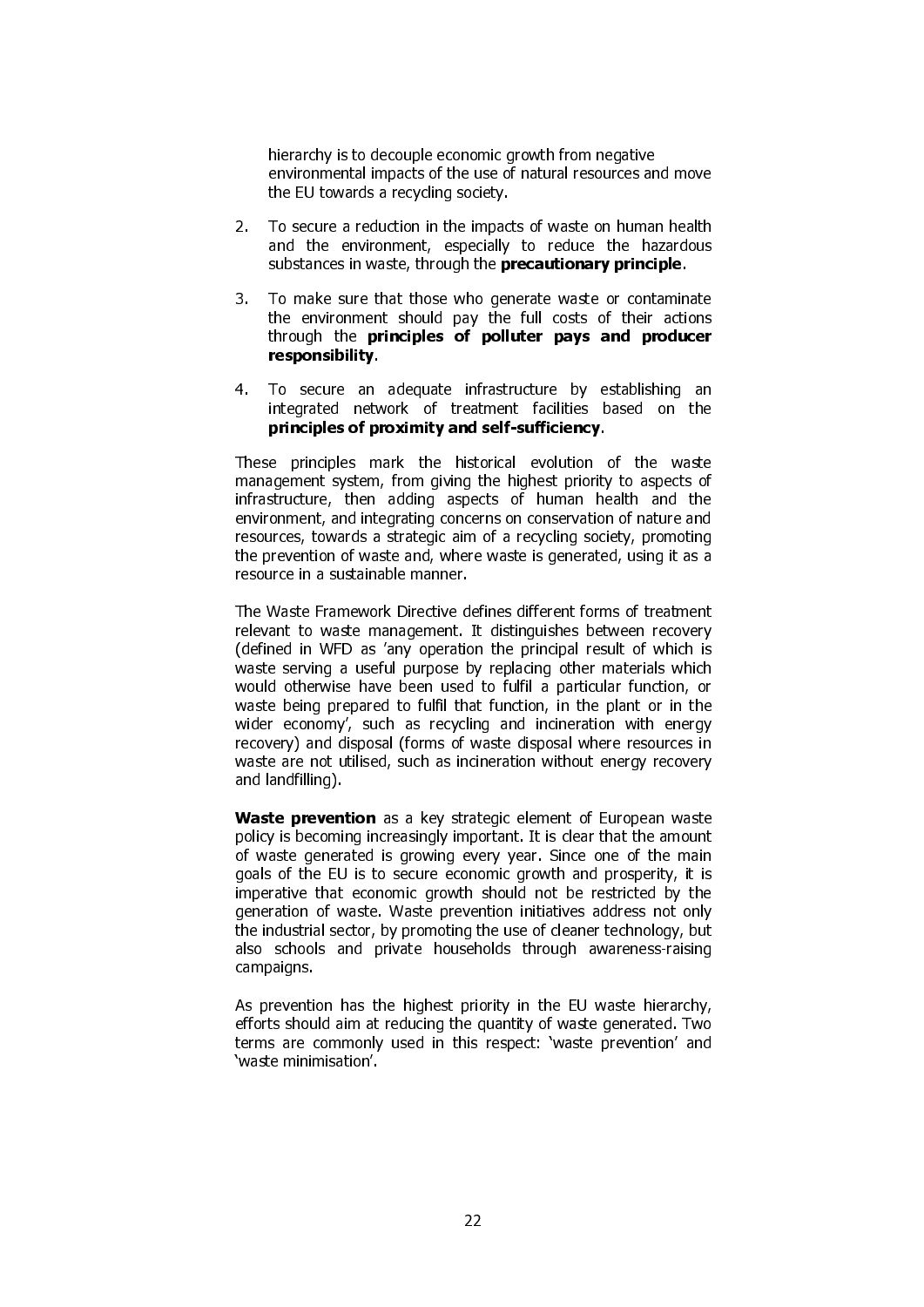| <b>Preventive Measures</b> |                        |                       | <b>Waste Management Measures</b> |           |                    |                   |
|----------------------------|------------------------|-----------------------|----------------------------------|-----------|--------------------|-------------------|
| Prevention                 | Reduction<br>at source | Re-use of<br>products | Ouality<br>improvements          | Recycling | Enerav<br>recovery | Pre-<br>treatment |
| <b>Waste Minimisation</b>  |                        |                       |                                  |           |                    |                   |

#### Figure 2-2: OECD definition of waste prevention and waste minimisation

Annex IV to the Waste Framework Directive lists 16 examples of waste prevention measures. These are divided into:

- measures that can affect the framework conditions related to the generation of waste, such as the use of economic instruments, promotion of research and development or the development of indicators;
- measures that can affect the design and production and distribution phase, such as the promotion of ecodesign, the provision of information on waste prevention techniques to businesses or the promotion of environmental management systems (e.g. EMAS);
- measures that can affect the consumption and use phase, such as promotion of ecolabels, the use of awareness campaigns for the general public or the establishment of repair and re-use centres.

Waste recovery contributes both to utilising the resources embedded in waste and to saving virgin raw materials.

The Waste Framework Directive as well as some waste stream specific directives of the European Union include specific targets on recovery, recycling and re-use. An overview of the targets, the objectives and the respective years when the targets have to be achieved is provided below: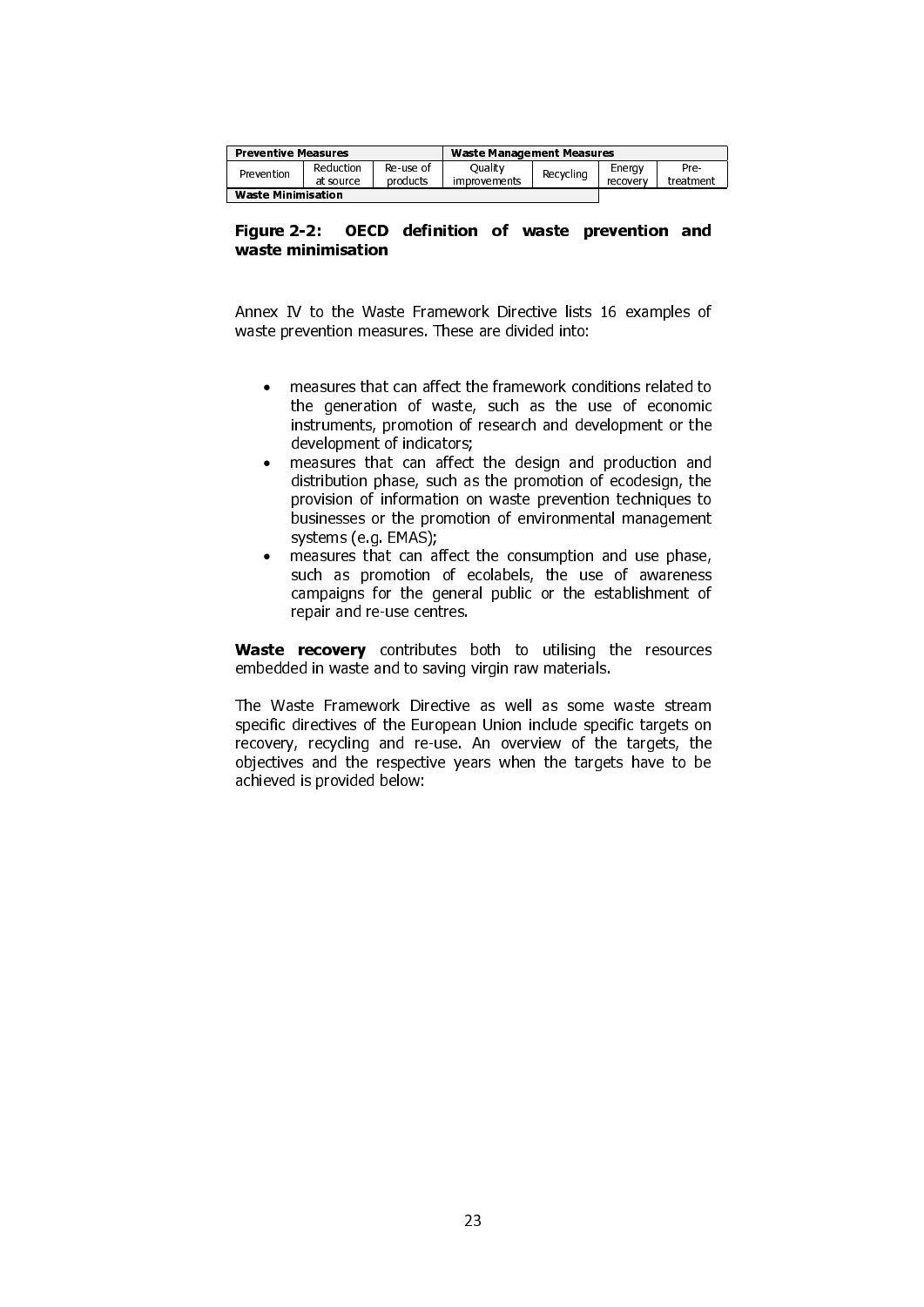| <b>TARGETS IN EU WASTE LEGISLATION</b>               |      |                                                                       |                            |                                  |  |  |  |
|------------------------------------------------------|------|-----------------------------------------------------------------------|----------------------------|----------------------------------|--|--|--|
|                                                      |      | min recycling<br>min recovery                                         |                            | collection rate                  |  |  |  |
| Packaging                                            | 2008 | 60%                                                                   | 55%                        |                                  |  |  |  |
| Cars                                                 | 2015 | 95%                                                                   | 85%                        | 100%                             |  |  |  |
| <b>Electronics</b>                                   | 2006 | 70%                                                                   | 50%                        | min 4 kg per inhabitant per year |  |  |  |
| <b>Batteries</b>                                     | 2011 |                                                                       | 50% to 75%<br>(efficiency) |                                  |  |  |  |
|                                                      | 2012 |                                                                       |                            | 25%                              |  |  |  |
|                                                      | 2016 |                                                                       |                            | 45%                              |  |  |  |
| <b>Tyres</b>                                         | 2006 |                                                                       | 0 landfill of tyres        |                                  |  |  |  |
|                                                      | 2006 | reduction to 75% of the 1995 level                                    |                            |                                  |  |  |  |
| <b>Biowaste diverted</b><br>from landfills           | 2009 | reduction to 50% of the 1995 level                                    |                            |                                  |  |  |  |
|                                                      | 2016 | reduction to 35% of the 1995 level                                    |                            |                                  |  |  |  |
| <b>Municipal waste</b>                               | 2015 | Separate collection: at least paper/metal/plastic/glass               |                            |                                  |  |  |  |
|                                                      | 2020 | 50% recycling of municipal waste                                      |                            |                                  |  |  |  |
| <b>Construction &amp;</b><br><b>Demolition Waste</b> | 2020 | 70% recycling/ material recovery of construction and demolition waste |                            |                                  |  |  |  |

 $\mathbf I$ 

#### Figure 2-3: Targets in EU waste legislation (Source: European Commission, DG Environment)

In the following tables the recovery, recycling and re-use targets mentioned in the directives are listed in detail.

# Table 2-3: Targets to be achieved by Member States according to Waste Framework Directive 2008/98/EC

| <b>MSW</b>   | Preparing for re-use and recycling of waste<br>materials such as at least paper, metal, plastic<br>and glass from households and possibly from<br>other origins as far as these waste streams are<br>similar to waste from households                                                                      | increase to a<br>minimum of<br>50 % by<br>weight |
|--------------|------------------------------------------------------------------------------------------------------------------------------------------------------------------------------------------------------------------------------------------------------------------------------------------------------------|--------------------------------------------------|
| C&D<br>waste | Preparing for re-use, recycling and other<br>material recovery, including backfilling<br>operations using waste to substitute for other<br>materials, of non-hazardous construction and<br>demolition waste excluding naturally occurring<br>material defined in category 17 05 04 in the<br>list of waste | increase to a<br>minimum of<br>70 % by<br>weight |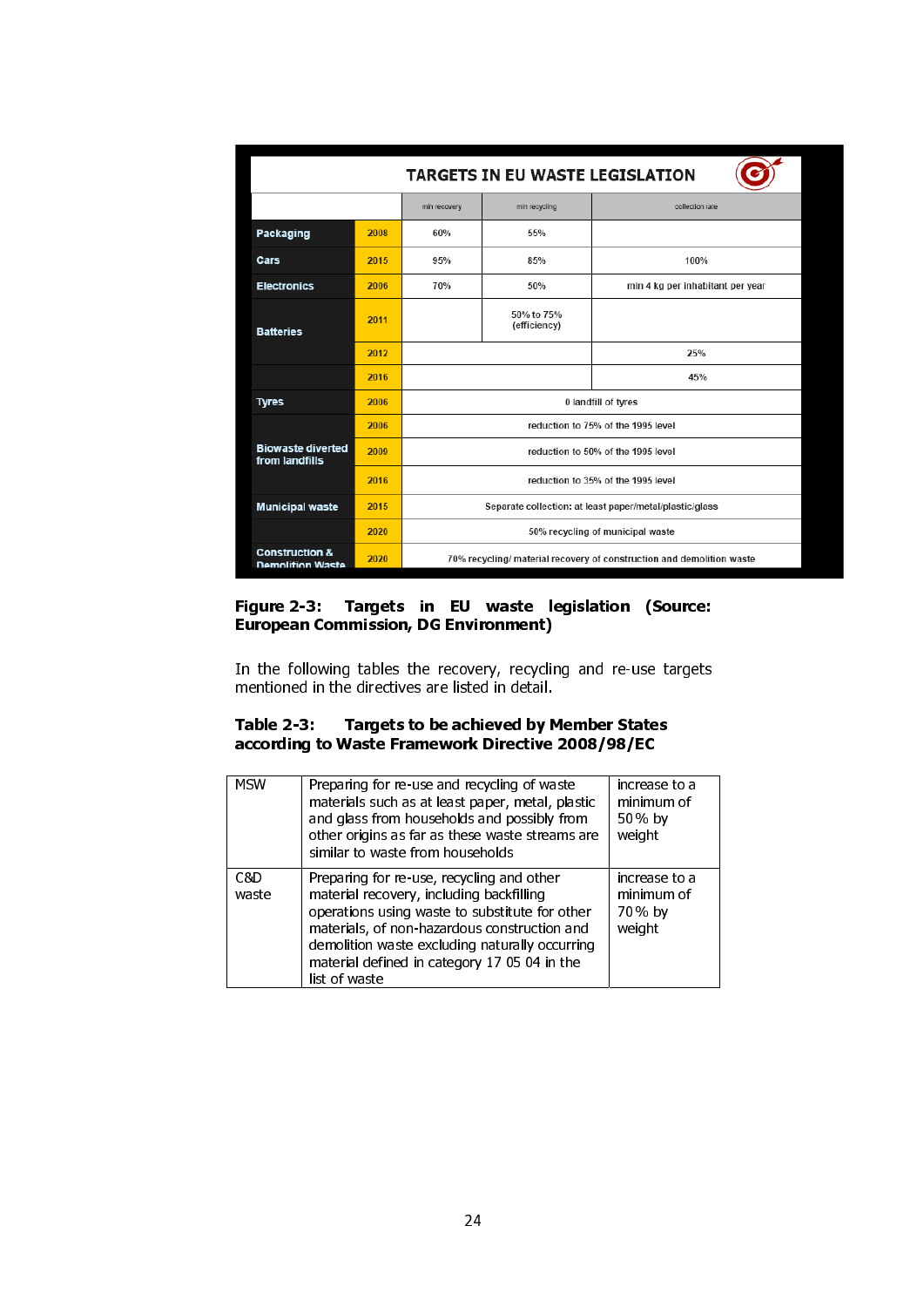#### Table 2-4: Targets of Packaging and Packaging Waste Directive 94/62/EC: existing targets

| By weight                            | Targets in 94/62/EC |
|--------------------------------------|---------------------|
| Overall recovery target              | min. 60%            |
| Overall recycling target             | min. 55%, max 80%   |
| Material specific recycling targets: |                     |
| - Glass                              | 60%                 |
| - Paper/Board                        | 60%                 |
| - Metals                             | 50%                 |
| - Plastics                           | 22.5%               |
| - Wood                               | 15%                 |
| Year to achieve targets              | 31 December 2008    |

# Table 2-5: Targets of End-of-life vehicles Directive 2000/53/EC

|                                                   | Rate of re-use<br>and recovery | Rate of re-<br>use and<br>recycling |
|---------------------------------------------------|--------------------------------|-------------------------------------|
| By average weight per vehicle and<br>year in 2006 | 85%                            | 80%                                 |
| By average weight per vehicle and<br>vear in 2015 | 95%                            | 85%                                 |

Source: Directive 2000/53/EC of the European Parliament and of the Council of 18 September 2000 on end-of-life vehicles

The Directive on waste electrical and electronic equipment (WEEE) included a target that, by the end of 2006 at the latest, a minimum rate of separate collection of four kilograms on average of WEEE per inhabitant per year had to be achieved. The Directive also requires producers to set up systems for the recovery and recycling of WEEE either collectively or individually. It is the responsibility of the producers to ensure that the recovery and recycling targets are met.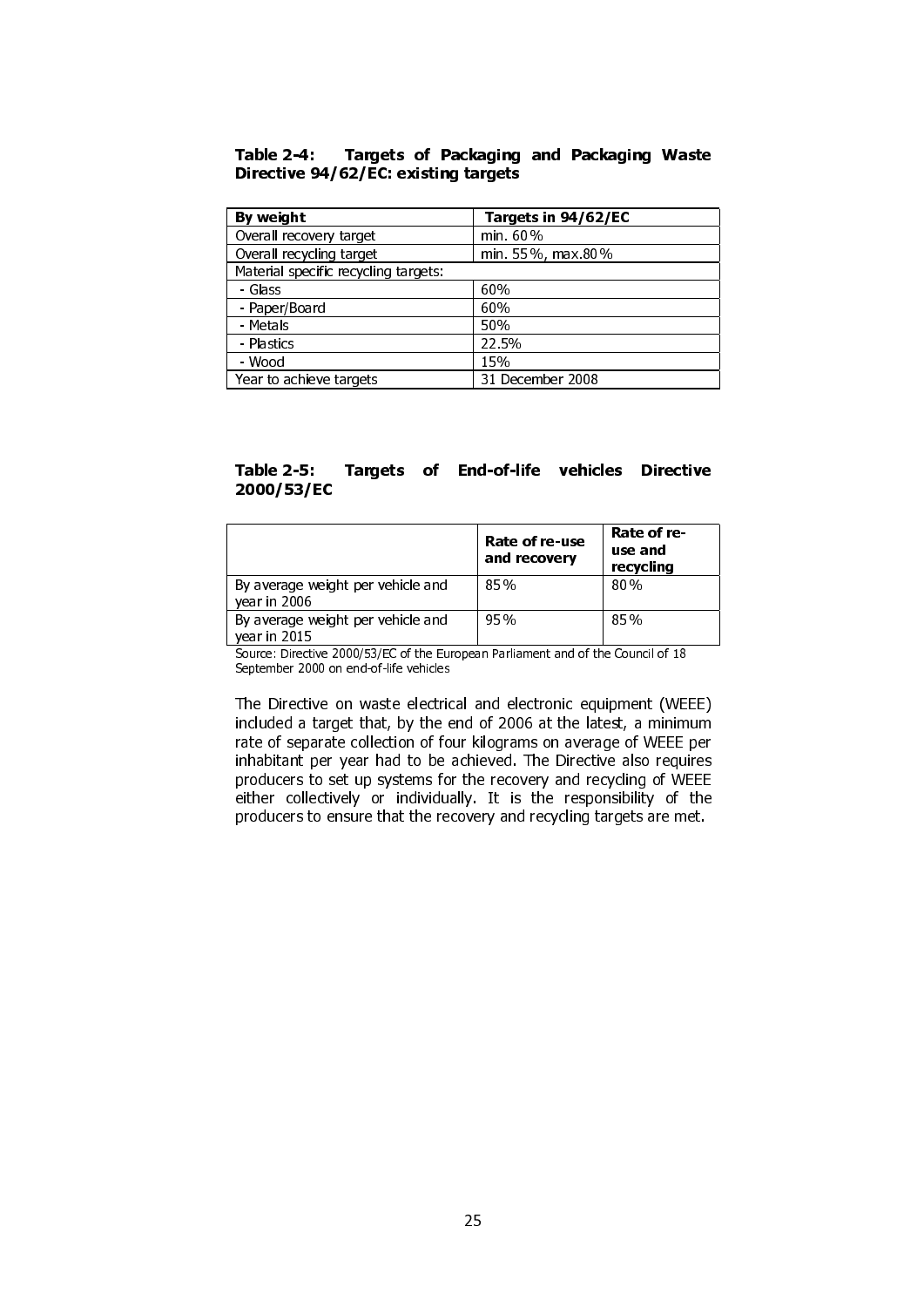|                                                                                                                                                                                                            | Minimum<br>recovery<br>rate | Minimum rate<br>of component,<br>material and<br>substance re-<br>use and<br>recycling |
|------------------------------------------------------------------------------------------------------------------------------------------------------------------------------------------------------------|-----------------------------|----------------------------------------------------------------------------------------|
| Large household appliances and<br>automatic dispensers, by an average<br>weight per appliance                                                                                                              | 80%                         | 75 %                                                                                   |
| IT and telecommunications equipment<br>and consumer equipment, by weight of<br>the appliances                                                                                                              | 75 %                        | 65 %                                                                                   |
| Small household appliances; lighting<br>equipment; electrical and electronic<br>tools; toys, leisure and sports<br>equipment; monitoring and control<br>instruments, by an average weight per<br>appliance | 70%                         | 50%                                                                                    |
| Gas discharge lamps, by weight of the<br>lamps                                                                                                                                                             |                             | $80\%$                                                                                 |
| Year to achieve targets                                                                                                                                                                                    | 31 December 2006            |                                                                                        |

#### Table 2-6: Targets of Directive 2002/96/EC on waste electrical and electronic equipment

Source: Directive 2002/96/EC of the European Parliament and of the Council of 27 January 2003 on waste electrical and electronic equipment (WEEE) — Joint declaration of the European Parliament, the Council and the Commission relating to Article 9.

Landfilling is ranked lowest in the waste hierarchy due to the lack of utilisation of the resources in the waste. However, landfilling remains the most common waste treatment method in the European Union.

There may be several environmental impacts from landfills. One impact is contribution to the greenhouse effect through the emission of methane gas. Leachate may also damage groundwater if there is no liner system. Other impacts include odours and general inconvenience for people living close to landfill sites.

Hence there are several reasons why the Directive on the landfill of waste (99/31/EC) aims at reducing the amount of biodegradable municipal waste going to landfill. By year 2016, the aim is to have reduced the landfill of biodegradable waste to 35% of the total weight produced in 1995. This corresponds to a diversion away from landfill of some 70 million tonnes of biodegradable municipal waste $^4$ in the EU by 2016, assuming that the total quantity will not increase.

1

<sup>4</sup> Biodegradable municipal waste management in Europe, EEA Topic report No 15/2001. Table 6, BMW Baseline — 1995. http://reports.eea.eu.int/topic\_report\_2001\_15/en.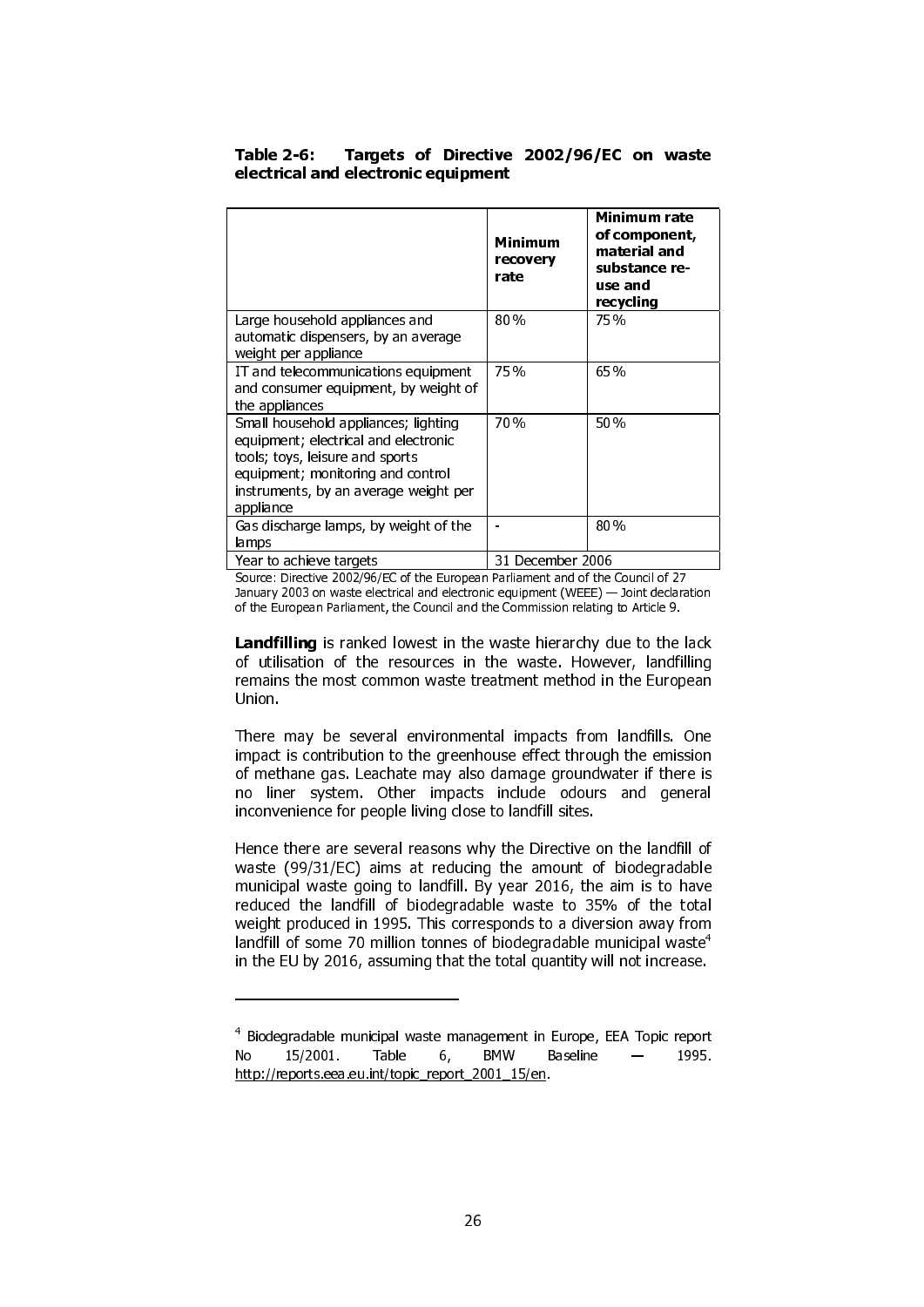## Table 2-7 Targets for biodegradable municipal waste diversion away from landfill

| Year to achieve<br>target | On the basis of biodegradable municipal waste generated<br>in 1995 <sup>1</sup> , biodegradable municipal waste going to landfill<br>must be reduced to: |
|---------------------------|----------------------------------------------------------------------------------------------------------------------------------------------------------|
| 16 July 2006              | 75%                                                                                                                                                      |
| 16 July 2009              | 50%                                                                                                                                                      |
| 16 July 2016              | 35%                                                                                                                                                      |

Note 1: Or the latest year before 1995 for which standardised Eurostat data are available. Source: Council Directive 99/31/EC of 26 April on the landfill of waste

Member States which in 1995 (or the latest year before 1995 for which standardised Eurostat data are available) sent more than 80 % of their collected municipal waste to landfill, may postpone the attainment of the targets by a period of four years maximum.

#### Box 2.2 Example: Diversion of waste away from landfill

In the Netherlands, the Waste Decree (Landfill Ban for biodegradable waste) came into force in 1995. The decree prohibits the landfilling of waste that can be recycled/reused or incinerated with energy recovery. The ban includes household waste, paper and paperboard, organic household waste, packaging, and wood waste. Furthermore, there is a high tax on reusable or combustible waste.

Although the quantity of generated municipal waste increased by about 10 % between 1998 and 2005, the quantities of biodegradable municipal waste being consigned to landfill decreased from 13.1% to below 2% in the same period of time.

# 2.3 Other relevant EU legislation

In addition to legislation directly related to waste management, the waste management planning process should have regard to a number of other relevant Directives which might influence decisions, especially as regards the siting and operation of waste management facilities. In particular:

- The 'Water Framework' Directive 2000/60/EC establishing a framework for Community action in the field of water policy;
- the 'Environmental Impact Assessment' Directive 85/337/EEC as amended by Directive 97/11/EC on the assessment of the effects of certain public and private projects on the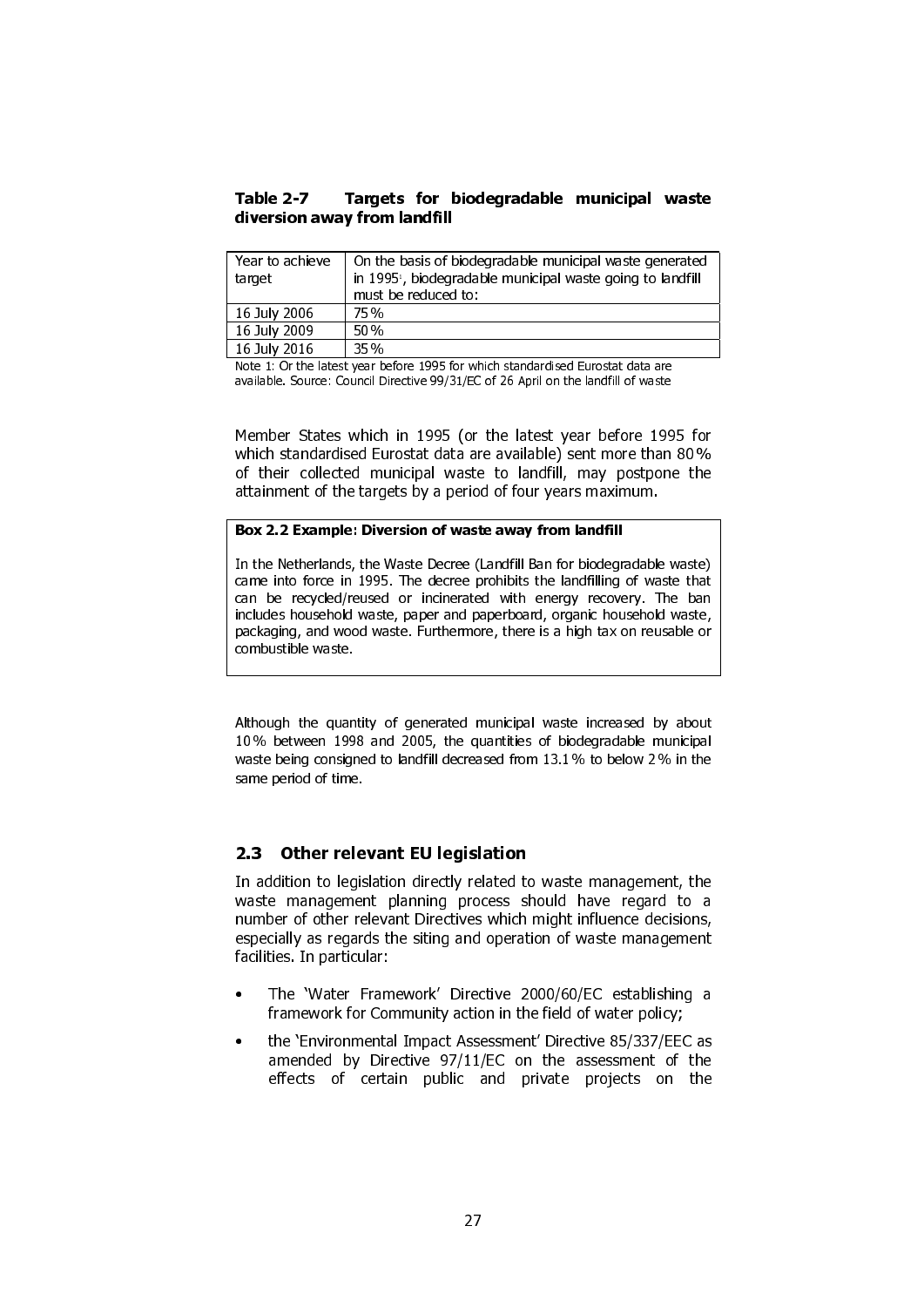environment;

- the 'Strategic Environmental Assessment' Directive 2001/42/EC on the assessment of the effects of certain plans and programmes on the environment (presented in more detail under 3.3 below);
- The 'Habitats' Directive 92/43/EEC on the conservation of wild fauna and flora and of natural habitats.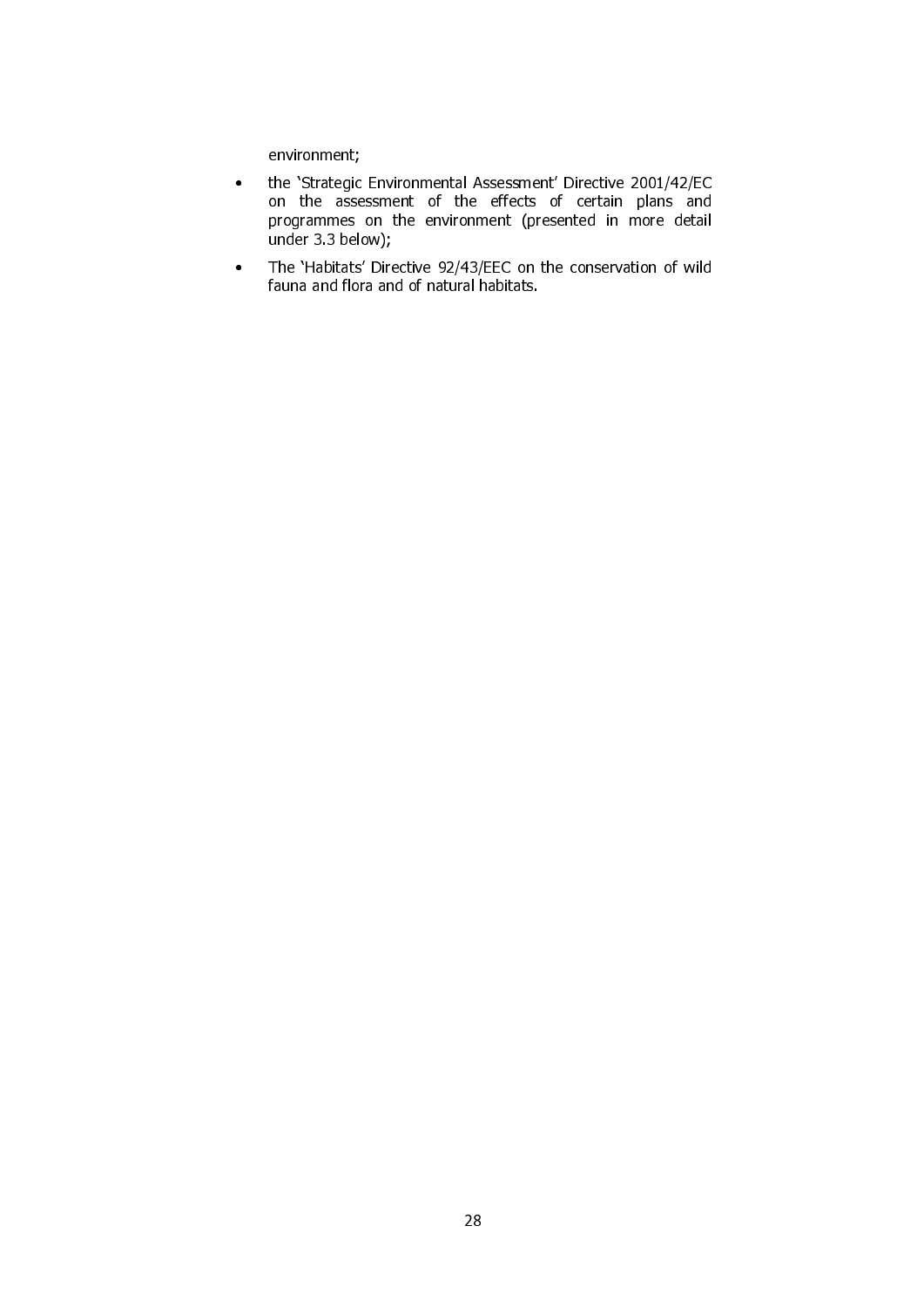# 3. General considerations when drafting a waste management plan

Political support and understanding of the need to draw up a waste management plan is crucial. If a plan already exists, it may have to be revised. If, on the other hand, the first waste management plan has yet to be devised, it is very important that the political level has accepted the need for a plan and allocated sufficient resources to its execution. Hence, it is recommended to create a political starting point in order to carry out the work on a waste management plan.

A political starting point should include a decision on the following questions:

- Why draw up a waste management plan?
- What is the scope of the waste management plan?
- Who will be involved in the preparation of the waste management plan?
- What is the time frame for finalisation of the waste management plan?
- What is the relationship to other plans?

# 3.1 Definition of the scope of the plan

Before starting the planning, the scope of the plan must be defined.

This includes consideration of the following issues:

- What is the geographical coverage of the plan? National, regional or local?
- Which waste streams will be included in the plan? Total waste, municipal waste, hazardous waste, packaging waste, other?
- Which sectors will be included in the plan?
- What is the time horizon of the plan?

#### Waste streams and sectors to be included in the plan

The considerations about waste streams to be included should determine the sources, streams and quantities of waste generated, current collection, transportation and treatment, and how these might change in the future. The aim should be to show a complete picture of the waste streams and their management in the country.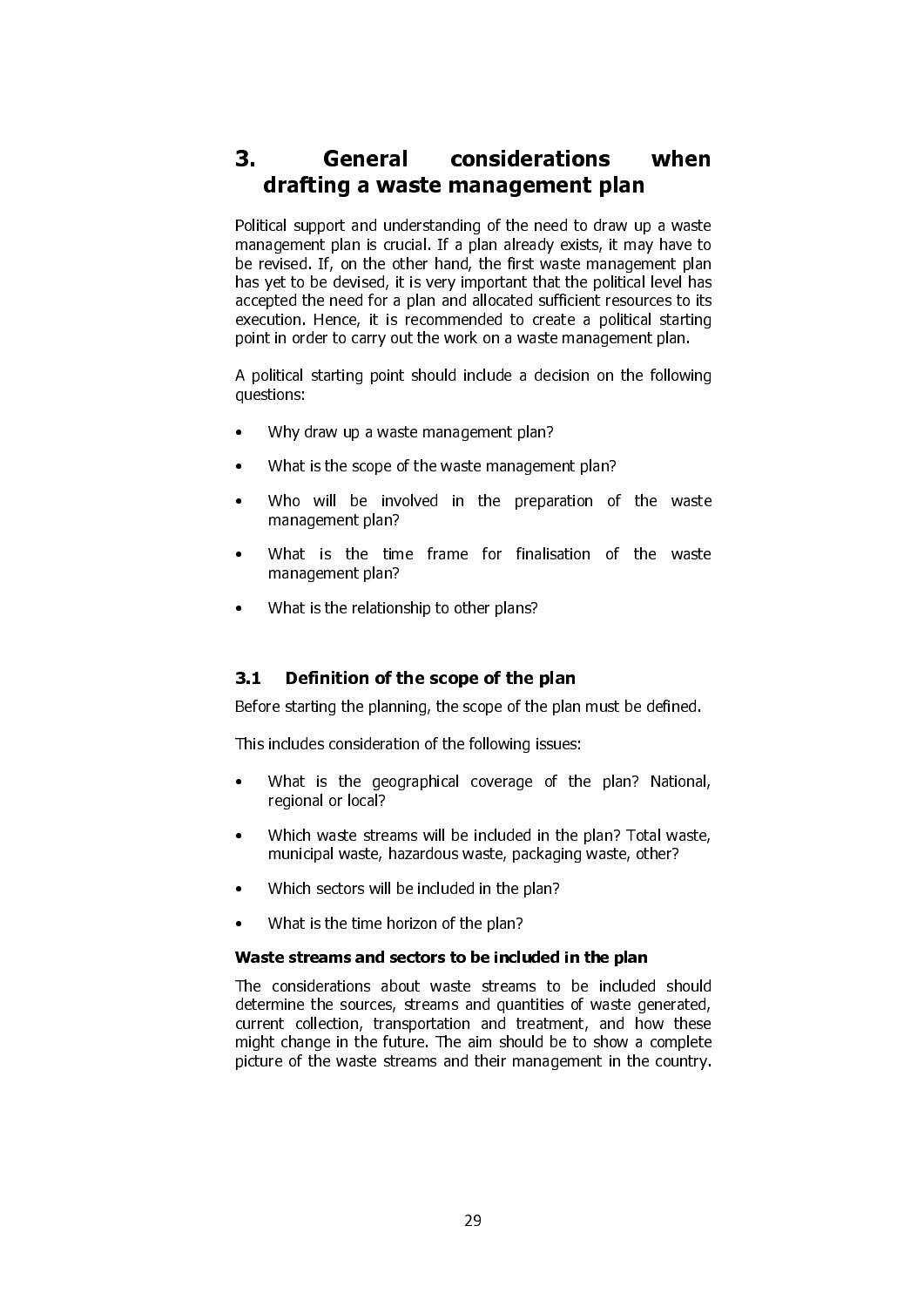Clear definitions of the waste streams are important. Additionally, the waste streams given priority must be clearly defined.

Decisions on waste streams covered by the plan may also affect the economic sectors to be included. In most countries local authorities are responsible for managing municipal waste only. However, in some countries local authorities may either choose to manage industrial waste as well, or they may have been given the authority to manage all waste.

#### The time horizon for the waste management plan

The time horizon for the plan depends on a number of factors. To reflect this, the plan may consist of two parts: part 1, which will be for immediate action, and part 2, which will have a long-term perspective.

The reason for the long-term perspective part of the plan is that considerable difficulties can be expected in identifying suitable sites for waste treatment facilities or landfills within, or close to, urban areas. Furthermore, it will be necessary to put considerable effort into site selection, environmental impact assessment, and public consultation in order to obtain permission for new sites. Finally, waste treatment facilities represent large investments that need to be recovered over a longer period.

Costs of collection are of a more short-term nature and less capitalintensive. The main items are likely to be contracts with contractors that typically have a lifetime of no more than five years.

From a practical point of view, the time horizon of the plan should also be long enough to make it possible to evaluate whether targets are being reached. Therefore, it will not be practical to re-evaluate the plan before at least three years. The time horizon of the plan may also reflect other considerations of a political nature, e.g. the period between local elections.

Thus, a time horizon of three to five years would be appropriate for revision of the action part of the plan. In any case, the waste management plan has to be evaluated at least every sixth year and revised as appropriate (Article 30 of WFD 2008/98/EC).

# 3.2 Chapters for specific waste streams in the waste management plan

The Waste Framework Directive stipulates that waste planning requirements laid down in Article 14 of Directive 94/62/EC on packaging and packaging waste as well as the strategy for the implementation of the reduction of biodegradable waste going to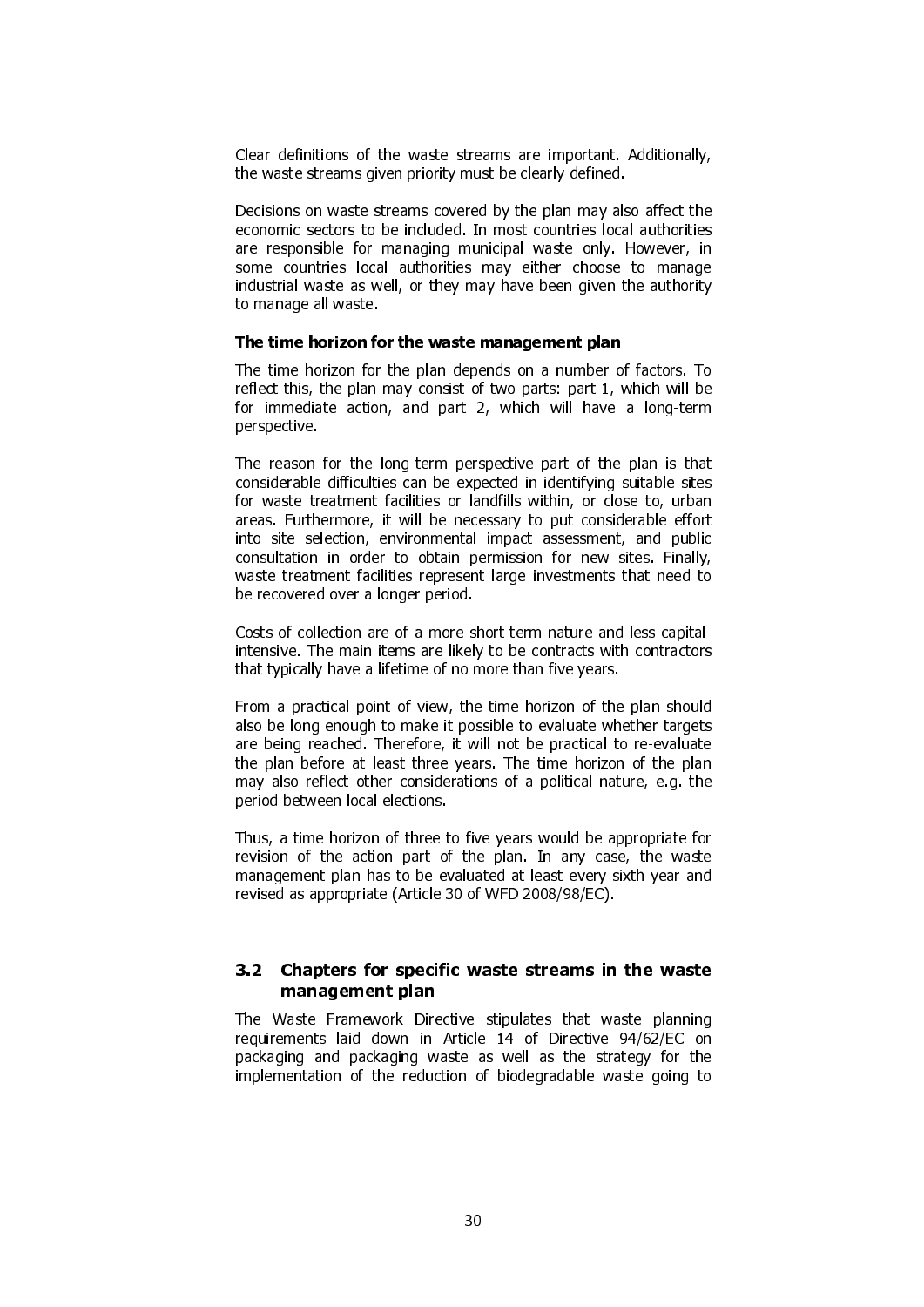landfills (Article 5 of the Landfill Directive 1999/31/EC) have to be considered in the waste management plan.

#### Packaging and packaging waste

Article 14 of Directive 94/62/EC on packaging and packaging waste contains the following provisions on waste management plans:

In pursuance of the objectives and measures referred to in this Directive, Member States shall include in the waste management plans a specific chapter on the management of packaging and packaging waste, including measures taken pursuant to Articles 4 and 5.

The chapter on packaging and packaging waste should follow the same structure as the chapters on all other waste streams. It should contain a status part with data about generation, treatment and shipment of packaging waste, data about treatment facilities, and the planning part with waste forecast and policy measures. Specific focus should be put on the prevention and re-use of packaging and packaging waste and on how the detailed recycling targets for packaging waste are to be reached.

#### Biodegradable Municipal Waste (BMW)

Article 5 of Directive 1999/31/EC on the landfill of waste requires Member States to set up a national strategy for the implementation of the reduction of biodegradable waste going to landfills. This strategy should include measures to achieve the targets set out in paragraph 2 [of Article 5 of the Directive] by means of, in particular, recycling, composting, biogas production or materials/energy recovery.

The chapter on BMW should also contain a status and a planning part. Concerning the status part, it should explain which waste fractions are calculated as BMW and what has been their quantitative development in relation to the base year 1995. Regarding policy development it will be necessary to use a set of different measures in order to reach the targets set out in Article 5 of the Directive on the landfill of waste.

#### 3.3 Participants in the planning process

The involvement of the various stakeholders and the wider public in the planning process should aim at ensuring acceptance of the waste policy in general and contribution to the attainment of its objectives. This is to be done according to the various levels of administration concerned, reflecting cultural traditions and political organisation.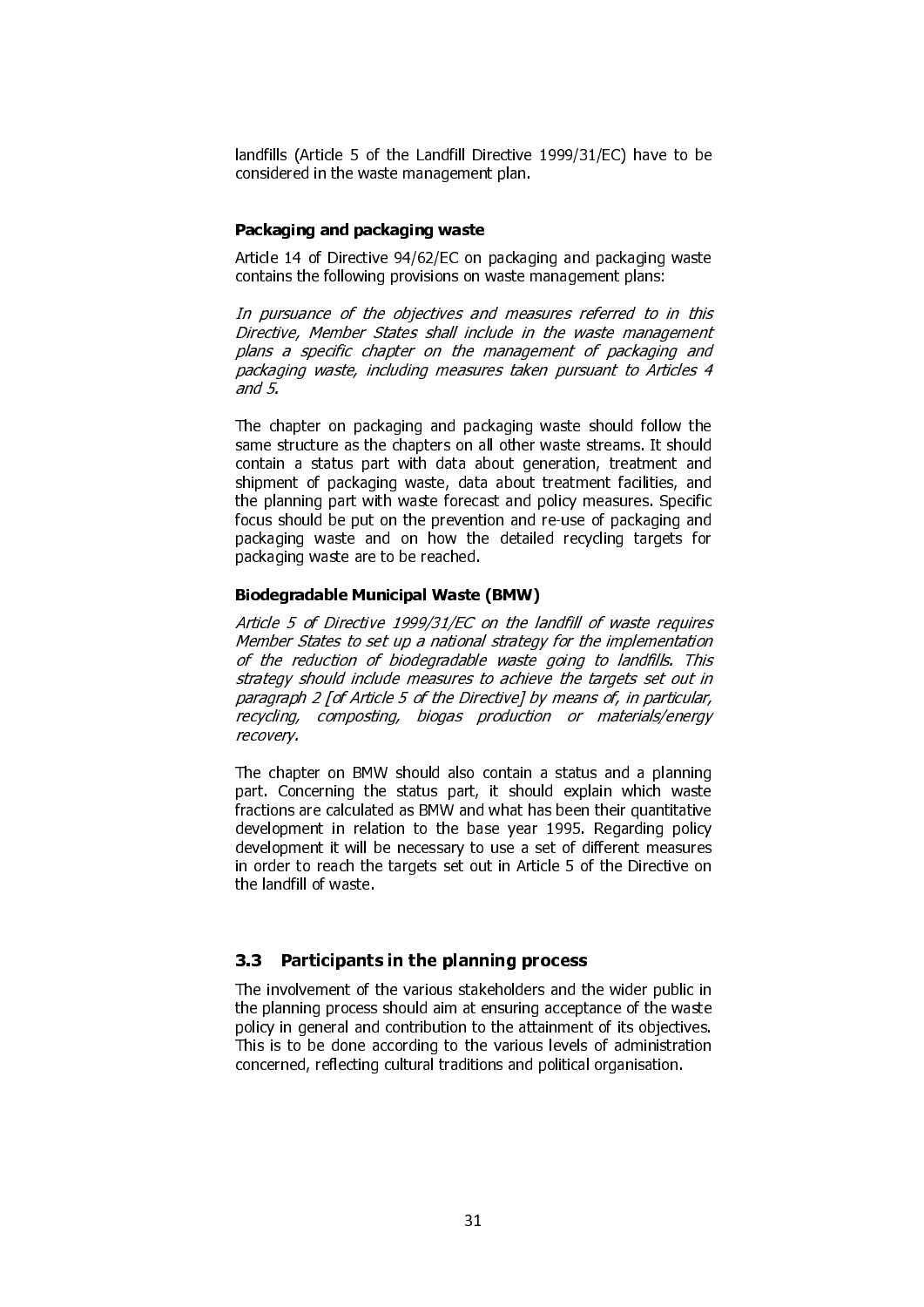As part of the general considerations when drafting a waste management plan it should be made clear who will be the participants in the different stages of the planning process and how and when the administration/policymakers will bring them in.

Involvement of the public is required by Directive 2001/42/EC on strategic environmental assessment. which covers waste strategic environmental assessment, which covers waste management plans. This is also in line with the UN/ECE Convention on Access to Information, Public Participation in Decision-making and Access to Justice in Environmental Matters ('the Aarhus Convention'). On 18 August 2011, there were 44 Parties to the Convention. The European Union and its then 15 Member States have signed the Convention, which entered into force on 30 October 2001.

# Box 3-1: Objective of the Aarhus Convention

In order to contribute to the protection of the right of every person of present and future generations to live in an environment adequate to his or her health and wellbeing, each Party shall guarantee the rights of access to information, public participation in decision-making, and access to justice in environmental matters in accordance with the provisions of this Convention.

Full text available at: http://www.unece.org/env/pp/treatytext.htm

#### Access to environmental information and public participation

Two relevant Directives are currently part of the implementation of the Aarhus Convention in the EU.

The Directive on public access to environmental information establishes a framework for enabling public authorities to deal with requests for access to environmental information. It also allows environmental information to be disseminated to the public and specifies the minimum content of such information.

The Directive on public participation introduces a procedure for consulting the public about plans and programmes relating to the environment, including waste management plans. It specifies the type of information to be provided to the public for the purposes of public consultation and requires setting of reasonable time frames in order to ensure effective involvement of the public in environmental decision-making at an early stage.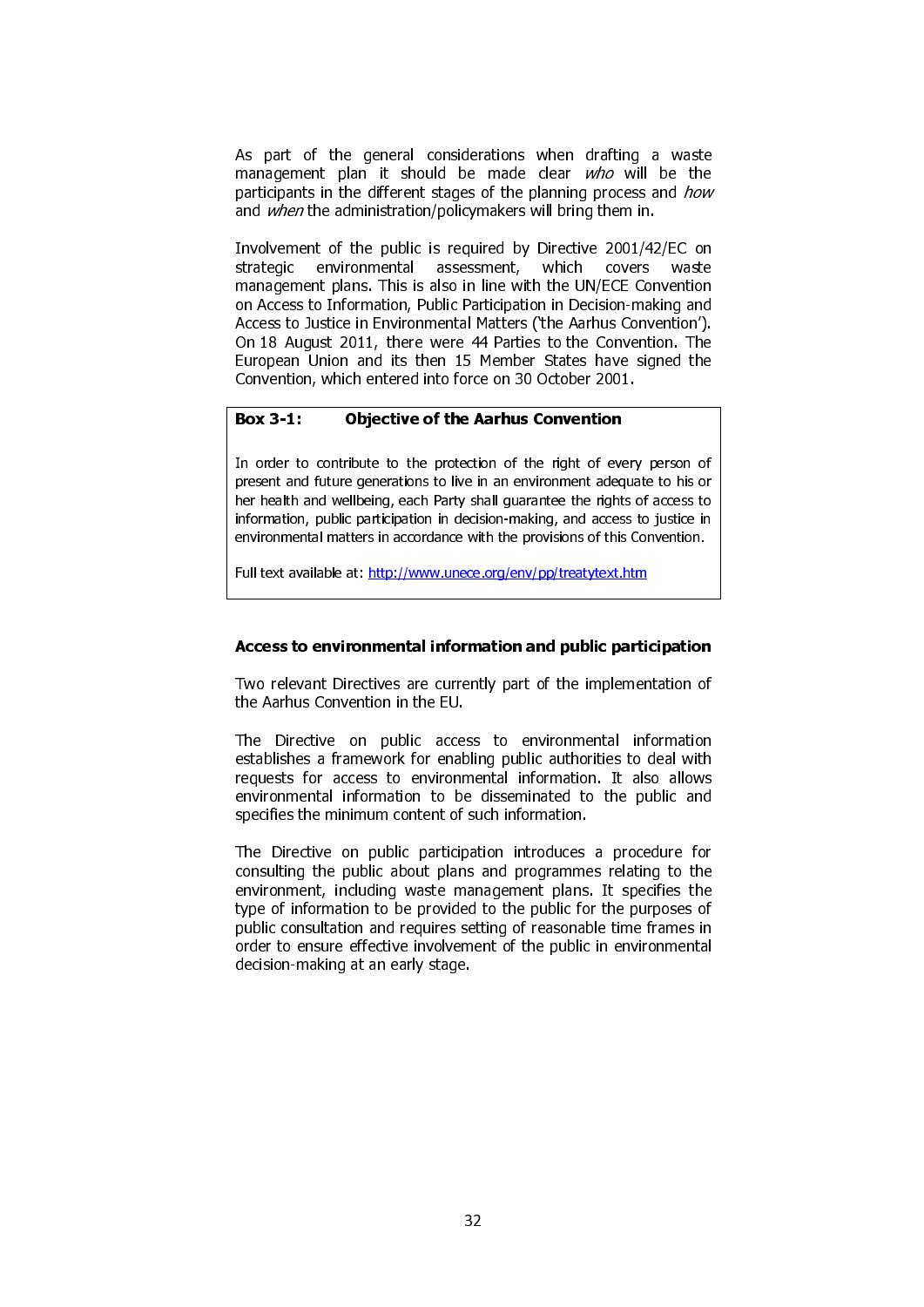# Box 3-2:

Directive 2003/4/EC of the European Parliament and of the Council of 28 January 2003 on public access to environmental information and repealing Council Directive 90/313/EEC

http://europa.eu.int/eur-lex/en/dat/2003/l\_041/l\_04120030214en00260032.pdf

Directive 2003/35/EC of the European Parliament and of the Council of 26 May 2003 providing for public participation in respect of the drawing up of certain plans and programmes relating to the environment and amending with regard to public participation and access to justice Council Directives 85/337/EEC and 96/61/EC

http://europa.eu.int/eur-lex/en/dat/2003/l\_156/l\_15620030625en00170024.pdf

# Who should be involved in the planning process?

Participants in the waste planning process should include a wide range of stakeholders in order to cover all the important aspects. They may include:

- representatives from the political and the administrative level (government departments, regional authorities, municipalities)
- waste experts
- representatives from the waste management sector (collection, recycling, composting, biogas, incineration and landfill)
- industry, industrial and commercial organisations
- consumer councils/associations
- NGOs.

Other parties may be involved in the planning process as well.

#### How should participants be involved?

The minimum involvement requirement is to submit the draft waste management plan to a public consultation. The consultation may be carried out as a written procedure where only the most relevant parties (e.g. the participants mentioned above) receive the draft plan and are given a certain period of time for commenting on it.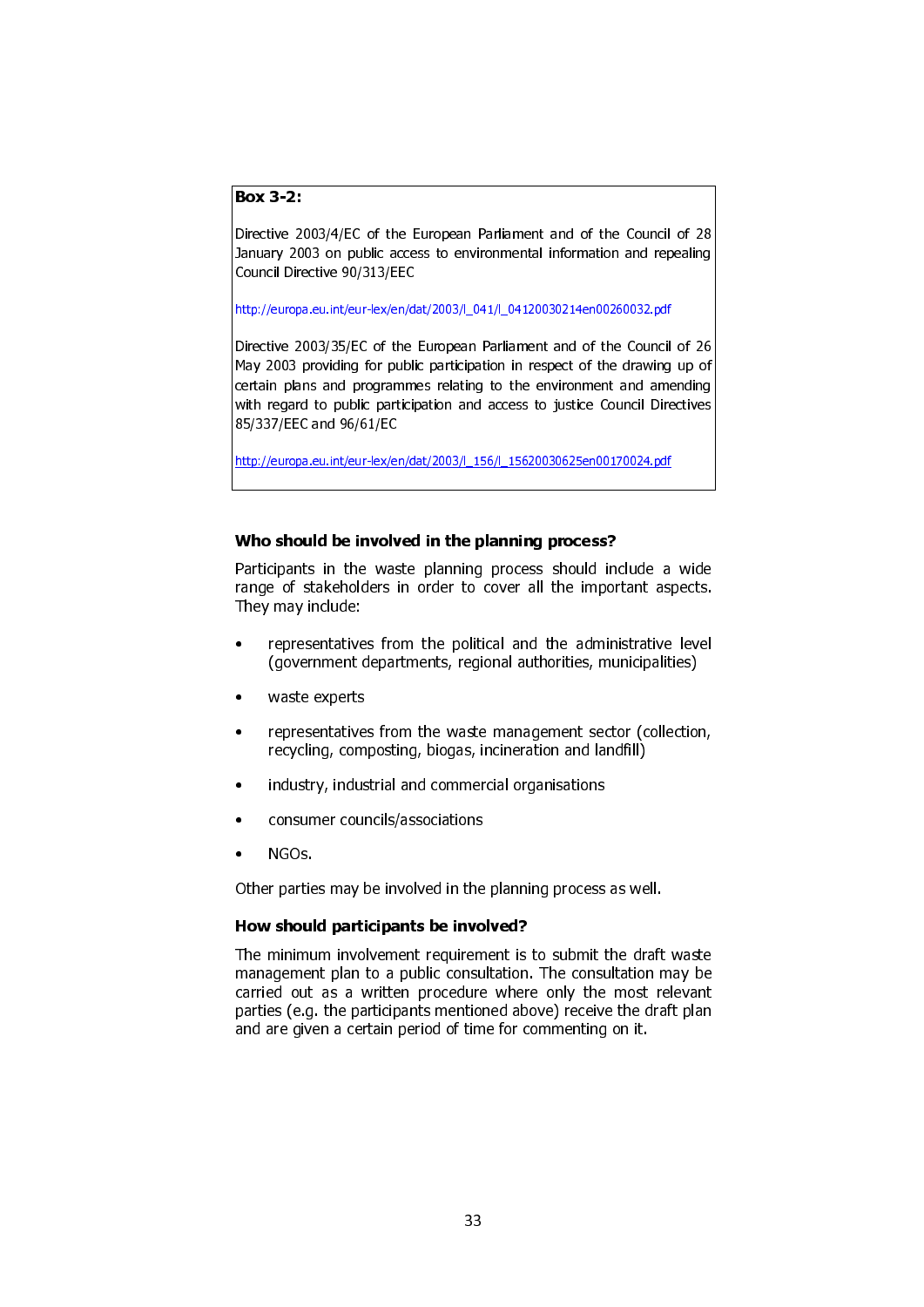The draft plan may also be made publicly accessible through the Internet, at town halls and in public libraries. This may include an invitation for all citizens to comment on the draft plan.

A more thorough approach is to set up a high-level advisory committee and a working group.

The purpose of the *advisory committee* is to quide the overall planning process and to give input to the waste management plan on important issues such as identifying priority waste streams, setting realistic objectives and measures to implement the plan. The advisory committee may even be given a more influential role as a steering committee. It should consist of representatives from competent authorities (e.g. Environment, Finance, Energy and Industry), representatives from local/regional authorities, the waste management sector, industry, consumers and NGOs.

The purpose of the *working group* is to be in charge of all the practical work of collecting data, preparing analyses of the existing situation, identifying potential problems, writing proposals for objectives, implications of various measures for implementation, etc., and of course preparing the draft waste management plan. The working group would also act as a secretariat for the advisory committee. The participants of the working group would clearly include staff from the competent authority (e.g. a national Environmental Protection Agency or regional authority) but may also involve a representative from a local/regional authority (if it is a national or regional plan), and a representative from the waste management sector.

Terms of reference should be drawn up for the advisory committee as well as for the working group. Furthermore, the terms of reference should be prepared before the two bodies are set up in order to avoid duplication of work and inconsistencies in organisational structure.

In addition to the advisory committee and the working group, participation may be extended to include a series of workshops during the planning process. An initial workshop may be held to foster a mutual understanding of the waste problems encountered and the necessity for action. Such a workshop may include a presentation of the current situation as regards waste quantities generated, environmental impacts from waste treatment and treatment capacity. It would also be an opportunity to collect ideas for future development of the waste sector, establish priority waste streams and receive suggestions for objectives.

Workshops may also be held later in the process when the plan starts taking shape and suggestions for future objectives and targets are ready. The measures required to implement the plan are usually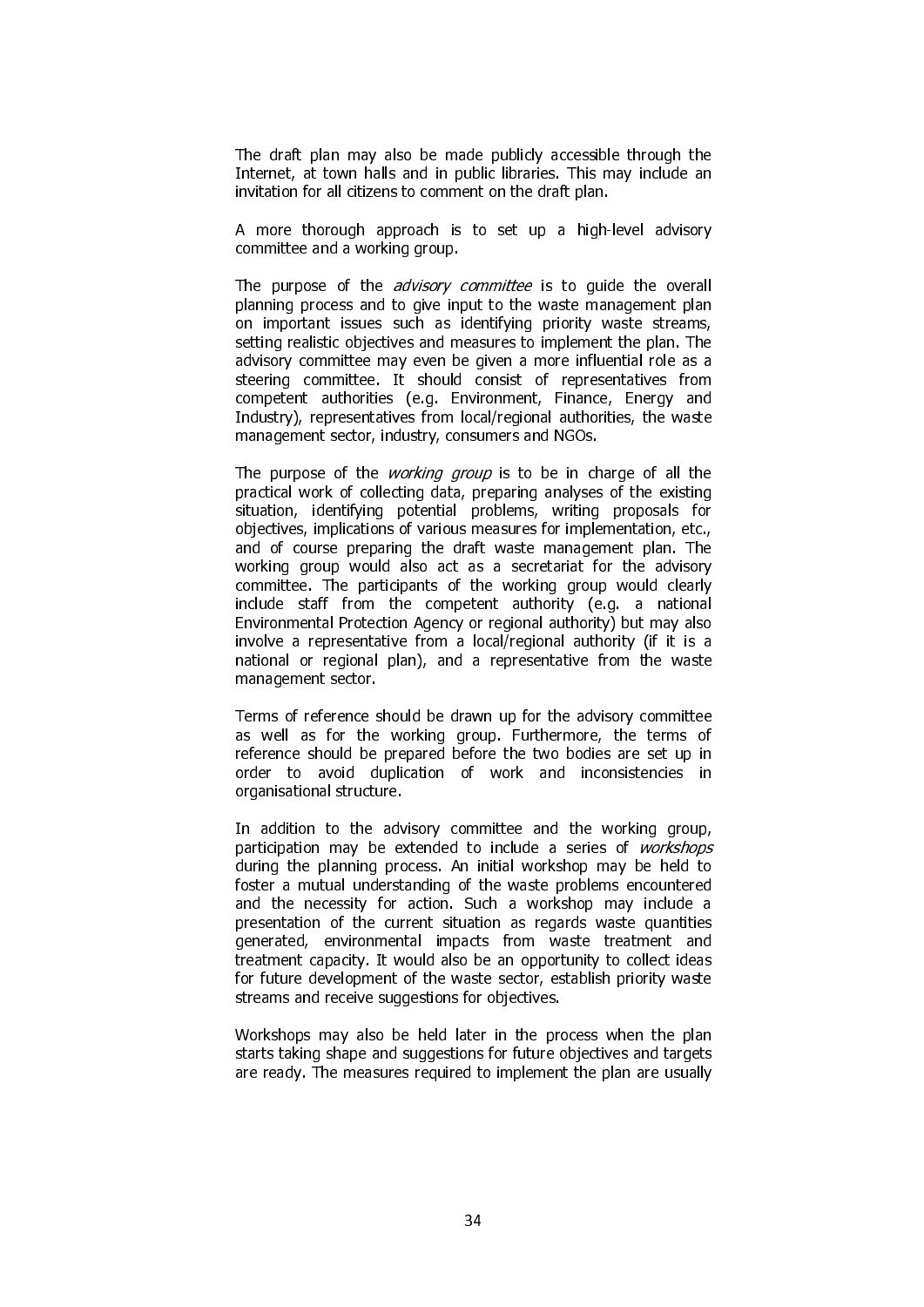also of interest to stakeholders. All in all, the main purposes of such workshops are to receive ideas from stakeholders and to exchange information on aspects of waste planning.

Finally, another option is to establish either working groups or workshops dealing with specific waste streams. This may be relevant for priority waste streams, 'new' waste streams that have not been collected and managed before, or situations where radical changes are needed for particular waste streams.

#### Box 3-3 Example: Participation in development of regional waste management plans

The 'National Waste Strategy: Scotland' was adopted at the end of 1999. In order to implement the strategy, Area Waste Plans for each of eleven areas were to be developed. The Area Waste Plans had gone through an integration process to produce an integrated plan for Scotland.

In the development of the Area Waste Plans, a Waste Area Strategy Group (WASG) had been established, involving partnerships of local authorities, the waste management industry, waste generators and the local enterprise network.

#### Public awareness

The public consultation on a draft waste management plan may be an integral part of awareness-raising activities. However, public awareness is much more than just commenting on draft plans, and it should be considered important for the acceptance by the general public of waste management issues.

The raising of public awareness is dealt with in more detail in Chapter 5.7 on possible measures for the implementation of a waste management plan.

# 3.4 Assessment of the effects of certain plans and programmes on the environment

The Directive on the assessment of the effects of certain plans and programmes on the environment applies to plans and programmes likely to have significant effects on the environment and which are prepared and adopted by a competent authority.

Environmental impact assessment is automatically required for plans and programmes which are prepared for town and country planning, land use, transport, energy, waste management, water management, industry, telecommunications, agriculture, forestry, fisheries and tourism. Prior to the adoption of a plan or programme or its submission to the legislative process, the competent authority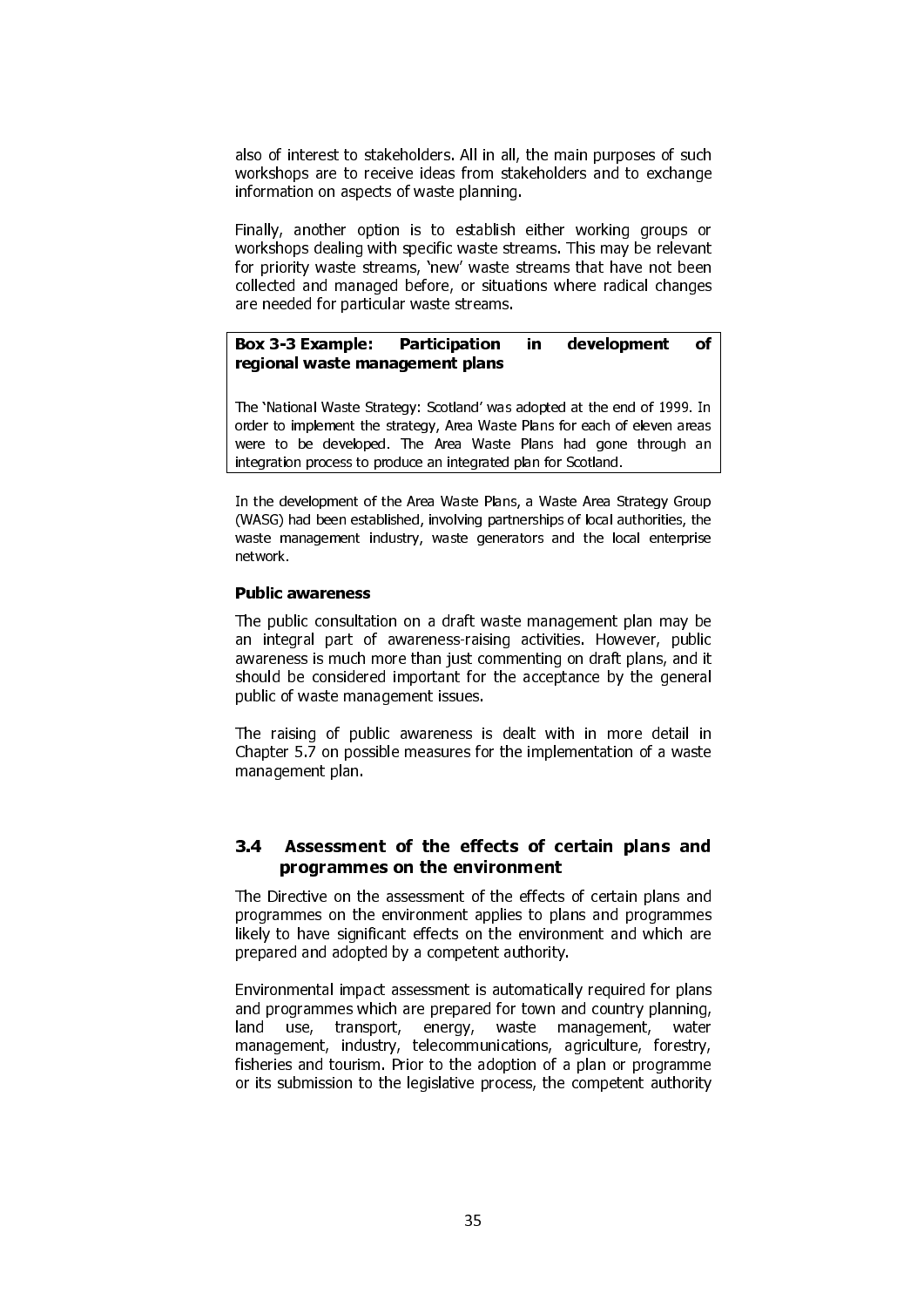of the Member State concerned will be required to carry out an environmental impact assessment and, after consulting the competent environmental authorities, to prepare an environmental report.

The draft plan or programme and the environmental report must be made available to the competent environment authorities and to the public. These authorities and the public will be able to express their views on the draft plan or programme prior to its adoption or submission to the legislative process.

Box 3-4: Further information on assessment of the effects of certain plans and programmes on the environment

Directive 2001/42/EC of 27 June 2001 on the assessment of the effects of certain plans and programmes on the environment:

http://europa.eu.int/eurlex/pri/en/oj/dat/2001/l\_197/l\_19720010721en0030 0037.pdf

The European Commission's website for environmental impact assessment – EIA:

http://europa.eu.int/comm/environment/eia/home.htm

# 3.5 Time frame for the planning process

A time frame indicating the expected duration of the different stages and the expected date of finalisation of the waste management plan should be created. The time frame should also make provision for the consultation period with the public, which may be timeconsuming.

In general, the entire planning process can be expected to take around 18 months, but this may vary according to the circumstances.

The time-planning should also include an indication of the decisions to be taken at each stage and when workshops may take place.

#### 3.6 Relationship with other plans and policies

Waste management planning should be an integral part of the overall national planning system, both as a wider approach to sustainable development and in order to achieve the overall goals set out in the waste management plans. A number of different planning areas relate directly to waste management planning and should be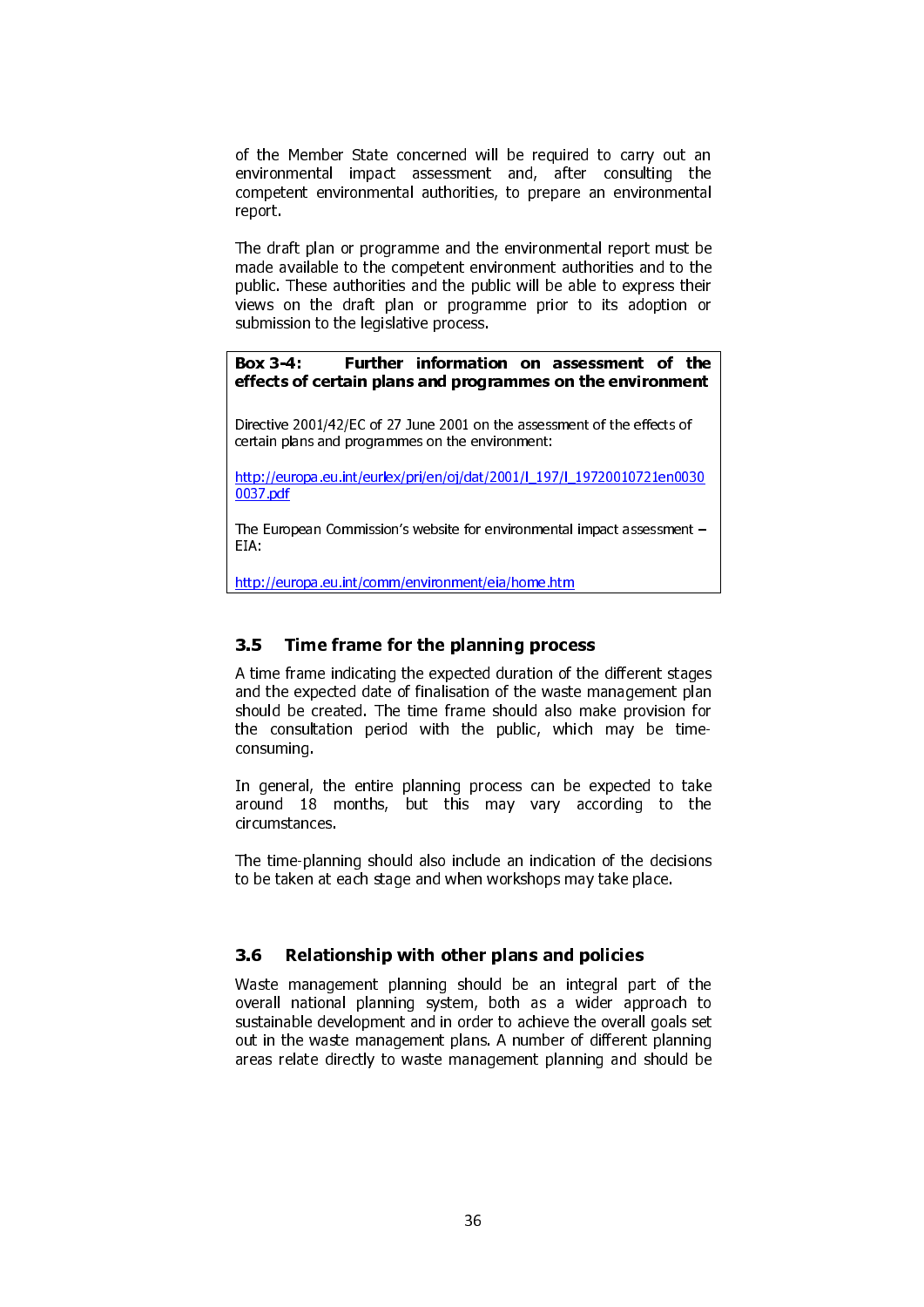carefully considered when deciding on the scope and content of a waste management plan.

### Spatial planning

Spatial planning regulations, which set out a framework for regulating all development in a given area, may affect local responsibilities for waste management. Such regulations may include specific requirements for permitting or licensing waste treatment or disposal facilities, and focus on ensuring good operational control. National legislation regarding privatisation may also be relevant.

Comprehensive planning, which designates land for specific purposes, creates the basis for carrying out private and public activities and is a means of resolving conflicts between different activities/land uses.

### Environmental planning

Waste planning has strong links with environmental planning in general. On the one hand, waste planning is part of overall planning to ensure that certain environmental goals are reached, while on the other hand the goals envisaged in the waste plan can only be achieved if environmental standards are set and controlled for all waste management activities.

# Energy planning

Waste treatment facilities can also be power stations, incineration plants and biogas or other industrial plants using waste as a fuel. In order to use the energy produced by certain plants, they have to be incorporated into overall energy planning. Energy production at incineration or biogas plants may even be part of the measures taken with a view to achieving climate policy targets.

# Human health

Waste often contains chemical substances liable to affect human health. Examples are hazardous waste, household waste, and waste from energy production and agriculture. Some substances may be hidden or lumped together in products or waste streams. Such issues should be integrated into both health planning and waste management planning.

#### Occupational health

Waste collection and treatment can heavily influence occupational health, and care should be taken in the initial planning stage to avoid negative impacts on workers. When planning collection systems, special care should be taken to avoid heavy lifting and strain from handling containers. Special attention should also be given to the occupational health conditions at incineration, biological treatment or recycling plants.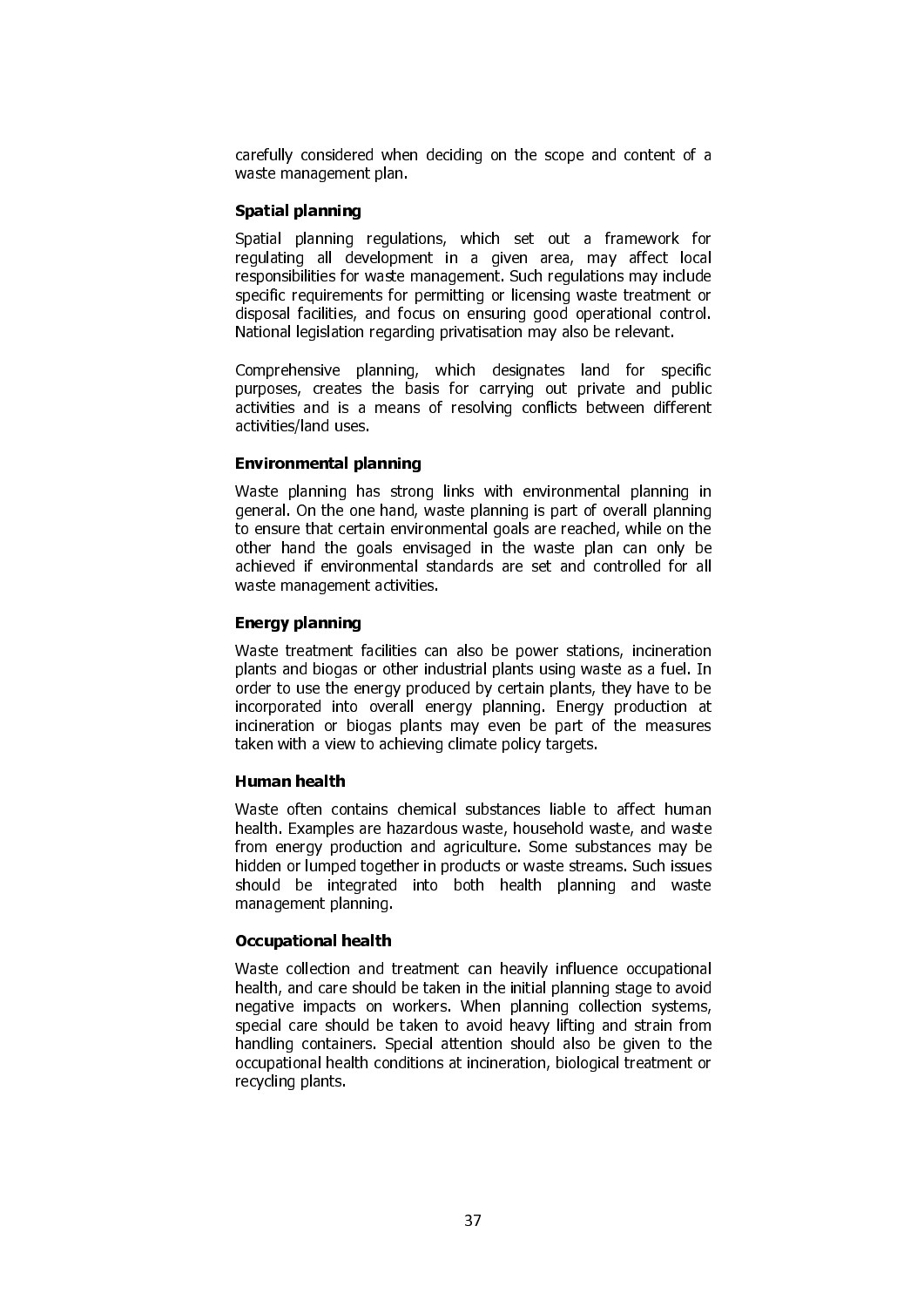### Checklist:

It is recommended to set up a task force with clear responsibilities for the work to be carried out.

- 1. Are political understanding and support for the waste management planning process present?
- 2. Have sufficient resources been allocated to the process?
- 3. Scope of the waste management plan:
	- What is the geographical coverage of the plan? National, regional or local?
	- Which waste streams will be included in the plan? Total waste, municipal waste, hazardous waste, packaging waste, other?
	- Which sectors will be included in the plan?
	- What is the time horizon of the plan?
- 4. Have the participants in the planning process been identified? Do they include government departments, local authorities, waste experts, representatives from the waste management sector and the waste generating industry, and NGOs?
- 5. Has the time frame for preparation of the waste management plan been set? Time estimates for the work should be realistic.
- 6. Have any relationships between the waste management plan and other plans (spatial planning, energy planning, etc.) been identified? Do they influence any elements of the waste management plan?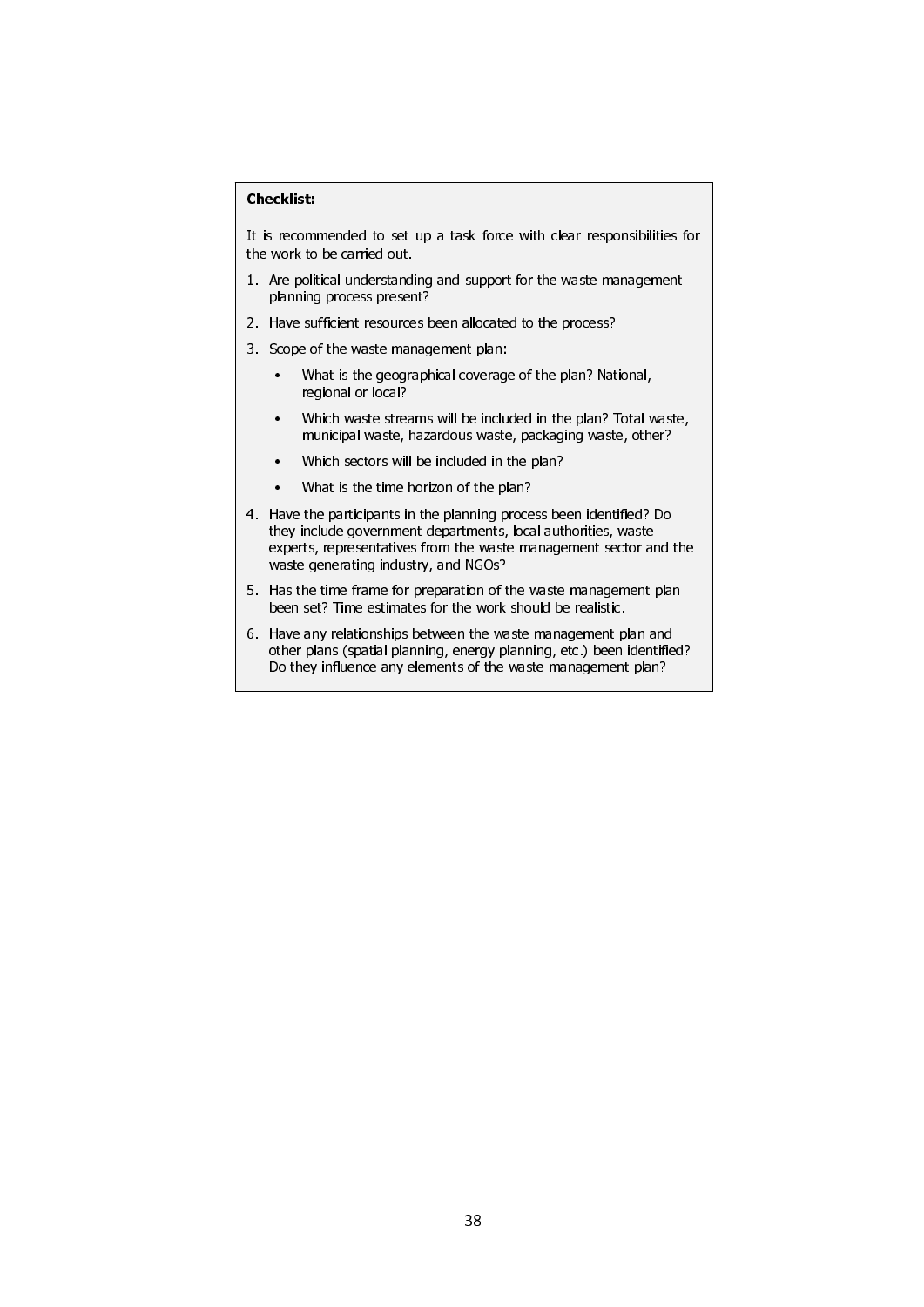# 4. Status part

In order to set the objectives for a new waste management plan and to assess the fulfilment of the objectives of the previous plan, if any, the status report should present an overview of the current situation. The status report serves as a point of reference, and it identifies the need for further development of the system. Furthermore, the status report is necessary to measure levels of achievement compared to previously defined objectives.

The current waste collection and treatment system should be described in physical, financial and organisational terms. Hence, analysing the status of the current system allows us to see if it meets the objectives that are already set, such as an overall recycling target, collection of certain waste streams, or achieving certain environmental standards of waste management facilities, etc. The status report is mainly drawn up by the administrative authorities, in cooperation with the various parties within the current waste management system.

For the preparation of a status report, it is necessary to collect data and to provide general knowledge of waste sources, amounts, types, collection, transportation, treatment and disposal of waste, and the structure of the current waste management system.

The outline of the status report will differ from national to regional, and to local levels, since the need for information will differ. At national level aggregated data will be of importance, while the regional/local status report in all respects will have to be more specific. Thus regional/local status reports will contain for example amounts and types of waste generated in the different sectors and treated at different plants, the capacity of the plants in the area and characteristic regional/local conditions due to business structure or natural phenomena.

When a status report is to be drawn up, the first step is to collect data and information. The second step is to describe the current system including identification of areas for improvement in the system. The third step is to evaluate the performance of the current waste management system.

Both the status part and the planning part may be organised according to the 'sources of waste' (different waste-generating activities in the relevant area), waste streams (materials of which the waste is composed), and the waste management options (e.g. collection, sorting, treatment and disposal).

In line with the requirements of the WFD, it is important to incorporate into the status part as well as into the planning part an assessment of the extent to which the waste management planning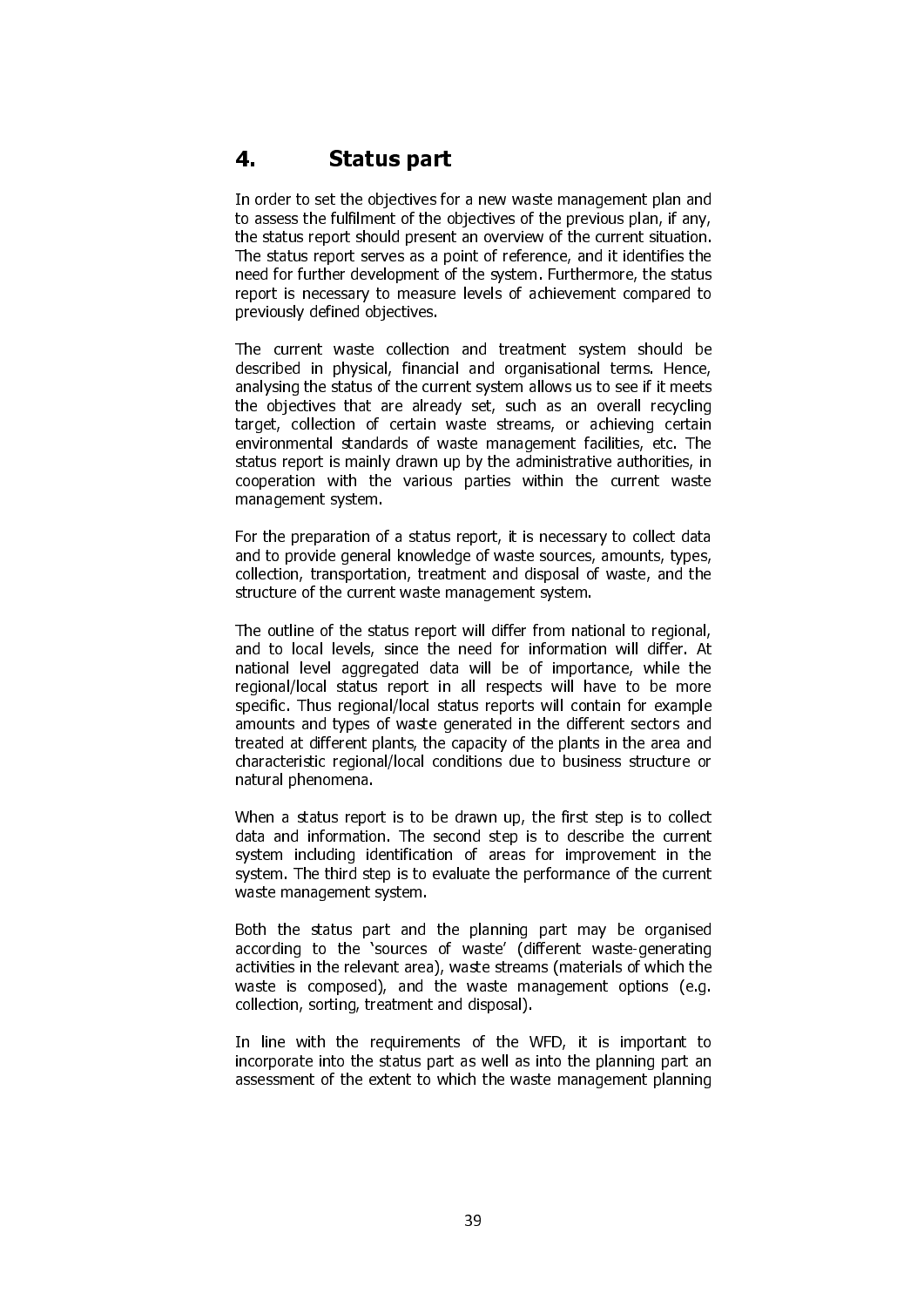(present status or future objectives) will support the implementation of the objectives and provisions of the WFD.

# 4.1 Waste quantities

To make the status report adequate and as accurate as possible, it is important to use precise and valid data and information. Data can be obtained either by setting up a reporting system with regular data inand output or by individual data surveys in the preparation phase of the waste management plan. It has to be borne in mind that collection of data often requires extensive work. It is therefore advisable to start the development of data collection systems as soon as possible in the planning process.

At the start of the data collection process, it may be difficult to get reliable figures. In this case, estimates can be made. Estimates often work with waste factors. An example of a waste factor is the waste quantity per inhabitant. If for a given country the waste quantities are known, they can be related to the number of inhabitants. With this factor, waste quantities in another country can be easily calculated.

Basically, information and data are needed on waste amounts for:

- the 'sources of waste';
- the waste streams;
- the waste management processes: generation, collection, transportation, sorting, treatment and disposal.

By identifying the 'sources of waste' it is possible to direct awareness campaigns and waste prevention programmes towards the sources with the highest volumes of waste or towards those with the most hazardous waste generation. At the same time, this will create the platform for any specific regulation directed towards particular waste streams and waste generators. Finally, the effectiveness of inspection and enforcement may be improved.

# Box 4-1: Example of relevant waste sources

- Households
- Municipal services
- **Industries**
- Agriculture/forestry
- Institutions, trade/commerce and offices
- Construction and demolition sites
- Power plants
- Mining
- Wastewater treatment plants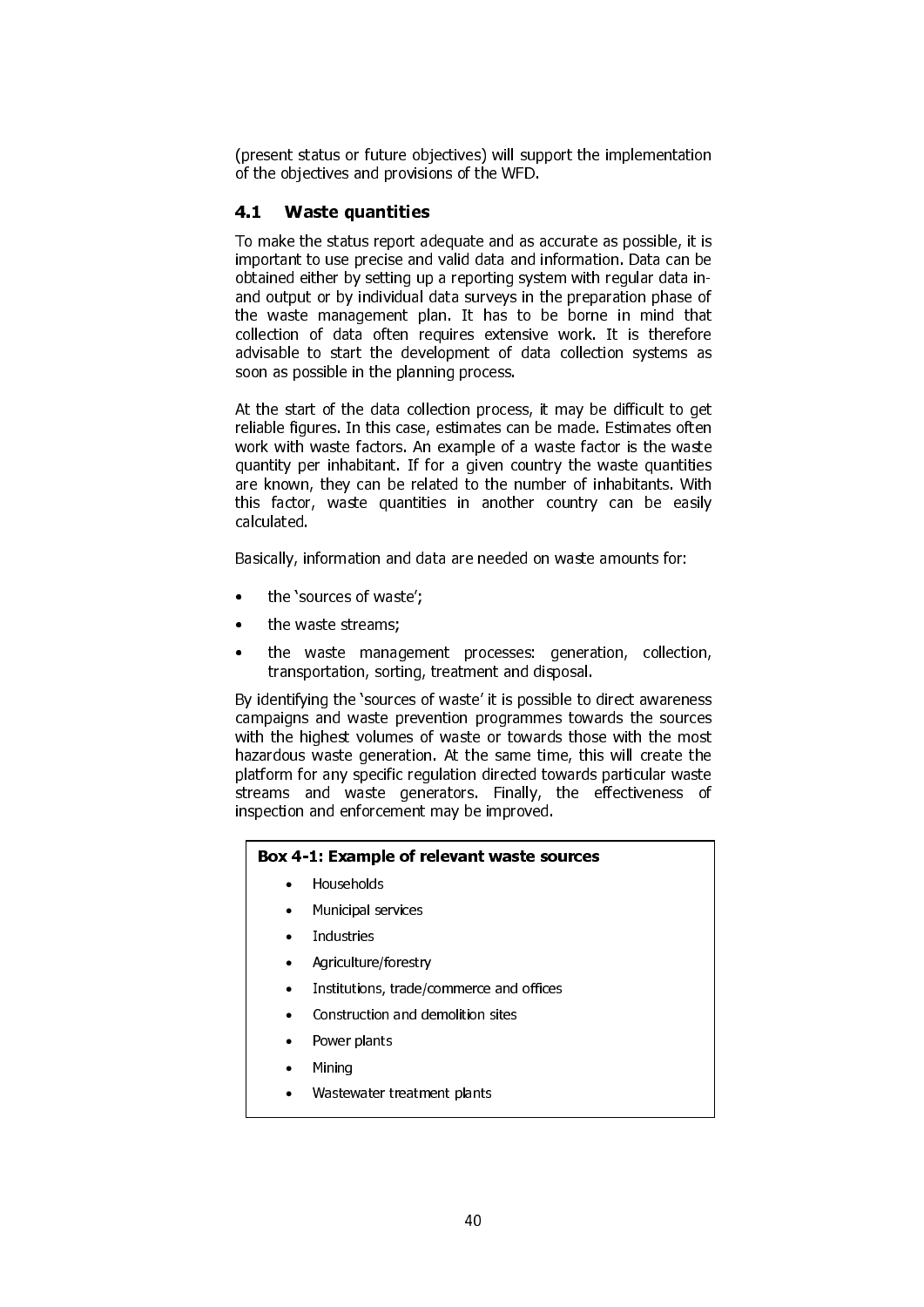By addressing the waste streams it is possible to obtain information on the quantity and composition of different waste streams. In this way, the authorities will have a background for setting strategic objectives for each waste stream as well as the future treatment methods and facilities needed to attain the objectives. As an example, the Directive on packaging and packaging waste has various targets for a number of packaging materials.

| Box 4-2:<br><b>Example of relevant waste streams</b> |                                     |  |
|------------------------------------------------------|-------------------------------------|--|
|                                                      |                                     |  |
| EU Priority waste streams:                           |                                     |  |
| Municipal waste<br>٠                                 | Hazardous waste<br>$\bullet$        |  |
| Packaging waste                                      | End-of-life vehicles<br>$\bullet$   |  |
| <b>Tyres</b>                                         | Healthcare waste                    |  |
| Waste electrical and electronic<br>equipment         | Waste oil<br>$\bullet$              |  |
| demolition<br>Construction<br>and<br>waste           | Sewage sludge<br>٠                  |  |
| Other relevant waste streams:                        |                                     |  |
| • Organic residues (garden waste)                    | Food and organic waste<br>$\bullet$ |  |
| $\bullet$ Cardboard                                  | Paper<br>$\bullet$                  |  |
| • Plastics                                           | <b>Textiles</b>                     |  |
| $\bullet$ Tron                                       | Inert residues<br>$\bullet$         |  |
| • Other metals                                       | <b>Batteries</b>                    |  |
| · Agricultural waste                                 | <b>Bulky waste</b><br>$\bullet$     |  |
| • Industrial waste                                   | Mining waste<br>$\bullet$           |  |
| • Wood waste                                         | Animal by products                  |  |

The status chapter on generation by waste stream should start with a description of the wastes concerned. The composition and the physical and chemical properties of specific types of waste can give information about their hazardousness or about the opportunities to recycle waste fractions. As an example the fractions of residual mixed municipal waste can be mentioned.

### Presentation of data and information:

In order to give the reader of the waste management plan a good picture of the waste management situation in a country, the data and information should be presented in an easily digestible way. This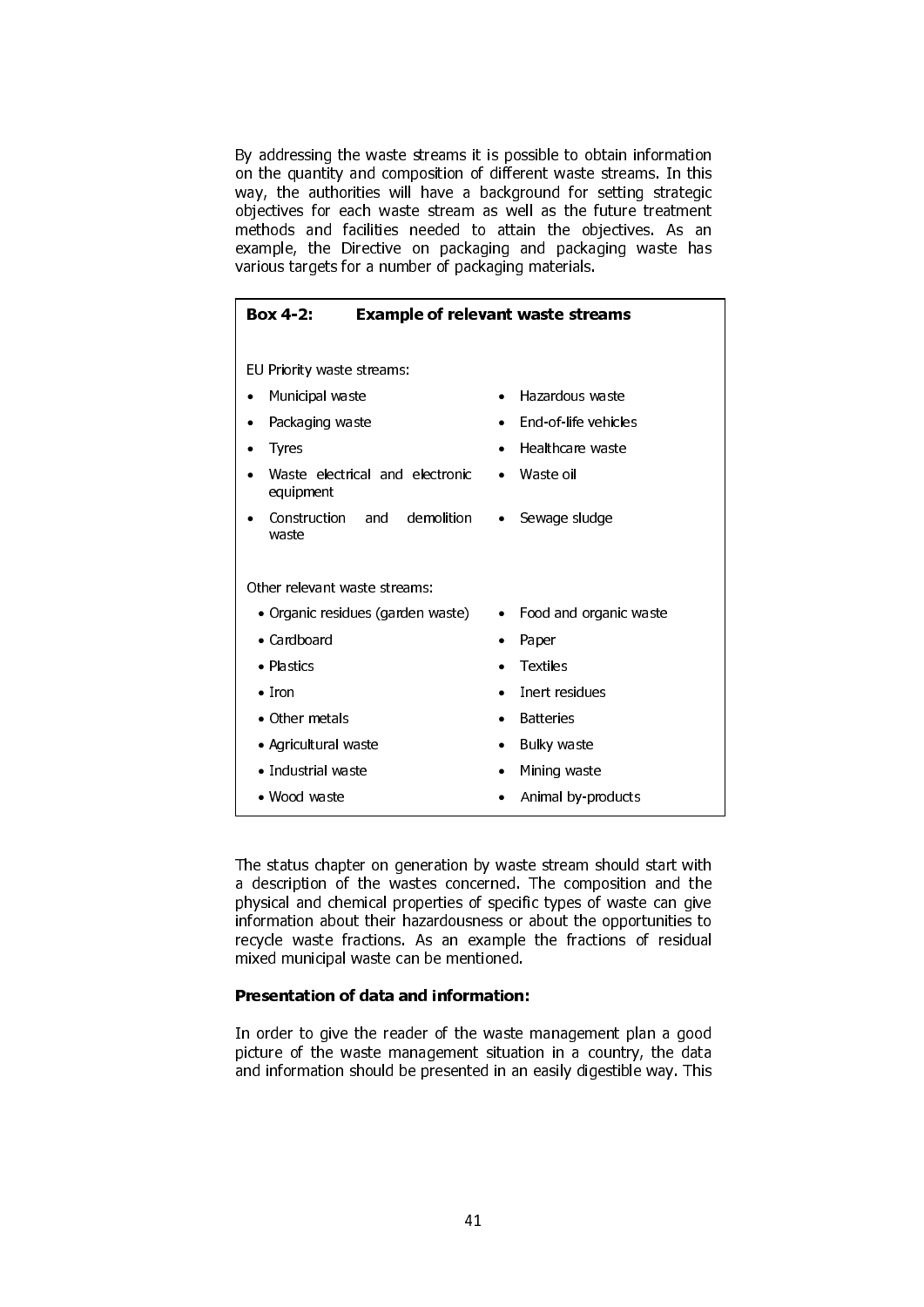means that in addition to text and tables, data should be visualised with graphs, diagrams and maps.

Additional information can be obtained when data are related to time, area and socio-economic figures, such as

- development over time (time series)
- regional distributions (maps)
- relation to other statistical parameters: inhabitants, GDP.

Examples of key figures are waste generation per capita, waste generation per industrial sector, quantities of hazardous waste per employee in the electroforming industry, rate of glass and paper in municipal solid waste, etc.

The status of the current waste management system and the description of it allow identification of needs in terms of design, capacity and new initiatives.

It is also relevant, and an obligation under the Waste Framework Directive, to present the waste quantities that go through the different processes (generation, collection, transportation, sorting, treatment and disposal). This is mainly in order to be able to assess whether the current capacity of waste management facilities is sufficient.

### Box 4-3 Example: Status of waste streams and amounts

#### Finnish national waste management plan

In the Finnish Waste Management Plan 1998-2005, the status report contains an overview of the waste situation in Finland based on data both collected by the local authorities and calculated on the basis of key figures. For example, specifications have been made of waste recovery by waste source and types of waste, industrial waste generated annually by the industrial sector, and manufacturing waste by sector. The specification of total waste generated annually in Finland is included for the following waste streams:

- Mining waste
- Agricultural waste
- Industrial waste
- Construction waste
- Waste from energy and water supply
- Municipal waste
- Sewage sludge
- Hazardous waste

An overview in English may be found at

http://www.vyh.fi/eng/orginfo/publica/electro/waste/waste.pdf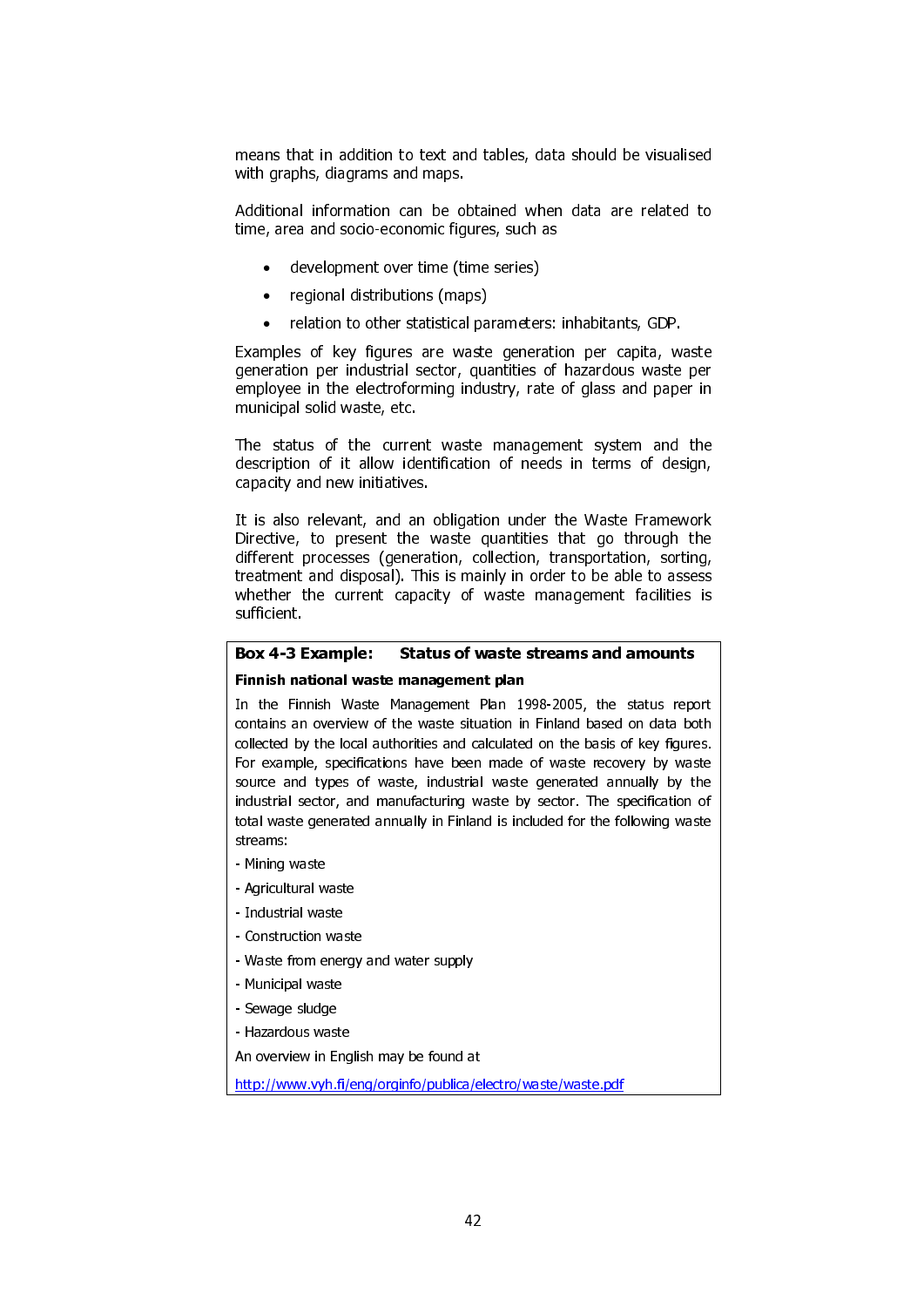### Regional waste management plan of Schleswig-Holstein (Germany)

The regional waste management plan of Schleswig-Holstein covers four waste streams, namely municipal waste, industrial waste, construction & demolition waste and sewage sludge, each in a separate document. Aggregated waste management data (generation, treatment) and data on regional treatment facilities and their permitted throughput capacity are presented in comprehensive and illustrative statistical figures demonstrating the temporal and in some cases the regional variances and tendencies of waste generation (e.g. for different waste streams of municipal waste, for MSW amounts and the different forms of waste treatment). The regional waste management plans are available at http://www.schleswigholstein.de/UmweltLandwirtschaft/DE/Abfall/04\_Abfallwirtschaftsplaene/ein node.html (in German only).

# Methods of collecting data and information

The collection of waste management data is time-consuming and requires a lot of effort because of the high quantity of data and the need to ensure good data quality. It can be done by setting up a regular data collection and management system, preferably managed by an IT system, or by making individual studies on specific waste streams or waste sources.

Additional reasons for setting up a *regular data management system* are found in the obligations for reporting to the European Commission and in the EU waste legislation, requiring Member States to collect certain data about specific waste streams (e.g. register of companies putting WEEE on the market).

Potential sources of waste data are:

Producers of waste

Reporting obligations for waste producers may cover the economic branch of the producer and type and quantity of waste generated. The reporting obligation could be limited to hazardous waste or cover all waste generated. Responsible municipalities or associations thereof should report on household or municipal waste.

• Waste collection and treatment enterprises

Enterprises collecting and treating waste can be asked to report regularly on the type, quantity and origin of waste accepted (input), the type of treatment operation and the secondary waste produced (output). Furthermore, economic information can be obtained, such as costs for waste treatment.

Waste collection schemes which are responsible for specific waste streams

The green dot system for packaging and packaging waste or the WEEE clearing house mechanism for waste from electrical and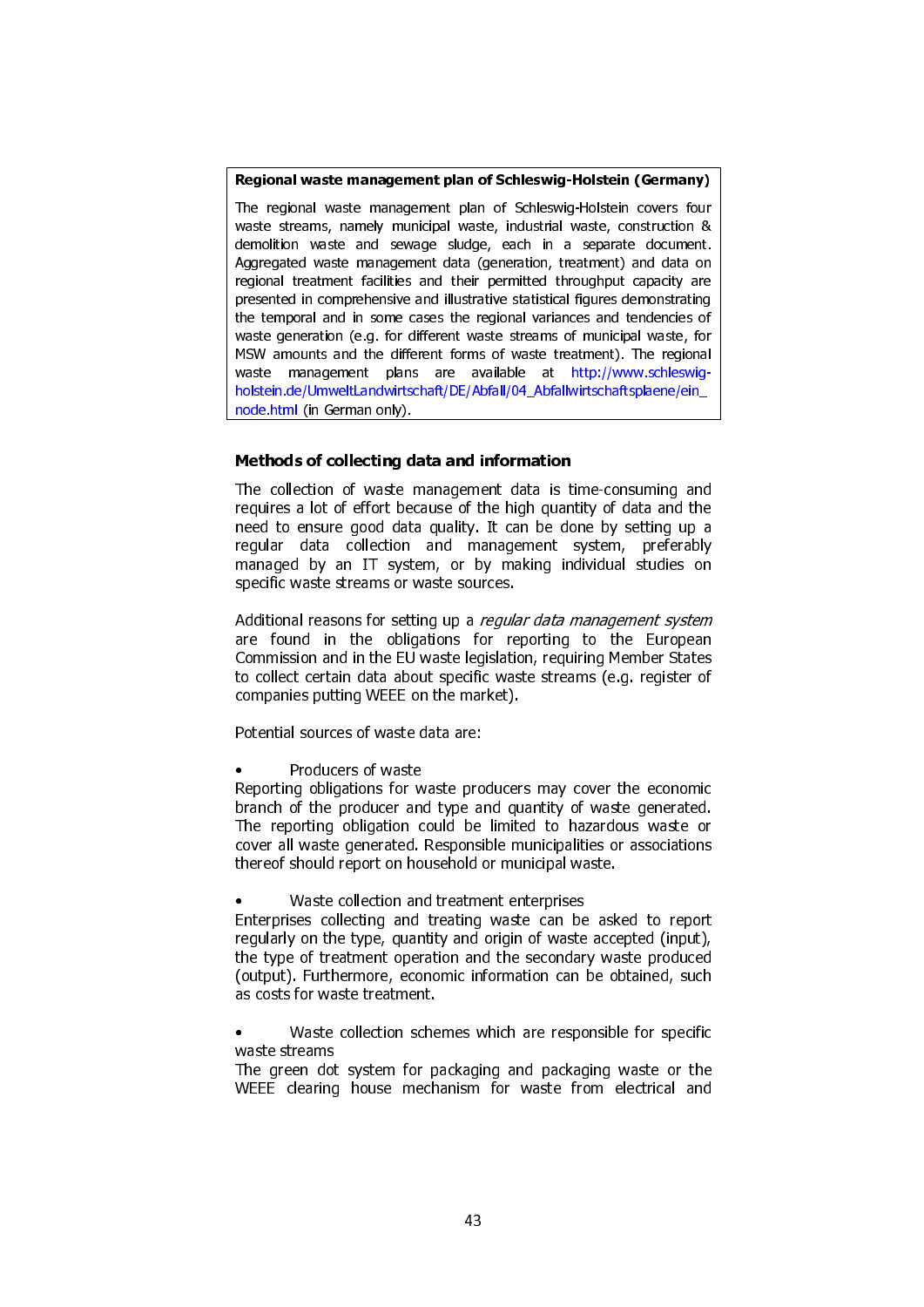electronic equipment can provide data about the generation and treatment of the waste streams concerned.

• Regional and local administrations

Provinces, municipalities or waste management associations have to set up their own waste management plans in their areas of responsibility (selected waste streams). These plans include data on the selected waste streams as well as on the installations for the treatment of these wastes.

• Permission authorities

In combination with the application for a permit (especially IPPCrelevant installations), enterprises usually have to present documentation on waste-relevant aspects. The authorities responsible for these permits are in a position to provide data on expected waste production and on capacity and throughput of waste treatment facilities.

**Other Ministries** 

For a number of cross-cutting waste issues other ministries may issue reports, for example the Ministry of Agriculture on agricultural waste or the Ministry of Health on medical waste, etc.

• Cooperation with Statistical Bureaus

For a national waste management plan statistical data may be obtained, for example on demographic developments for the key assumptions in the planning part (see Chapter 5.1). These data are usually collected by a national or regional/local authority and are thus easy to obtain.

Statistical information to be collected can include:

- Population size;
- Geographical size of the area from which waste is collected, divided into residential, industrial, and commercial areas;
- A detailed picture of the size and number of main sectors and activities generating waste (industries, commercial undertakings including agriculture, and tourism);

# Box 4-4: EU Waste Statistics Regulation

The problem of incomplete and barely comparable waste data due to different definitions and surveying methods may be overcome to a certain extent in the future thanks to the new EU Regulation on Waste Statistics. Three annexes to the Regulation describe which data should be collected and the methods for doing so.

Key statistics derived from the Waste Statistics Regulation will be presented in two main tables  $-$  a waste generation table (according to NACEclassification and the 'EWC-stat V2' classification for waste and hazardous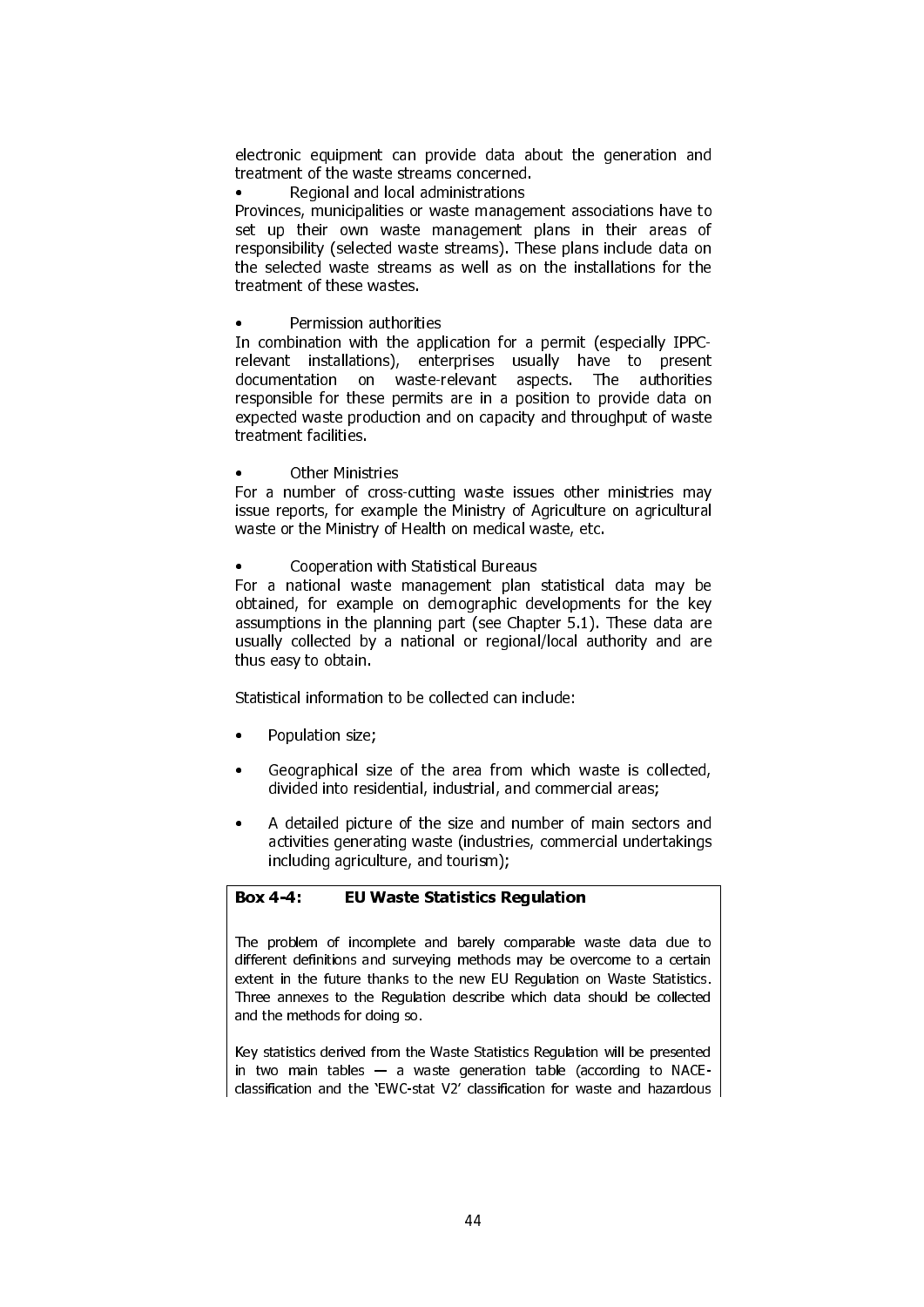waste) and a waste management table (recycling, incineration with energy recovery, incineration without energy recovery and landfilling).

EU Member States have employed different surveying methods and statistical waste definitions so far. The new Regulation will lead to more harmonised waste data in the EU.

The Waste Statistics Regulation (No 2150/2002) was adopted on 25 November 2002 and entered into force on 29 December 2002. It is available at:

http://europa.eu.int/eur-lex/en/oj/2002/l\_33220021209en.html

Collection of specific data and information for a **local/regional** waste management plan often means taking measurements directly in the waste stream. Such measurements can have varying degrees of sophistication. Where it is possible to weigh the waste, this is of course the most precise way to register the exact amount. If direct measurements are impossible, calculations can be made based on data from equipment currently in use (number of bins emptied, number of trucks arriving at the plant, etc.).

### Box 4-5: Local and/or regional waste management system

When a local or regional waste management plan is to be prepared, it is appropriate to include a detailed description of the waste management system in place. A description of the local system for municipal waste may include the following elements, as a minimum:

- Collection equipment (bins, vehicles)
- Transportation schemes (transport logistics, location of treatment plants)
- Transfer/sorting facilities
- Types of treatment plants (e.g. landfills, incineration plants)
- a) Recycling activities run both by authorities and by private organisations (e.g. the Red Cross)
- Payment schemes
- Regulation (national as well as local)

# 4.2 Waste shipment

Within the EU, the principles of proximity and of self-sufficiency must be applied for waste disposal and for recovery of mixed municipal waste. This means that waste should be treated as close to the source as possible and that Member States should aim at installing sufficient treatment capacity and should establish an integrated network of disposal and recovery installations, to the extent feasible.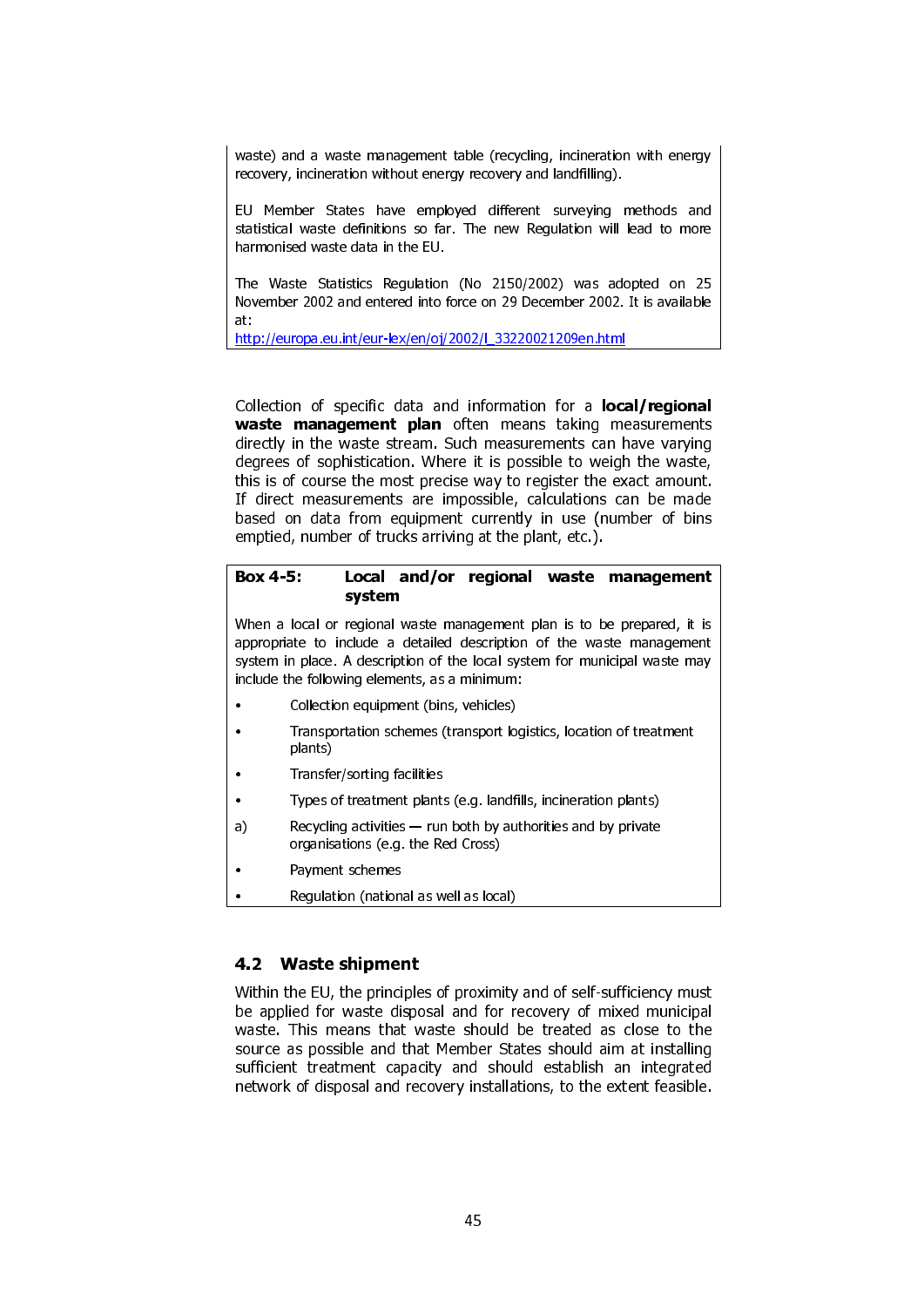Cooperation with other regions and with other Member States can be used for recovery (except mixed MSW) and for disposal of selected waste streams.

The shipment of hazardous waste is regulated for Member States by the Waste Shipment Regulation and is subject to a complex notification system. The notification documents contain data on waste types, quantities, origin and destination.

In order to fulfil these requirements, to guarantee compliance with the principles at EU level and to be able to develop an appropriate treatment capacity at regional/national level, it is important to compile reliable information on waste imports and exports and to integrate such data into the waste management plan.

Information can be derived from reporting under the Basel Convention for hazardous wastes and other waste subject to notification procedures. In order to get a complete picture, data should also be compiled for waste sent to/received from other Member States or third countries under general information procedures pursuant to Article 18 of the WSR.

For the purpose of waste management planning, the export and import of waste are of importance, while data on transfer are not relevant. For the aggregation of all individual notifications it is advisable to establish an appropriate database.

### Box 4-6 Example: Austrian database for waste shipment data and European Data Interchange for Waste Notification

Austria has set up a comprehensive waste data reporting system, called Electronic Data Management (EDM), which includes an application for waste shipment data. Since 2010, the system offers the possibility to handle the notification procedure for the export of waste out of Austria also electronically. EDM is available on the internet on the webpage https://secure.umweltbundesamt.at/edm\_portal/home.do.

All shipment data reported electronically or on paper are managed in a comprehensive database. The analysis of the reported data serves as an information source for reporting obligations and the national waste management plan.

Austria participates together with Belgium, the Netherlands and Germany in the EUDIN project — European Data Interchange for Waste Notification System. The aim of the project is to develop a standardised interface for the exchange of data between EU Member States for electronic transposition of the requirements of the Waste Shipment Regulation. Additional information about EUDIN can be found on the webpage http://www.eudin.org/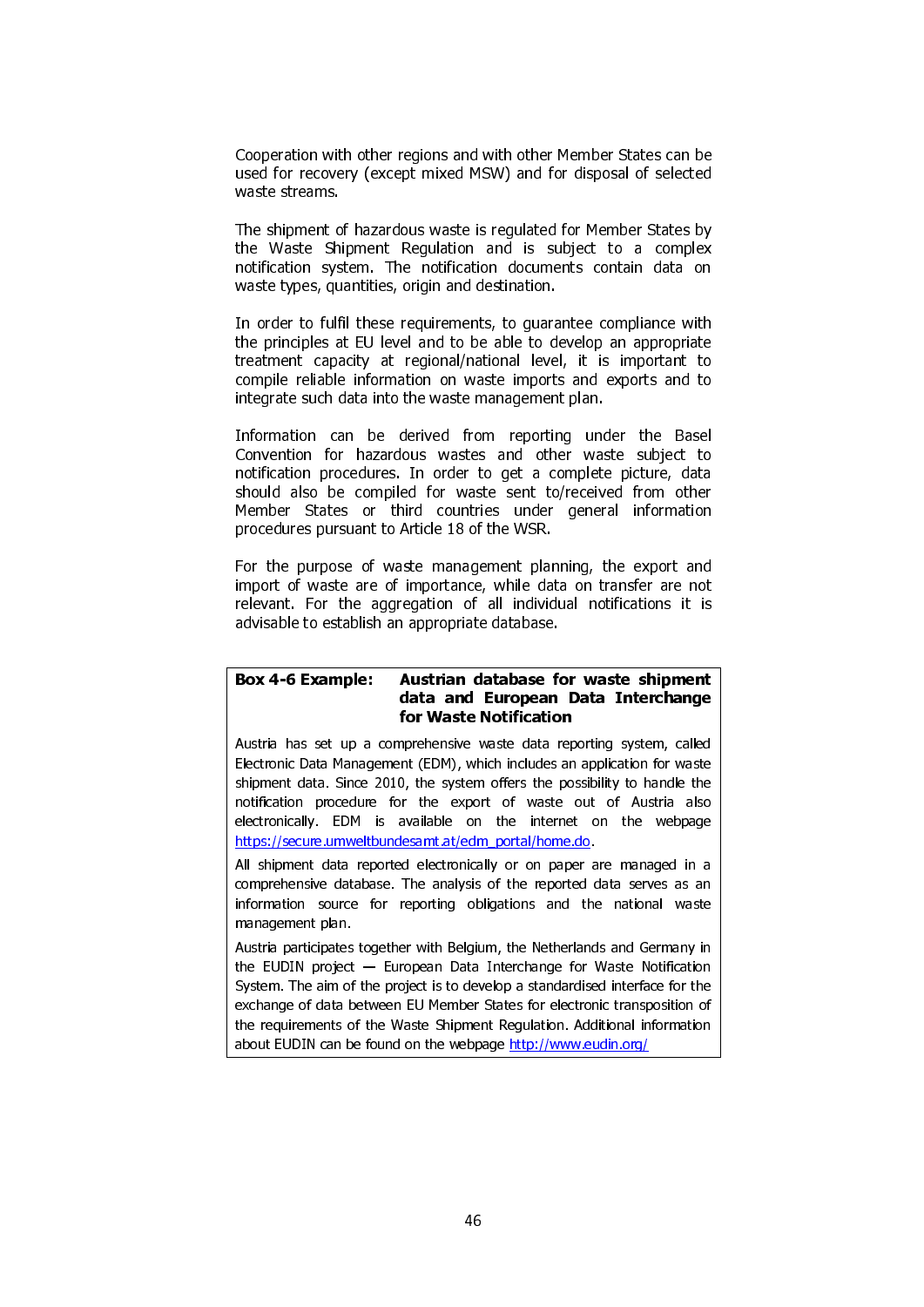# 4.3 Waste collection and treatment

First of all, a description of the current waste collection system and treatment facilities is necessary for achieving an overview of collected and treated waste streams. Secondly, the description establishes a basis for identifying where improvements could be made. And thirdly, information about the availability of waste treatment facilities is required for capacity planning.

Systems for collection of all waste streams should be included in the description and, if possible, it should also state which parties are responsible for attending to collection. This is especially relevant for waste streams where collection and/or recycling/recovery targets are set in EU directives. Typical waste streams, where more detailed information about the collection system is required, are packaging waste, WEEE, batteries, waste tyres, ELV, and waste oil.

| <b>Information on collection</b><br>system                                                                                                         | <b>Example WEEE</b>                                                                                                                                                                                                                                                                                                                                                      |
|----------------------------------------------------------------------------------------------------------------------------------------------------|--------------------------------------------------------------------------------------------------------------------------------------------------------------------------------------------------------------------------------------------------------------------------------------------------------------------------------------------------------------------------|
| for<br>Legal<br>responsibility<br>collection of waste                                                                                              | Companies putting EEE on the market<br>(producer responsibility)                                                                                                                                                                                                                                                                                                         |
| Practical responsibility for<br>collection                                                                                                         | WEEE Clearing House mechanism                                                                                                                                                                                                                                                                                                                                            |
| Type of collection                                                                                                                                 | Bring back system to collection points, take<br>back obligation of retailers, when new EEE<br>is bought                                                                                                                                                                                                                                                                  |
| description<br>Short<br>of<br>the<br>system                                                                                                        | the<br>bring back WEEE<br>to<br>Customers<br>collection points or retailers.<br>Collection points and retailers store the<br>WEEE temporarily<br>If certain quantities have been reached, the<br>WEEE Clearing House mechanism<br>İS<br>informed.<br>Clearing House orders a permitted collection<br>company to transport the WEEE to a<br>permitted treatment facility. |
| Results of the collection<br>for<br>This<br>the<br>is<br>basis<br>evaluating whether<br>the<br>capacity of the collection<br>system is sufficient. | 4 kg WEEE per inhabitant and year                                                                                                                                                                                                                                                                                                                                        |

If information about financial aspects of the collection of a specific waste stream is available, it should be presented as well.

Information about waste treatment facilities is valuable for a number of purposes:

The planning authority needs detailed information about the number and capacity of all types of facilities in order to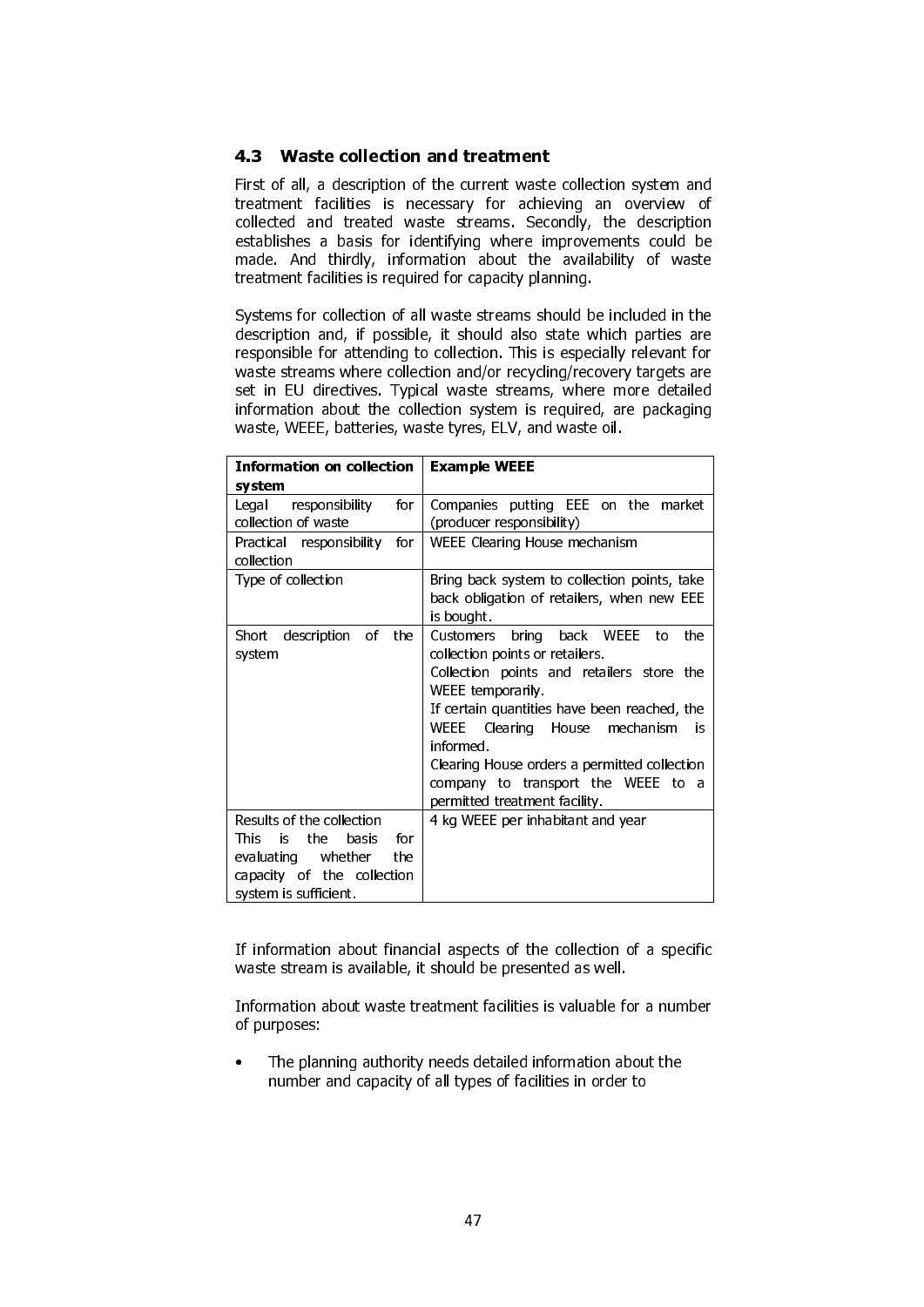undertake capacity planning for the specific waste streams.

- Waste producers are interested in the recovery and disposal of their waste.
- The general public is interested in being informed about existing and planned waste treatment installations in their vicinity.

The registered current usage, the capacity of each plant as well as the financial aspects of the treatment should be included in the description of the system. The description should contain the amount treated annually in respect of each waste stream, the maximum capacity of the plants, the expected lifetime of the plants, the costs of treatment for each waste stream, etc. Plans for extensions or renovations should also be described.

Facilities in which waste is treated may be not only dedicated waste treatment facilities but also production plants. Examples are recycling facilities (e.g. paper production) and co-incineration plants.

Data on waste treatment facilities can be obtained either from operators of the facilities themselves (via visits or questionnaires) or from the responsible permission authorities.

# 4.4 Organisation and financing of waste management

### Organisation of waste management and allocation of responsibilities

The organisation of waste management in a country is in the first instance a question of assigning responsibilities. Responsible bodies can be on the one hand public institutions at different levels and on the other hand the private economy. The distribution of responsibilities depends on the waste stream.

In general it can be said that, for waste generated by the economy, the waste producer itself is responsible for organising collection and treatment.

For waste generated by citizens, the assignment of responsibilities can be diverse. Usually, the municipalities are responsible for residual (mixed municipal solid waste) and bulky waste, but they may delegate their responsibility to private sector companies. An additional option is a Public Private Partnership (PPP), in which a public organisation and a private sector company cooperate in providing public services. For specific waste streams, such as WEEE, batteries, etc., the responsibility is assigned to the private company which puts the product on the market, in terms of extended producer responsibility schemes.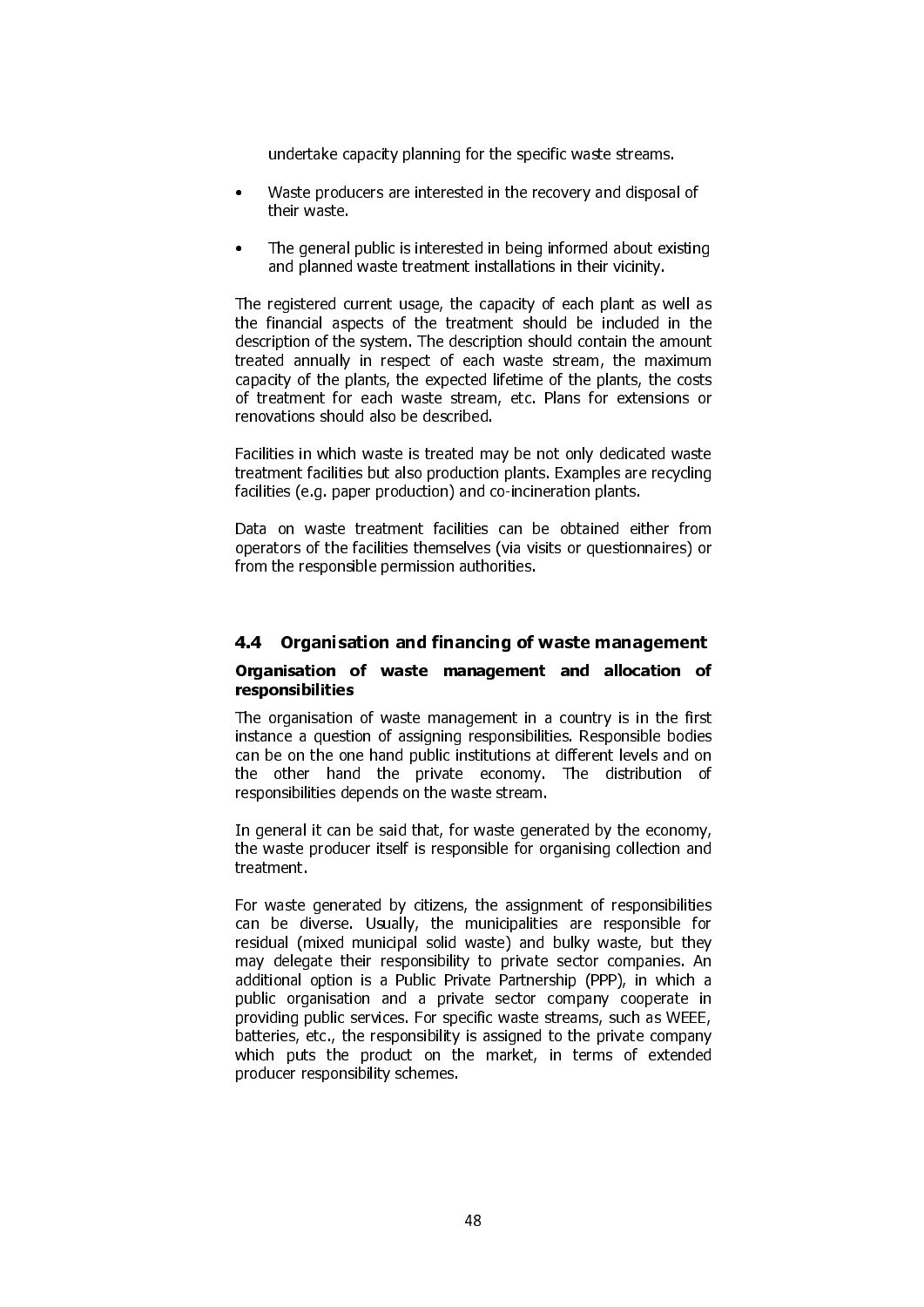Irrespective of the current system's distribution of responsibility, the responsibility for all waste streams should be described unambiguously in the waste management plan, and the responsible persons, institutions, etc. should be clearly identified.

The documentation of responsibilities and organisation of waste management in the waste management plan will preferably be set out in a generic chapter and, besides a description of bodies involved, might include a schematic overview of the treatment infrastructure in place. Apart from being explained in writing, the situation could be illustrated by flow charts and organigrammes.

In addition to this general chapter it could be a good idea to repeat the key players and responsibilities when discussing individual waste streams.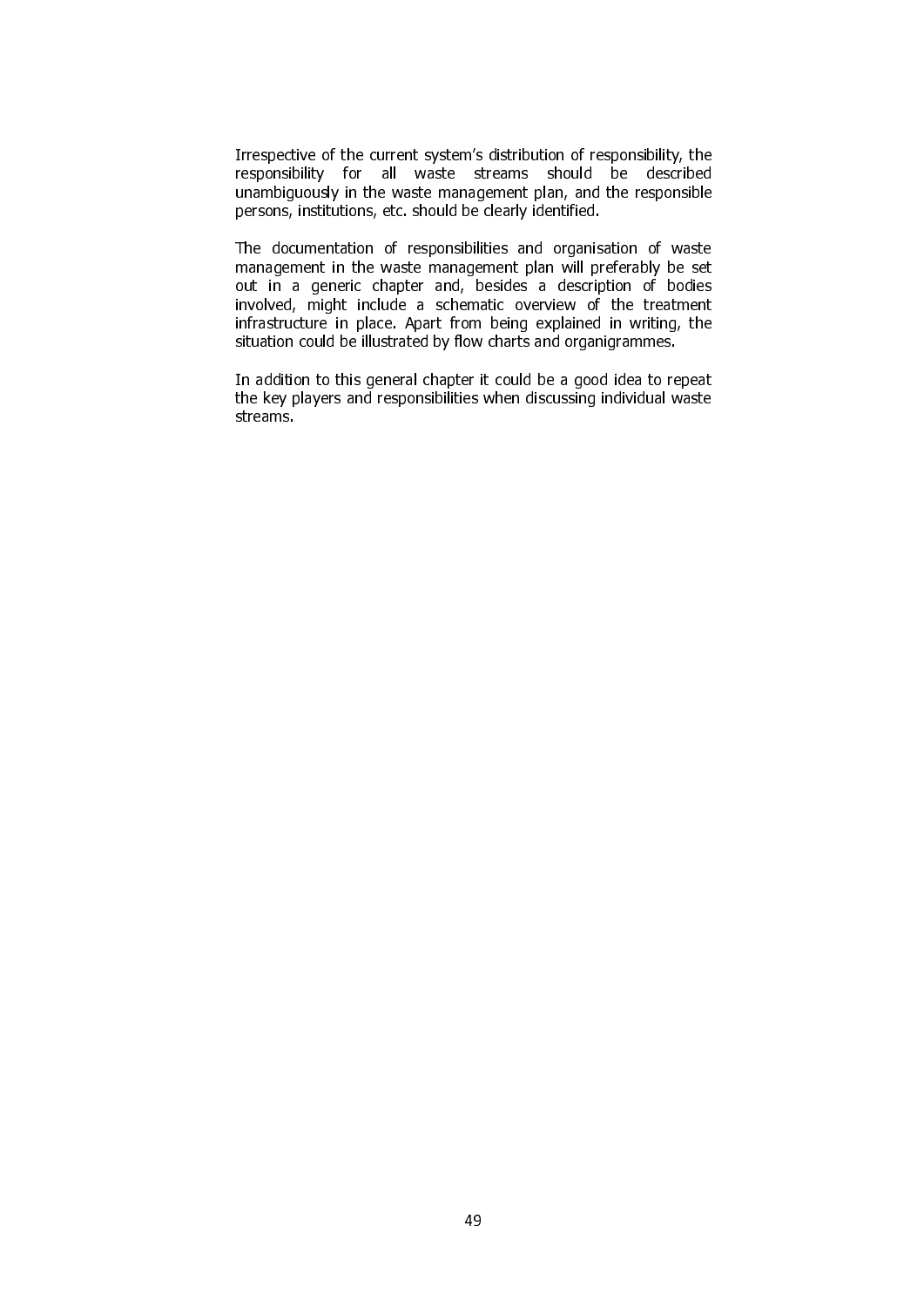#### Box 4.7: Example: Distribution of responsibilities

The waste management plan of the Walloon region includes for each specific waste stream a table showing the organisation and responsible parties. An extract from the section on hazardous waste is shown below. The activities are subdivided into waste inventory, waste prevention, waste collection, disposal, etc. In the case of hazardous waste, the table in the plan contains 36 entries, of which two examples are shown below.

| <b>Activity</b>                                                                                                                                                                                                                                                                                                                                                                                                                                             | Promoter    | Operator                                                                      | <b>Expiry</b> |
|-------------------------------------------------------------------------------------------------------------------------------------------------------------------------------------------------------------------------------------------------------------------------------------------------------------------------------------------------------------------------------------------------------------------------------------------------------------|-------------|-------------------------------------------------------------------------------|---------------|
| Waste inventory<br>To make it compulsory to establish a Government<br>standardised<br>register recording<br>quantitative, qualitative and economic<br>information on hazardous waste, its<br>origin, its destination and the<br>treatment residues as well as a<br>standardised semi-annual declaration<br>containing the information of the<br>register, which will be random-<br>checked to ensure the correctness and<br>objectivity of the declarations | of Wallonia | $\blacksquare$ Industry<br>• Waste sector<br>Association of<br>municipalities | 1999          |
| <b>Waste collection</b><br>Establish a list of hazardous waste in Government<br>dispersed amounts subject to separate<br>collection                                                                                                                                                                                                                                                                                                                         | of Wallonia | $\blacksquare$ Industry<br>• Municipalities                                   | 1999          |
| Source:<br>http://environnement.wallonie.be/cgi/dgrne/plateforme_dgrne/visiteur/frame<br>s.cfm                                                                                                                                                                                                                                                                                                                                                              |             |                                                                               |               |

#### Financing of waste management

There is a substantial amount of money involved in ensuring continuous development of a waste management system, and throughout Europe there are many methods of financing. Collection and transportation, treatment facilities and landfills are financed and operated by private enterprises, public enterprises, semi-public entities or inter-municipal partnerships.

It is beyond the scope of this Guidance Note to make specific recommendations on this issue. However, in the financial statements of the plans it is important to have certain key figures on the economic consequences of the plan. This information is essential when an attempt is made to anticipate the financial consequences of proposed changes in the current waste management system.

The national plan may contain key figures for waste collection and treatment in the country as a whole, such as total costs of landfilling of waste, average price for landfilling of one tonne of asbestos waste or upper and lower price of separation of waste paper. Usually, it is not possible to present a precise mapping of economic issues in a national plan/strategy.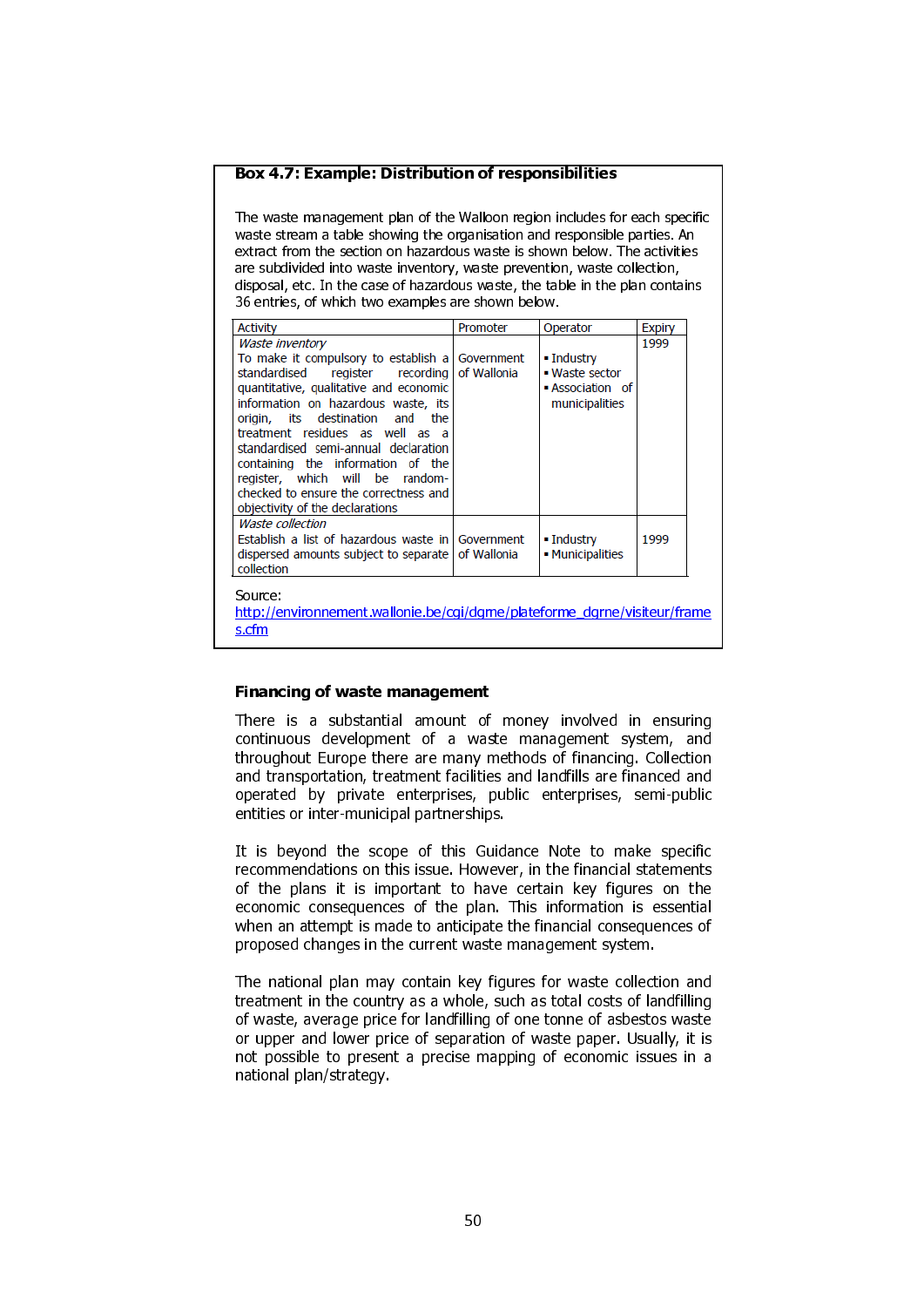The regional/local plan, however, should contain actual information on costs of authorities' administrative expenses, collection, transportation, separation, treatment and final disposal of waste. This includes key figures such as:

- Price of treatment of one tonne of waste at the various treatment plants (landfill, incineration, separation, etc.);
- Costs in connection with collection of one tonne of waste, split between collection methods and waste streams;
- Costs in connection with transportation of one tonne of waste distributed on waste streams.

Financing of the waste management system depends on national legislation and the extent to which there is a tradition of making users pay for the service. Charges are quite commonly made for collection and treatment of waste although other financing systems, such as producer responsibility, are used for some waste streams.

# Box 4-8: Financing municipal waste management

The Commission has conducted a study on the financing of municipal waste management, aiming to: (1) Complete existing data sets on prices and costs of waste management, which are needed to undertake an economic analysis.

(2) Collate information on the various financing models used by local authorities and nationally by Member States with a view to spreading best practices including an evaluation of the experience with such systems.

The report of the study is posted at:

http://europa.eu.int/comm/environment/waste/studies/eucostwaste\_ management.htm

# 4.5 Basis for decision and evaluation of previous objectives

On the basis of the information and analyses of the current situation, it should be possible to evaluate the performance of the current system. Hence, the administrative level and the political decisionmakers have a platform for identifying which problems need special attention in the future and which objectives are realistic and achievable within the time frame of the waste management plan.

Moreover, before defining new objectives for the future planning period, it is natural to assess whether the previous waste management plan and its initiatives have had the desired effect. Thus, the plan should also contain a section on whether objectives of the previous plan, if any, have been achieved, and if not, why.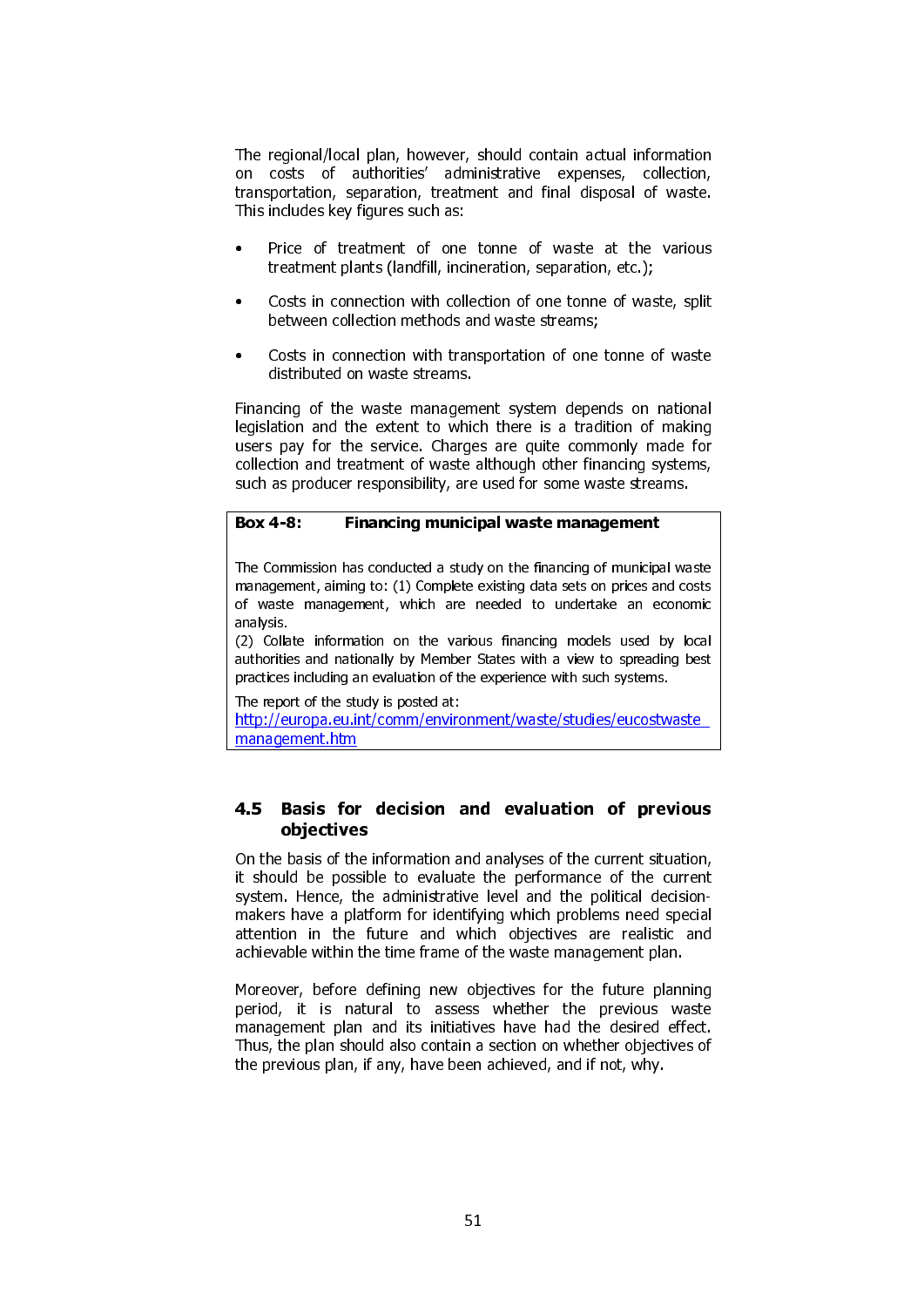### Checklist:

 $\overline{\phantom{a}}$ 

 $\overline{\phantom{a}}$ 

 $\mathsf{I}$ 

 $\overline{\phantom{a}}$ 

 $\overline{\phantom{a}}$ 

 $\overline{\phantom{a}}$ 

 $\overline{\phantom{a}}$ 

 $\overline{\phantom{a}}$ 

 $\overline{\phantom{a}}$ 

 $\overline{\phantom{a}}$ 

 $\overline{\phantom{a}}$ 

 $\mathsf{I}$ 

 $\overline{\phantom{a}}$ 

 $\overline{\phantom{a}}$ 

 $\overline{\phantom{a}}$ 

 $\mathsf{I}$ 

 $\overline{\phantom{a}}$ 

 $\overline{\phantom{a}}$ 

 $\overline{\phantom{a}}$ 

 $\overline{\phantom{a}}$ 

The status of the waste management system will give the parties involved in waste management planning an overview of the current waste management system.

The status report is mainly drawn up by the administrative authorities, in cooperation with the various parties within the current waste management system. Note that the work to be performed is rather extensive, no matter whether it is a revision of existing data or a status survey and data collection being done for the first time.

The status report should give the basis for answering the following questions:

- 1. Does the current waste management system meet the political objectives for the following:
	- waste prevention/minimisation,
	- recycling/energy recovery,
	- safe disposal facilities?

2. Does the current waste management system address the environmental, health and safety issues in the relevant area of the waste management plan?

3. Does the current waste management system represent an adequate administrative and organisational framework in terms of efficiency in the relevant area?

4. What is the preliminary list of possible changes in order to:

- meet political objectives,
- improve the environmental, health and safety performance of the current system,
- improve the capacity and the physical performance (collection equipment, trucks, access to waste management facilities) of the waste system as a whole and in terms of proximity and selfsufficiency,
- improve the efficiency and the organisational framework of the system?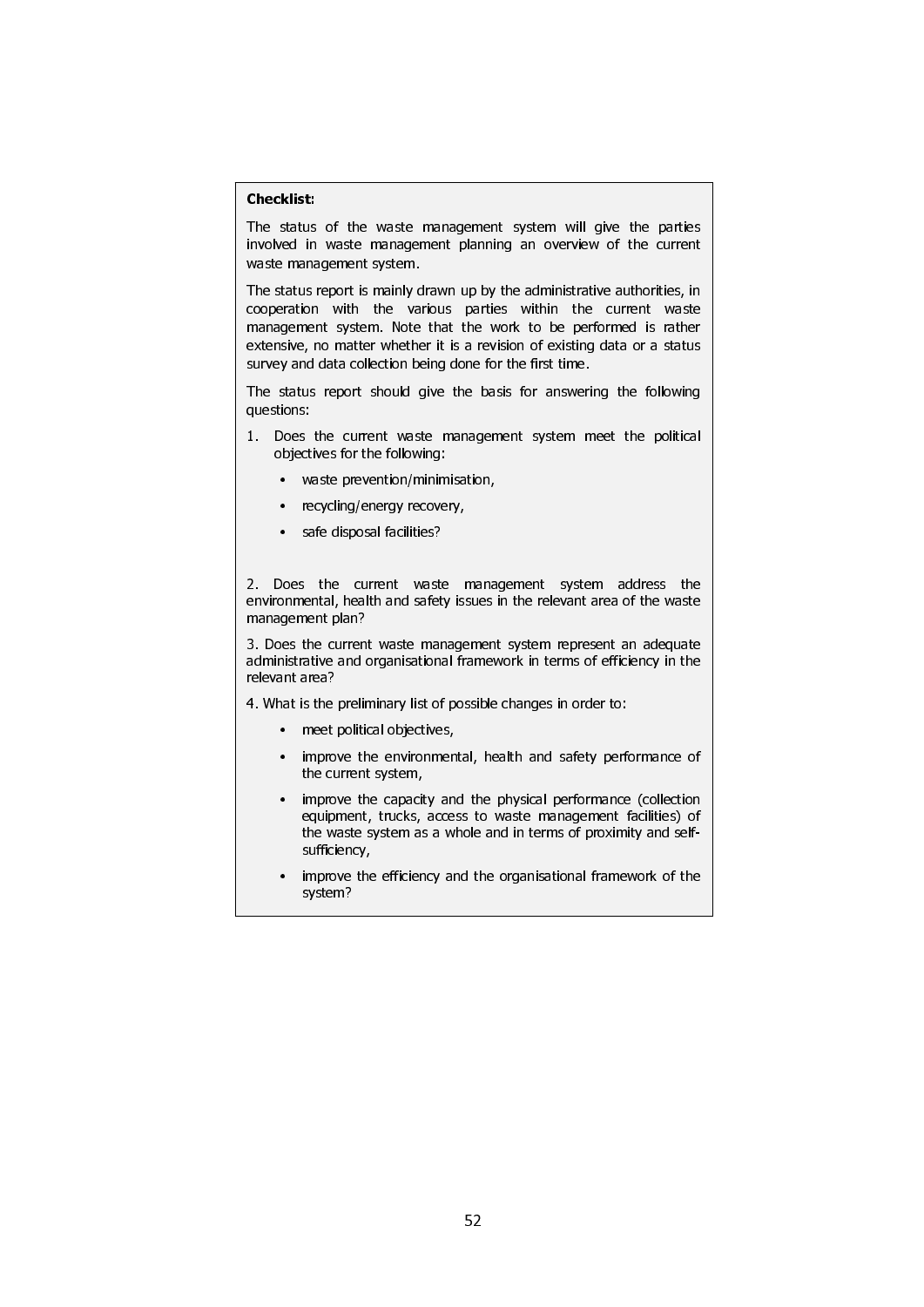# 5. The planning part

The planning part will be drafted on the basis of: a) EU and national waste legislation and strategies, which may include objectives, set out in specific areas; and b) the information in the status part, i.e. the analysis and evaluation of the current situation.

In the course of planning it is important to take the necessary measures to ensure that the general policy objectives stipulated by EU legislation and corresponding or additional national provisions, as well as any specific targets set, will be achieved or even exceeded.

In the planning part the following aspects should be identified:

- future political objectives, including targets and indicators;
- the changes needed to improve the current system's environmental, health and safety performance;
- the changes needed in relation to the waste system's capacity and physical performance;
- the changes needed to improve the system's efficiency and organisational framework.

Elements that may be included in the planning part are indicated in Table 5-1.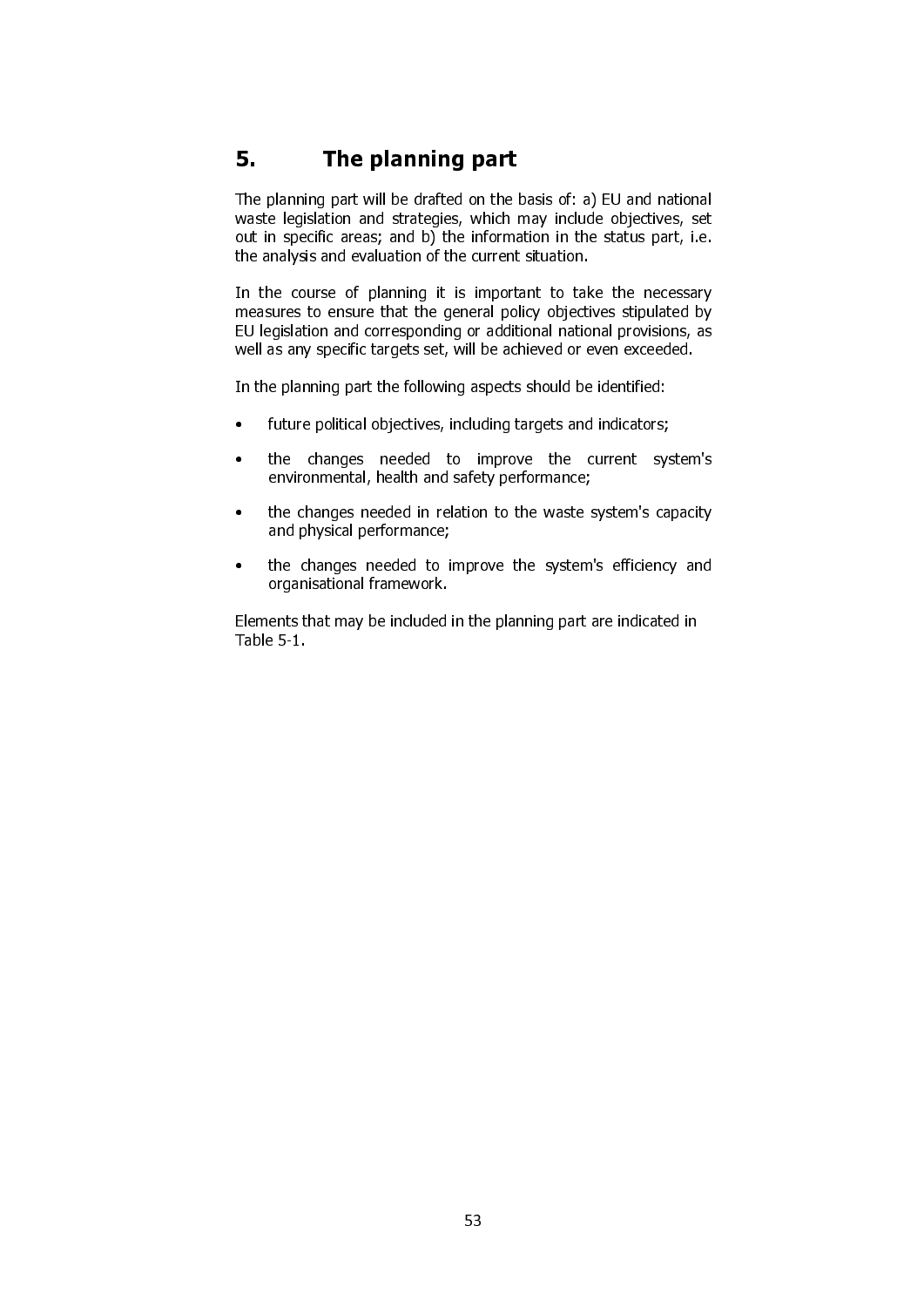| Table 5-1: | Possible elements for inclusion in the planning |
|------------|-------------------------------------------------|
| part       |                                                 |

| 1. Identification and<br>analysis of the<br>parameters expected<br>to be significant for<br>waste generation $-$<br>and identification of<br>waste management<br>options. | Amounts of waste and the composition of waste<br>adjusted in relation to:<br>population growth<br>changes in economic situation<br>(growth/recession)<br>changes in demand for, and nature of,<br>consumer goods; changes in manufacturing<br>methods<br>new waste treatment methods<br>effects of policy changes. |  |
|---------------------------------------------------------------------------------------------------------------------------------------------------------------------------|--------------------------------------------------------------------------------------------------------------------------------------------------------------------------------------------------------------------------------------------------------------------------------------------------------------------|--|
|                                                                                                                                                                           | waste prevention, recycling, recovery and<br>safe disposal of waste                                                                                                                                                                                                                                                |  |
| 2. Determination of                                                                                                                                                       | waste streams, e.g. priority waste                                                                                                                                                                                                                                                                                 |  |
| objectives for:                                                                                                                                                           | streams                                                                                                                                                                                                                                                                                                            |  |
|                                                                                                                                                                           | sources of waste, e.g. industry and                                                                                                                                                                                                                                                                                |  |
|                                                                                                                                                                           | households.<br>collection (kerbside, bring schemes,                                                                                                                                                                                                                                                                |  |
|                                                                                                                                                                           | recycling sites)                                                                                                                                                                                                                                                                                                   |  |
|                                                                                                                                                                           | waste management facilities (recycling,                                                                                                                                                                                                                                                                            |  |
|                                                                                                                                                                           | incineration with energy recovery, landfilling)                                                                                                                                                                                                                                                                    |  |
|                                                                                                                                                                           | distribution of responsibilities between<br>local authorities and industry (municipal                                                                                                                                                                                                                              |  |
| 3. The future waste                                                                                                                                                       | waste/industrial waste, producer responsibility,                                                                                                                                                                                                                                                                   |  |
| management system                                                                                                                                                         | $etc.$ )                                                                                                                                                                                                                                                                                                           |  |
| - action plan                                                                                                                                                             | economic consequences and financing:                                                                                                                                                                                                                                                                               |  |
|                                                                                                                                                                           | total cost of management<br>$\circ$<br>system                                                                                                                                                                                                                                                                      |  |
|                                                                                                                                                                           | use of charges, fees and taxes,<br>$\circ$                                                                                                                                                                                                                                                                         |  |
|                                                                                                                                                                           | producer responsibility                                                                                                                                                                                                                                                                                            |  |
|                                                                                                                                                                           | measures to implement the waste                                                                                                                                                                                                                                                                                    |  |
|                                                                                                                                                                           | management plan.                                                                                                                                                                                                                                                                                                   |  |
| 4. Long-term                                                                                                                                                              | future investments in new waste-management                                                                                                                                                                                                                                                                         |  |
| development                                                                                                                                                               | facilities - additional research and studies to be<br>performed.                                                                                                                                                                                                                                                   |  |
|                                                                                                                                                                           |                                                                                                                                                                                                                                                                                                                    |  |

Waste streams and amounts may be influenced significantly by a number of parameters in the planning period. In order to be able to plan realistically, the dominant parameters should be identified and their expected influence on waste streams should be described and evaluated. Necessary measures to counteract or control undesirable trends should be included in the plan for implementation throughout the planning period.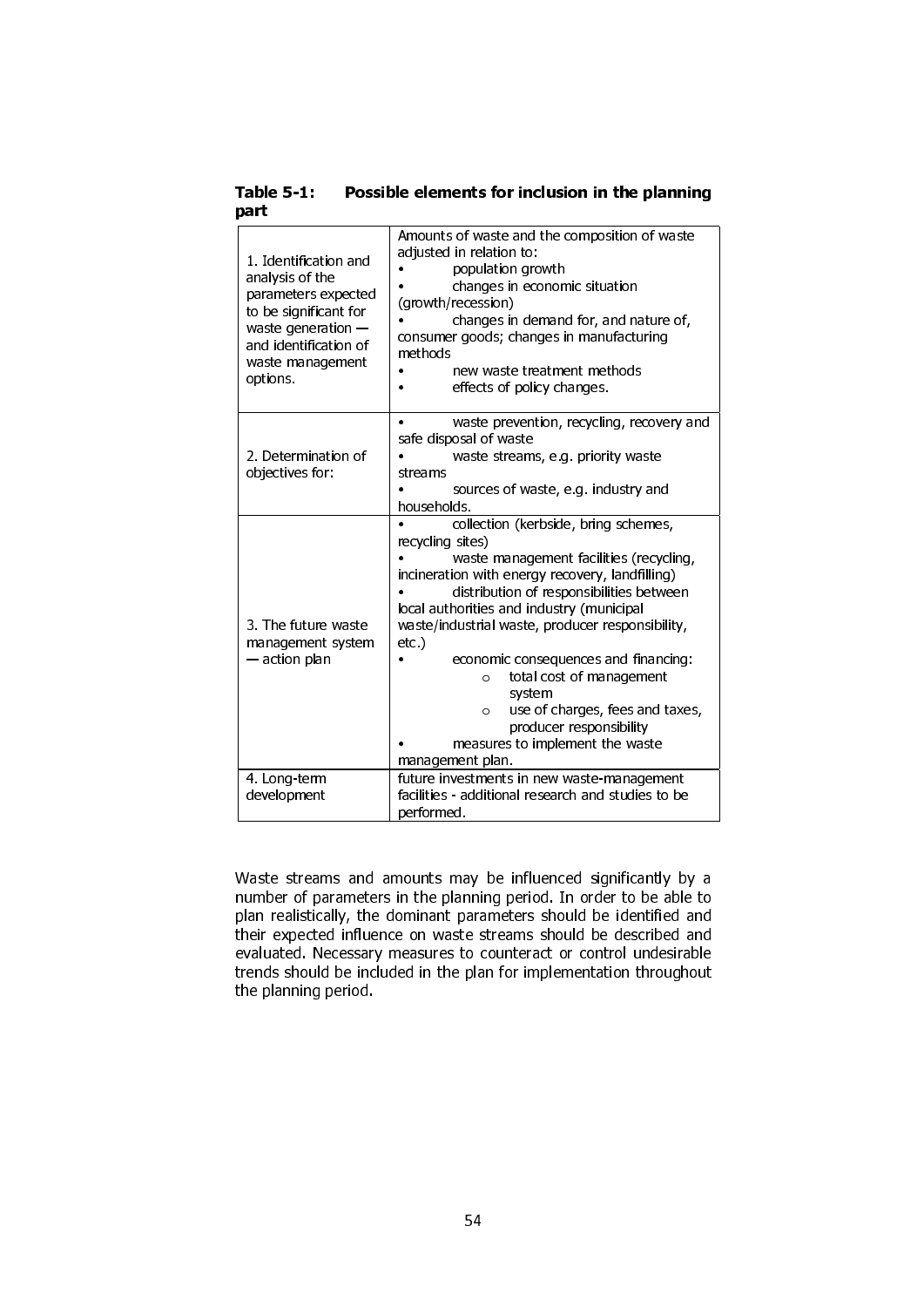# 5.1 Assumptions for planning

There are a number of significant *parameters* which influence the planning:

- waste types and amounts;
- the geographic origin of the waste; and
- the availability of sufficient waste collection and treatment capacity.

For example, the status part may show that in some areas waste amounts have increased. This may mean that preventive measures should be taken or that the treatment capacity for the waste types in question should be enlarged. Similarly, a decrease in amounts of certain waste types may mean that the treatment capacity should be adjusted. In any event, decreases and increases in the course of a year should be analysed in detail to see whether fluctuations are occasional or whether the trend is set to last. These aspects were analysed during the preparation of the status report as described in Chapter 4.

Other parameters may also influence waste generation in the planning period. With a view to estimating the future needs of waste management services etc., it is necessary to estimate the influence of:

- population growth;
- changes in the economic situation (growth/recession);
- changes in the demand for, and nature of, consumer goods;
- changes in manufacturing methods;
- new waste treatment methods;
- the effects of policy changes (prevention, minimisation, re-use, recycling).

Some of these parameters are associated with significant elements of uncertainty. As a result, waste amounts and the need for management facilities etc. can only be based on rough estimates.

Thus, it is not possible to predict future waste generation with absolute certainty and without ambiguity. Nevertheless, there is obviously a need for a reliable basis for securing the necessary capacity for the system in the planning period, especially for future investments, the establishment of collection systems, etc. To overcome this problem, a number of *scenarios* can be envisaged covering variations in waste generation and treatment.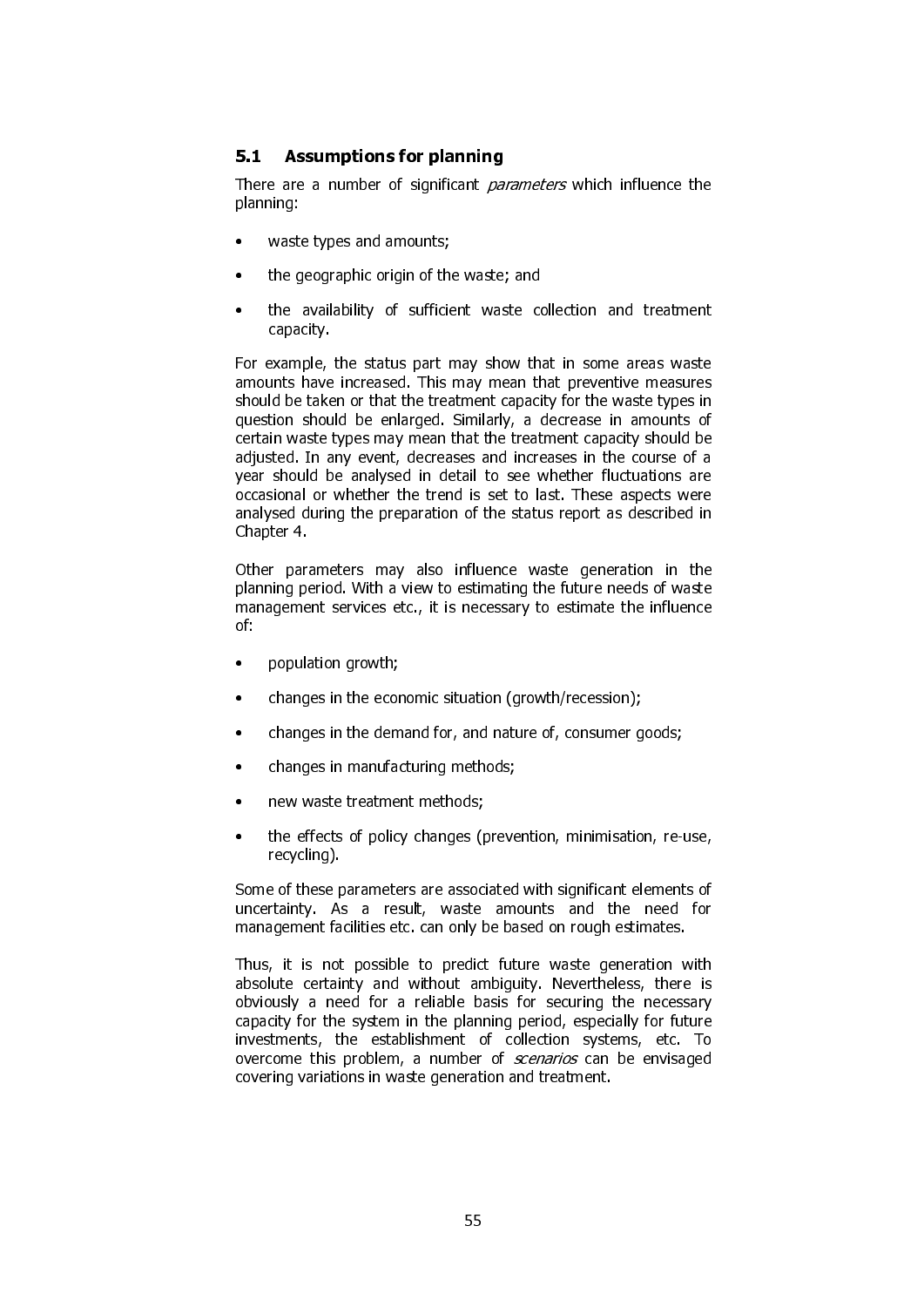On the basis of the ability and capacity of the country, including the economy, the adopted policies and mandatory targets, such as the targets fixed in EU directives, the most realistic scenario can be selected as a point of departure for the planning.

Given the difficulties of predicting the influence of the abovementioned parameters, a certain degree of flexibility should be integrated into the scenarios to ensure that the plan based on the chosen scenario can be adapted to changes in the assumptions, waste amounts etc.

For example, changes in the population size in a given area may have a significant influence on the collection system, capacity of the waste management system, etc. Therefore, the relation between the population size and the various activities of the plan needs to be transparent, so that necessary adjustments caused by changes in the population size can be made in the appropriate parts of the plan.

Another example is the possible development of a new technology for recycling a waste stream that previously was incinerated or landfilled. The influence of this technology on the waste stream in question should be identifiable, to see whether substantial changes in the current systems would be beneficial.

Transparency is a tool for more flexible planning, in capacity calculations for example, so that the influence of the amounts and origin of different waste streams on the waste management system can be tracked.

### Box 5-1: Example of how to calculate the trend in household waste

Data for a given area:

 $\overline{\phantom{a}}$ 

 $\overline{\phantom{a}}$ 

 $\overline{\phantom{a}}$ 

 $\overline{\phantom{a}}$ 

 $\overline{\phantom{a}}$ 

 $\mathsf{I}$ 

 $\overline{\phantom{a}}$ 

 $\overline{\phantom{a}}$ 

 $\mathsf{I}$ 

 $\mathsf{I}$ 

- number of inhabitants registered for year n: Ainhab
- waste generation per inhabitant measured or estimated for year n: Pt/yr\*inhab
- waste in this area for year n:  $Gn = Ainhab * Pt/yr *inhab$

Hypotheses for development (values given as an example):

- population: low hypothesis  $+0.4\%$  per year, high hypothesis +0.9 % per year
- generation of waste per inhabitant: low hypothesis +0.6 % per year, high hypothesis +1 % per year.

Estimate of waste to be managed in the year  $(n+5)$ : Application of low hypothesis for the development of the population and generation per inhabitant: Gn+5: Ainhab \*  $(1.004)^+$  \* Pt/yr\*inhab \*  $(1.006)^-$  = Gn \* 1.051

Application of high hypothesis for the development of the population and generation per inhabitant: Gn+5: Ainhab \*  $(1.009)^7$  \* Pt/yr\*inhab \*  $(1.01)$ <sup> $=$ </sup> Gn  $*$  1.099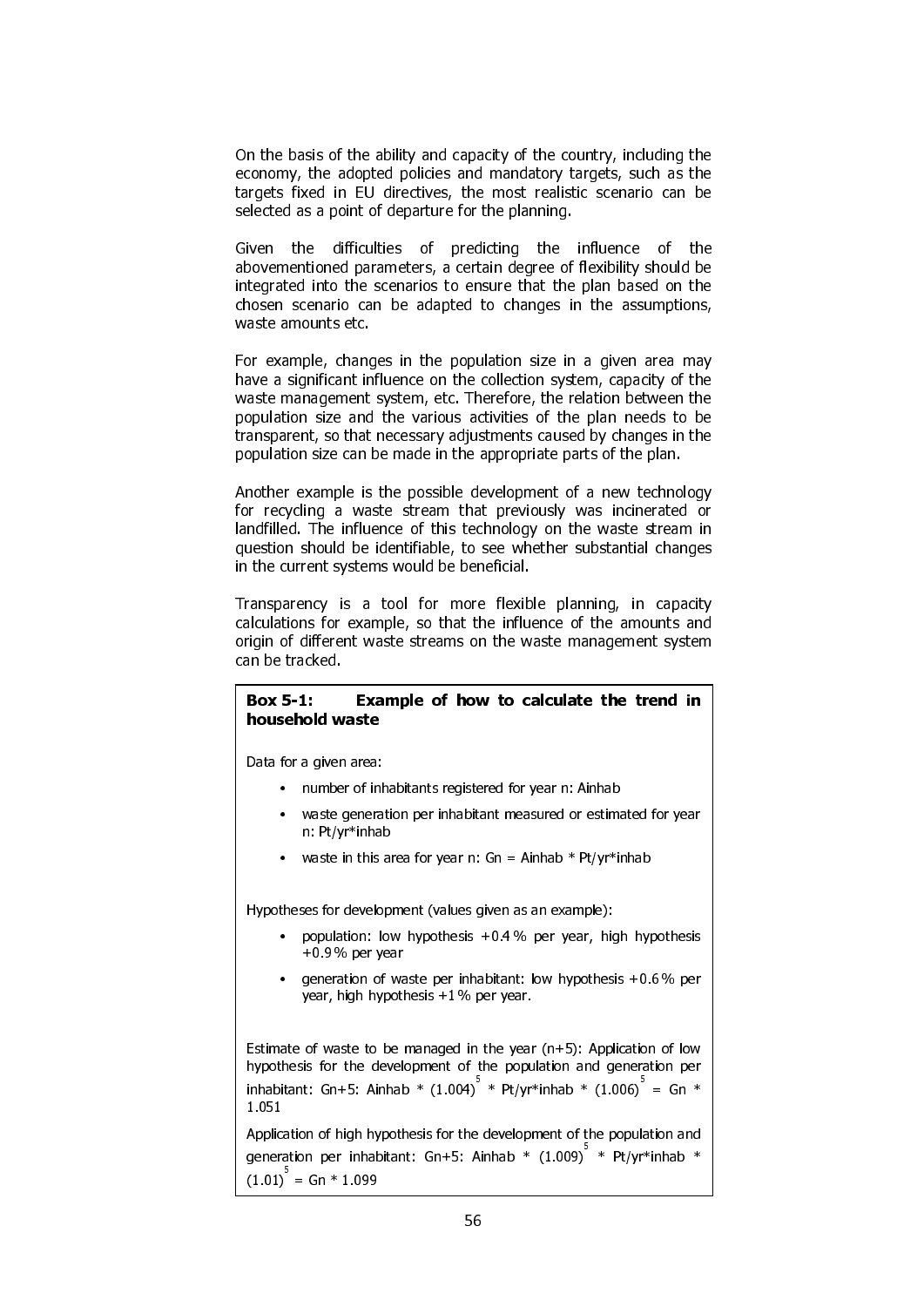# 5.2 Setting objectives

The results of the status part will provide a significant basis for defining objectives at the national, regional and local levels. Overall, objectives should strike a balance between waste amounts and treatment capacity, for example by implementing initiatives limiting the generation of waste and increasing recycling and recovery or enlarging treatment capacity.

In national waste management plans, objectives may in some cases be determined beforehand, such as EU objectives for recycling. In addition, national objectives may be determined in relation to waste reduction or recycling. The overall strategy for determining new objectives is the waste hierarchy as described in section 2.2. However, for those waste streams or waste sources where objectives have not yet been set, the environmental and economic impacts should be assessed with a view to choosing the optimal waste management option.

Objectives and quantitative targets may be set for priority waste streams, for waste management options (prevention, recycling, etc.) and for economic sectors or households (waste sources).

In the case of policy objectives the general rules for setting objectives should be applied. The definition of objectives should be:

- Specific: Objectives should be defined as precisely as possible.
- Measurable: Objectives should be formulated in such a way that it is possible to evaluate whether or not they have been reached.
- Realistic: It must be possible to reach the objectives.
- Timely: Objectives and especially targets should be linked to a deadline by which they must be reached.

In the regional and local waste management plan the strategy for compliance with the principles of the waste hierarchy should be reflected in objectives for the different fields of waste management. Regional or local objectives may be determined to help solve local problems. In any event, objectives must be in line with the overall national strategy on waste.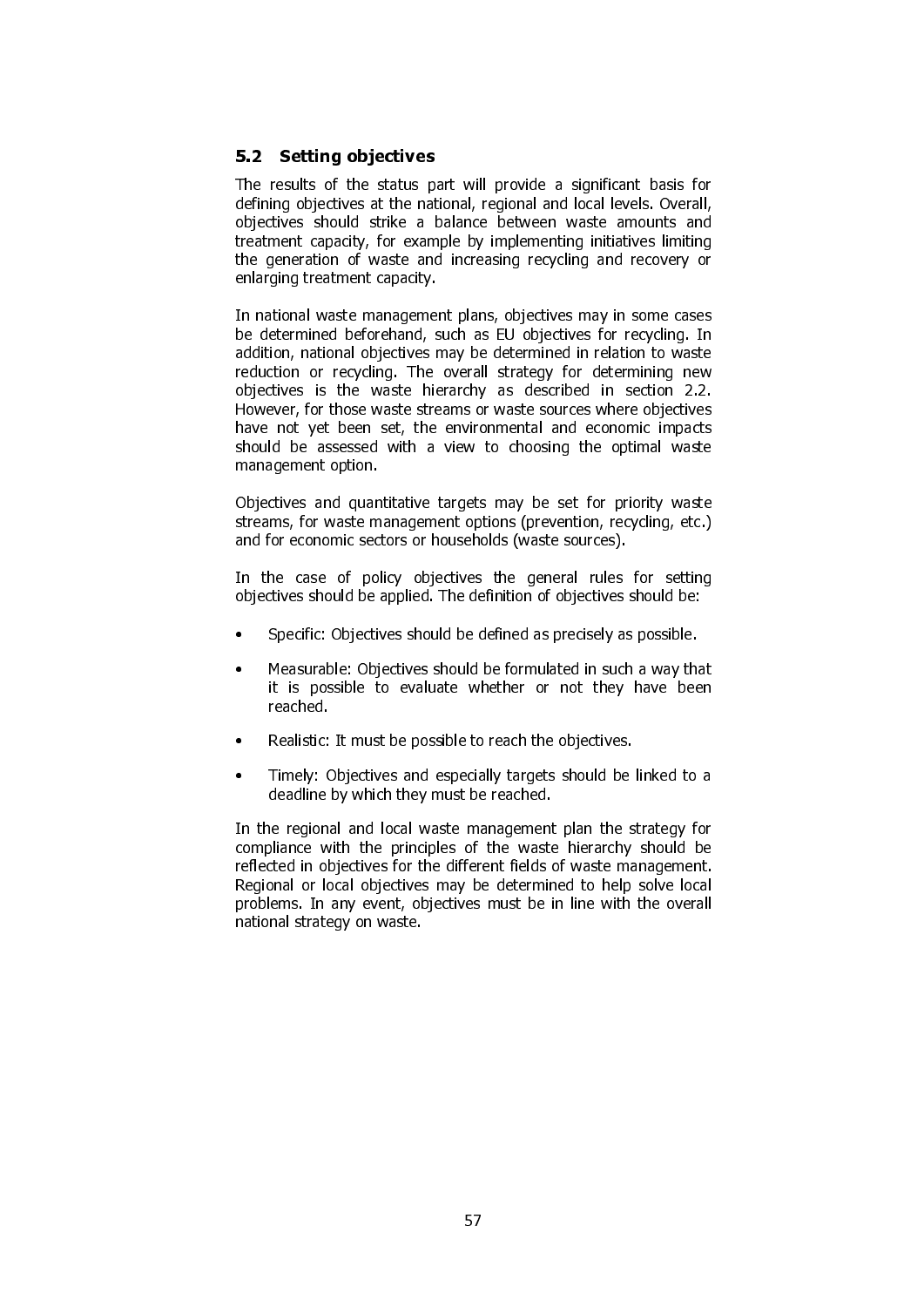If previous waste management plans or objectives exist, the setting of objectives should take account of whether or not previous objectives have been achieved, or whether there are any indications that objectives can be achieved in the period in question. Thus, in some cases previous objectives must be adjusted or maintained, or measures must be implemented which make the achievement of the objectives realistic.

### Box 5-2 Example: Setting objectives

In 1999 the Norwegian Government published its 'White Paper No 8 - The Government's environmental policy and the state of the environment in Norway'. The paper includes a Chapter on waste with three political objectives:

- growth in the volume of waste should be significantly lower than the rate of economic growth;
- the quantity of waste subject to final disposal (land filling and incineration without energy recovery) by the year 2010 should be 25 per cent of the quantity of waste generated;
- all types of special waste must be dealt with in a safe and acceptable manner.

These objectives must be transformed into measures and quantitative targets. In the Norwegian paper the measures include: greater differentiation in waste charges; increasing the requirements for incineration facilities and increasing the collection of waste oil through measures such as modification of the reimbursement scheme.

Source: http://odin.dep.no/md/engelsk/publ/rapporter/022051- 220006/indexdok000-b-n-a.html — present methods

#### Monitoring progress in fulfilling objectives

Qualitative political objectives form part of the point of departure for the planning. They must be transformed into quantitative targets to make them operational and measurable.

A control system can be attached to each political objective to monitor the extent to which it has been achieved. A control system can involve measurable targets, measurable indicators, measures and the identification of preconditions for each objective. The idea is to use the measurable indicator(s) to check if the objective has been met.

If quantitative targets can be applied to the political objective, the indicator is often defined at the same time. If quantitative targets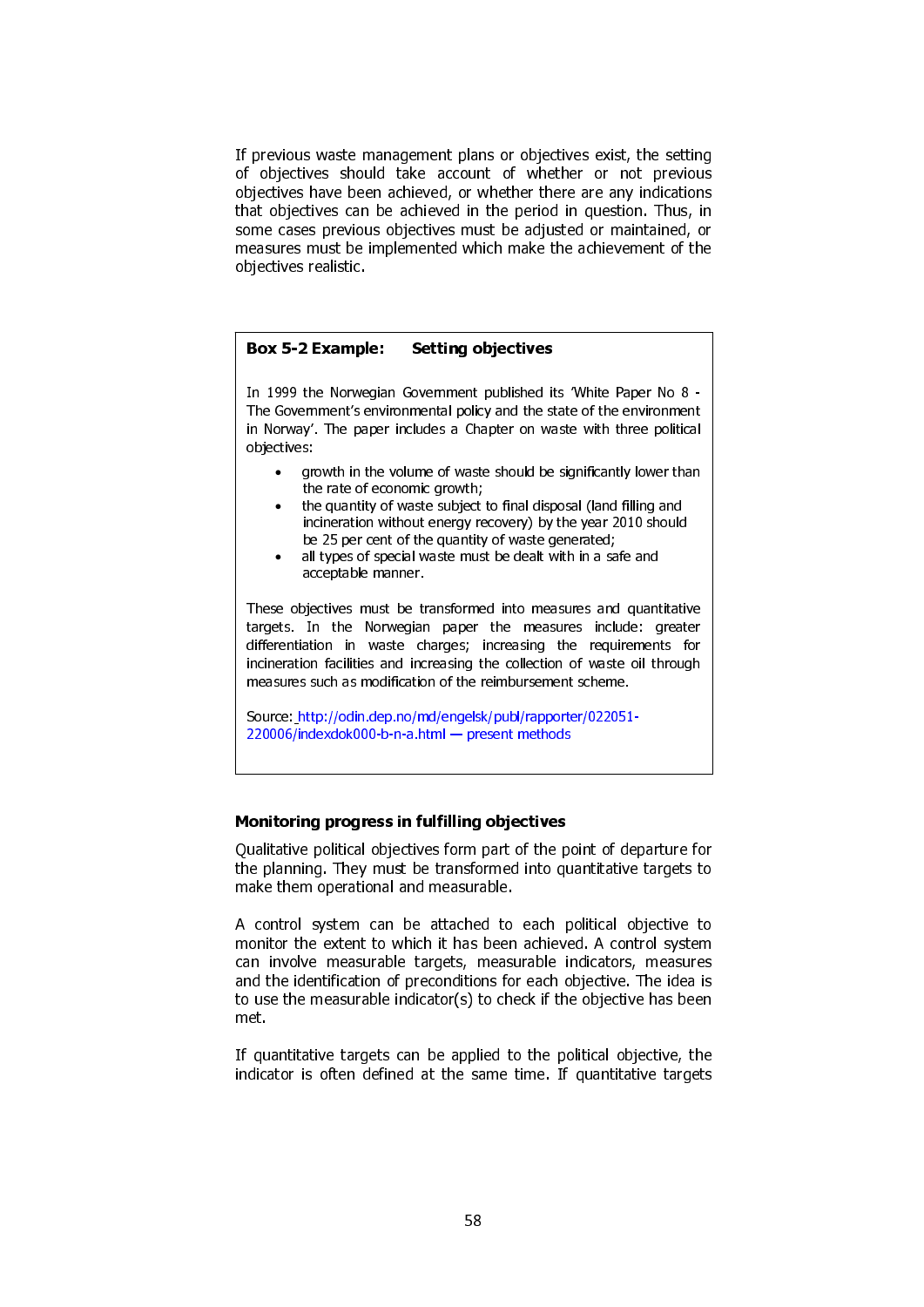cannot be defined, or if they need to be made more precise, indicators showing whether the qualitative and quantitative objectives have been met are important for monitoring progress and conformity with the adopted waste plan. In some cases more than one indicator is necessary to monitor an objective. Moreover, measurable targets and indicators are recommended, as they simplify the monitoring.

The measures ensure that the political objectives are achieved. The studies, tests, information, etc. need to be in place before a measure can be introduced.

Each of the political objectives may have several targets and instruments or measures. For example, it is possible to have an overall target for recycling and combine it with recycling targets for specific waste streams or specific sources.

Table 8 illustrates the monitoring system for a single objective. The political objective of reducing landfilling of biodegradable municipal waste is chosen as an example of the use of a control system. The measurable targets are defined in the Landfill Directive, while the required indicators and measures are decided in the Member State, as are the preconditions.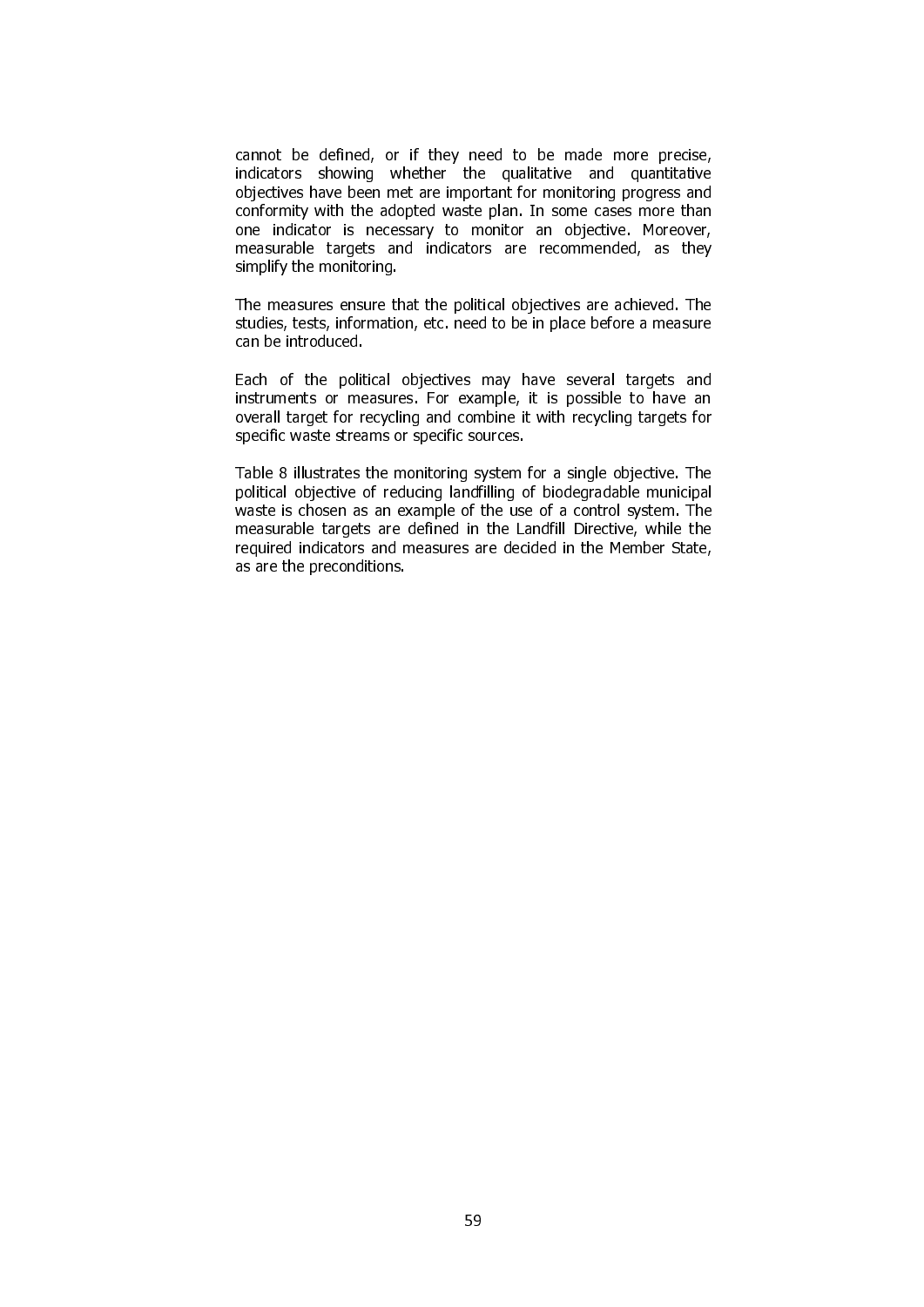| <b>Table 5-2:</b><br>indicators                              | Illustration<br>of a<br>monitoring<br>system                                                                                                                                                                                                                                                          |                                                                                                                                                                                                                                                                                                                                                                                                                                     | with                                                                                                                                                                                                                                                                |                                                                                                                 |
|--------------------------------------------------------------|-------------------------------------------------------------------------------------------------------------------------------------------------------------------------------------------------------------------------------------------------------------------------------------------------------|-------------------------------------------------------------------------------------------------------------------------------------------------------------------------------------------------------------------------------------------------------------------------------------------------------------------------------------------------------------------------------------------------------------------------------------|---------------------------------------------------------------------------------------------------------------------------------------------------------------------------------------------------------------------------------------------------------------------|-----------------------------------------------------------------------------------------------------------------|
| Political<br>objective<br>Reducing<br>the use of<br>landfill | Measurable<br>targets<br>Year 2006:<br>The amount<br>of $BMW^{(1)}$<br>going to<br>landfill must<br>be reduced<br>to 75 % of<br>the total<br>amount by<br>weight of<br><b>BMW</b><br>generated in<br>1995<br>Year 2009.<br>must be<br>reduced to<br>50%<br>Year 2016:<br>must be<br>reduced to<br>35% | Measurable<br>indicators<br>Every year,<br>the amount of<br>landfilled BMW<br>is monitored<br>and forecasts<br>are prepared<br>in order to<br>evaluate the<br>ability to meet<br>the targets<br><b>Year 2004</b><br>Treatment<br>facilities for<br>BMW to be<br>established in<br>parallel with<br>gradual<br>development<br>of separate<br>collection<br>schemes for<br>paper,<br>cardboard,<br>garden waste,<br>and food<br>waste | <b>Measures</b><br>Year 2002:<br>a) Approve<br>the legislative<br>framework in<br>order to<br>secure the<br>individual<br>separation of<br>biodegradable<br>wastes.<br><b>b</b> ) Increase<br>the taxes on<br>waste that<br>goes to landfill<br>by 20% each<br>year | Pre-<br>conditions<br>Year<br>2001-02:<br>Conduct a<br>baseline<br>study on<br>relevant<br>treatment<br>methods |

Note: Targets are from Council Directive 99/31/EC on the landfill of waste. (1) BMW: Biodegradable Municipal Waste.

# 5.3 The waste management system in the planning period — action plan

When the current situation and expected future developments in waste quantities have been analysed and the objectives agreed upon, it should be decided how these objectives can be met. This may be considered as the core of the planning process.

The action plan includes:

- selection of collection systems;
- identification of necessary waste management facilities;
- assignment of responsibilities to the various parties;
- considerations of economic consequences and financing;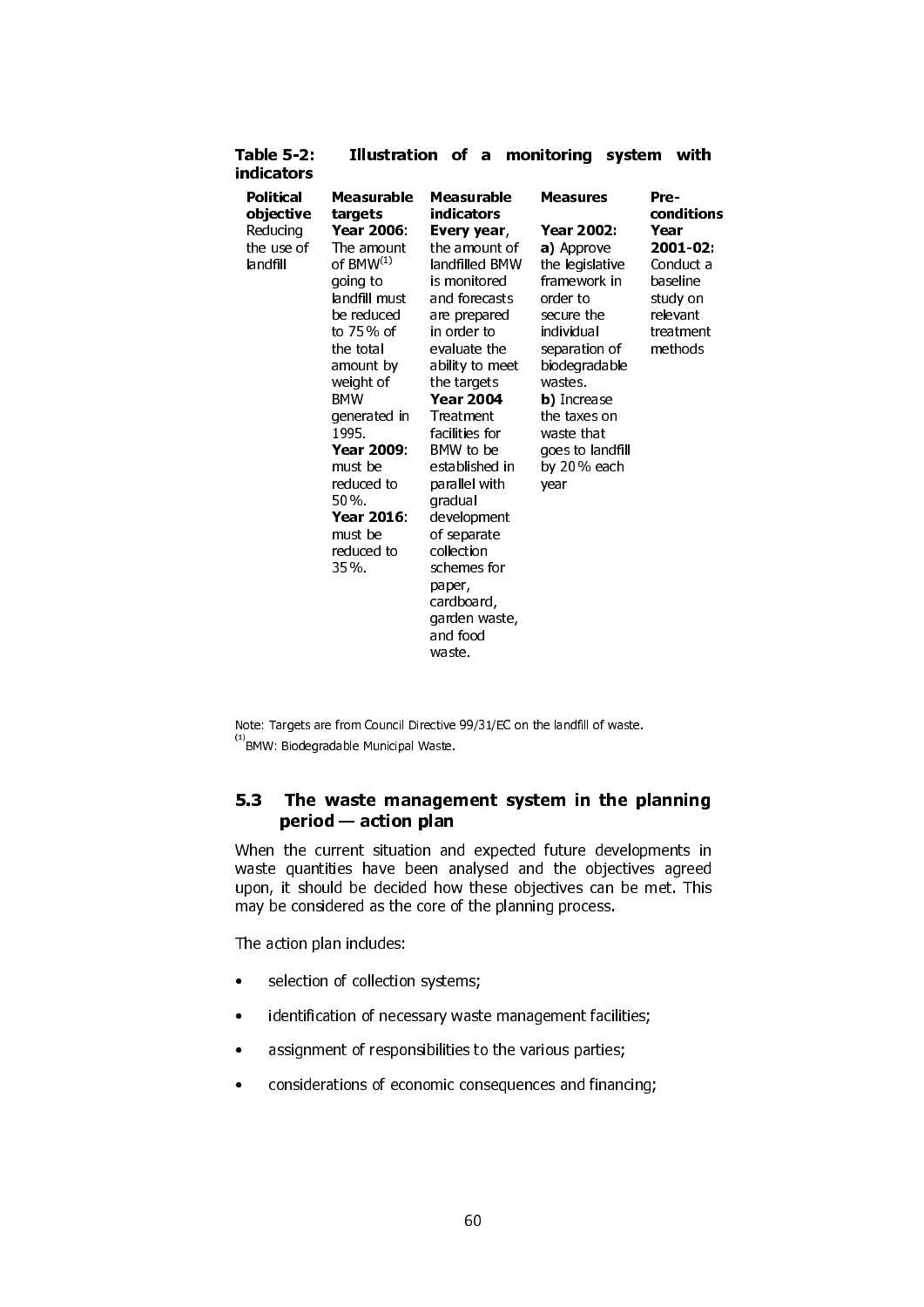• considerations on the use of measures to implement the waste management plan (possible measures are presented in Section 5.5).

### Collection systems

Decisions have to be taken with respect to collection systems for the identified sources and waste streams. As the collection system may play an important role in the achievement of the targets, the most appropriate type of system should be adopted with a view to achieving them. For example, a kerbside collection system may be more effective than a system where individual waste generators must bring their waste to a central recycling site. A kerbside collection system, however, is often more expensive.

Thus, while economic considerations may play an important role in the decision-making process regarding the choice of collection system, political intentions with respect to service standards and environmental aspects also carry weight.

For each waste stream a statement may be made in the plan with respect to collection method, treatment, etc. Detailed requirements for treatment, transportation etc. for some waste fractions may have been set out in the regional/local waste plan.

Current legislation may determine in detail the structure of a collection system. Similarly, the introduction of collection systems may be boosted by new legislation laying down which type of collection system should be chosen.

Some waste streams have special requirements for recycling. It may be expedient to discuss such waste fractions within one description and one planning section. This applies, for example, to packaging waste for which objectives for recycling rates have been fixed at EU level. Therefore, regardless of source — household or industry and commerce — packaging waste may be gathered under a specific section. The same may be the case for hazardous waste and batteries covered by the Directive on Batteries and Accumulators, as well as for several other waste streams. Moreover, some waste streams are given priority by the EU and should be included in the action plan.

One precondition for a regional or local waste management plan is that the actual management of waste, including its treatment and disposal is planned in detail.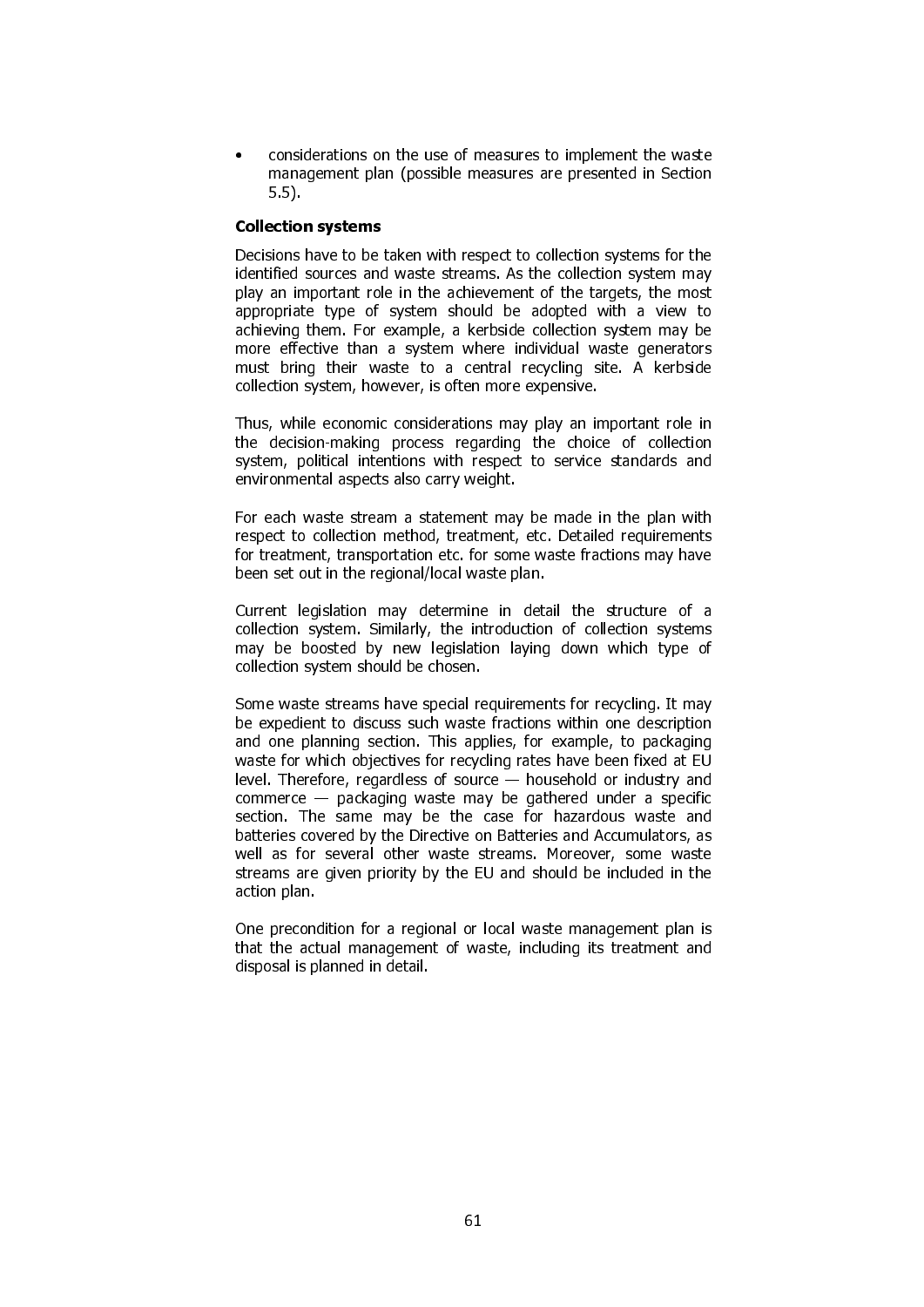### Box 5-3 Example: Garden waste

The Biowaste (food) and Vegetation (garden) Waste Execution Plan of the Flemish Region of Belgium provides for each inhabitant of Flanders to have access to a separate garden waste collection by the end of 1997. This garden waste is either collected at the kerbside (usually presented in bulk) or in a bring scheme. However, some local authorities also offer biodegradable plastic or paper bags with or without any additional charge. In such cases, the collection frequency is generally higher than for collection in bulk.

Source: Biodegradable municipal waste management in Europe: Strategies and instruments, European Environment Agency, 2001.

http://reports.eea.eu.int/topic\_report\_2001\_15/en

# Waste management facilities

The action plan should include decisions on the type and capacity of waste management facilities. Such decisions should be studied in depth, as establishing these facilities is rather costly.

Regional/local plans should contain a detailed assessment of the need for different types of plants and capacity. The action plan should contain estimates regarding compliance with national waste strategies, such as the proximity and the self-sufficiency principles. Furthermore, the action plan should assess whether the various types of plants have been adapted to the overall objectives of the waste strategy/plan in terms of capacity and treatment method, taking into account the waste hierarchy. Each treatment plant should be described and compared on the basis of the amounts of waste expected to be generated within the planning period.

Moreover, as facilities may have a useful life of several decades, the location must be carefully selected.

The planning horizon for different methods of collection and treatment mainly depends on economies of scale in the equipment involved. This sets minimum capacity sizes for the plant if it is to be operated economically and with minimum planning horizons in order to guarantee the pay-back time. Typical values based on experience are listed in

Table 5-3.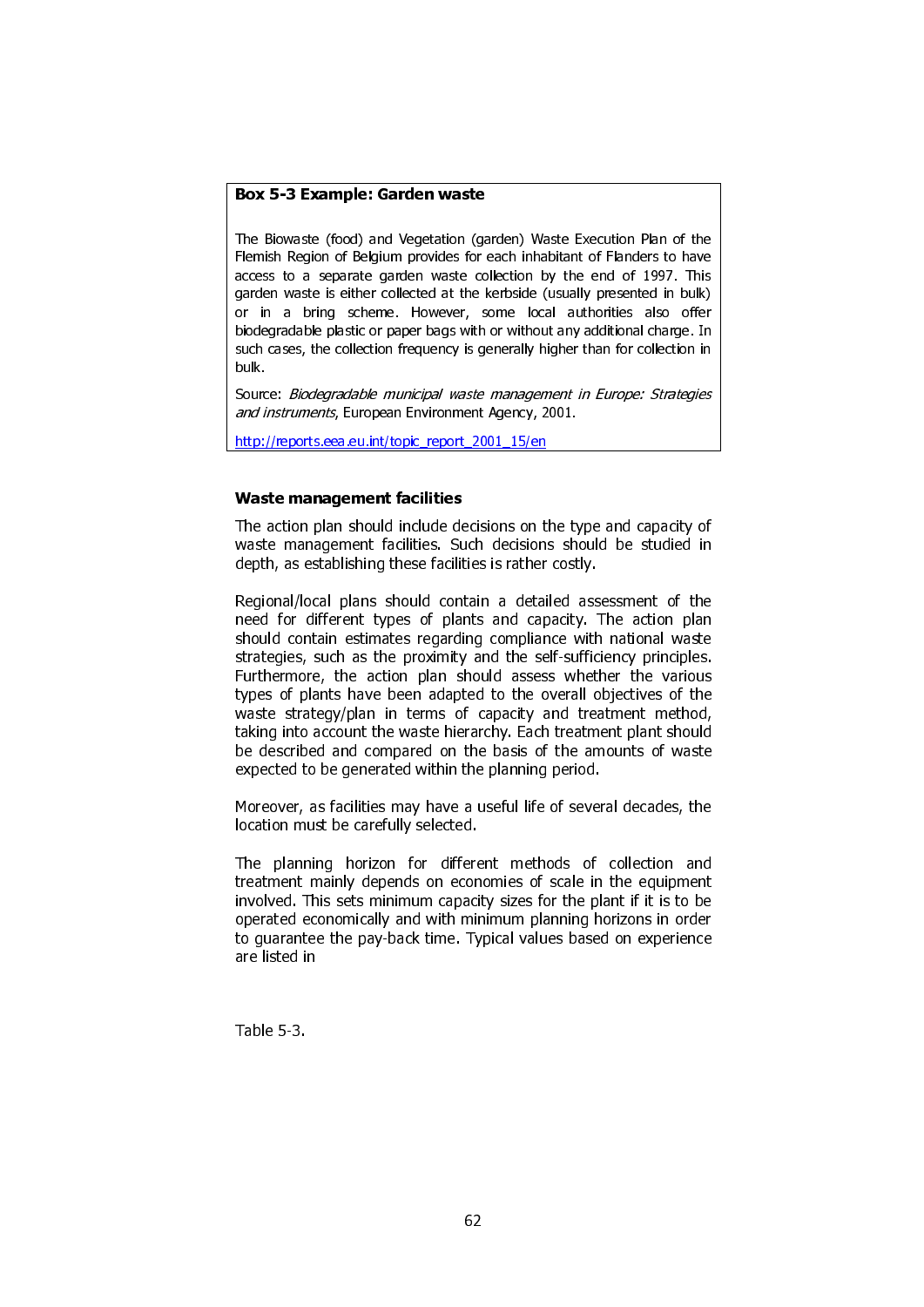Table 5-3: The minimum planning horizon for various collection and treatment methods

| <b>System</b>                                               | Minimum planning horizon |
|-------------------------------------------------------------|--------------------------|
| • Collection of municipal solid waste $\vert \bullet \vert$ | 3 years                  |
| • Composting plant (low tech.)                              | 5 years                  |
| Engineered landfill<br>$\bullet$                            | 10 years                 |
| Incineration                                                | 20 years                 |
| • Composting plant (high tech.)                             | $\bullet$ 20 years       |
| • Hazardous waste treatment plant                           | 20 years                 |

 Note: The values are based on experience and depend on the capacity of plants and facilities.

Planning should also include estimates of whether plants comply with present and future requirements, as well as plans for extension, upgrading etc. Finally, the need for new environmental permits should be described.

### Box 5-4 Example: Environmental and economic considerations

Staffordshire County Council and Stoke-on-Trent City Council state in the local waste plan that: Proposals for waste incineration will be permitted where the proposed development:

i) represents the Best Practicable Environmental Option (BPEO);

ii) includes energy recovery, either by combined heat and power or electricity generation; and

iii) does not undermine the provision of waste management facilities operating further up the waste hierarchy, including composting and material recycling and waste to energy facilities.

Regarding point iii) it is stated that: Incineration can represent a major investment, require long-term contracts and substantial quantities of waste to guarantee viability. It is therefore important, in the context of the BPEO, the waste hierarchy and the proximity principle, to consider the economic implications of the proposed development, along with the environmental and social implications.

Hence, the overall waste strategy should be borne in mind when deciding on the establishment of waste treatment facilities. The effect on the provision of waste management facilities should be considered to ensure that the proposed development does not undermine more sustainable methods of waste management.

Source:

http://www.staffordshire.gov.uk/environment/planning/policy/thedevelopme ntplan/wastelocalplan/wasteLocalPlan.aspx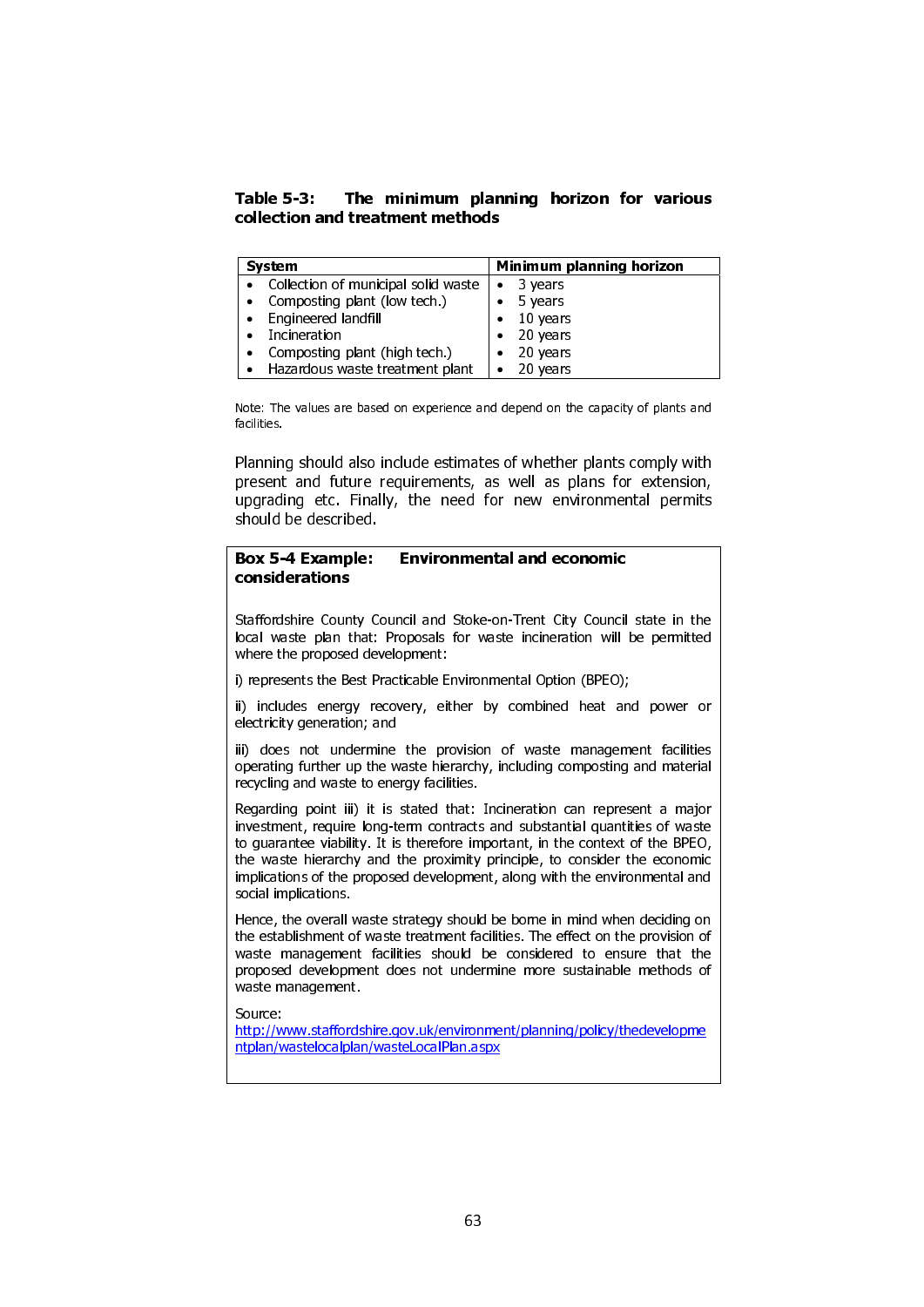# Capacity Planning

In choosing among various collection and treatment options, it is necessary to make sure that in future there is sufficient waste treatment capacity available to achieve the objectives set out in the waste management plan.

In this respect, there are two issues to be taken into consideration. The first relates to financial requirements and who should carry the financial burden if capacity is to be expanded. The second concerns the potential location of future facilities. A common problem is that nobody wants to live next door to a waste management facility (Notin-my-backyard (NIMBY) effect). Thus the issue often requires planning well ahead.

# Box 5-5: Planning — example:

The Danish Environmental Protection Agency made an estimate of the amount of waste suitable for incineration and waste incineration capacity. Information has been gathered from Danish waste incineration plants on current and future incineration capacity, the number of incineration units, the calorific value of waste, annual working time, authorisations and expected changes in capacity or other major changes scheduled before the year 2008. Future amounts of waste suitable for incineration are compared with the expected incineration capacity in the years 2004 and 2008.

The report, 'Affaldsforbrænding i 2004 og 2008, mængder og kapaciteter' (summary in English), is posted at:

http://www2.mst.dk/common/Udgivramme/Frame.asp?http://www2.mst.dk/ Udgiv/publikationer/2001/87-7944-724-4/html/default.htm

# Long-term development

As mentioned in Section 3.1, the plan may only cover three to five years. Given the length of time it takes to plan and build waste treatment installations, considerations on the long-term capacity and costs may be useful.

Furthermore, future initiatives may be necessary to achieve longterm targets. If the targets for biodegradable municipal waste in the Landfill Directive are to be met, for example, new collection systems and recovery facilities may be needed over the next 12 years.

Before deciding on treatment methods and the location of waste management facilities, it may be useful to carry out one or more cost-benefit analyses of scenarios for waste streams and sources. Cost-benefit analysis is a tool for creating an overview of the consequences/impacts of different options and a help to decision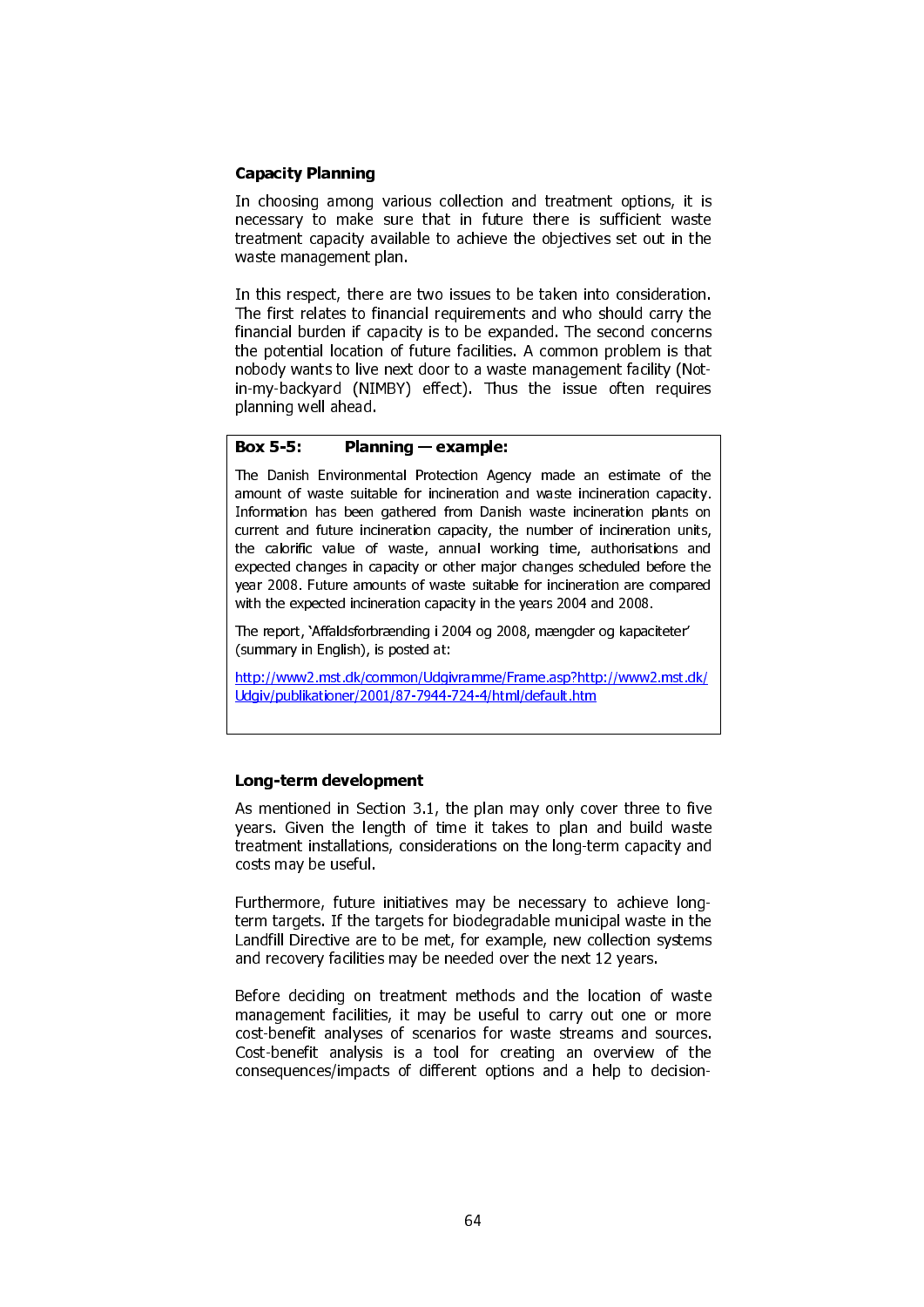makers. Cost-benefit analysis may also be a way of examining the impact of the waste management system on other plans, such as health planning, spatial planning, etc.

# Economic consequences and financing

The real challenge in waste management planning is how to achieve the preferred mix of treatment methods for each waste stream in the future system. The final result may consist of a number of measures and instruments (legal and economic) to be activated, awareness campaigns, new waste collection schemes and access to new treatment facilities.

In addition to estimating the effectiveness of initiatives in terms of volumes of waste to be directed and redirected in the overall waste stream, future waste management systems will typically imply significant investment and additional operating costs.

An important aspect in making the final decisions and approving a new waste management system will involve analysing the economic consequences of the initial investments and operating costs, and the future level of user fees and charges. Again, each initiative should be evaluated in terms of its economic consequences, and included in a final aggregated overview.

The aim is to estimate total expenditure in terms of capital costs and operating costs. However, as collection equipment, landfills and other facilities needed in the overall waste management system have different lifetimes and depreciation periods, calculations should be made in order to compare and aggregate the costs of numerous operations. One approach is to calculate the total annual costs, i.e. operating costs plus the annual cost of investments.

If possible, costs should be broken down into:

- costs of general administrative initiatives such as waste planning, permitting, legislation, etc.;
- general initiatives for waste prevention;
- costs incurred by the treatment of different waste streams including investment costs.

Thus it should be possible to keep track of the economic costs of achieving the objectives. It should also be possible to compare the costs of the current waste management system with the costs of the new waste management plan.

Calculating costs per tonne of waste may help to give an idea of the average costs, and it may be used to compare the costs with alternatives.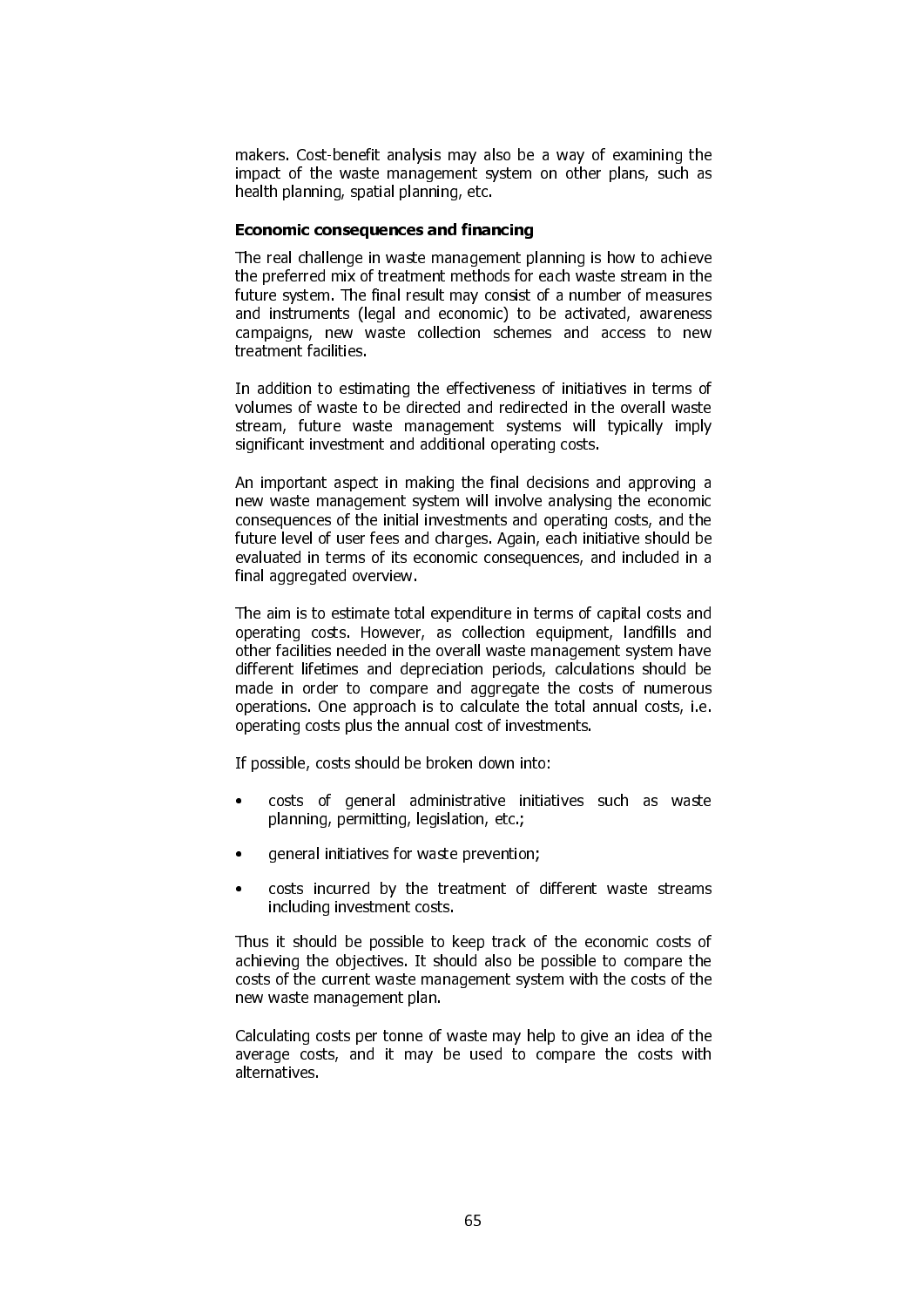# 5.4 Criteria for the location of waste treatment facilities

Sites or areas which are suitable for the location of waste treatment facilities can be presented either by geographical map and/or by specifying lists. Pursuant to the ECJ (European Court of Justice) ruling on joined cases C-53/02 and C-217/02, in the absence of a geographical map highlighting permitted areas for the location of future waste disposal sites, precise location criteria must be chosen. These criteria must serve the following purposes:

- allow the competent authority to identify clearly which sites are suitable for waste disposal;
- take into consideration the most recent scientific and technical knowledge;
- take into consideration the specific technical processes chosen for disposal;
- be consistent with the objectives pursued by the WFD (Waste Framework Directive), namely:
	- the protection of public health and the environment
	- − the establishment of an adequate network of appropriate disposal installations (taking into account the Best Available Technology (BAT) without involving excessive costs);
	- an adequate transport network so that waste can be disposed in one of the nearest installations.

In practice, the first step is to define siting criteria for areas which are absolutely excluded from construction purposes. This set of criteria may include the following elements:

- areas protected for ecological, landscape or cultural value;
- location susceptible to earthquakes, subsidence, landslides, erosion, flooding, extreme or adverse climatic conditions (e.g. temperature inversions, fogs, severe winds);
- densely populated, built-up area;
- hospitals, schools, places of worship, community facilities;
- residential area, recreation;
- public open space, community facilities, commerce;
- highly visible to many people.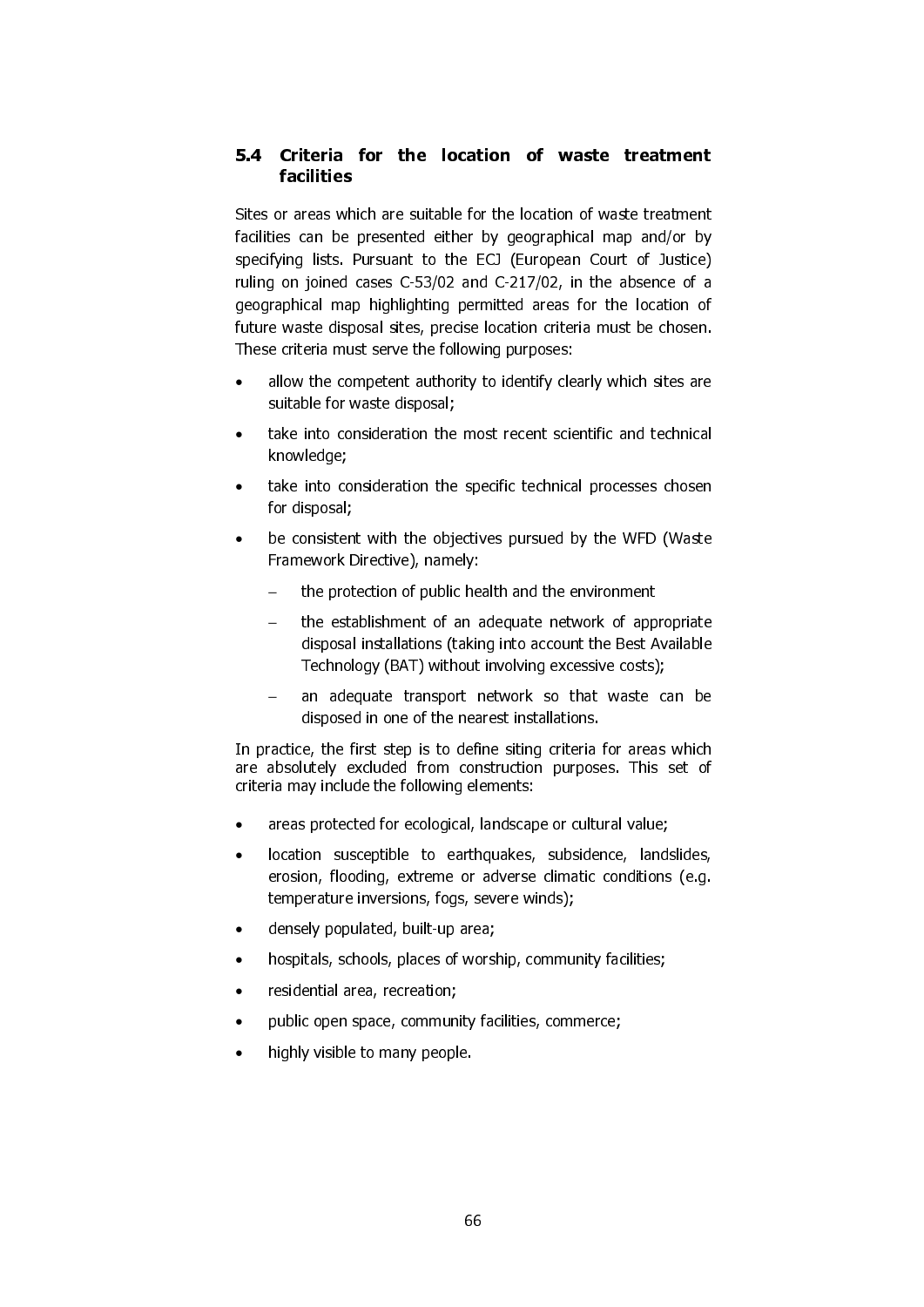In the second step, the remaining areas should be specified and ranked in a list of potentially suitable areas according to geological and hydro-geological criteria as set out in the Landfill Directive, according to aspects of climatology and according to aspects of infrastructure.

# 5.5 Possible measures for implementing a waste management plan

A variety of measures are needed for the implementation of a waste management plan. Normally each objective in the plan should be supported by one or more targeted measures.

# Regulatory instruments

These are policy instruments where the legislation defines clear obligations: what has to be done or what is forbidden. Examples are bans, standards, compulsory criteria, etc.

### Market-based instruments

Market-based instruments try to exert influence by financial pressure, e.g. taxes, charges, product fees, deposit refund schemes and subsidies. As the new Waste Framework Directive asks for information about economic instruments in the optional content, additional information about those instruments is provided in Chapter 5.6.

#### Information-based instruments

Information can be directed either towards consumers in order to change their purchasing behaviour (e.g. awareness-raising campaigns or product labelling), or towards producers in the form of support to their environmental management (e.g. advisory programmes for businesses). The use of awareness-raising campaigns and information provision directed at the general public or at a specific set of consumers is also part of the optional content of the new Waste Framework Directive and is therefore explained in more detail in Chapter 5.7.

# Voluntary agreements

This heading covers instruments where participation is voluntary (EMAS, Eco-Labelling). Agreements between business and government (self-commitment of business) can also be mentioned here.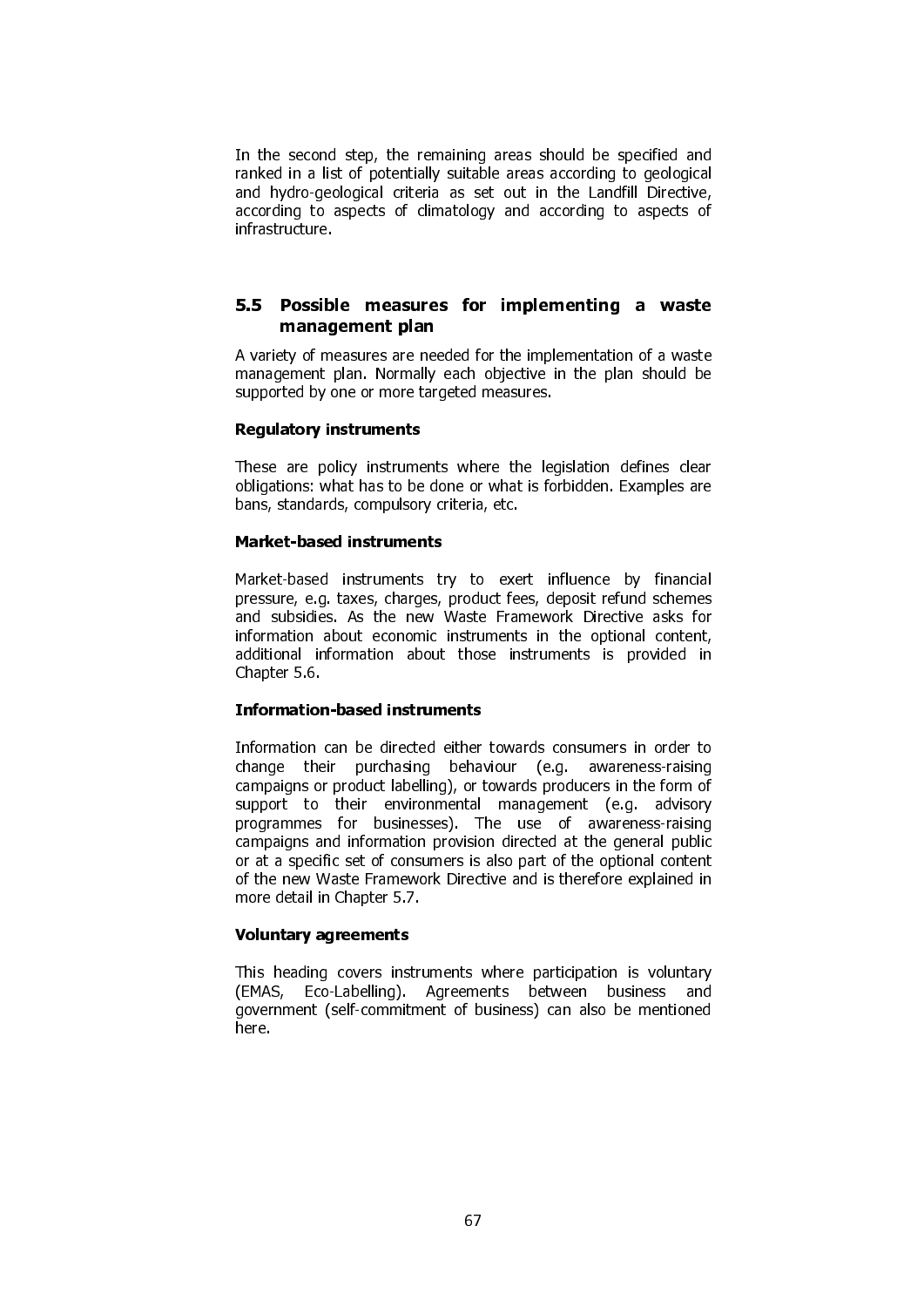# Box 5.6: Environmental agreements — examples:

# Study on environmental agreements

The European Environment Agency (EEA) has carried out a study on Environmental Agreements. The study aims to inform policy makers and the general public on the use of environmental agreements in the European Union by providing a brief review of the current application of such agreements in the Member States. It is available at:

http://reports.eea.eu.int/92-9167-052-9

Among the measures available to the relevant authority, the key question is which measure will change people's behaviour in the most efficient way? For each objective the authority should assess not only which measure can best reduce environmental pressure, but also the economic consequences of the measure and its political feasibility.

I

For some objectives the best option will be regulatory measures, particularly if the aim is to avoid spreading specific dangerous substances. Economic incentives may be more effective for objectives such as reducing waste generation or increasing the recycling rate. However, there may well be other suitable measures.

# 5.6 Economic instruments and their evaluation

Economic instruments help to achieve environmental, economic and social policy objectives simultaneously by taking account of the hidden costs of production and consumption in a cost-effective way. Thus, economic instruments encourage consumers and producers to change their behaviour to make more eco-efficient use of natural resources, leading in turn to less waste generation and improved waste management.

Experience in the Member States shows that the best way to improve waste management is to combine the following instruments:

- **Landfill and incineration taxes and/or bans**  $-$  The results of the study are unequivocal: landfilling and incineration rates have decreased in countries where bans or taxes have driven costs.
- 'Pay-as-you-throw' schemes have proved to be very efficient in preventing waste generation and encouraging citizens to participate in separate waste collections.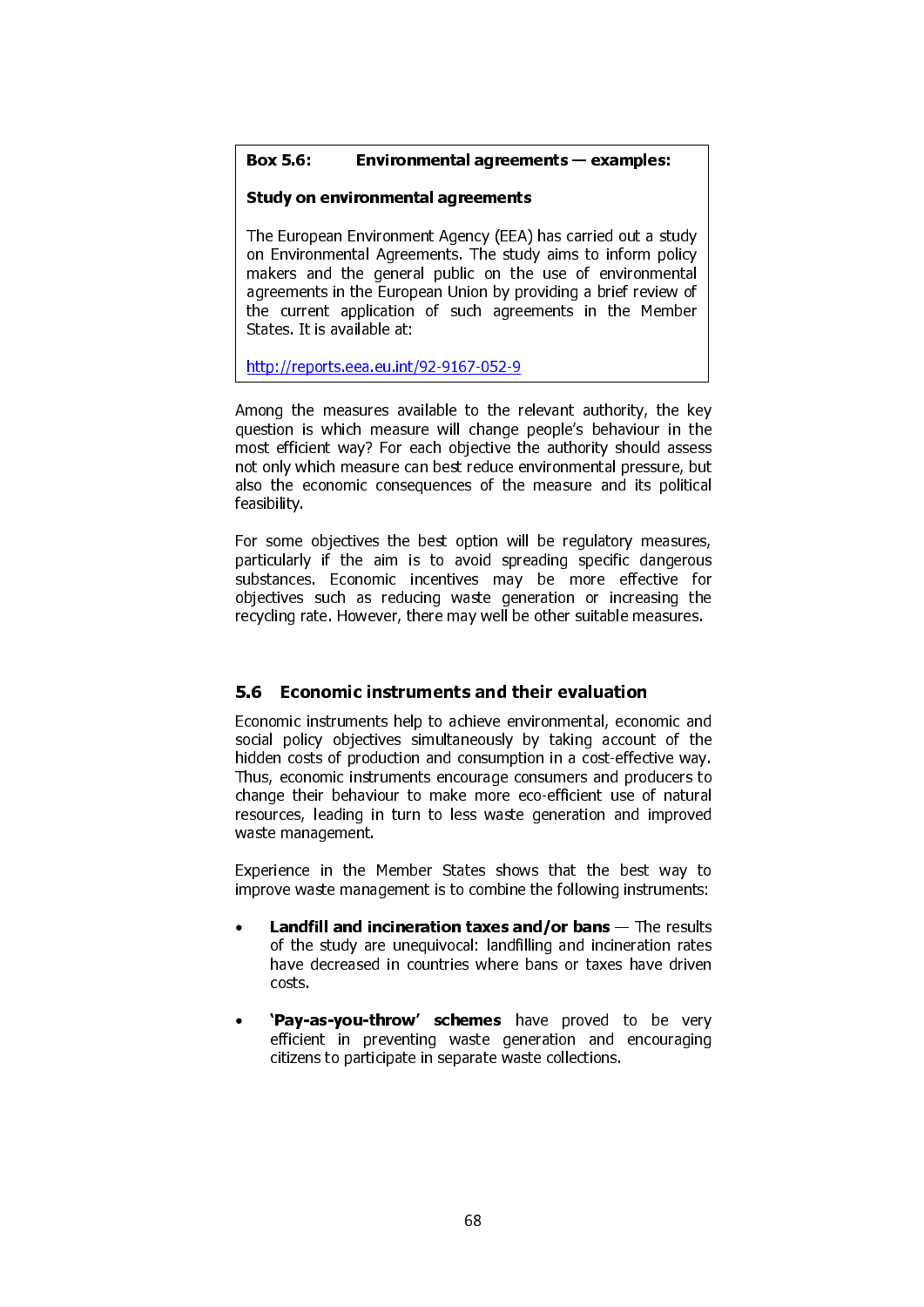Producer responsibility schemes have enabled several Member States to gather and redistribute the funds necessary for improving separate collection and recycling. However, as cost-efficiency and transparency vary greatly between Member States and between waste streams, these schemes need careful planning and monitoring.

Other taxes and environmental charges are often used in waste management. Examples of taxes are the plastic bag tax in Ireland or the Danish waste disposal and batteries tax. Charging for waste collection at household level is sometimes based upon combinations of the bin's size, weight and collection frequencies, which helps to increase awareness about the amount of waste generated, thus reducing it. Environmental subsidies and incentives or tradable permits are also used in waste management, although to a lesser degree.

A general approach towards evaluating the use of economic instruments in waste policies comprises the following steps:

- 1. analysis of the charge or tax, its objectives and links with the package of relevant government interventions, i.e. what was the intervention and how was it intended to work;
- 2. PEST analysis, which is an evaluation of the political, economic, social and technological consequences of the instrument, based on the dynamic effects driving the behaviour of the intervention's targets, i.e. what does the system look like prior to the policy intervention — the 'baseline assessment';
- 3. analysis of the relationship between the baseline assessment and the policy intervention, i.e. how might the intervention have actually affected the system, at what cost and when  $-$  the 'impact hypothesis'.

Further information on the use of economic instruments can be found in the following studies:

• European Commission study on the use of economic instruments in waste management (2012):

http://ec.europa.eu/environment/waste/use.htm.

• European Topic Centre on waste, study on the 'Effectiveness of environmental taxes and charges for managing sand, gravel and rock extraction in selected EU countries':

http://www.eea.europa.eu/publications/eea\_report\_2008\_2

• The European Environment Agency report on 'Market-based instruments for environmental policy in Europe':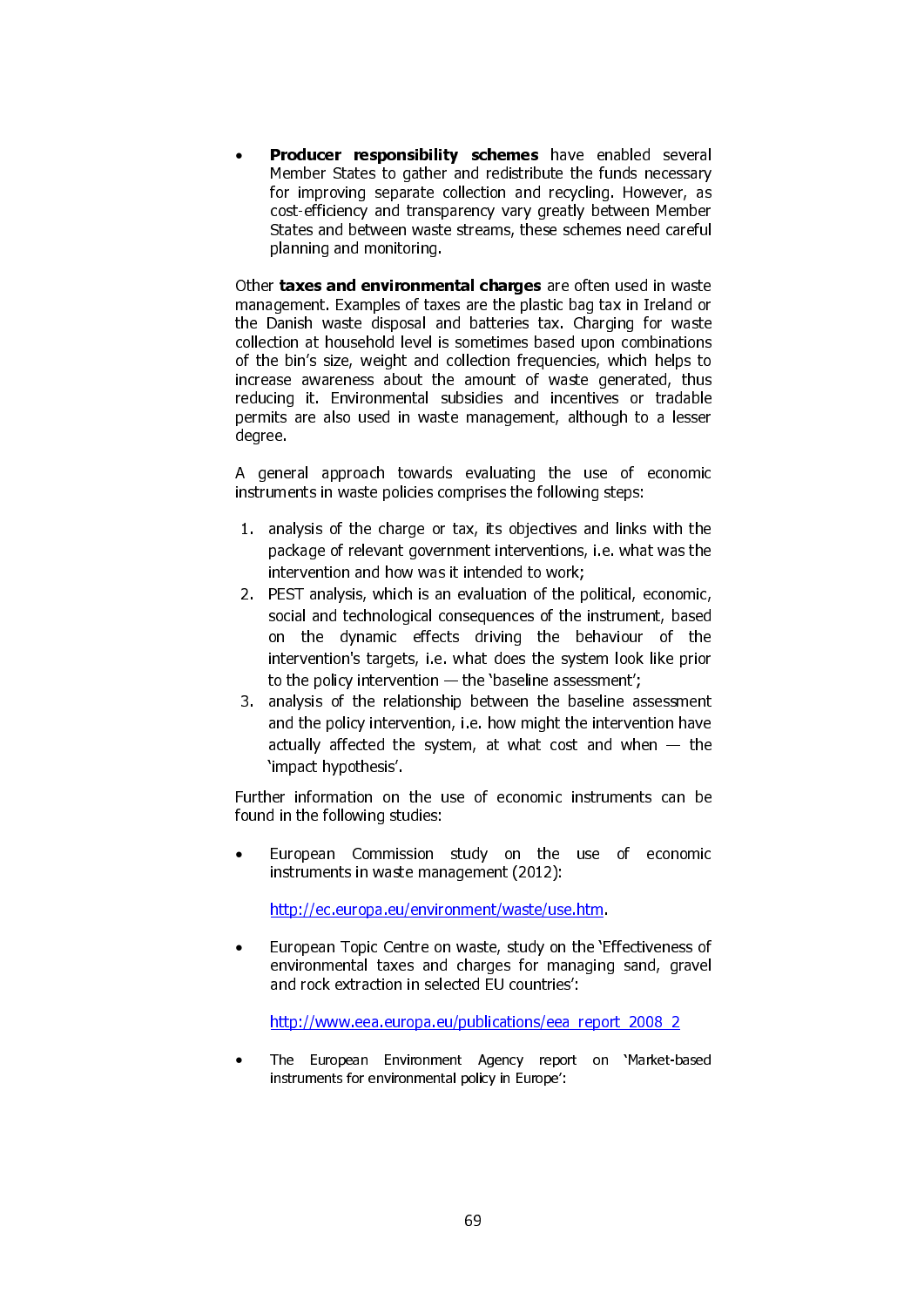http://www.eea.europa.eu/publications/technical\_report\_2005\_8

• European Commission study on the Economic and Environmental Implications of the Use of Environmental Taxes in the European Union and its Member States (one of the taxes studied is the landfill tax):

http://europa.eu.int/comm/environment/enveco/taxation/ch10\_landfill. pdf

• The OECD Environmentally Related Taxes Database with predefined queries on national taxes, including waste taxes:

http://www.oecd.org/EN/document/0,,EN-document-8-nodirectorateno-1-30168.00.html#title1

# 5.7 Public awareness

If a waste management system is to be efficient and function properly, it is important for the public to understand the system and to support it. The success of some recycling schemes relies almost entirely on support from its users, e.g. households. How does a local authority persuade a citizen to carry empty glass bottles to the local bring bank or recycling centre, if he or she can just dump them in the waste bin?

While legal and economic incentives may change people's behaviour, creating public awareness and willingness to manage waste properly is equally important.

#### Box 5-7: Public information — examples

Austria, the Federal Ministry of Agriculture and Forestry, Environment and Water Management — a guideline on waste separation, 'Abfall-Trenn-ABC':

• http://www.landoberoesterreich.gv.at/cps/rde/xchg/ooe/hs.xsl/20842\_DEU\_HTML.htm

Belgium, Brussels, guide on how to manage household waste:

• http://www.bruxellesproprete.be/Content/html/dechets/index.asp

Czech Republic, Ministry of Environment, guide on waste management:

• http://www.ekoporadny.cz/faq/jak-tridit-odpady.htm

France, Agency for Environment and Energy Management, ADEME, practical guidelines on how to deal with household waste, home composting, waste electrical and electronic equipment and hazardous waste:

• http://www.ecocitoyens.ademe.fr/mes-dechets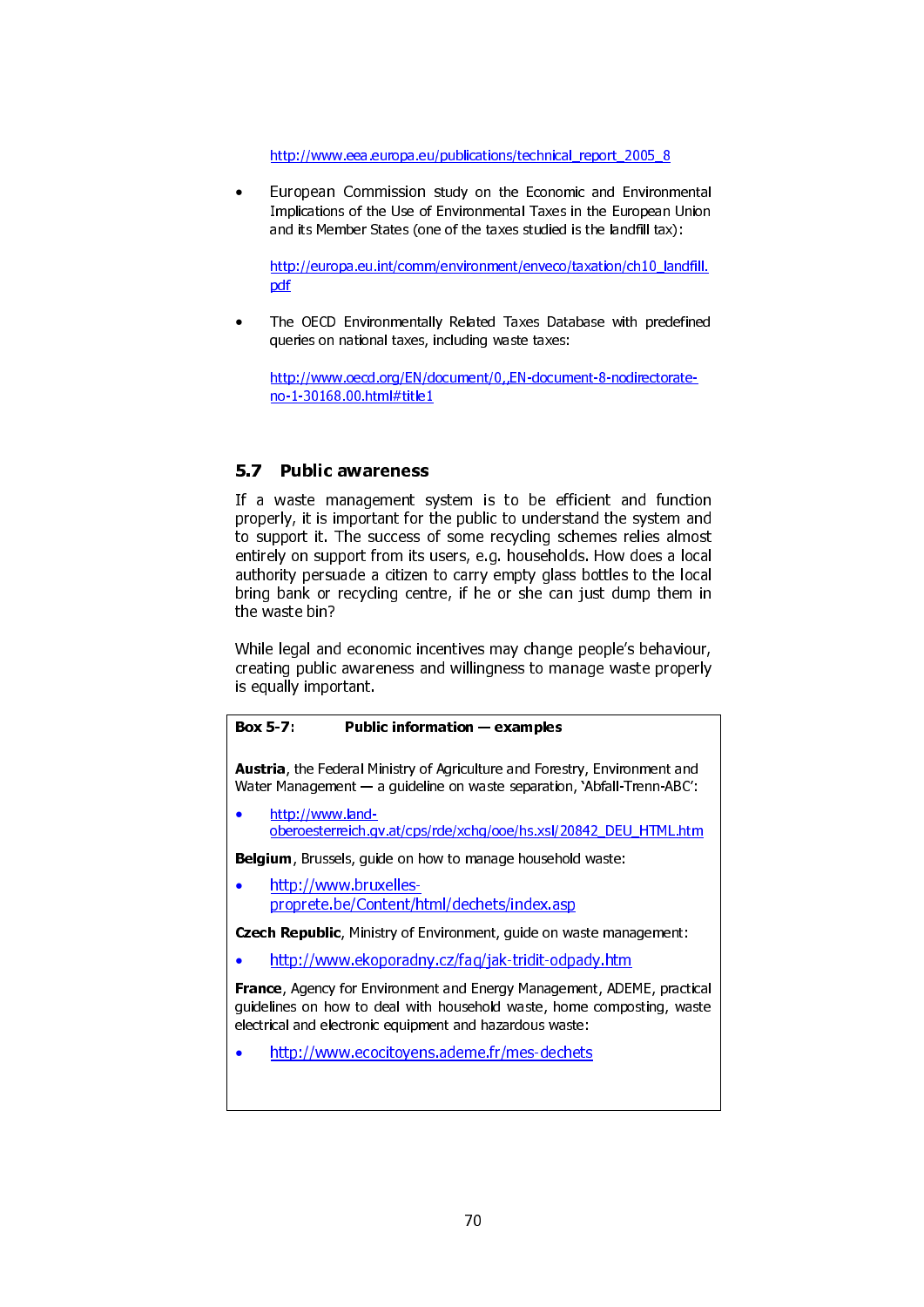Poland, Ministry of Environment, anti-littering information campaign 'Don't litter your conscience':

• http://www.mos.gov.pl/artykul/7\_aktualnosci/11193\_nie\_zasmi ecaj\_swojego\_sumienia\_nowa\_kampania\_spoleczna\_ms.html

Poland, Warsaw, series of guidelines on how to deal with municipal waste:

• http://www.stolicaczystosci.pl/index.php?p=page&id=29

United Kingdom, WRAP's campaigns 'Recycle now' and 'Love Food Hate Waste':

- http://www.recyclenow.com/
- http://england.lovefoodhatewaste.com/

There are several ways of raising public awareness of waste issues and providing information on how to deal with waste. In setting up a public awareness campaign, the following steps should be considered:

- choice of target groups (age, gender, demographic data, etc.);
- choice of objectives to be achieved (public awareness, motivation, regional expansion, reducing environmental impact, etc.);
- choice of communication content (emotional, rational, ethical, fear-inducing, appealing, etc.);
- choice of media (TV, radio, internet, newspapers, magazines, leaflets, brochures, personal communication, outdoor communication, etc.);
- choice of communication schedule (timing, duration, constant vs bursts);
- defining the communication budget (who pays, how much, allocated where ?);
- monitoring and feedback;
- evaluation and adjustments.

The internet is a natural medium for information. It is fairly easy, and inexpensive, to design an internet site where the public can find answers to their questions regarding waste management and can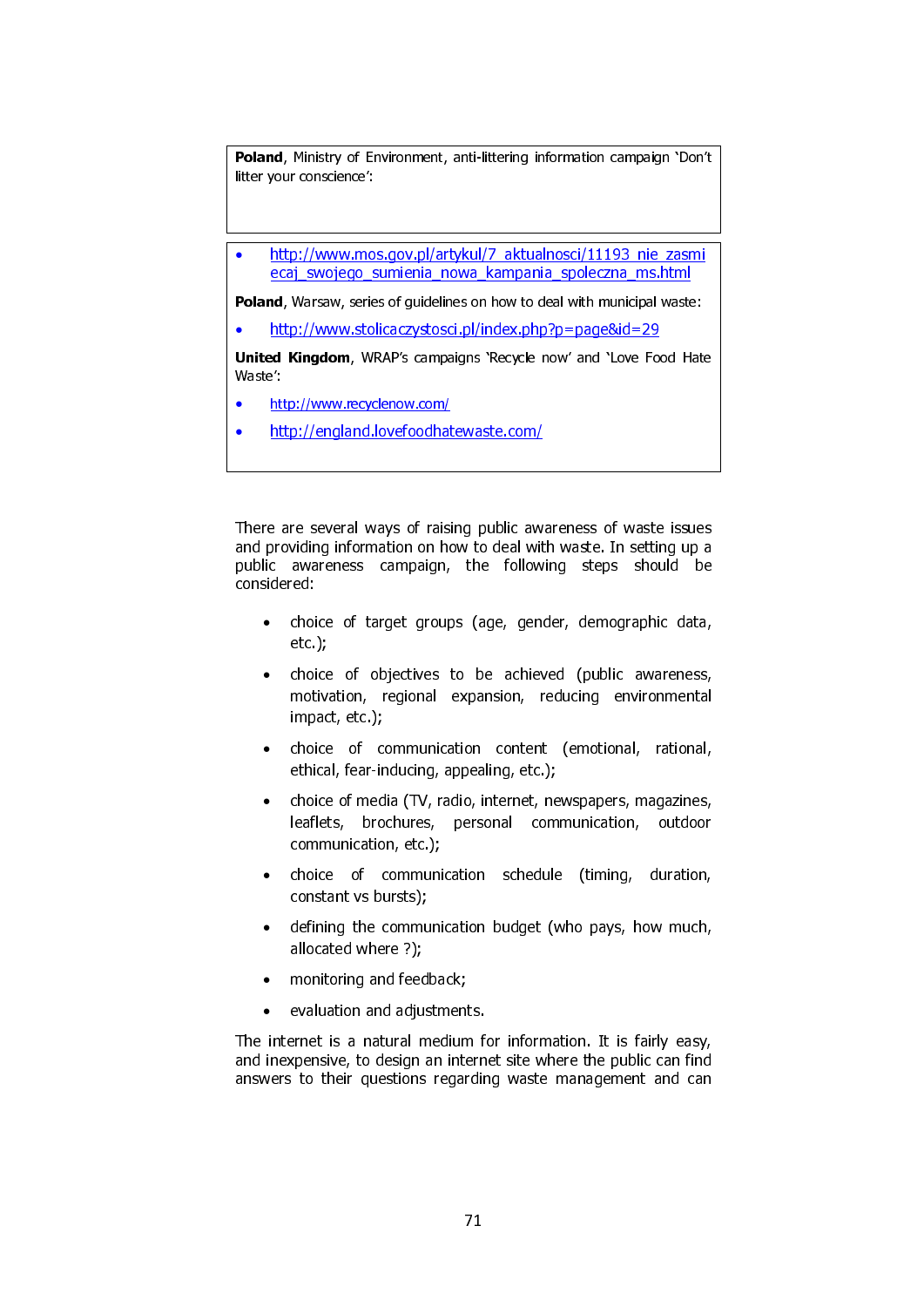download the waste management plan and information leaflets. There is a wide selection of good websites (examples of websites set up by public authorities can be found in Box 5-7). Internet sites often contain graphic, multi-media material which appeals to different social groups and is easy to understand. They often contain answers to frequently asked questions (FAQs) and links to other websites where the user may find further information.

# Box 5-8: Low-cost tools for public awareness

1. Mass-education activities such as:

- articles in newspapers
- news releases
- speeches
- guest appearances by municipal staff in radio and TV programmes
- public service announcements.

2. Guest lectures at:

- schools
- universities
- clubs
- interest groups / NGOs
- public events.
- 3. Internet site.
- 4. Posters and exhibitions.
- 5. Workforce courtesy training.
- 6. House-to-house visits by (voluntary) awareness workers.
- 7. Neighbourhood committees for information and awareness raising regarding public health, environment and waste.

Source: World Bank Group: Strategic planning guide for municipal solid waste management.

I

At local or regional level, the competent authority or waste management enterprise may establish a telephone hotline or email service where citizens can ask questions regarding the waste management system.

Another possibility is learning-by-doing, for example by having trained staff at the recycling centre to help people separate their waste correctly.

School education is crucial. Children often bring good habits home and educate their parents.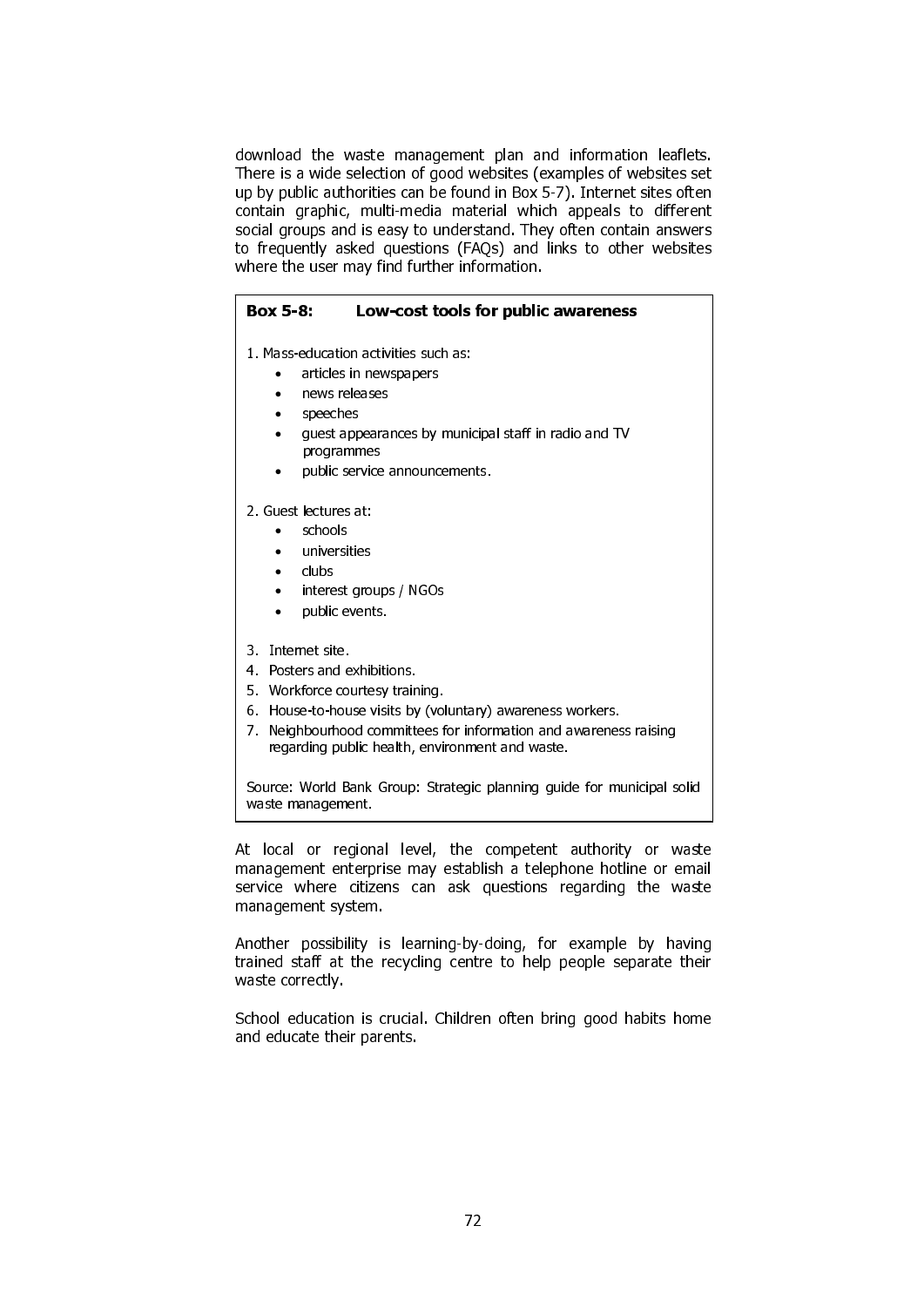### 5.8 Contaminated waste disposal sites

Most waste streams contain substances which are a danger to human health and the environment, and waste treatment facilities are a potential source of emissions of these substances. Since some decades ago the legislation for waste treatment facilities was not as strict as it is now, a number of these facilities have polluted the surrounding soil and groundwater. In particular, landfills without proper sealing have become historical contaminated sites.

A chapter in the waste management plan on the situation of historical contaminated waste disposal sites may contain the following information:

• Legal situation

Contaminated sites may be regulated in waste-management legislation, but also in soil or water legislation. Usually, the rules for contaminated sites do not apply only to historical waste treatment sites, but also to industrial sites which have polluted their vicinity.

• Description of the situation

A description of the situation of contaminated sites should contain information about the number of potential and confirmed sites, as well as remediated sites and their location. The competent authorities should integrate into the plan the results of comprehensive inventories on closed low-standard landfills or unmanaged and/or illegal dumpsites. In the case of remediated sites, the technical measures for securing and remediating the site should be explained.

• Remediation plan

The planning should contain a categorisation (low to high risk) and prioritisation of sites and a detailed time schedule for their final remediation. This should include a definition of the necessary measures for the different risk categories.

**Financing** 

Historical and chemical analysis of potentially contaminated sites, remediation and aftercare are time-consuming and expensive tasks. Therefore, it will be necessary to determine how much money will be necessary to manage the sites, and where the funds will come from.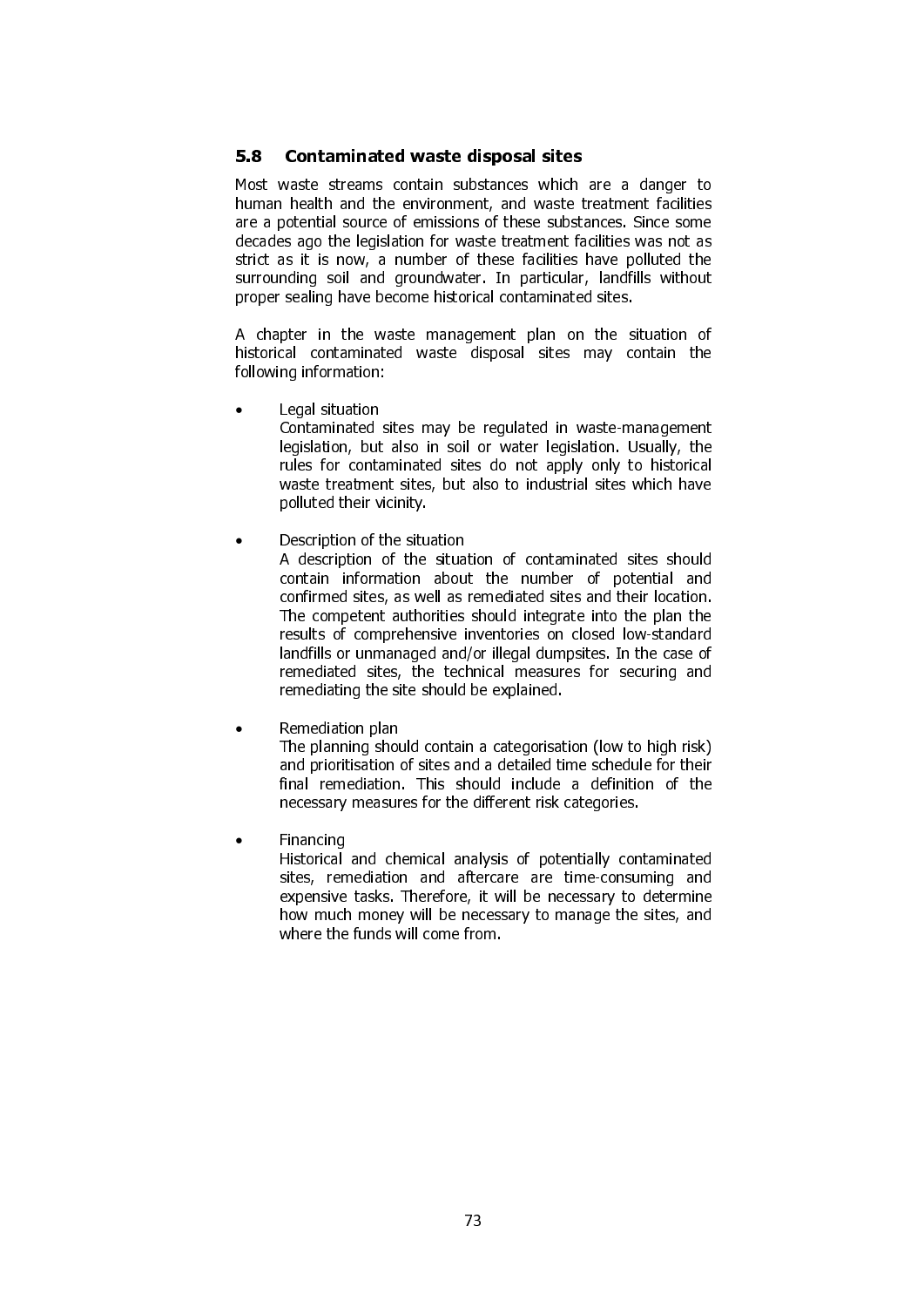#### Preparing a waste management plan — Final Checklist:

Content and structure:

٦

- Have at least all compulsory elements (Article 28.3 WFD) been included in the plan?
- Does the plan ensure full geographical coverage of the area concerned (Article 28.1, first paragraph) ?

Setting of objectives:

- Are the objectives in line with EU waste management principles?
- Have objectives been set for EU priority waste streams?
- Has there been any environmental or economic assessment of objectives?

Monitoring and evaluation of objectives for revision of the strategy/plan:

- Have measurable targets been set for all objectives, either in EU or national legislation or as a result of the planning process?
- Have indicators been identified with a view to monitoring developments? Are they measurable?
- A timetable should be made for revising the strategy/plan: how and when is it going to be revised? Has it been revised within the past 6 years?

Strategy formulation and action plan:

- Have future waste amounts been estimated? Are the assumptions reasonable and do they cover all the factors that may influence waste generation in the future?
- Which types of waste management facilities are in place? Do they have sufficient capacity for future requirements (based on estimated future waste amounts) and new objectives?
- Have responsibilities been distributed among government, local authorities, industry, etc.?
- Have the costs of implementing the plan been estimated? Is the plan to be financed via waste charges/fees, income taxes or other means?
- Has a timetable been fixed for implementing new activities in the action plan?

Implementation measures:

• Does the plan include measures to support: its implementation, awareness raising, economic incentives, and other administrative or regulatory measures?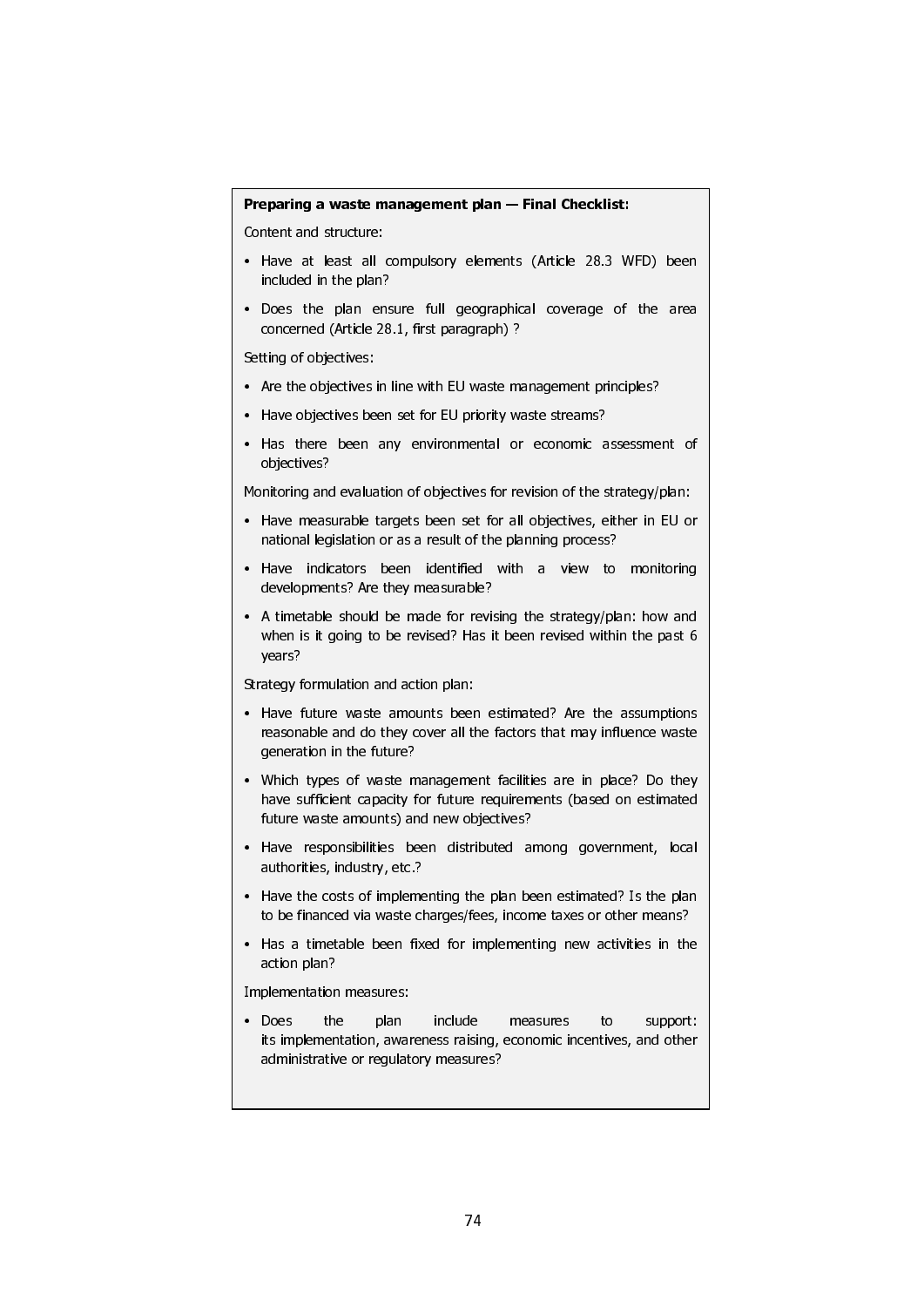## 6. Detailed list of questions to be addressed and answered in waste management plans

#### Availability of required information [Article 28(1) WFD]:

- 1. Name of the waste management plan or prevention programme.
- 2. Website at which the plan is available (Article 31 WFD).
- 3. Date of adoption (month and year).
- 4. Date of revision (month and year).
- 5. Responsible administrative body (name, address, e-mail, other contact details).
- 6. Type of document: new waste management plan, substantial revision.
- WASTE MANAGEMENT PLAN<br>
Availability of required i<br>
1. Name of the waste<br>
programme.<br>
2. Website at which the<br>
3. Date of adoption (mon<br>
4. Date of revision (mon<br>
5. Responsible administr<br>
other contact details).<br>
6. Type o 7. Content of the plan: waste sources, prevention programme included or not.
- 8. Geographical level of the plan / full coverage of the geographical area concerned.
- 9. Information on number and level of related plans to cover national territory.
- 10. Information on harmonisation with other plans.
- 11. Proof that either alone or in combination, all plans cover the entire geographical territory of the Member State.

#### Material scope of the waste management plan:

- 1. State which type of waste is covered (total waste management, Municipal Solid Waste (MSW), hazardous waste, specific waste streams, other).
- 2. Where there are several separate plans, information on harmonisation.
- 3. Information on whether or not the plan contains a separate chapter on the management of packaging waste.
- 4. Information on targets and measures for reducing biodegradable waste going to landfills as referred to in Article 5 of Directive 1999/31/EC.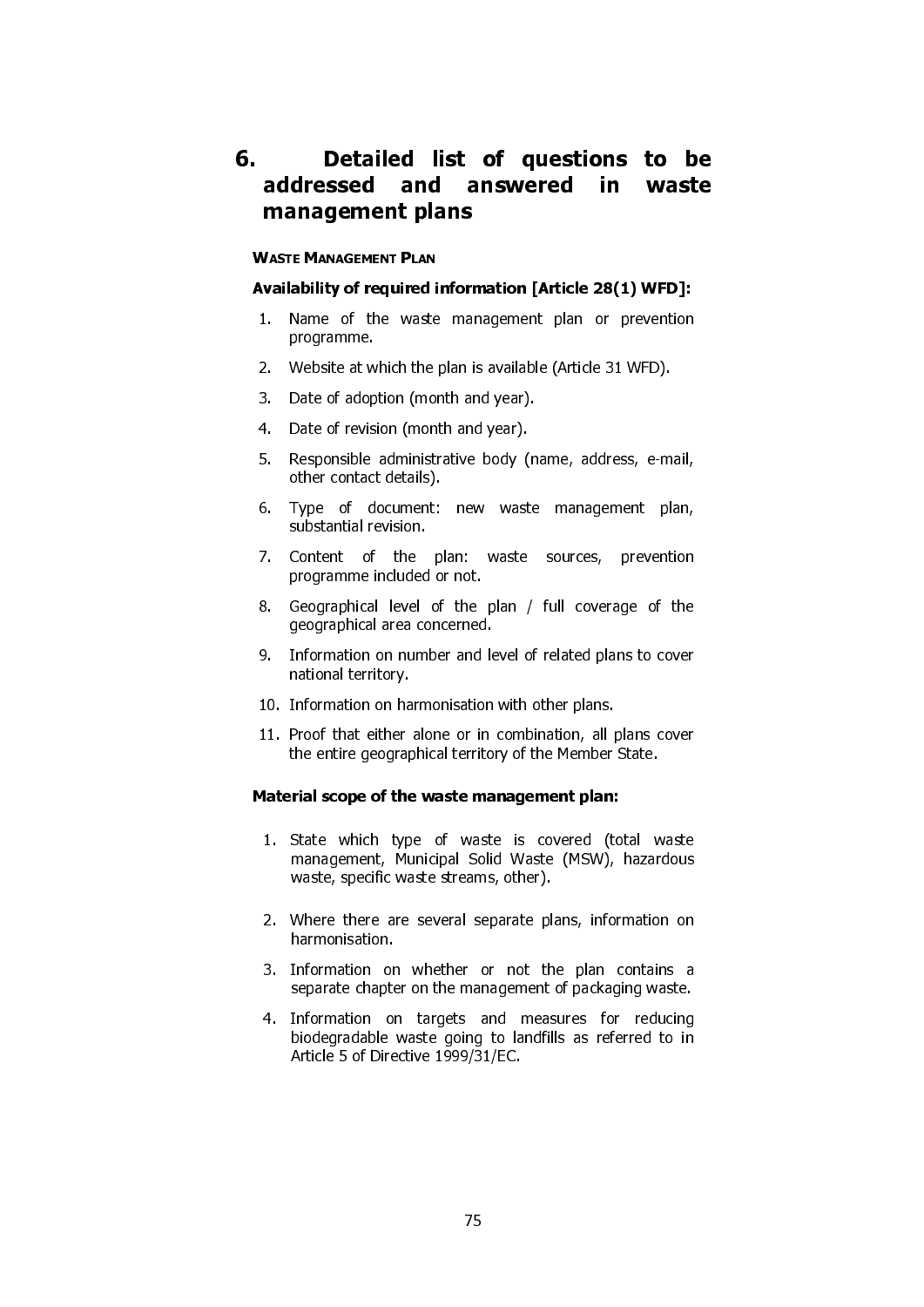#### General preparatory requirements [Articles 28(1), 30, 31, 32, and 33]:

- 1. Information on whether or not the plan is already based on the 2008 Waste Framework Directive's requirements.
- 2. Is the plan in accordance with the 2008 Waste Framework Directive's waste hierarchy [Article 28(1)]?
- 3. Deviation from the 2008 Waste Framework Directive's waste hierarchy (Article 4(2)) as regards specific waste streams, and information on the life-cycle thinking behind it.
- 4. Cooperation with other Member States or with the EU in drawing up the waste management plan (list names and details of the topics and form of any such cooperation [Article 32]), including details on type and scope of cooperation.
- 5. Participation of relevant authorities, stakeholders, and the general public [Article 31].
- 6. Information on environmental assessment pursuant to the Strategic Environmental Assessment (SEA) Directive 2001/42/EC, if carried out.
- 7. Procedures to ensure that the plan is evaluated at least every six years and revised as appropriate and, where relevant, in accordance with new Commission requirements for prevention (Article 9), re-use and recycling (Article 11) [Article 30(1)].
- 8. Electronic link to a publicly available website for the plan [Article 31].

#### Mandatory content [Articles 28(2), 28(3) and 28(5)]:

- 1. Analysis of current waste management situation in the geographical entity concerned [Article 28(2)].
- 2. Measures suggested to improve environmentally sound management at all levels of the waste hierarchy [Article 28(2)].
- 3. Assessment of possible contribution to the implementation of the 2008 Waste Framework Directive objectives, including assessment criteria. [Article 28(2)]
- 4. Quantity of waste generated by different sources [Article 28(3)[a)].
- 5. Quantity of waste generated (according to waste types), and evaluation of the future development of these waste streams [Article 28(3)[a)].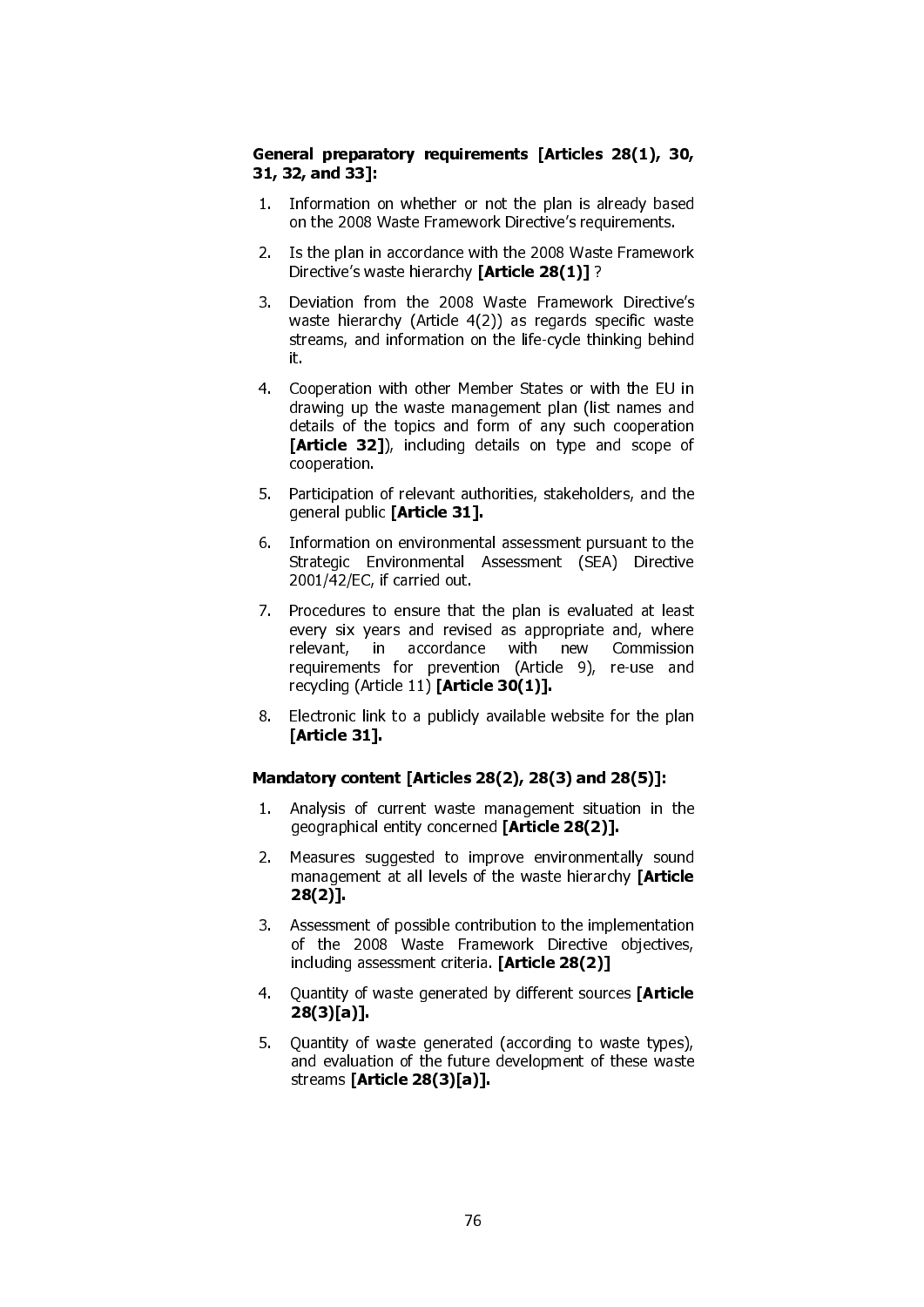- 6. Quantity and destination of waste, according to waste types, shipped from and to the territory covered [Article 28(3)(a)].
- 7. Description of all existing waste collection schemes, specification of major schemes by waste types **[Article** 28(3)(b)].
- 8. Assessment of the need for new collection schemes; [Article 28(3)(c)]; specification of major schemes required, where necessary including related investments.
- 9. Number and capacity of major waste disposal and recovery installations already in place [Article 28(3)(b)].
- 10. Assessment of the need to close existing waste installations, and type of installations that need to be closed, where necessary including the related investments.
- 11. Assessment of the need for additional waste installation infrastructure, and major types of installation infrastructure needed, where necessary including the related investments.
- 12. Special arrangements for certain waste streams, e.g. waste oils, hazardous waste or other waste streams addressed by specific EU legislation [Article 28(3)(b)].
- 13. Assessment in accordance with the principles of selfsufficiency and proximity (Article 16) [Article 28(3)(c)].
- 14. Statement on whether self-sufficiency for waste disposal and recovery of mixed MSW is already reached or will be reached within the plan. List of major waste streams or sources, and indication whether self-sufficiency is reached at national level or list countries involved in cooperation (list by waste type and treatment method).
- 15. Measures established to assure compliance with the proximity principle.
- 16. Information and criteria for location of all listed future disposal or major recovery installations **[Article** 28(3)(d)].
- 17. General waste management policies, including planned waste management technologies and methods or specific policies for problematic waste. [Article 28(3)(e)]. List of major policy priorities by waste types and by technologies.
- 18. Requirements for prevention and re-use of packaging and packaging waste (Packaging Directive, Articles 14, 4, and 5) [Article 28(5)]. Indication whether or not the re-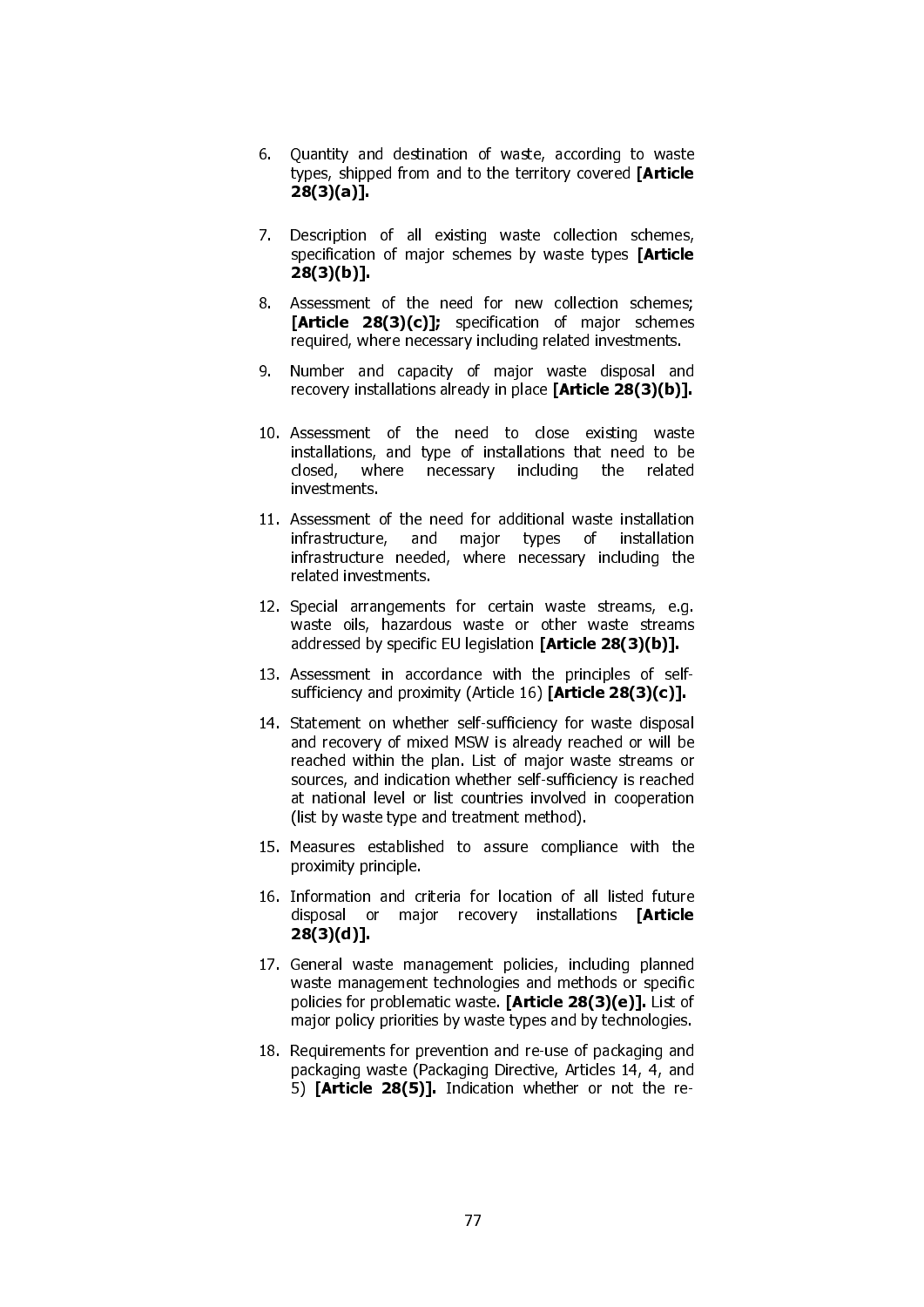use/recycling/recovery targets for packaging and packaging waste have been reached or will be reached within the plan — indicate the year, and major strategies applied.

19. Strategies for the reduction of biodegradable waste going to landfills (Landfill Directive, Article 5). [Article 28(5)]; Indication whether or not the recycling/recovery targets for biodegradable waste have been reached or will be reached within the plan — indicate the year, and major strategies applied.

#### Non-mandatory content [Article 28(4)]:

- 1. Describe the organisation of waste management in the territory covered [Article 28(4)(a)].
- 2. Describe the allocation of responsibilities between public and private actors [Article 28(4)(a)].
- 3. Evaluate the usefulness and suitability of economic and other instruments; describe instruments used [Article 28(4)(b)].
- 4. Include information on awareness-raising campaigns and information provision; describe which audiences these measures address and whether you intend to carry out an evaluation of the effectiveness of the measures taken [Article 28(4)(c)].
- 5. Specify historical contaminated waste disposal sites and measures for their rehabilitation [Article 28(4)(d)].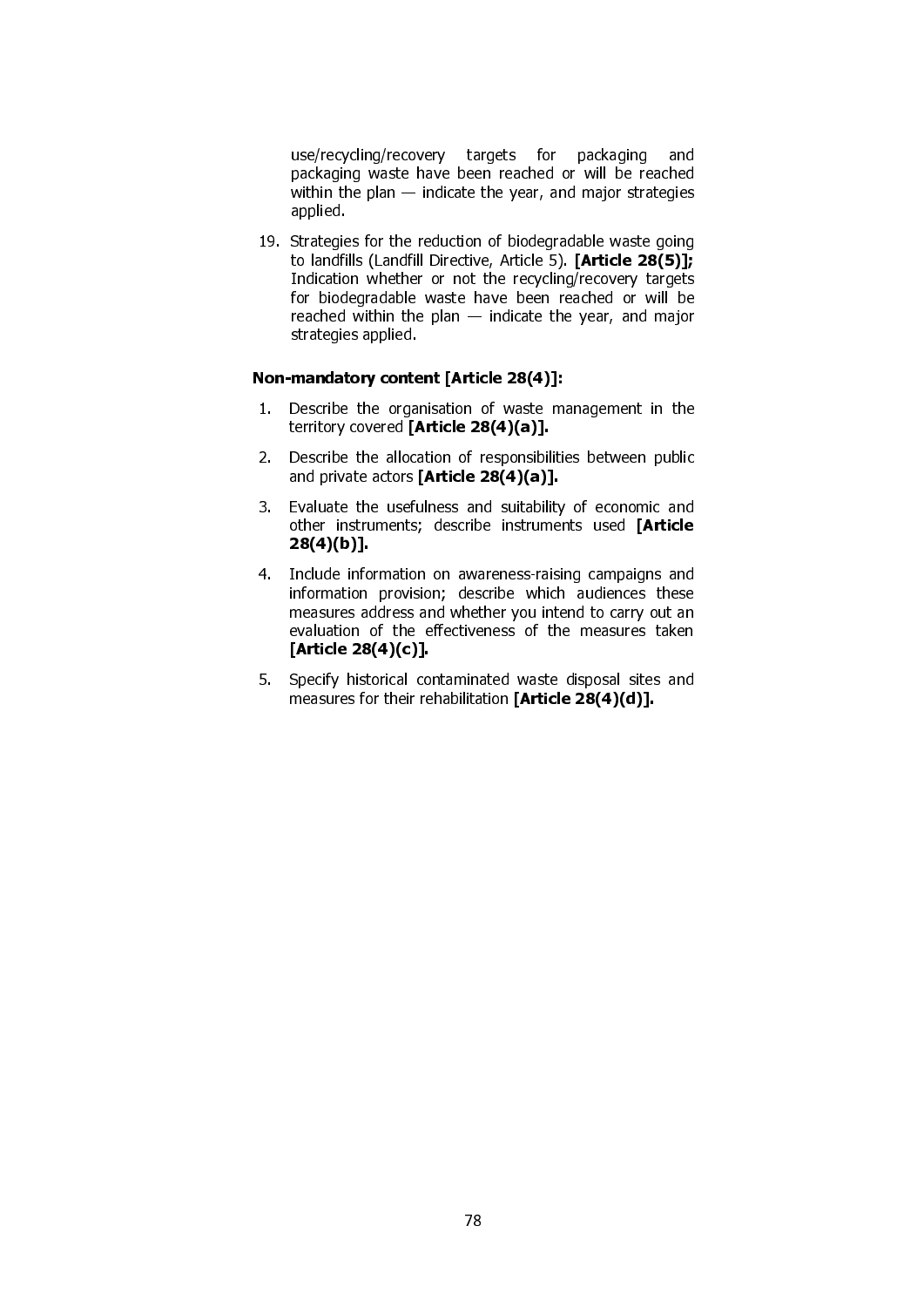#### 7.Minimum to maximum criteria for a good waste-management plan

This Chapter comprises an illustration of criteria used in determining the quality of a waste-management plan in the light of the requirements of the EU Waste Framework Directive (2008/98/EC). The criteria are classified from the minimum requirements to be accepted as compliant, to the maximum criteria for establishing an ideal waste management plan from the point of view of EU policy objectives and legislation. The criteria can be used by competent authorities as a model and guidelines for the development and/or revision of waste-management plans.

| <b>WFD requirement</b>                                                                                                                                                                                       | Minimum Criteria for a<br>WMP compliant with EU<br>legislation and policy<br>objectives | Criteria for a WMP to be a good<br>plan in the light of EU<br>legislation and policy objectives                                                                                                                                 | Maximum Criteria for an ideal<br>WMP suitable to serve as an<br>example of good practice for<br>compliance with EU legislation<br>and policy objectives                                                                                              |
|--------------------------------------------------------------------------------------------------------------------------------------------------------------------------------------------------------------|-----------------------------------------------------------------------------------------|---------------------------------------------------------------------------------------------------------------------------------------------------------------------------------------------------------------------------------|------------------------------------------------------------------------------------------------------------------------------------------------------------------------------------------------------------------------------------------------------|
| 1. Name of the waste<br>management plan or<br>prevention<br>programme<br>2. Responsible<br>administrative body<br>3. Type of document:<br><b>New</b><br>waste<br>plan,<br>management<br>substantial revision | explanation<br>1. General<br>in writing<br>2. Year of adoption<br>3. Revision interval  | 1. Date of adoption<br>2. Revision interval<br>3. Name, address, of responsible<br>administrative body<br>4 Information<br>on<br>geographical<br>and<br>level<br>scope<br>5 Information<br>on<br>harmonisation<br>with<br>other | 1. Date of adoption (month and<br>year)<br>2. Date for revision<br>3. Name, address, e-mail, other<br>contact details<br>4. Information on number and<br>level of related plans to cover<br>national territory<br>5. Information on<br>harmonisation |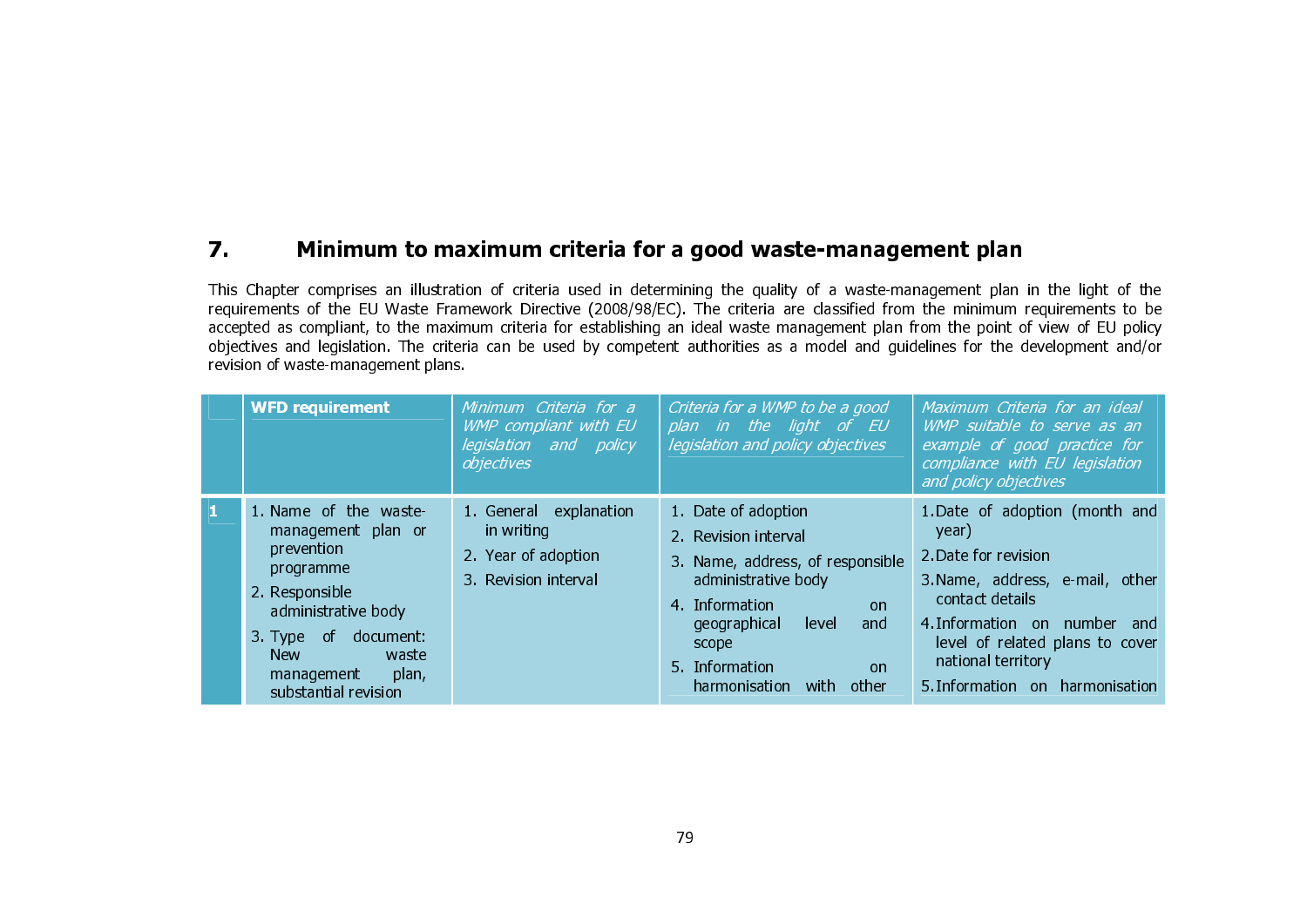|                | <b>WFD requirement</b>                                                                                                                     | Minimum Criteria for a<br>WMP compliant with EU<br>legislation and policy<br>objectives | Criteria for a WMP to be a good<br>plan in the light of EU<br>legislation and policy objectives                                                                                                                                                             | Maximum Criteria for an ideal<br>WMP suitable to serve as an<br>example of good practice for<br>compliance with EU legislation<br>and policy objectives                                                                                                                                                                                                         |
|----------------|--------------------------------------------------------------------------------------------------------------------------------------------|-----------------------------------------------------------------------------------------|-------------------------------------------------------------------------------------------------------------------------------------------------------------------------------------------------------------------------------------------------------------|-----------------------------------------------------------------------------------------------------------------------------------------------------------------------------------------------------------------------------------------------------------------------------------------------------------------------------------------------------------------|
|                | 4. Geographical level<br>5. Scope (waste sources,<br>waste<br>types<br><sub>or</sub><br>covered)                                           | 4. Geographical<br>level<br>and scope in the title                                      | plans<br>6. Information on whether the<br>entire geographical territory of<br>the Member State is covered,<br>either by an individual plan or<br>by a combination of all plans<br>7 Prevention<br>programme<br>listed as chapter in content,<br>if included | with other plans<br>6. Information on whether the<br>entire geographical territory of<br>the Member State is covered,<br>either by an individual plan or<br>by a combination of all plans<br>7. Information<br>whether<br>on.<br>prevention programme included<br>or not; and, if separate, where<br>to find it<br>8. Link to website for electronic<br>version |
| $\overline{2}$ | from<br>Deviation<br>hierarchy<br>waste<br>(Article<br>4(2)<br>and<br>justification if relevant<br>Information<br>$2^{\circ}$<br><b>on</b> | General statements                                                                      | 1. Information on whether or not<br>the plan is based on Directive<br>2008/98/EC<br>2. Statement establishing that<br>the WMP is in accordance with                                                                                                         | In introductory chapter:<br>1. Information on whether or not<br>the plan is based on Directive<br>2008/98/EC<br>2. Statement illustrating how the                                                                                                                                                                                                               |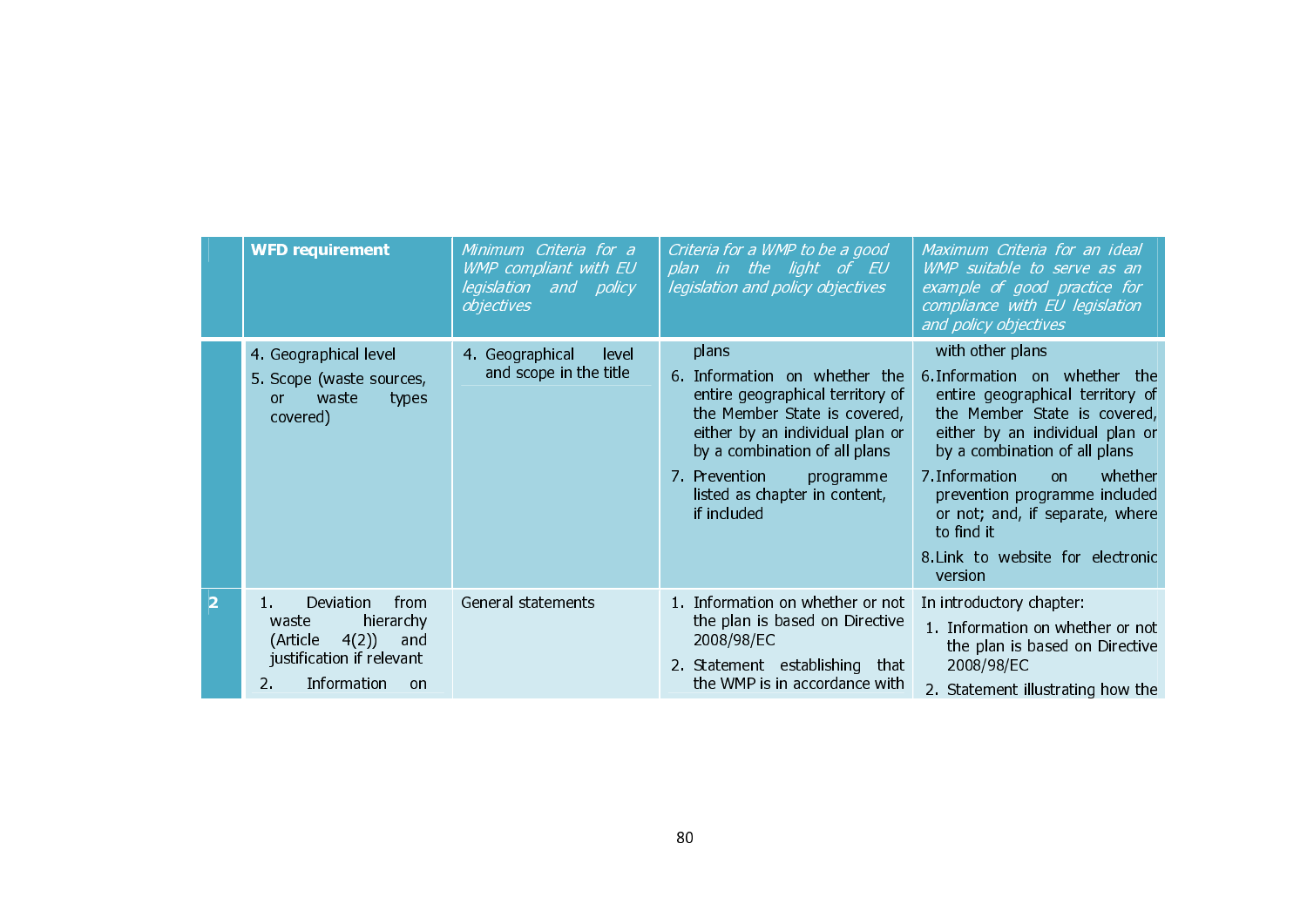| <b>WFD requirement</b>                                                                                                                                                                                                                 | Minimum Criteria for a<br>WMP compliant with EU<br>legislation and policy<br>objectives | Criteria for a WMP to be a good<br>plan in the light of EU<br>legislation and policy objectives                                                                                                                                                                                | Maximum Criteria for an ideal<br>WMP suitable to serve as an<br>example of good practice for<br>compliance with EU legislation<br>and policy objectives                                                                                                                                                                                                                                                                                                                                                                                                |
|----------------------------------------------------------------------------------------------------------------------------------------------------------------------------------------------------------------------------------------|-----------------------------------------------------------------------------------------|--------------------------------------------------------------------------------------------------------------------------------------------------------------------------------------------------------------------------------------------------------------------------------|--------------------------------------------------------------------------------------------------------------------------------------------------------------------------------------------------------------------------------------------------------------------------------------------------------------------------------------------------------------------------------------------------------------------------------------------------------------------------------------------------------------------------------------------------------|
| cooperation<br>or a<br>not<br>with other Member<br>States or with the EU<br>in drawing up the<br><b>WMP</b><br>Involvement and<br>3.<br>of<br>participation<br>relevant authorities,<br>stakeholders, as well<br>as the general public |                                                                                         | the new waste hierarchy<br>3. Information on cooperation<br>(which waste streams, which<br>treatments)<br>4. Separate Chapter on the<br>management of packaging<br>waste indicated in content<br>list<br>5. Chapter on biodegradable<br>waste strategy indicated in<br>content | WMP is in accordance with the<br>new waste hierarchy<br>3. Information on cooperation<br>specifying type and scope of<br>cooperation (which waste<br>streams, which<br>amounts,<br>which treatments)<br>4. Information on environmental<br>assessment pursuant to the<br>SEA Directive 2001/42/EC<br>5. Statements relating to review<br>procedures and indicators for<br>policy effectiveness (link to<br>corresponding Chapters)<br>6. Information as to whether<br>or not the plan contains a<br>separate Chapter on the<br>management of packaging |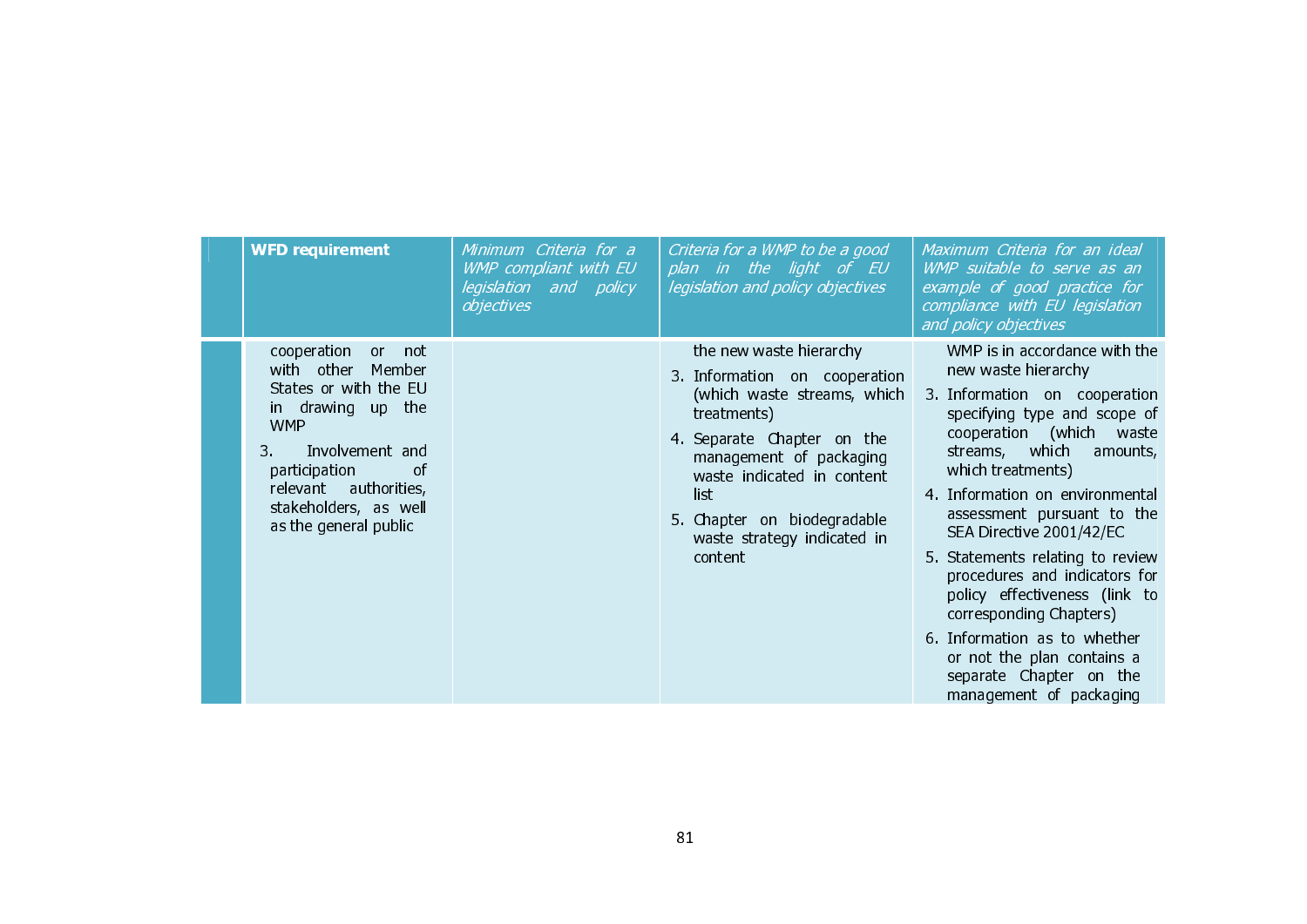|   | <b>WFD requirement</b>                                                                                                                                 | Minimum Criteria for a<br>WMP compliant with EU<br>legislation and policy<br>objectives | Criteria for a WMP to be a good<br>plan in the light of EU<br>legislation and policy objectives                                                                                                                         | Maximum Criteria for an ideal<br>WMP suitable to serve as an<br>example of good practice for<br>compliance with EU legislation<br>and policy objectives                                                         |
|---|--------------------------------------------------------------------------------------------------------------------------------------------------------|-----------------------------------------------------------------------------------------|-------------------------------------------------------------------------------------------------------------------------------------------------------------------------------------------------------------------------|-----------------------------------------------------------------------------------------------------------------------------------------------------------------------------------------------------------------|
|   |                                                                                                                                                        |                                                                                         |                                                                                                                                                                                                                         | waste<br><sub>of</sub><br>7 Indication<br>where<br>information<br><sub>on</sub><br>biodegradable waste<br>(as<br>referred to in Article 5 of<br>Directive 1999/31/EC) can<br>be found in the plan               |
| 3 | intended<br><b>Measures</b><br>to<br>environmentally<br>improve<br>sound<br>management at all<br><sub>of</sub><br>the:<br>levels<br>waste<br>hierarchy | General statement                                                                       | description of policy<br>Structured<br>taken/envisaged<br>measures<br>to.<br>improve ESM                                                                                                                                | Specific Chapter describing policy<br>taken/envisaged to<br>measures<br>improve ESM with links to more<br>detailed<br><b>Chapters</b><br>where<br>appropriate                                                   |
| 4 | Plan's contribution to the<br>implementation of the 2008<br>Waste Framework Directive<br>objectives,<br>including<br>assessment criteria               | General statement                                                                       | Chapter describing the<br><b>Specific</b><br>contribution<br>plan's<br>to<br>the<br>implementation of the<br>2008<br>Waste<br>Framework<br>Directive<br>objectives; links to progress data<br>in corresponding Chapters | Specific Chapter describing the<br>contribution<br>plan's<br>to<br>the<br>implementation of<br>2008<br>the<br>Framework<br>Directive<br>Waste<br>objectives;<br>conclusions<br>documented<br>overview of<br>bv. |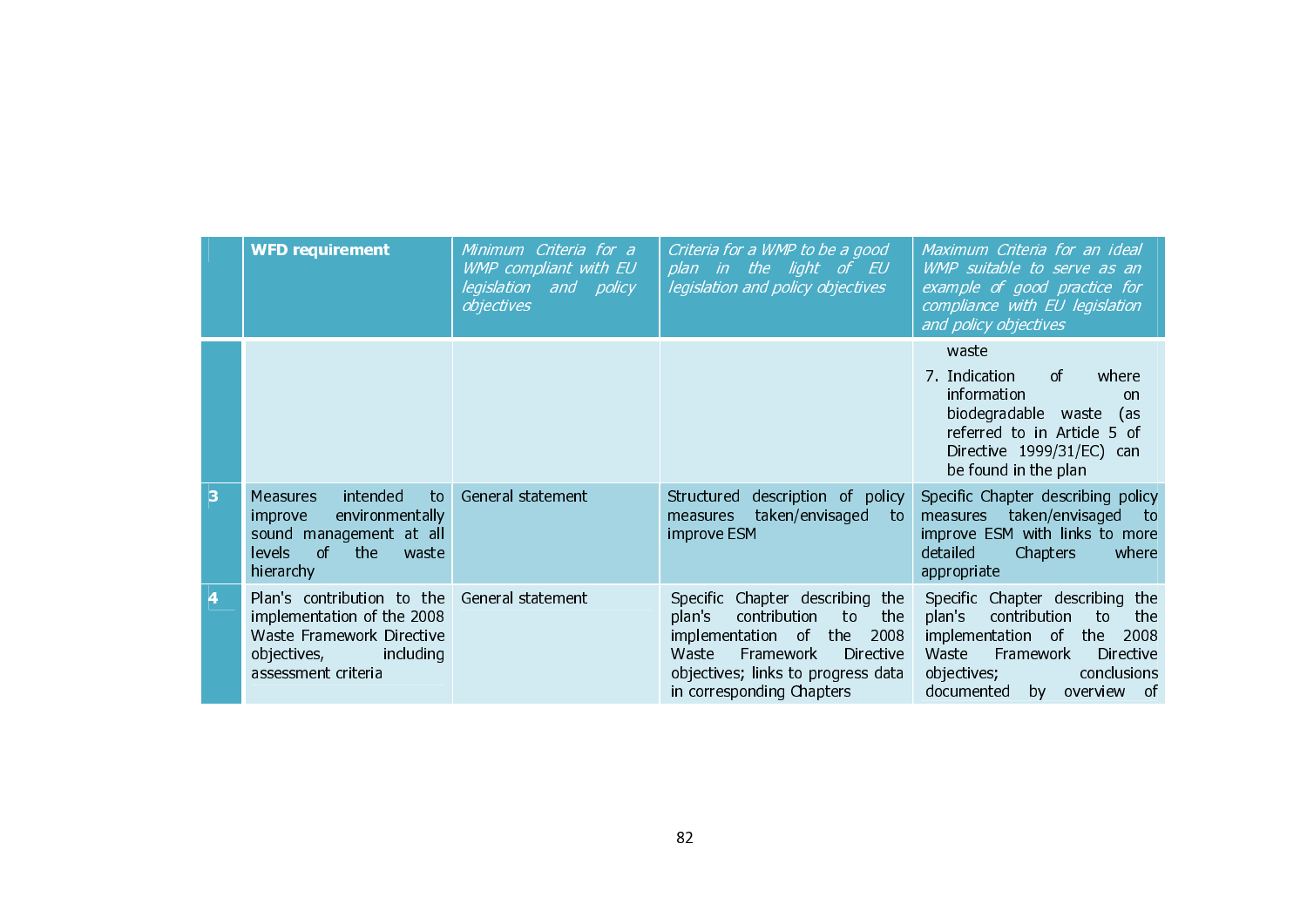|   | <b>WFD requirement</b>     | Minimum Criteria for a<br>WMP compliant with EU<br>legislation and policy<br>objectives          | Criteria for a WMP to be a good<br>plan in the light of EU<br>legislation and policy objectives                                                                               | Maximum Criteria for an ideal<br><i>WMP suitable to serve as an</i><br>example of good practice for<br>compliance with EU legislation<br>and policy objectives                      |
|---|----------------------------|--------------------------------------------------------------------------------------------------|-------------------------------------------------------------------------------------------------------------------------------------------------------------------------------|-------------------------------------------------------------------------------------------------------------------------------------------------------------------------------------|
|   |                            |                                                                                                  |                                                                                                                                                                               | developments<br>waste<br>in.<br>generation, and waste treatment<br>including<br>quantified<br>waste<br>prevention                                                                   |
| 5 | Waste generation by source | Data for starting year for<br>MSW;<br>$\blacksquare$<br>for<br>relevant<br>industrial production | <b>MSW</b><br>1. Data<br>and/or<br>for<br>industrial production further<br>broken down into household,<br>institutions,<br>commerce,<br>different industrial sectors,<br>etc. | 1. Data<br><b>MSW</b><br>and/or<br>for<br>industrial production<br>further<br>broken down into household,<br>institutions,<br>commerce,<br>different industrial<br>sectors,<br>etc. |
|   |                            |                                                                                                  | 2. Overview tables and/or figures<br>for generation (annual or<br>including<br>several<br>years)<br>different sources and totals                                              | tables<br>2 Overview<br>and/or<br>figures for generation: trend<br>from the past to the end of<br>the WMP, or even beyond,<br>including different<br>sources<br>and annual total    |
|   |                            |                                                                                                  |                                                                                                                                                                               | 3. Illustration of developments in                                                                                                                                                  |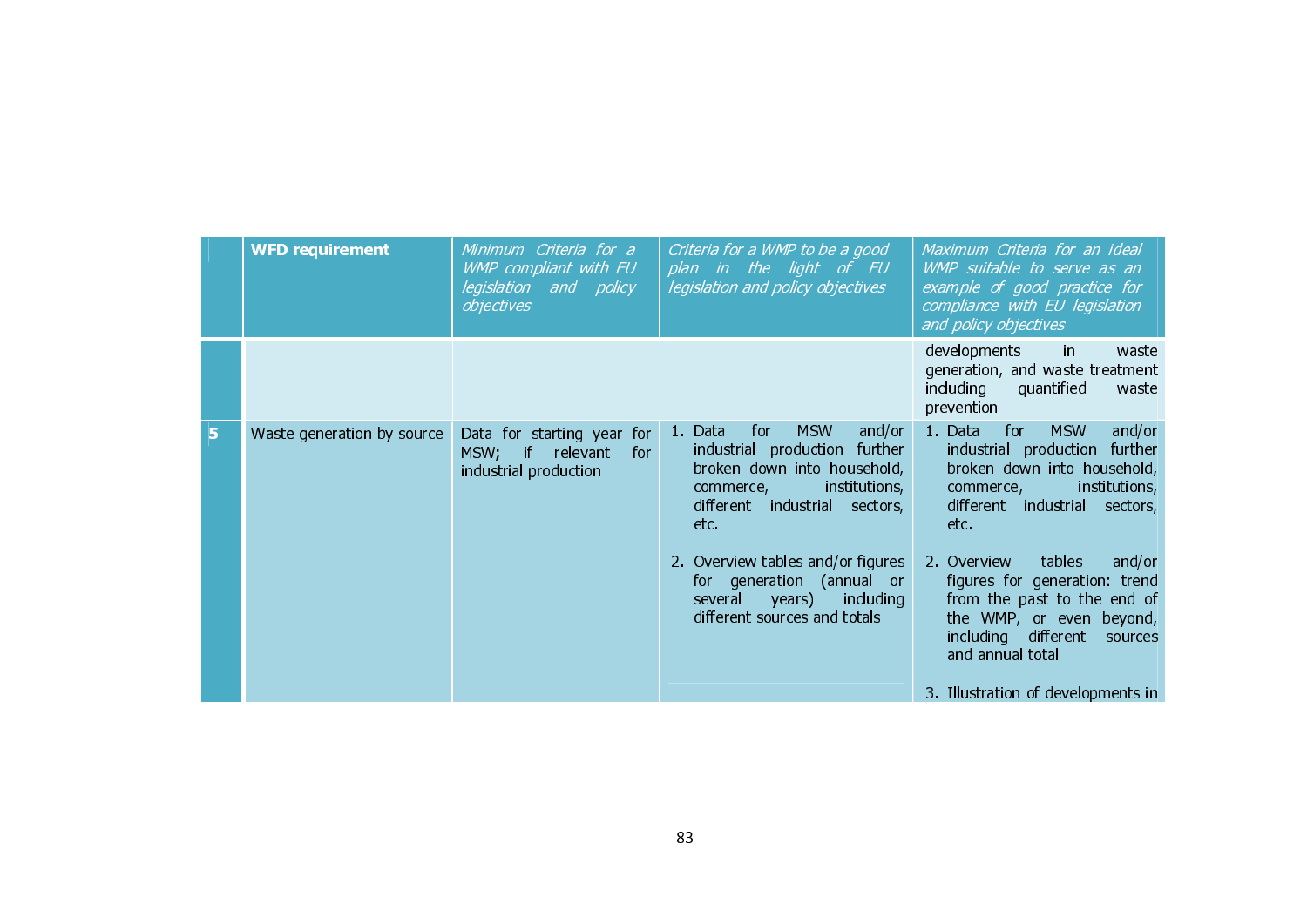|   | <b>WFD requirement</b>              | Minimum Criteria for a<br>WMP compliant with EU<br>legislation and policy<br>objectives                                                                            | Criteria for a WMP to be a good<br>plan in the light of EU<br>legislation and policy objectives                                                                                                                                                                                                        | Maximum Criteria for an ideal<br>WMP suitable to serve as an<br>example of good practice for<br>compliance with EU legislation<br>and policy objectives                                                                                                                                                                                                                                                                                   |
|---|-------------------------------------|--------------------------------------------------------------------------------------------------------------------------------------------------------------------|--------------------------------------------------------------------------------------------------------------------------------------------------------------------------------------------------------------------------------------------------------------------------------------------------------|-------------------------------------------------------------------------------------------------------------------------------------------------------------------------------------------------------------------------------------------------------------------------------------------------------------------------------------------------------------------------------------------------------------------------------------------|
|   |                                     |                                                                                                                                                                    |                                                                                                                                                                                                                                                                                                        | shares from different sources                                                                                                                                                                                                                                                                                                                                                                                                             |
| 6 | Waste generation by waste<br>stream | information<br>and<br>Textual<br>data for starting year for<br>packaging<br>waste,<br>ELV,<br>WEEE,<br>biowaste,<br>batteries,<br>waste<br>oil,<br>hazardous waste | fractions,<br>1 Packaging<br>waste<br>ELV,<br>WEEE,<br>biowaste,<br>batteries, waste oil, hazardous<br>waste, bulky waste, sewage<br>sludge, waste tyres, waste<br>wood<br>2. Overview tables for generation<br>trends (several years: at least<br>two from the past and one at<br>the end of the WMP) | 1. Differentiated<br>data<br>for<br>packaging<br>waste fractions,<br>biowaste<br>fractions,<br>ELV,<br>WEEE, batteries, waste oil,<br>hazardous waste fractions,<br>other<br>and various<br>waste<br>streams<br>tables<br>and/or<br>2 Overview<br>figures for generation trends<br>(from the past to the end of<br>the WMP or even beyond)<br>3. Illustration of developments in<br>shares of different<br>waste<br>types to annual total |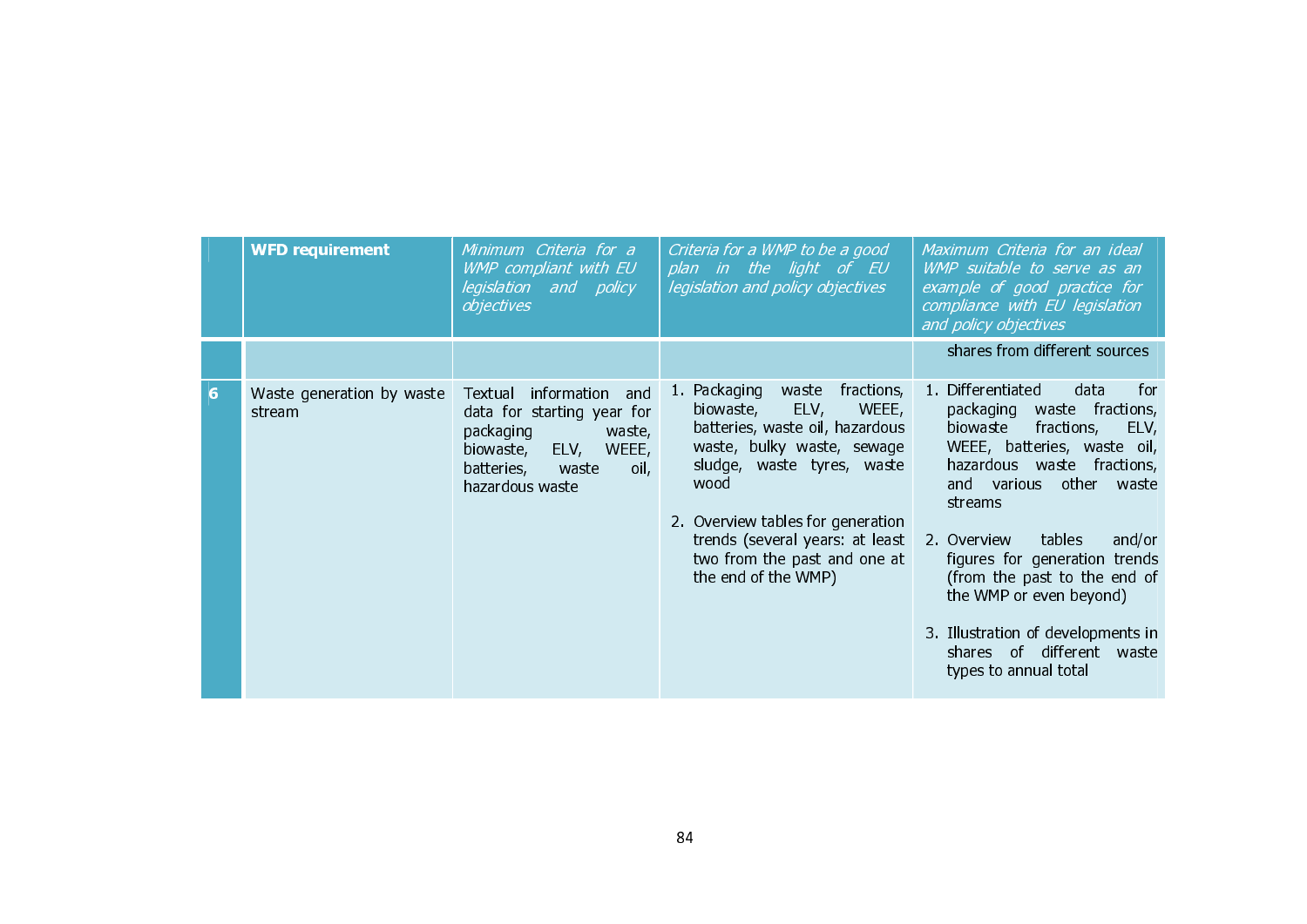|   | <b>WFD requirement</b>                           | Minimum Criteria for a<br>WMP compliant with EU<br>legislation and policy<br>objectives                                                                                           | Criteria for a WMP to be a good<br>plan in the light of EU<br>legislation and policy objectives                                                  | Maximum Criteria for an ideal<br><i>WMP suitable to serve as an</i><br>example of good practice for<br>compliance with EU legislation<br>and policy objectives                                                              |
|---|--------------------------------------------------|-----------------------------------------------------------------------------------------------------------------------------------------------------------------------------------|--------------------------------------------------------------------------------------------------------------------------------------------------|-----------------------------------------------------------------------------------------------------------------------------------------------------------------------------------------------------------------------------|
|   | Assessment of development<br>in waste generation | information<br><b>Textual</b><br>and<br>data for final year covered<br>by the plan for packaging<br>biowaste,<br>waste,<br>ELV,<br>WEEE, batteries, waste oil,<br>hazardous waste | 1. See above for illustration<br>2. Short justification for estimate                                                                             | 1. See above for illustration<br>2. Detailed<br>justification<br>for<br>estimation                                                                                                                                          |
| 8 | Import/export                                    | information<br>and<br><b>Textual</b><br>by<br>waste<br>data<br>types<br>destination for<br>including<br>starting year and last year<br>of the plan                                | Overview tables on current status<br>and trends<br>by waste<br>types<br>for<br>including<br>destinations<br>hazardous and non hazardous<br>waste | 1. Overview tables/figures<br>on.<br>current status and trends by<br>including<br>types<br>waste<br>destinations (e.g. pie charts)<br>hazardous<br>and<br>for.<br>non<br>hazardous waste<br>2. Indication of treatment type |
|   |                                                  |                                                                                                                                                                                   |                                                                                                                                                  | (D/R-Code)<br>and<br>major<br>treatment operations by major<br>waste stream and destination                                                                                                                                 |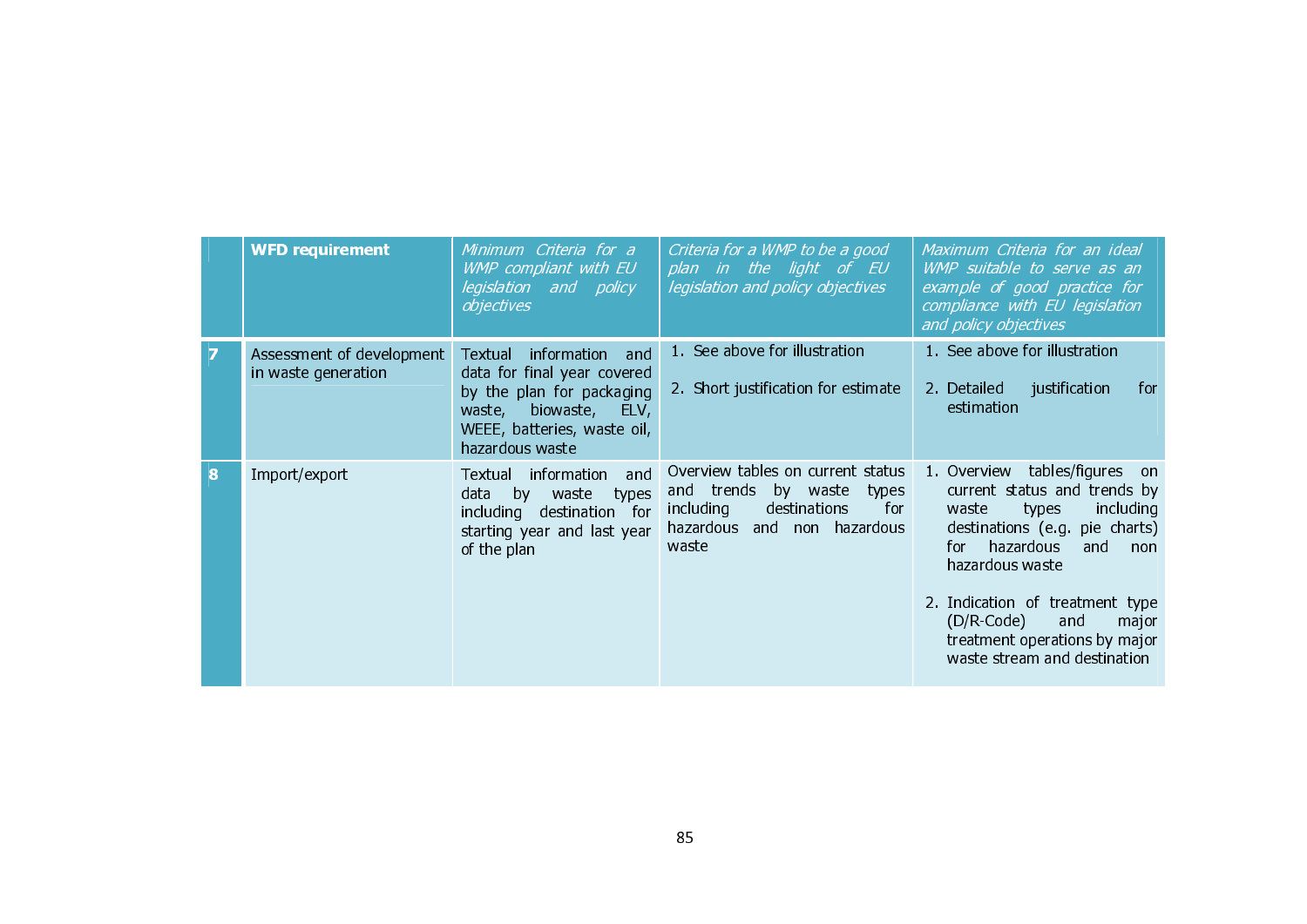|    | <b>WFD requirement</b>                                                     | Minimum Criteria for a<br>WMP compliant with EU<br>legislation and policy<br>objectives                                                                                        | Criteria for a WMP to be a good<br>plan in the light of EU<br>legislation and policy objectives                                                                                                                                                                                                 | Maximum Criteria for an ideal<br>WMP suitable to serve as an<br>example of good practice for<br>compliance with EU legislation<br>and policy objectives                                                                                                                       |
|----|----------------------------------------------------------------------------|--------------------------------------------------------------------------------------------------------------------------------------------------------------------------------|-------------------------------------------------------------------------------------------------------------------------------------------------------------------------------------------------------------------------------------------------------------------------------------------------|-------------------------------------------------------------------------------------------------------------------------------------------------------------------------------------------------------------------------------------------------------------------------------|
| 9  | Description<br>0f<br>existing<br>waste collection schemes                  | For starting year (what is in<br>place, at least for waste<br>oils, hazardous waste or<br>waste streams covered by<br>specific EU legislation)                                 | 1. Description<br>0f<br>of<br>type<br>(kerbside,<br>collection system<br>collection points, civic amenity<br>producer<br>extended<br>sites,<br>responsibility schemes) for<br>major waste streams covered<br>2. Indication of trend of annual<br>collection quantities for major<br>waste types | description<br>1. Detailed<br><sub>of</sub><br>kerbside,<br>collection<br>points,<br>civic amenity sites, extended<br>producer<br>responsibility<br>schemes for all waste streams<br>covered<br>2. Illustration of trend of annual<br>collection quantities by waste<br>types |
| 10 | Major<br>existing<br>waste<br>disposal<br>and<br>recovery<br>installations | Textual information (what<br>place; at least for<br>is in<br>oils,<br>hazardous<br>waste<br>waste streams<br>waste<br><b>or</b><br>by specific EU<br>addressed<br>legislation) | 1. Listing of installations by type<br>and class, including remaining<br>capacity or annual throughput<br>2. Description<br><sub>of</sub><br>special<br>certain<br>arrangements<br>for<br>waste streams as required and<br>additional<br>national<br>priority                                   | 1. Listing<br>installations<br>of<br>including<br>background<br>information on age, standard,<br>contact, remaining or annual<br>capacity, annual throughput,<br>type of waste received, and<br>region/district served                                                        |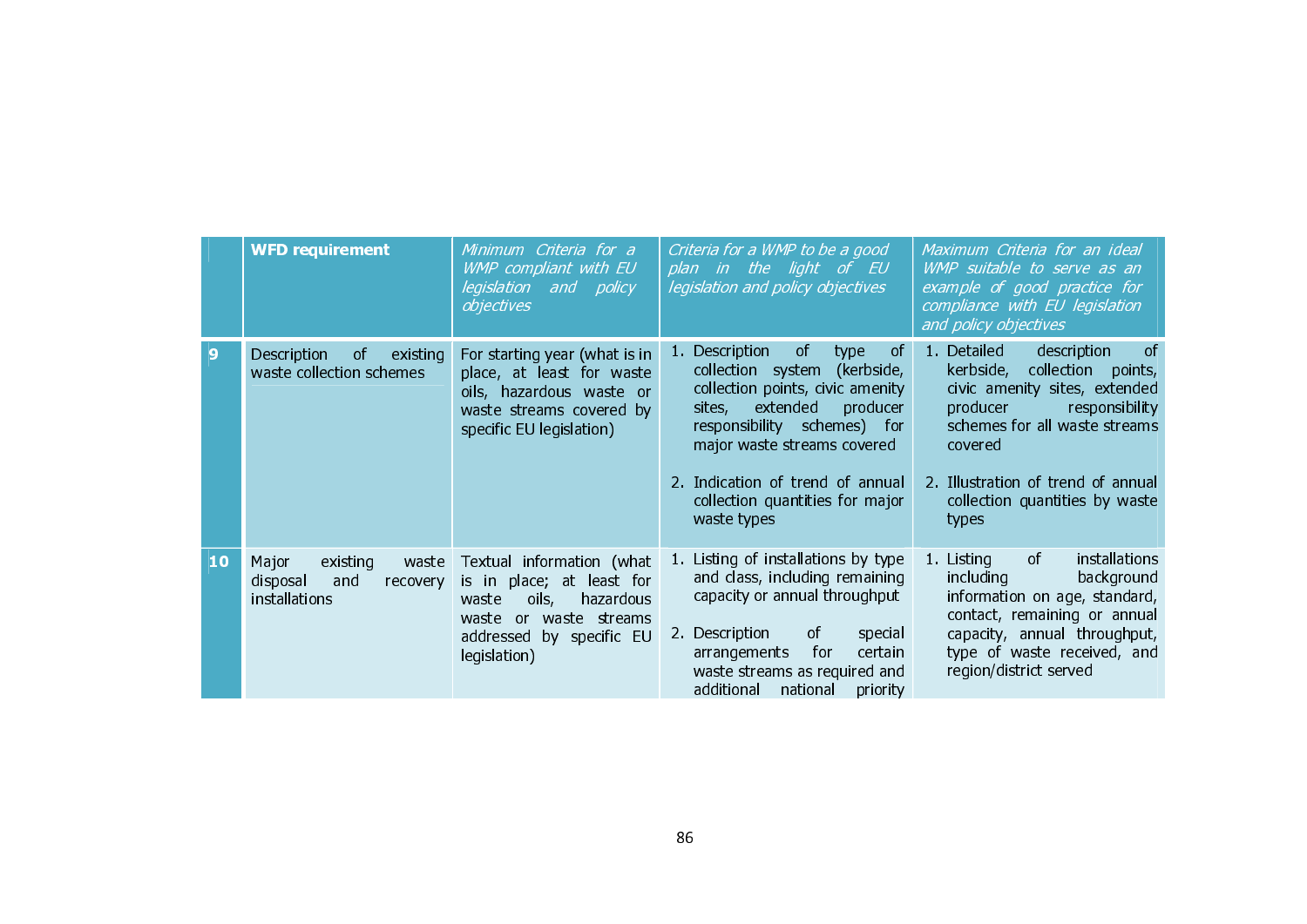|    | <b>WFD requirement</b>                                                                                                                                                                                                                                                    | Minimum Criteria for a<br>WMP compliant with EU<br>legislation and policy<br>objectives | Criteria for a WMP to be a good<br>plan in the light of EU<br>legislation and policy objectives                                                                                     | Maximum Criteria for an ideal<br>WMP suitable to serve as an<br>example of good practice for<br>compliance with EU legislation<br>and policy objectives                                                                                                          |
|----|---------------------------------------------------------------------------------------------------------------------------------------------------------------------------------------------------------------------------------------------------------------------------|-----------------------------------------------------------------------------------------|-------------------------------------------------------------------------------------------------------------------------------------------------------------------------------------|------------------------------------------------------------------------------------------------------------------------------------------------------------------------------------------------------------------------------------------------------------------|
|    |                                                                                                                                                                                                                                                                           |                                                                                         | waste<br>streams<br>(illustrative maps, if relevant)                                                                                                                                | 2. illustrative maps of existing<br>infrastructure<br>3 Description<br>of<br>special<br>for<br>certain<br>arrangements<br>waste streams as<br>required<br>and additional national priority<br>streams<br>waste<br>(illustrative maps if relevant)                |
| 11 | Conclusion on whether or<br>not there is a need for new<br>collection schemes, waste<br>management infrastructure<br>and/or closure of existing<br>waste installations in order<br>assure/achieve<br>self-<br>to.<br>sufficiency and proximity<br>principles (Article 16) | General statement                                                                       | 1. Quantification<br>major<br>by<br>schemes/installations<br>required;<br>2. Related<br>investments<br>addressed<br>3. Short statement whether or<br>self-sufficiency<br>not<br>and | 1 Quantification<br>by<br>major<br>schemes/installations<br>required;<br>background<br>on<br>geographical priorities and/or<br>location/distribution of<br>the<br>new facilities, if relevant;<br>2. Maps illustrating<br>needs in<br>relation<br>to<br>existing |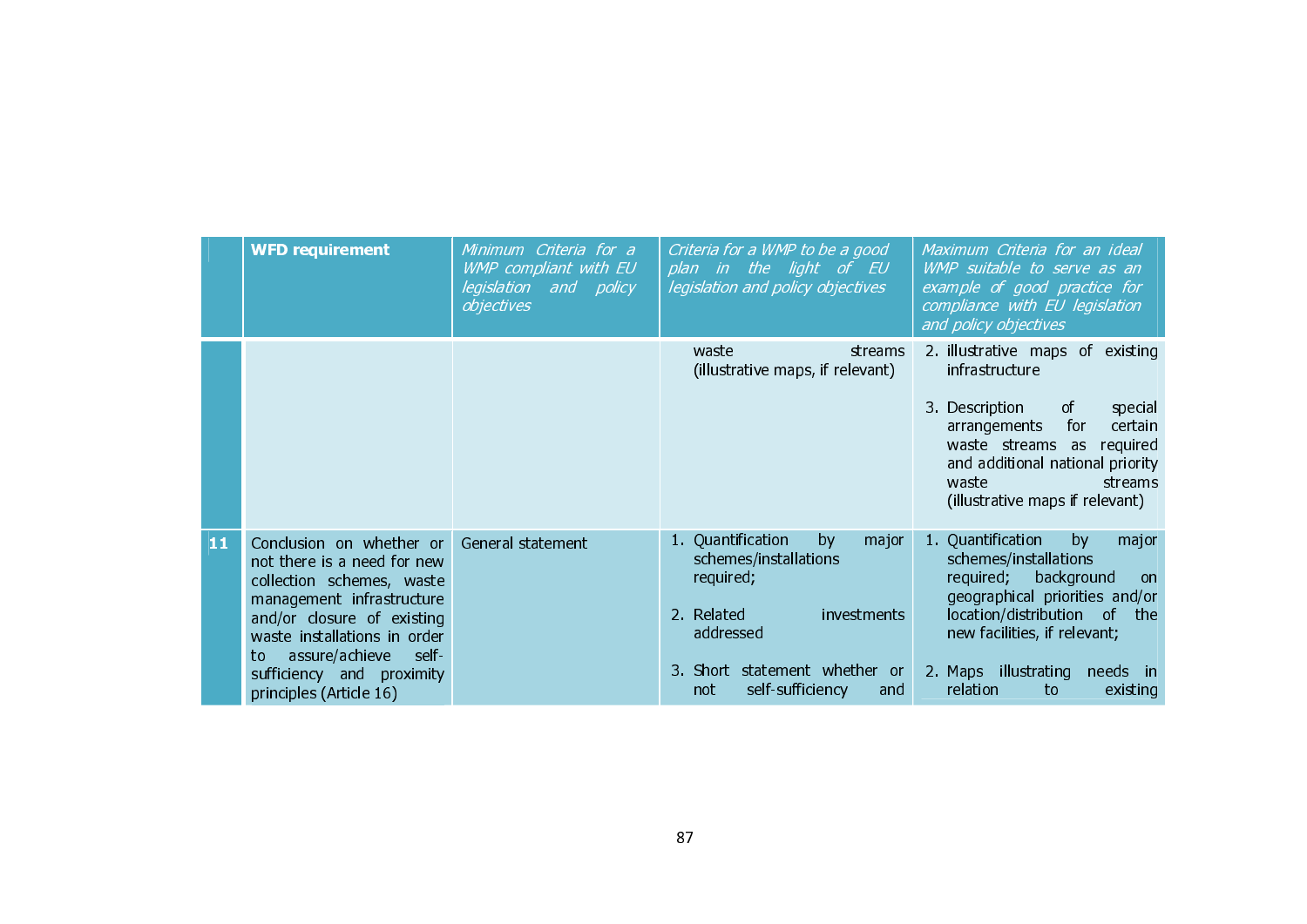| <b>WFD</b> requirement | Minimum Criteria for a<br>WMP compliant with EU<br>legislation and policy<br>objectives | Criteria for a WMP to be a good<br>plan in the light of EU<br>legislation and policy objectives                                                 | Maximum Criteria for an ideal<br>WMP suitable to serve as an<br>example of good practice for<br>compliance with EU legislation<br>and policy objectives                                                                                                                                                                                                                                                                                                |
|------------------------|-----------------------------------------------------------------------------------------|-------------------------------------------------------------------------------------------------------------------------------------------------|--------------------------------------------------------------------------------------------------------------------------------------------------------------------------------------------------------------------------------------------------------------------------------------------------------------------------------------------------------------------------------------------------------------------------------------------------------|
|                        |                                                                                         | proximity principles for waste<br>disposal and for recovery of<br>mixed MSW have already<br>been reached or will be<br>reached within the plan. | infrastructure<br>3. Related<br>investments<br>addressed<br>4. Conclusions on whether or not<br>self-sufficiency and proximity<br>principles for waste disposal<br>and for recovery of mixed<br><b>MSW</b><br>have already been<br>reached or will be reached<br>within the plan<br>5. Waste streams or sources<br>listed for which self-sufficiency<br>has not yet been reached.<br>6. Information on whether self-<br>sufficiency and proximity have |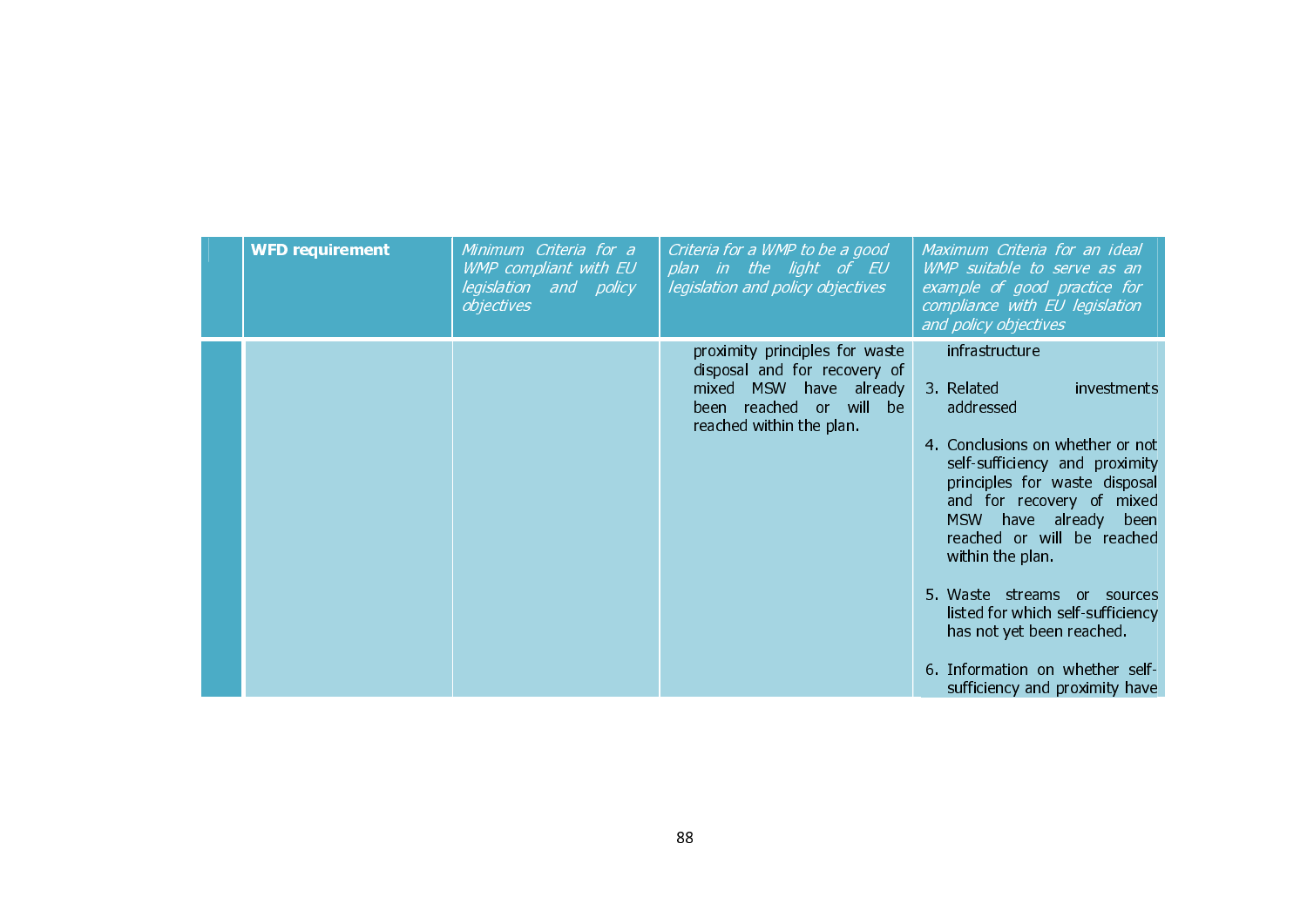|                 | <b>WFD requirement</b>                                                                                                                                                                    | Minimum Criteria for a<br>WMP compliant with EU<br>legislation and policy<br>objectives | Criteria for a WMP to be a good<br>plan in the light of EU<br>legislation and policy objectives                                                        | Maximum Criteria for an ideal<br>WMP suitable to serve as an<br>example of good practice for<br>compliance with EU legislation<br>and policy objectives              |
|-----------------|-------------------------------------------------------------------------------------------------------------------------------------------------------------------------------------------|-----------------------------------------------------------------------------------------|--------------------------------------------------------------------------------------------------------------------------------------------------------|----------------------------------------------------------------------------------------------------------------------------------------------------------------------|
|                 |                                                                                                                                                                                           |                                                                                         |                                                                                                                                                        | been/will<br>be reached at<br>level; or whether<br>national<br>there is cooperation<br>with<br>other countries.<br>7. (listed by waste type and<br>treatment method) |
| 12 <sub>2</sub> | Criteria for location of all<br>listed installations (future<br>disposal or major recovery)                                                                                               | General<br>statement<br>and<br>textual<br>information<br>on<br>criteria                 | description<br>Textual<br>justification<br>for selected<br>sites<br>(schematic maps)                                                                   | and In addition to textual description<br>and justification, illustration of<br>planned sites (maps, technical<br>drawings used in EIA or SEA)                       |
| 13              | General waste management<br>policies, including planned textual information<br>management<br>waste<br>technologies and methods<br>specific policies for<br><b>or</b><br>problematic waste | General<br>statement<br>and                                                             | 1. (For stakeholders involved,<br>allocation of responsibilities -<br>see point 17)<br>2. Background information on<br>legal priorities and provisions | 1. (For stakeholders involved,<br>allocation of responsibilities -<br>see point 17)<br>2. Background information on<br>legal priorities and provisions               |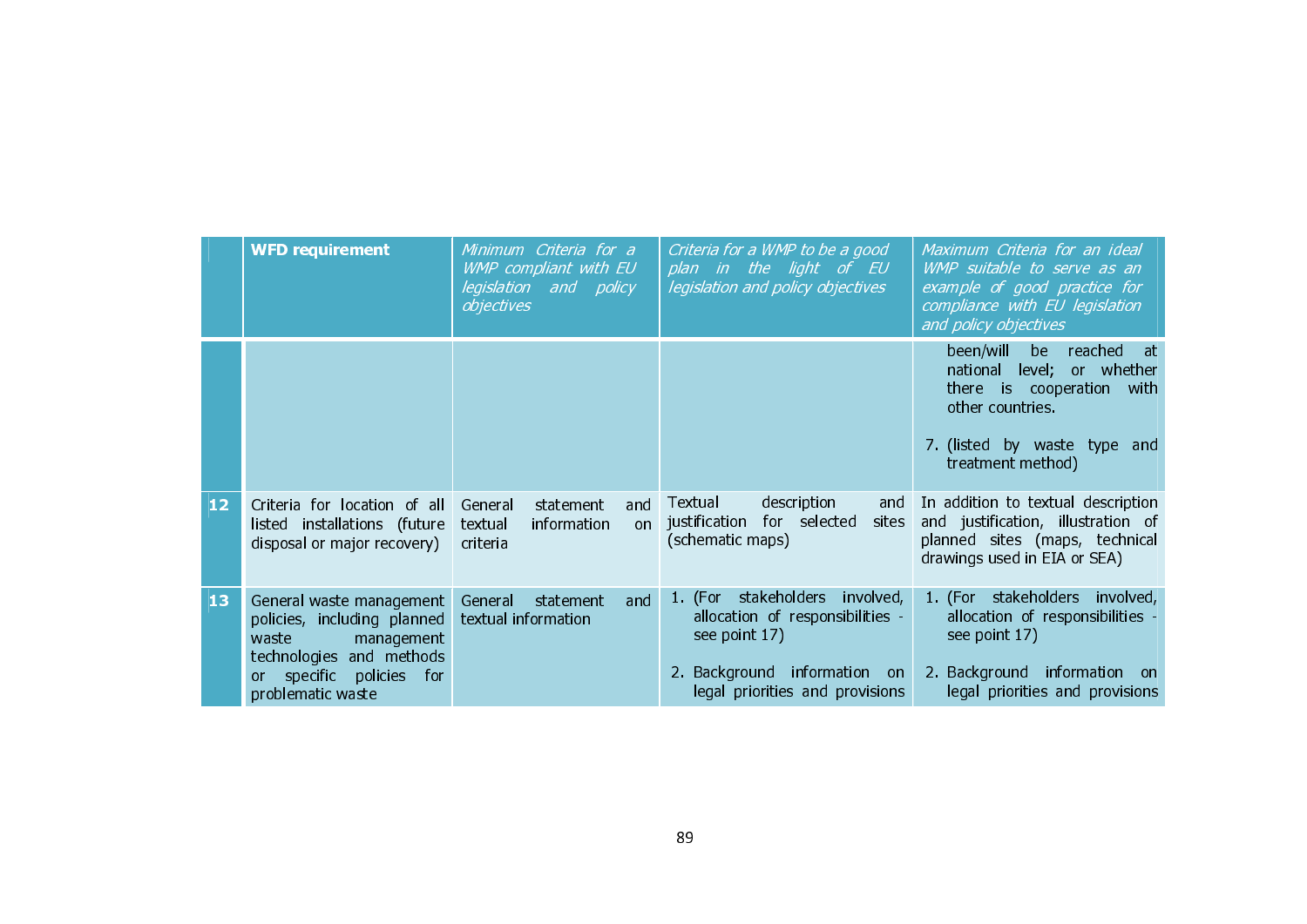|    | <b>WFD requirement</b>                                                   | Minimum Criteria for a<br>WMP compliant with EU<br>legislation and policy<br>objectives | Criteria for a WMP to be a good<br>plan in the light of EU<br>legislation and policy objectives                                                                                                                                           | Maximum Criteria for an ideal<br>WMP suitable to serve as an<br>example of good practice for<br>compliance with EU legislation<br>and policy objectives                                                                                                                                                                                                                     |
|----|--------------------------------------------------------------------------|-----------------------------------------------------------------------------------------|-------------------------------------------------------------------------------------------------------------------------------------------------------------------------------------------------------------------------------------------|-----------------------------------------------------------------------------------------------------------------------------------------------------------------------------------------------------------------------------------------------------------------------------------------------------------------------------------------------------------------------------|
|    |                                                                          |                                                                                         | $(bans)$ ,<br>taxes,<br>awareness<br>guidance,<br>training,<br>raising,<br>etc.<br>3. Description of requirements as<br>regards treatment standards<br>and treatment options<br>tackle<br>4 Strategies<br>to<br>problematic waste streams | (bans), fee system;<br>taxes,<br>environmental<br>funds,<br>training,<br>awareness raising,<br>guidance, etc.<br>3. Description of requirements as<br>regards treatment standards<br>and treatment options<br>4 Strategies<br>to<br>tackle<br>problematic waste streams<br>5. Overview table on major<br>policy priorities listed by waste<br>and by treatment technologies |
| 14 | Prevention<br>and<br>re-use of<br>packaging<br>packaging<br>and<br>waste | Text including information<br>on whether or not the re-<br>use/recycling/recovery       | Statement on whether or not the<br>re-use/recycling/recovery targets<br>for packaging and packaging                                                                                                                                       | 1. Statement on whether or not<br>the re-use/recycling/recovery<br>targets for packaging and                                                                                                                                                                                                                                                                                |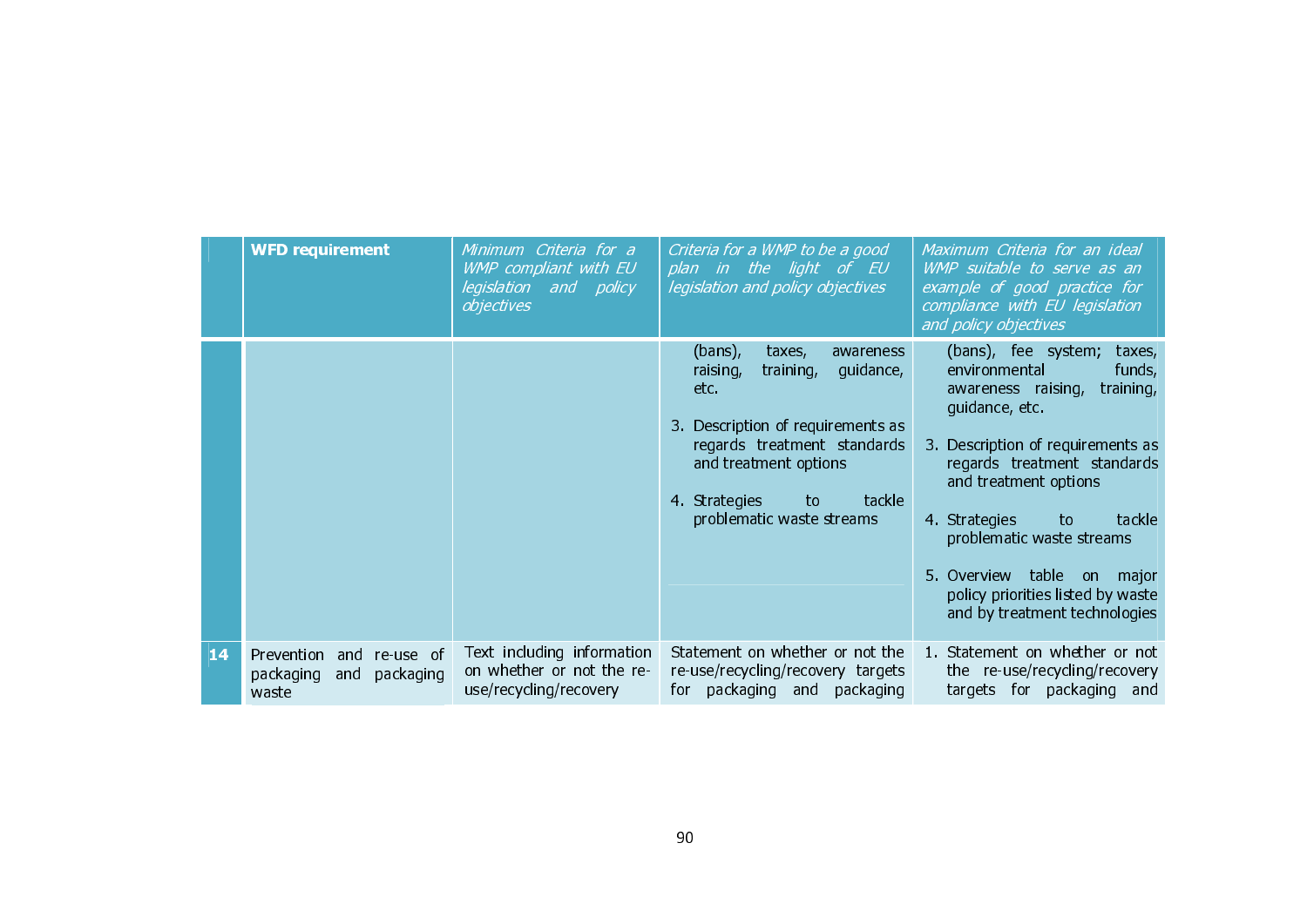|    | <b>WFD requirement</b>                                                                                                     | Minimum Criteria for a<br>WMP compliant with EU<br>legislation and policy<br>objectives                                                                                    | Criteria for a WMP to be a good<br>plan in the light of EU<br>legislation and policy objectives                             | Maximum Criteria for an ideal<br>WMP suitable to serve as an<br>example of good practice for<br>compliance with EU legislation<br>and policy objectives                                                                                                                                      |
|----|----------------------------------------------------------------------------------------------------------------------------|----------------------------------------------------------------------------------------------------------------------------------------------------------------------------|-----------------------------------------------------------------------------------------------------------------------------|----------------------------------------------------------------------------------------------------------------------------------------------------------------------------------------------------------------------------------------------------------------------------------------------|
|    |                                                                                                                            | targets for packaging and<br>packaging waste<br>have<br>been reached or will be<br>reached within the plan                                                                 | waste have been reached or will<br>be reached within the<br>plan;<br>indicate the year, and<br>major<br>strategies applied. | packaging waste have been<br>reached or will be reached<br>within the plan; indicate the<br>year, and major strategies<br>applied.<br>2. Illustration by means of tables<br>and/or figures of trends<br>3. Information<br><sub>on</sub><br>more<br>ambitious national targets if<br>relevant |
| 15 | <b>Strategies</b><br>for<br>reducing<br>biodegradable waste going<br>landfills<br>(Landfill<br>to<br>Directive, Article 5) | Text including information<br>on whether or not the<br>recycling/recovery<br>targets<br>for biodegradable waste<br>have been reached or will<br>be reached within the plan | Same as above                                                                                                               | Same as above                                                                                                                                                                                                                                                                                |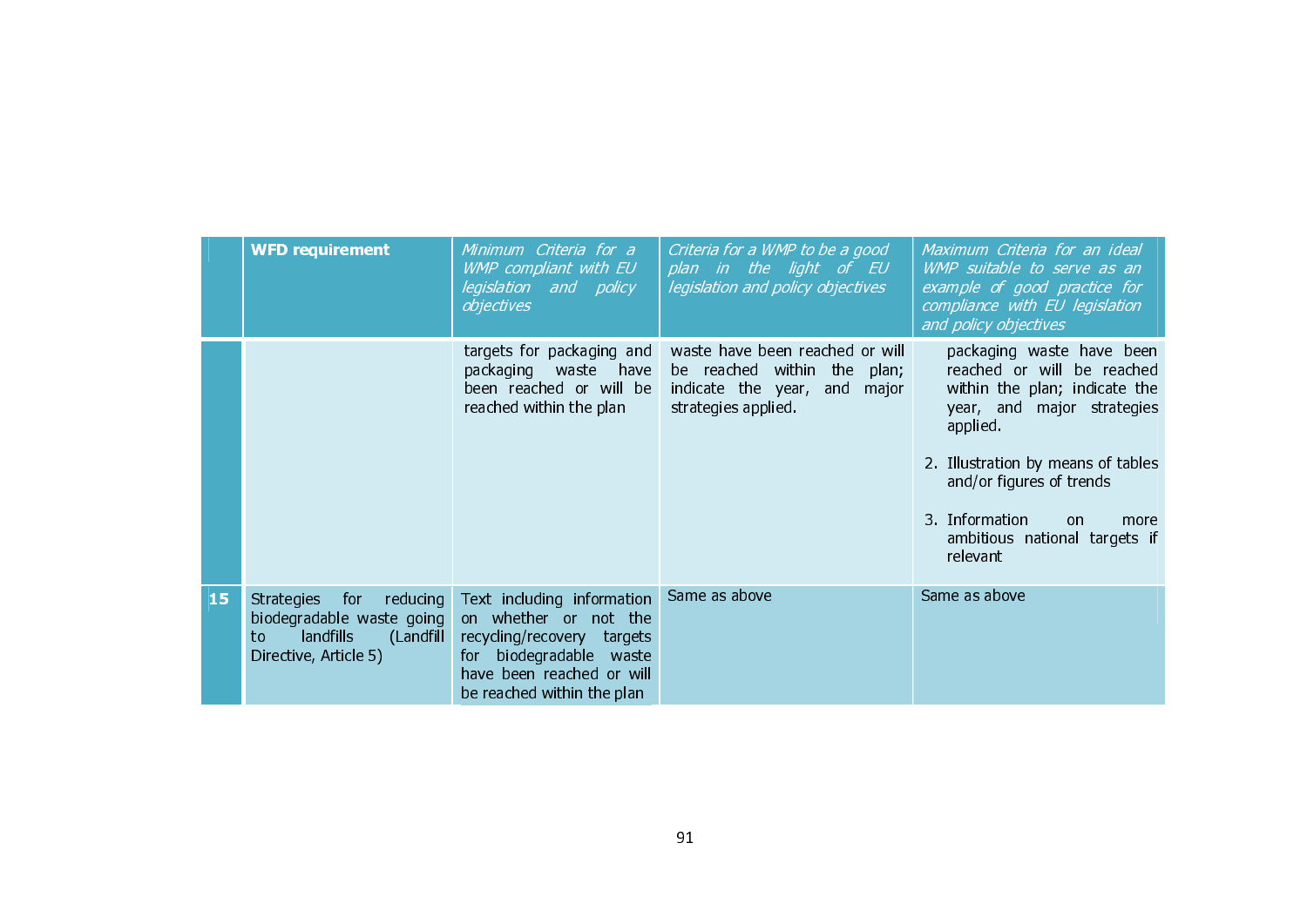|    | <b>WFD requirement</b>                                                                                                                   | Minimum Criteria for a<br>WMP compliant with EU<br>legislation and policy<br>objectives | Criteria for a WMP to be a good<br>plan in the light of EU<br>legislation and policy objectives                                                                                                                                                                  | Maximum Criteria for an ideal<br>WMP suitable to serve as an<br>example of good practice for<br>compliance with EU legislation<br>and policy objectives                                                                                                                                                                                         |
|----|------------------------------------------------------------------------------------------------------------------------------------------|-----------------------------------------------------------------------------------------|------------------------------------------------------------------------------------------------------------------------------------------------------------------------------------------------------------------------------------------------------------------|-------------------------------------------------------------------------------------------------------------------------------------------------------------------------------------------------------------------------------------------------------------------------------------------------------------------------------------------------|
| 16 | Description<br>of<br>the<br>organisation<br><sub>of</sub><br>waste<br>the<br>management<br>in.<br>territory<br>covered<br>[Art.28(4)(a)] | Not mandatory                                                                           | 1. Specific<br>Chapter<br>with<br><sub>of</sub><br>structured<br>description<br>waste management system.<br>2. Information<br>on supervision<br>of waste chain<br>control<br>and<br>with<br>cooperation<br>and<br>neighbouring regions in other<br>Member States | 1. Specific Chapter with<br>well<br>structured<br>of<br>description<br>waste management system.<br>information<br>2. Detailed<br>on<br>organisation<br>of supervision<br>and control of waste chain<br>cooperation<br>with<br>and<br>neighbouring regions in other<br><b>MS</b><br>3. Illustration by means of waste<br>flow/organisation chart |
| 17 | Description of the allocation<br>of responsibilities between<br>public<br>and<br>private<br>stakeholders<br>Article<br>$28(4)(a)$ ]      | Not mandatory                                                                           | Chapter<br>with<br>1. Specific<br>description of the<br>structured<br>national,<br>competences<br>$\circ$ f<br>regional and local authorities<br>the<br>sector<br>and<br>private                                                                                 | 1. Specific Chapter with<br>well<br>structured description of the<br>competences<br><sub>of</sub><br>national,<br>local authorities<br>regional and<br>the<br>and<br>private<br>sector                                                                                                                                                          |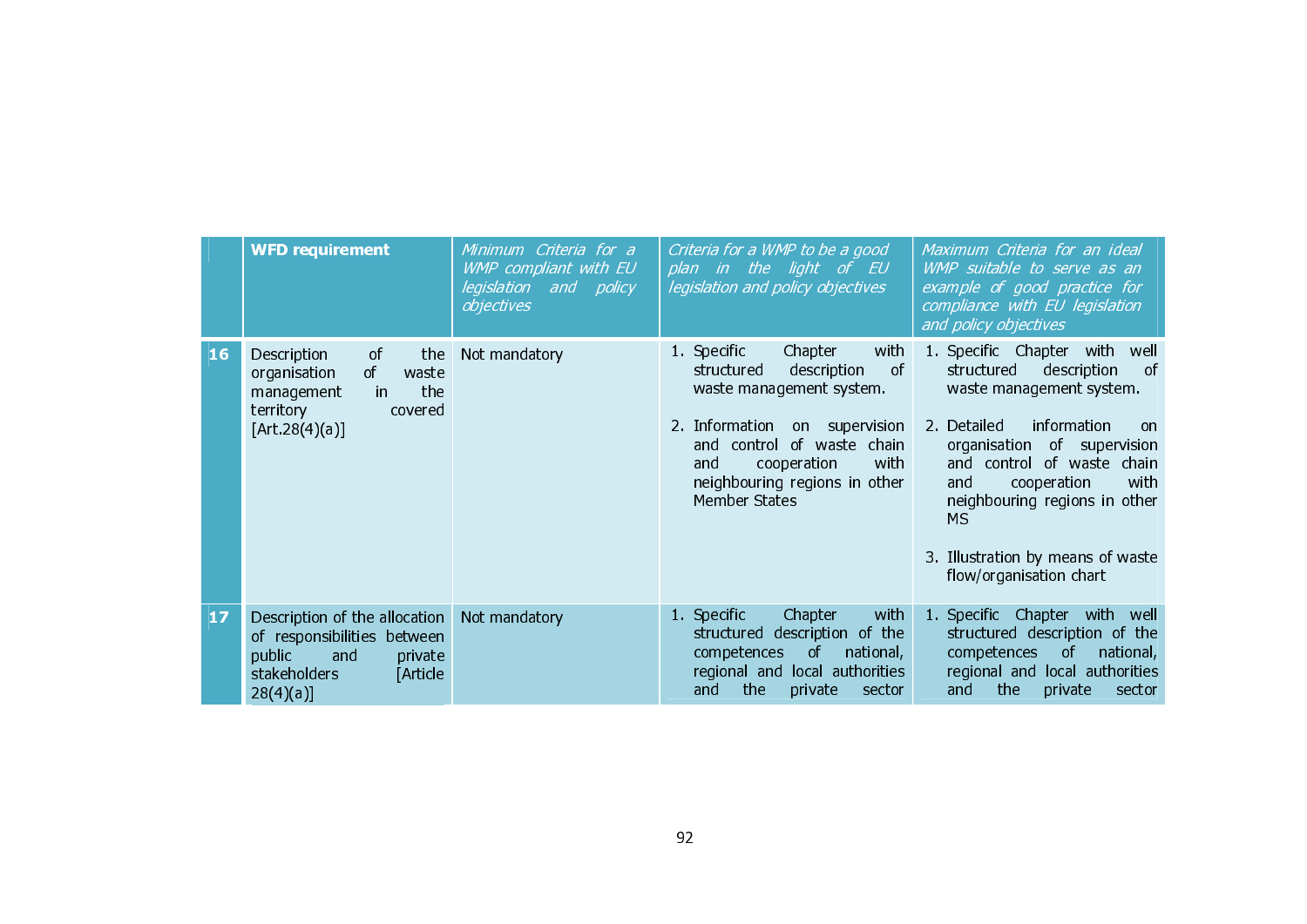|    | <b>WFD requirement</b>                                                                                                    | Minimum Criteria for a<br>WMP compliant with EU<br>legislation and policy<br>objectives | Criteria for a WMP to be a good<br>plan in the light of EU<br>legislation and policy objectives                                                                                                     | Maximum Criteria for an ideal<br>WMP suitable to serve as an<br>example of good practice for<br>compliance with EU legislation<br>and policy objectives                                                                                                                                                 |
|----|---------------------------------------------------------------------------------------------------------------------------|-----------------------------------------------------------------------------------------|-----------------------------------------------------------------------------------------------------------------------------------------------------------------------------------------------------|---------------------------------------------------------------------------------------------------------------------------------------------------------------------------------------------------------------------------------------------------------------------------------------------------------|
|    |                                                                                                                           |                                                                                         | collection,<br>concerning<br>transport, recovery<br>2. Information<br>extended<br>on.<br>responsibility<br>producer<br>programmes<br>3. Description of rules for service<br>contracts with citizens | collection,<br>concerning<br>transport, recovery<br>2. Information<br>extended<br>on.<br>responsibility<br>producer<br>programmes<br>3. Illustration by an organisation<br>chart<br>4. Description of rules for service<br>contracts with citizens and<br>quantification of annual fees<br>for citizens |
| 18 | Evaluation of the usefulness<br>and suitability of economic<br>other<br>instruments;<br>and<br>description of instruments | Not mandatory                                                                           | 1. Specific Chapter with detailed<br>description<br>$\circ$ f<br>steering<br>instruments/tools applied in<br>the past and for the planning                                                          | 1. Specific Chapter with detailed<br>description<br>of .<br>steering<br>instruments/tools applied in<br>the past and for the planning                                                                                                                                                                   |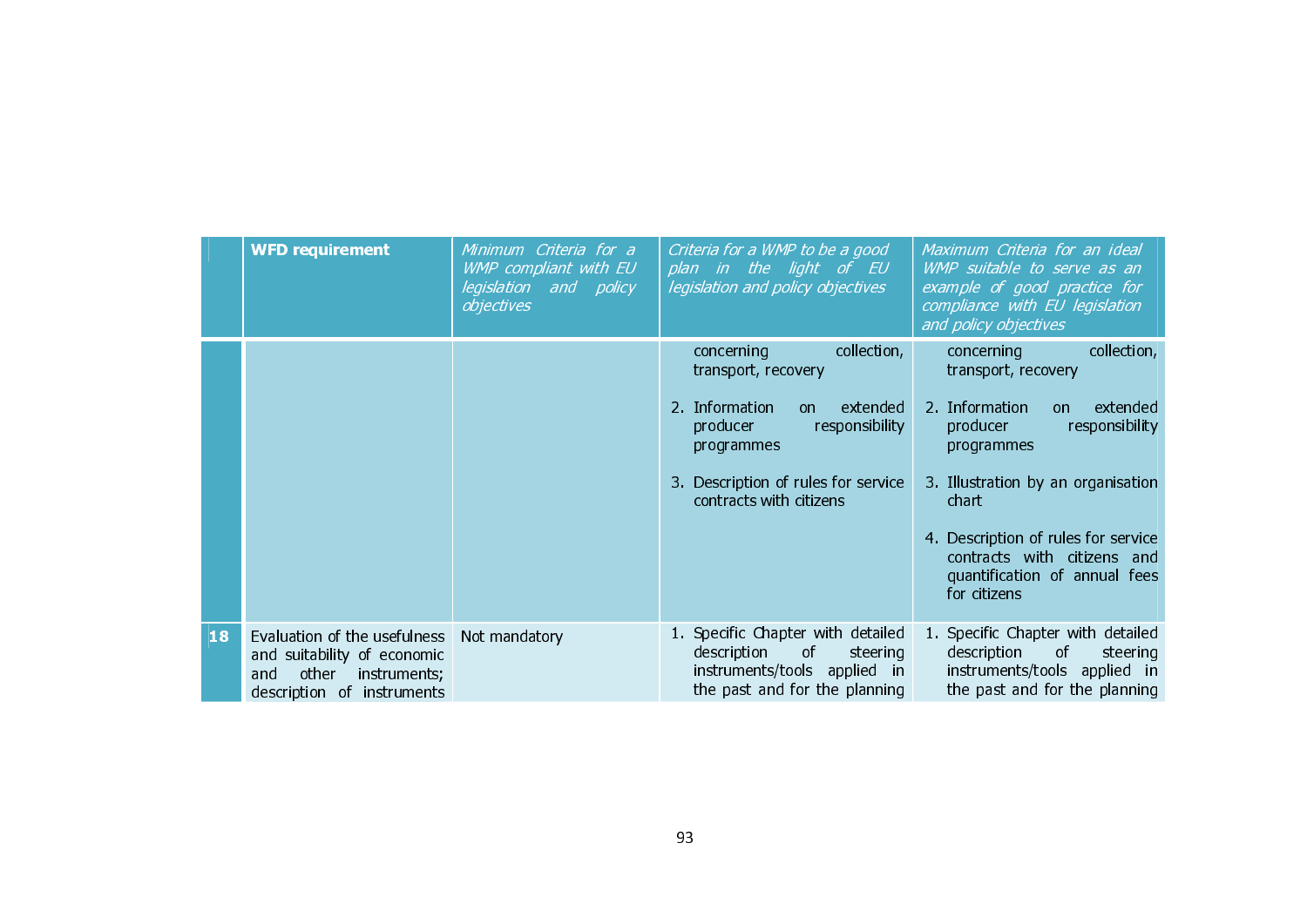|    | <b>WFD requirement</b>                                                                                                                                                  | Minimum Criteria for a<br>WMP compliant with EU<br>legislation and policy<br>objectives | Criteria for a WMP to be a good<br>plan in the light of EU<br>legislation and policy objectives                                                                                                                  | Maximum Criteria for an ideal<br>WMP suitable to serve as an<br>example of good practice for<br>compliance with EU legislation<br>and policy objectives                                                                                                                      |
|----|-------------------------------------------------------------------------------------------------------------------------------------------------------------------------|-----------------------------------------------------------------------------------------|------------------------------------------------------------------------------------------------------------------------------------------------------------------------------------------------------------------|------------------------------------------------------------------------------------------------------------------------------------------------------------------------------------------------------------------------------------------------------------------------------|
|    | used $[Article 28(4)(b)]$                                                                                                                                               |                                                                                         | period.<br>2. Indication of the impacts and<br>the<br><i>implications</i><br>of<br>instruments used in the past<br>(how did the measure affect<br>and/or<br>waste<br>generation<br>collection/treatment shares?) | period.<br>2. Listing of<br>indicators<br>for.<br>evaluation<br>3. Quantitative evaluation of the<br>impacts and implications of<br>the instruments used in the<br>past; (how did the measure<br>affect<br>waste<br>generation<br>and/or<br>collection/treatment<br>shares?) |
| 19 | information on<br>Additional<br>awareness campaigns and<br>information<br>provision;<br>description<br>of<br>which<br>audience these measures<br>address and whether an | Not mandatory                                                                           | 1. Specific Chapter with detailed<br>description<br>⊟ of ∶<br>awareness-<br>raising<br>information<br>and<br>exchange measures in the<br>for the planning<br>past and                                            | 1. Specific Chapter with detailed<br>description of<br>awareness-<br>raising<br>information<br>and<br>exchange measures in the<br>past and for the planning                                                                                                                  |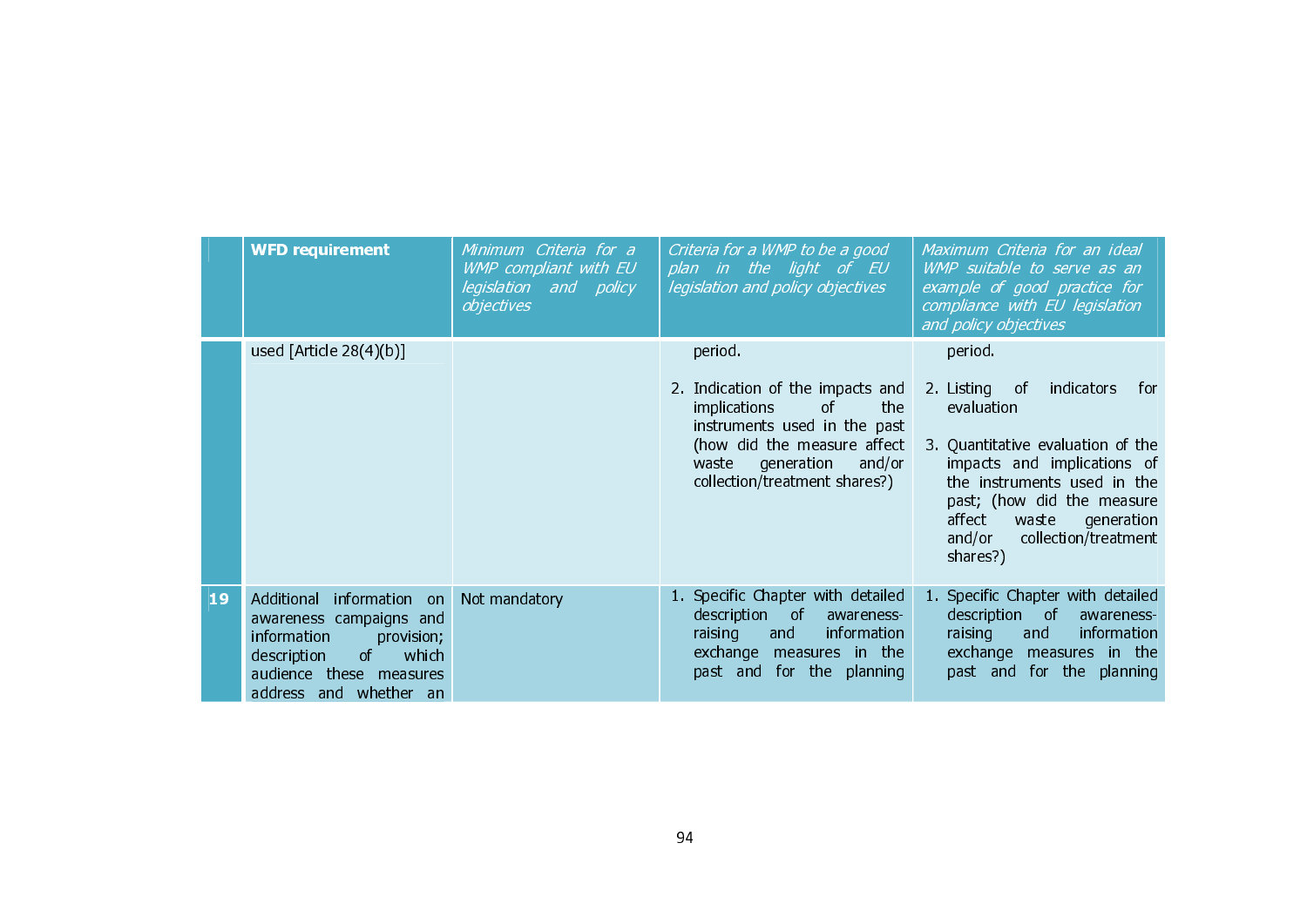|    | <b>WFD requirement</b>                                                                                                                            | Minimum Criteria for a<br>WMP compliant with EU<br><i>legislation and policy</i><br>objectives | Criteria for a WMP to be a good<br>plan in the light of EU<br>legislation and policy objectives                                                                                                            | Maximum Criteria for an ideal<br>WMP suitable to serve as an<br>example of good practice for<br>compliance with EU legislation<br>and policy objectives                                                                                                                               |
|----|---------------------------------------------------------------------------------------------------------------------------------------------------|------------------------------------------------------------------------------------------------|------------------------------------------------------------------------------------------------------------------------------------------------------------------------------------------------------------|---------------------------------------------------------------------------------------------------------------------------------------------------------------------------------------------------------------------------------------------------------------------------------------|
|    | $\circ$ f<br>the<br>evaluation<br><sub>of</sub><br>the<br>effectiveness<br>measures taken is foreseen<br>[Article $28(4)(c)$ ]                    |                                                                                                | period.<br>2. Indication of the impacts and<br>implications<br>of<br>the<br>instruments used in the past;<br>(how did the measure affect<br>generation<br>and/or<br>waste<br>collection/treatment shares?) | period.<br>2. Listing of<br>indicators<br>for.<br>evaluation<br>3. Quantitative evaluation of the<br>impacts and implications of<br>the instruments used in the<br>past; (how did the measure<br>affect<br>waste<br>generation<br>collection/treatment<br>and/or $\qquad$<br>shares?) |
| 20 | historical<br>Specification of<br>contaminated<br>waste<br>disposal sites and measures<br>their<br>rehabilitation<br>for<br>[Article $28(4)(d)$ ] | Not mandatory                                                                                  | 1. Listing/mapping<br>of former<br>waste disposal sites, including<br>information on kind of waste<br>deposited, operational period<br>of site.                                                            | 1. Listing/mapping<br>of<br>former<br>waste disposal sites, including<br>information on kind of waste<br>deposited, operational period<br>of site, specific risks to the<br>environment and/or<br>human                                                                               |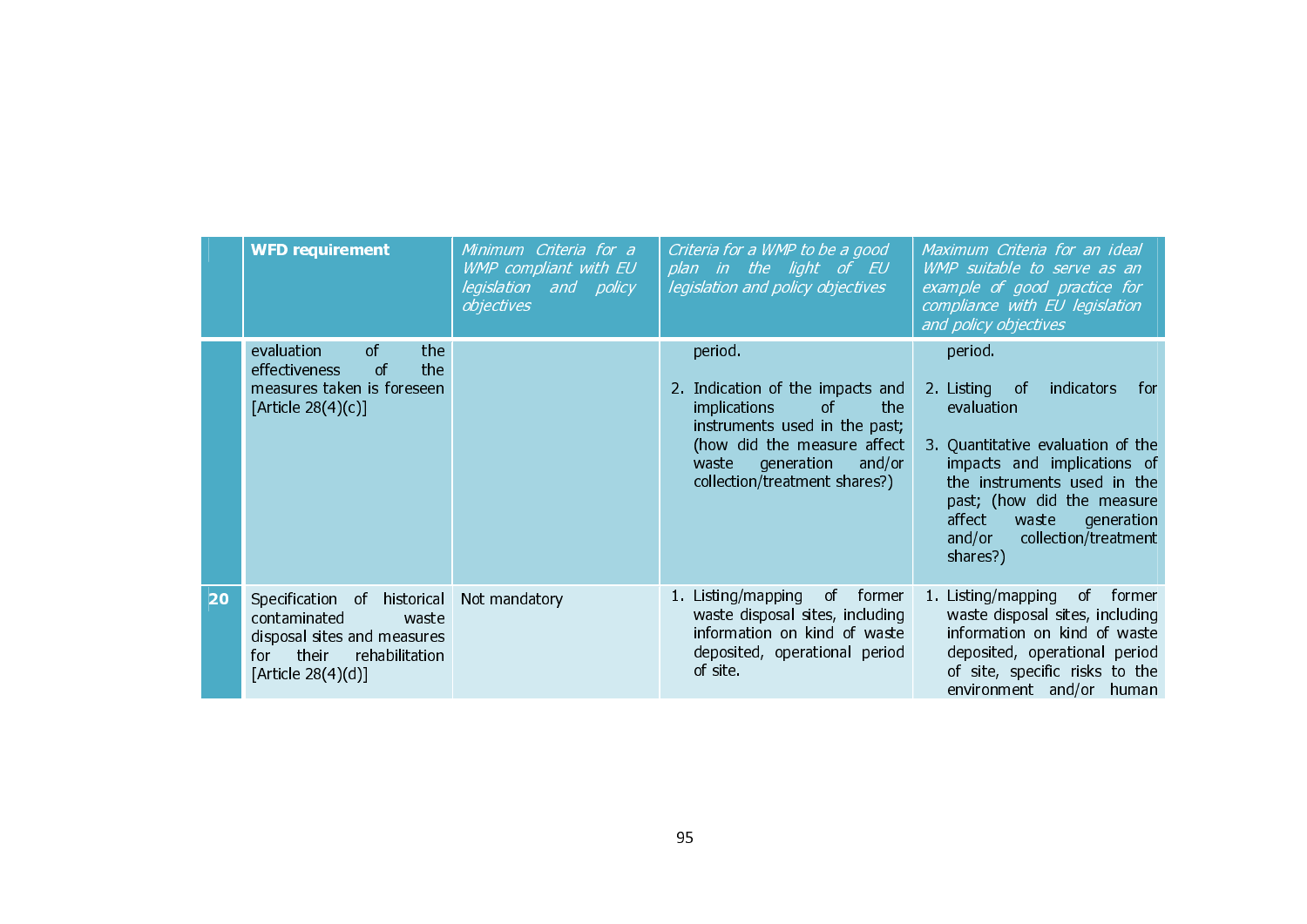| <b>WFD requirement</b> | Minimum Criteria for a<br>WMP compliant with EU<br>legislation and policy<br>objectives | Criteria for a WMP to be a good<br>plan in the light of EU<br>legislation and policy objectives | Maximum Criteria for an ideal<br>WMP suitable to serve as an<br>example of good practice for<br>compliance with EU legislation<br>and policy objectives |
|------------------------|-----------------------------------------------------------------------------------------|-------------------------------------------------------------------------------------------------|---------------------------------------------------------------------------------------------------------------------------------------------------------|
|                        |                                                                                         | 2. Action plan for rehabilitation,<br>including detailed information<br>on technical measures.  | health.<br>2. Action plan for rehabilitation,<br>including detailed information<br>on technical measures and<br>related investments.                    |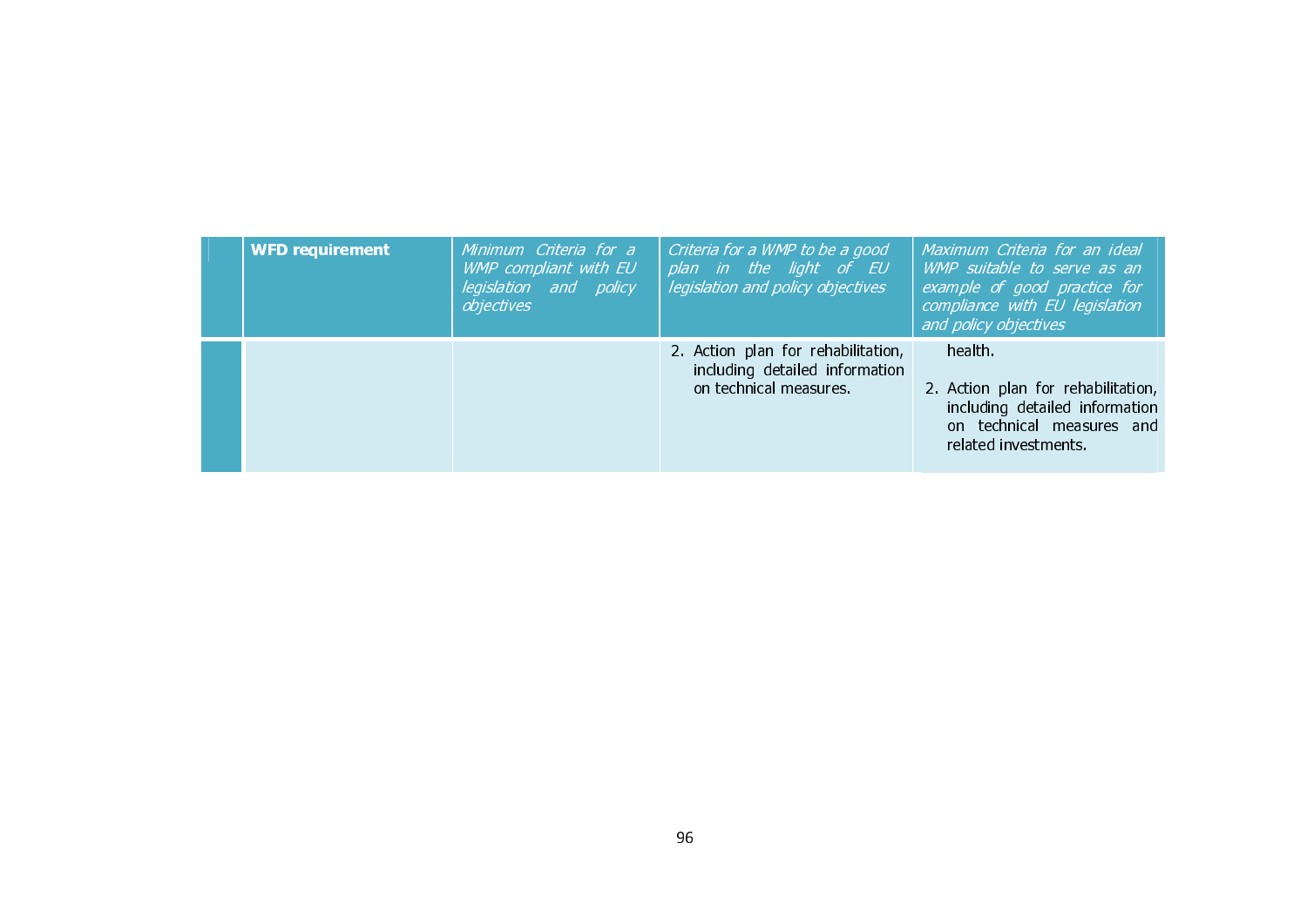# 8. Useful websites and publications

A non-exhaustive list of references available on the Web is given below. It includes sources of further information on waste-management planning, various guidelines, as well as national or regional plans and equivalent strategic documents.

An overview of relevant publications is also provided.

#### 8.1 Further information on WMP

| <b>The</b><br><b>European</b><br><b>Commission,</b> General<br>website: DG Environment,<br><b>Nuclear</b> | http://europa.eu.int/comm/environment/ind<br>ex en.htm                                                                                                                                              |
|-----------------------------------------------------------------------------------------------------------|-----------------------------------------------------------------------------------------------------------------------------------------------------------------------------------------------------|
| <b>Civil</b><br>Safety and<br>Protection                                                                  | EU focus on waste management:<br>http://europa.eu.int/comm/environment/was<br>te/facts en.htm                                                                                                       |
|                                                                                                           | <b>Integrated Product Policy:</b><br>http://europa.eu.int/comm/environment/ipp/<br>home.htm                                                                                                         |
| EU Legislation, EUR-Lex<br>15 10 30 30<br>Section<br>Waste management<br>and<br>clean technology          | http://europa.eu.int/eur-<br>lex/en/lif/reg/en register 15103030.<br>html                                                                                                                           |
| The European Statistical<br><b>Office - Eurostat</b>                                                      | http://www.europa.eu.int/eurostat.html                                                                                                                                                              |
| The<br><b>European</b><br><b>Environment Agency</b>                                                       | General website:<br>http://www.eea.eu.int/<br>On waste:<br>http://themes.eea.eu.int/Environmental_issu<br>es/waste                                                                                  |
| <b>European Topic Centre</b><br>on Waste and Material<br><b>Flows</b>                                     | http://waste.eionet.eu.int/<br>Wastebase, an electronic database with<br>information on waste, waste policies,<br>planning, management and treatment in<br>Europe: http://wastebase.eionet.eu.int / |
| The Secretariat of the<br><b>Basel Convention on the</b><br><b>Control</b><br>of<br>Transboundary         | http://www.unep.ch/basel/<br>http://www.unece.org/env/pp/<br>Implementation of the Aarhus Convention                                                                                                |
| <b>Movements</b><br>of<br>Hazardous Wastes and<br>their Disposal,<br>The<br><b>Aarhus Convention</b>      | into<br>European<br>legislation:<br>http://europa.eu.int/comm/environment/aar<br>hus/index.htm                                                                                                      |
| <b>OECD</b><br><b>Environment</b><br><b>Directorate</b>                                                   | http://www.oecd.org/oecd/pages/home/displ<br>aygenera I/03380, EN-home-8-nodirectorate-<br>no-no--8,FF.html                                                                                         |
|                                                                                                           |                                                                                                                                                                                                     |
|                                                                                                           | 97                                                                                                                                                                                                  |
|                                                                                                           |                                                                                                                                                                                                     |
|                                                                                                           |                                                                                                                                                                                                     |
|                                                                                                           |                                                                                                                                                                                                     |
|                                                                                                           |                                                                                                                                                                                                     |
|                                                                                                           |                                                                                                                                                                                                     |
|                                                                                                           |                                                                                                                                                                                                     |
|                                                                                                           |                                                                                                                                                                                                     |
|                                                                                                           |                                                                                                                                                                                                     |
|                                                                                                           |                                                                                                                                                                                                     |
|                                                                                                           |                                                                                                                                                                                                     |
|                                                                                                           |                                                                                                                                                                                                     |
|                                                                                                           |                                                                                                                                                                                                     |
|                                                                                                           |                                                                                                                                                                                                     |
|                                                                                                           |                                                                                                                                                                                                     |
|                                                                                                           |                                                                                                                                                                                                     |
|                                                                                                           |                                                                                                                                                                                                     |
|                                                                                                           |                                                                                                                                                                                                     |
|                                                                                                           |                                                                                                                                                                                                     |
|                                                                                                           |                                                                                                                                                                                                     |
|                                                                                                           |                                                                                                                                                                                                     |
|                                                                                                           |                                                                                                                                                                                                     |
|                                                                                                           |                                                                                                                                                                                                     |
|                                                                                                           |                                                                                                                                                                                                     |
|                                                                                                           |                                                                                                                                                                                                     |
|                                                                                                           |                                                                                                                                                                                                     |
|                                                                                                           |                                                                                                                                                                                                     |
|                                                                                                           |                                                                                                                                                                                                     |
|                                                                                                           |                                                                                                                                                                                                     |
|                                                                                                           |                                                                                                                                                                                                     |
|                                                                                                           |                                                                                                                                                                                                     |
|                                                                                                           |                                                                                                                                                                                                     |
|                                                                                                           |                                                                                                                                                                                                     |
|                                                                                                           |                                                                                                                                                                                                     |
|                                                                                                           |                                                                                                                                                                                                     |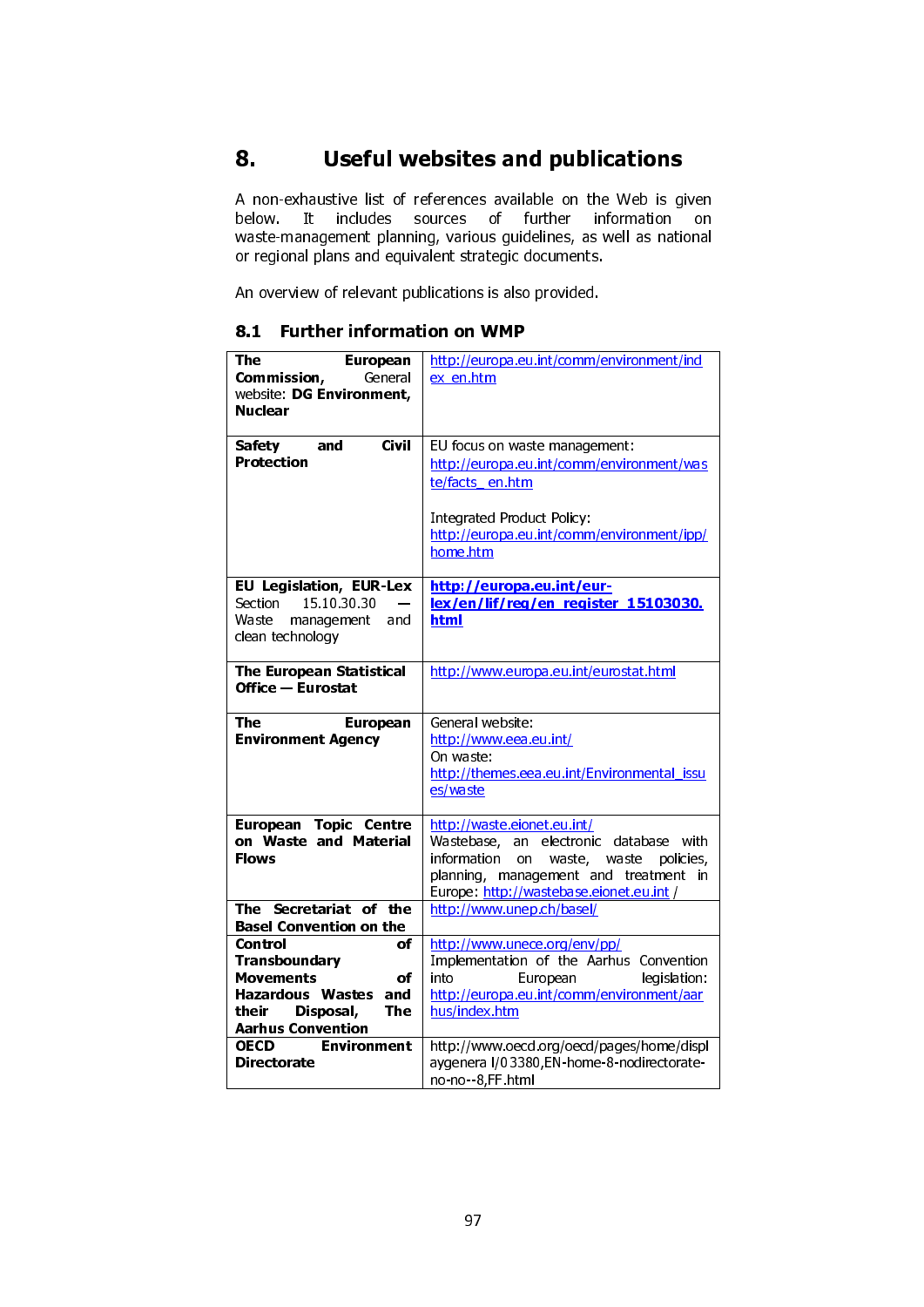|                               | The Environmentally Related Taxes Database<br>http://www1.oecd.org/scripts/env/ecoInst/in<br>dex.htm |
|-------------------------------|------------------------------------------------------------------------------------------------------|
| <b>ACRR (Association of</b>   | http://www.acrr.org/german/about-us/uber-                                                            |
| <b>Cities and Regions for</b> | uns.htm                                                                                              |
| Recycling)                    |                                                                                                      |
|                               |                                                                                                      |
|                               |                                                                                                      |
| The Association for the       | http://www.assurre.org                                                                               |
| Sustainable Use<br>and        |                                                                                                      |
| Recovery of Resources         |                                                                                                      |
| in Europe                     |                                                                                                      |
|                               |                                                                                                      |
| The Resource Recovery         | http://www.residua.com/rrf/index.htm                                                                 |
|                               |                                                                                                      |
| Forum                         |                                                                                                      |
|                               |                                                                                                      |

## 8.2 Guidelines

| <b>Strategic Planning</b><br>for Sustainable<br><b>Waste Management:</b><br><b>Guidance on Option</b><br>Development and<br><b>Appraisal</b> | The UK Government's Office of the Deputy<br>Prime Minister (ODPM) has published a good<br>practice guidance on strategic planning for<br>sustainable waste management.<br>http://www.planning.odpm.gov.uk/spswmgo<br>d/index.htm                                                                                                                                                                                                                                                                                                                                                                                                            |
|----------------------------------------------------------------------------------------------------------------------------------------------|---------------------------------------------------------------------------------------------------------------------------------------------------------------------------------------------------------------------------------------------------------------------------------------------------------------------------------------------------------------------------------------------------------------------------------------------------------------------------------------------------------------------------------------------------------------------------------------------------------------------------------------------|
| Méthode de révision<br>des plans and<br><b>Gestion des déchets:</b><br>état des<br>connaissances                                             | Published by the French Agency for<br>Environment and Energy Management,<br>ADEME. The French version is published at:<br>http://www.ademe.fr/collectivites/Dechetsne<br>W/<br>Politique-planif/plans/guide.htm. An English<br>summary,                                                                                                                                                                                                                                                                                                                                                                                                     |
| <b>Strategic Planning</b><br><b>Guide for Municipal</b><br><b>Solid Waste</b><br>Management                                                  | Management<br>household<br>of<br>waste:<br>Departmental Plans, is also available.<br>Published by the World Bank. The Guide<br>aims to provide information, supporting<br>methodologies and tools to assist in the<br>development of Strategic MSWM Plans at the<br>local and regional level. It is targeted mainly<br>at local and regional authorities in developing<br>countries and economies in transition, but<br>much of the material in the Planning<br>Guide will be relevant and useful to all<br>countries.<br>http://wbln0018.worldbank.org/External/Urb<br>an/UrbanDev.<br>nsf/Urban+Waste+Management/349F2CDAE<br>6E96C628525 |
| <b>National Waste</b><br><b>Strategy: Supporting</b><br>Guidance                                                                             | 6B3A007DB3D1?OpenDocument<br>Guidance document by the Scottish EPA in<br>preparing Area Waste Plans as a key means<br>of implementing the national waste strategy.                                                                                                                                                                                                                                                                                                                                                                                                                                                                          |
|                                                                                                                                              | 98                                                                                                                                                                                                                                                                                                                                                                                                                                                                                                                                                                                                                                          |
|                                                                                                                                              |                                                                                                                                                                                                                                                                                                                                                                                                                                                                                                                                                                                                                                             |
|                                                                                                                                              |                                                                                                                                                                                                                                                                                                                                                                                                                                                                                                                                                                                                                                             |
|                                                                                                                                              |                                                                                                                                                                                                                                                                                                                                                                                                                                                                                                                                                                                                                                             |
|                                                                                                                                              |                                                                                                                                                                                                                                                                                                                                                                                                                                                                                                                                                                                                                                             |
|                                                                                                                                              |                                                                                                                                                                                                                                                                                                                                                                                                                                                                                                                                                                                                                                             |
|                                                                                                                                              |                                                                                                                                                                                                                                                                                                                                                                                                                                                                                                                                                                                                                                             |
|                                                                                                                                              |                                                                                                                                                                                                                                                                                                                                                                                                                                                                                                                                                                                                                                             |
|                                                                                                                                              |                                                                                                                                                                                                                                                                                                                                                                                                                                                                                                                                                                                                                                             |
|                                                                                                                                              |                                                                                                                                                                                                                                                                                                                                                                                                                                                                                                                                                                                                                                             |
|                                                                                                                                              |                                                                                                                                                                                                                                                                                                                                                                                                                                                                                                                                                                                                                                             |
|                                                                                                                                              |                                                                                                                                                                                                                                                                                                                                                                                                                                                                                                                                                                                                                                             |
|                                                                                                                                              |                                                                                                                                                                                                                                                                                                                                                                                                                                                                                                                                                                                                                                             |
|                                                                                                                                              |                                                                                                                                                                                                                                                                                                                                                                                                                                                                                                                                                                                                                                             |
|                                                                                                                                              |                                                                                                                                                                                                                                                                                                                                                                                                                                                                                                                                                                                                                                             |
|                                                                                                                                              |                                                                                                                                                                                                                                                                                                                                                                                                                                                                                                                                                                                                                                             |
|                                                                                                                                              |                                                                                                                                                                                                                                                                                                                                                                                                                                                                                                                                                                                                                                             |
|                                                                                                                                              |                                                                                                                                                                                                                                                                                                                                                                                                                                                                                                                                                                                                                                             |
|                                                                                                                                              |                                                                                                                                                                                                                                                                                                                                                                                                                                                                                                                                                                                                                                             |
|                                                                                                                                              |                                                                                                                                                                                                                                                                                                                                                                                                                                                                                                                                                                                                                                             |
|                                                                                                                                              |                                                                                                                                                                                                                                                                                                                                                                                                                                                                                                                                                                                                                                             |
|                                                                                                                                              |                                                                                                                                                                                                                                                                                                                                                                                                                                                                                                                                                                                                                                             |
|                                                                                                                                              |                                                                                                                                                                                                                                                                                                                                                                                                                                                                                                                                                                                                                                             |
|                                                                                                                                              |                                                                                                                                                                                                                                                                                                                                                                                                                                                                                                                                                                                                                                             |
|                                                                                                                                              |                                                                                                                                                                                                                                                                                                                                                                                                                                                                                                                                                                                                                                             |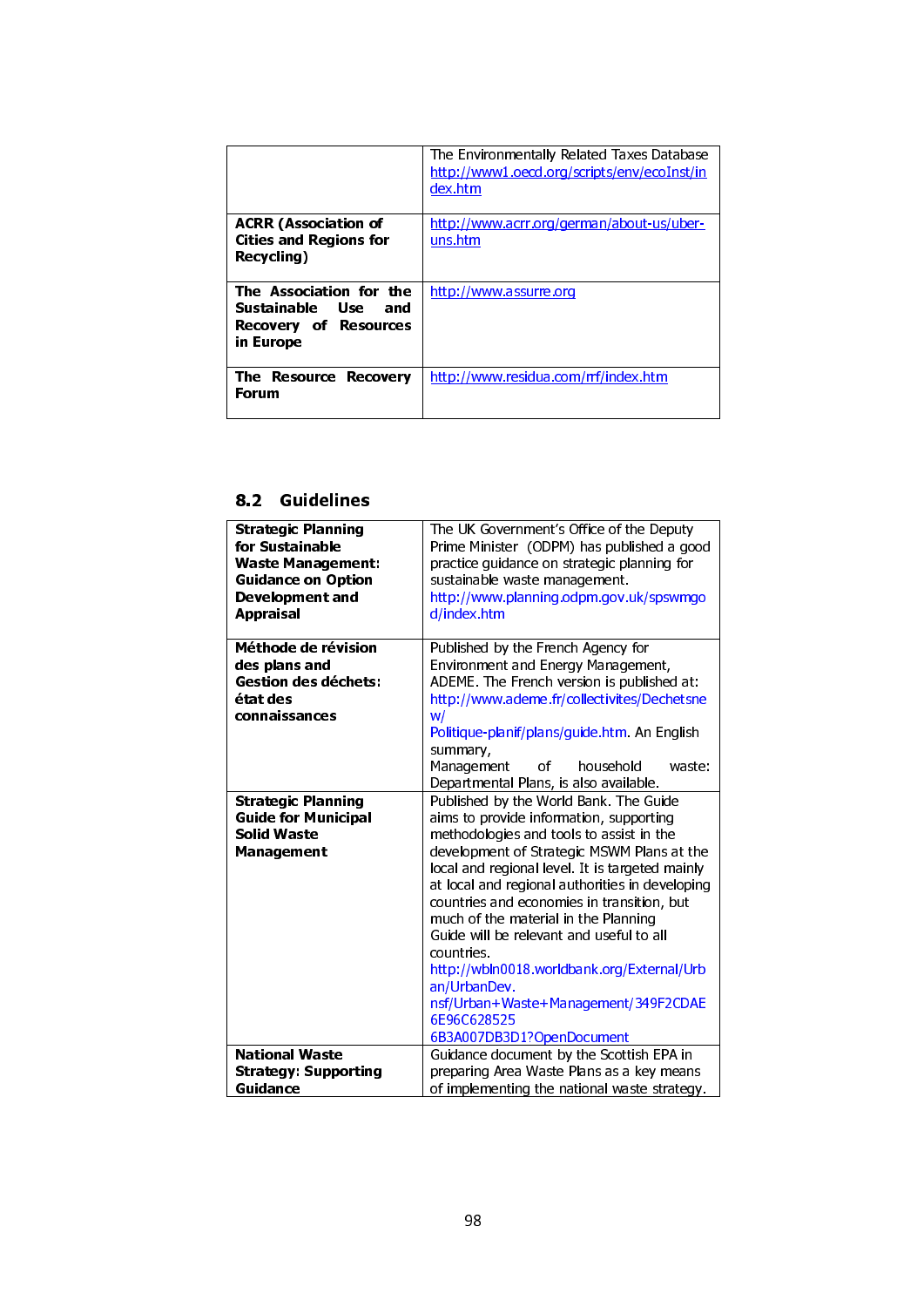|                                                                                                         | http://www.sepa.org.uk/nws/guidance/nws/<br>nws_supporting_guidance.htm                                                                                                                                                                                                  |
|---------------------------------------------------------------------------------------------------------|--------------------------------------------------------------------------------------------------------------------------------------------------------------------------------------------------------------------------------------------------------------------------|
| Waste Guide.<br>Framework and<br><b>Strategies for Waste</b><br>Management in<br><b>European Cities</b> | Published by the Environmental Protection<br>Agency of the City of Copenhagen, with the<br>support of the European Commission's<br>Environment Directorate-General, 1999.<br>http://euronet.uwe.ac.uk/waste/                                                             |
| <b>Waste Minimisation</b><br>Good Practice Guide                                                        | Published by the UK Environment Agency.<br>The Guide is useful for small and medium-<br>sized enterprises setting up a waste<br>minimisation programme in the workplace.<br>http://www.environmentagency.<br>gov.uk/commondata/105385/good practice.<br>pdf              |
| Les guides pratiques                                                                                    | The French Agency for Environment and<br>Energy Management, ADEME, has published<br>four practical guidelines: les déchets des<br>ménages; le compostage individual; les<br>appareils électroménagers and Les déchets<br>dangereux.<br>http://www.ademe.fr/particuliers/ |

## 8.3 National waste-management plans and strategies

| <b>Austria</b> | Federal Waste Management Plan 2001, Austrian Federal                                                                  |
|----------------|-----------------------------------------------------------------------------------------------------------------------|
|                | Ministry of Agriculture, and Forestry Environment and<br>Water Management 19982002                                    |
| <b>Belgium</b> | http://gpool.lfrz.at/gpoolexport/media/file/federalwaste.pdf<br>Wallon: Horizon 2010, Plan Wallon des déchets, Wallon |
|                | Ministry of the Environment<br>http://environnement.wallonie.be/cgi/dgrne/plateforme_dg                               |
|                | rne/vis iteur/frames.cfm<br>Brussels: Plan de prévention et de gestion des déchets.                                   |
|                | Flanders: Strategic Waste Plan (2002-2006) and other<br>waste management plans: http://www.ovam.be/                   |
| <b>Denmark</b> | Waste 21, Waste Management Plan 1998-2004, Danish<br><b>Environmental Protection Agency:</b>                          |
|                | http://www.mst.dk/udgiv/Publications/1999/87-7909-571-<br>2/pdf/87-7909-570-4.PDF                                     |
| <b>Finland</b> | The National Waste Plan, 1998-2005, Ministry of the<br>Environment:                                                   |
|                | http://www.vyh.fi/eng/environ/policy/waste/planning.htm<br>A booklet, Finland's National Waste Management Plan in     |
|                | brief:<br>http://www.vyh.fi/eng/orginfo/publica/electro/waste/waste                                                   |
| <b>France</b>  | pdf<br>Examples of Plans départementaux: Adopted or published:                                                        |
|                | Pas-de-Calais: Plan départemental 13 September 2002<br>révisé d'élimination de déchets menagers et assimiles          |
|                | Alpes de Haute-Provence: Plan 15 February 2002<br>départemental d'élimination de déchets menagers et                  |
|                |                                                                                                                       |
|                |                                                                                                                       |
|                |                                                                                                                       |
|                |                                                                                                                       |
|                | 99                                                                                                                    |
|                |                                                                                                                       |
|                |                                                                                                                       |
|                |                                                                                                                       |
|                |                                                                                                                       |
|                |                                                                                                                       |
|                |                                                                                                                       |
|                |                                                                                                                       |
|                |                                                                                                                       |
|                |                                                                                                                       |
|                |                                                                                                                       |
|                |                                                                                                                       |
|                |                                                                                                                       |
|                |                                                                                                                       |
|                |                                                                                                                       |
|                |                                                                                                                       |
|                |                                                                                                                       |
|                |                                                                                                                       |
|                |                                                                                                                       |
|                |                                                                                                                       |
|                |                                                                                                                       |
|                |                                                                                                                       |
|                |                                                                                                                       |
|                |                                                                                                                       |
|                |                                                                                                                       |
|                |                                                                                                                       |
|                |                                                                                                                       |
|                |                                                                                                                       |
|                |                                                                                                                       |
|                |                                                                                                                       |
|                |                                                                                                                       |
|                |                                                                                                                       |
|                |                                                                                                                       |
|                |                                                                                                                       |
|                |                                                                                                                       |
|                |                                                                                                                       |
|                |                                                                                                                       |
|                |                                                                                                                       |
|                |                                                                                                                       |
|                |                                                                                                                       |
|                |                                                                                                                       |
|                |                                                                                                                       |
|                |                                                                                                                       |
|                |                                                                                                                       |
|                |                                                                                                                       |
|                |                                                                                                                       |
|                |                                                                                                                       |
|                |                                                                                                                       |
|                |                                                                                                                       |
|                |                                                                                                                       |
|                |                                                                                                                       |
|                |                                                                                                                       |
|                |                                                                                                                       |
|                |                                                                                                                       |
|                |                                                                                                                       |
|                |                                                                                                                       |
|                |                                                                                                                       |
|                |                                                                                                                       |
|                |                                                                                                                       |
|                |                                                                                                                       |
|                |                                                                                                                       |
|                |                                                                                                                       |
|                |                                                                                                                       |
|                |                                                                                                                       |
|                |                                                                                                                       |
|                |                                                                                                                       |
|                |                                                                                                                       |
|                |                                                                                                                       |
|                |                                                                                                                       |
|                |                                                                                                                       |
|                |                                                                                                                       |
|                |                                                                                                                       |
|                |                                                                                                                       |
|                |                                                                                                                       |
|                |                                                                                                                       |
|                |                                                                                                                       |
|                |                                                                                                                       |
|                |                                                                                                                       |
|                |                                                                                                                       |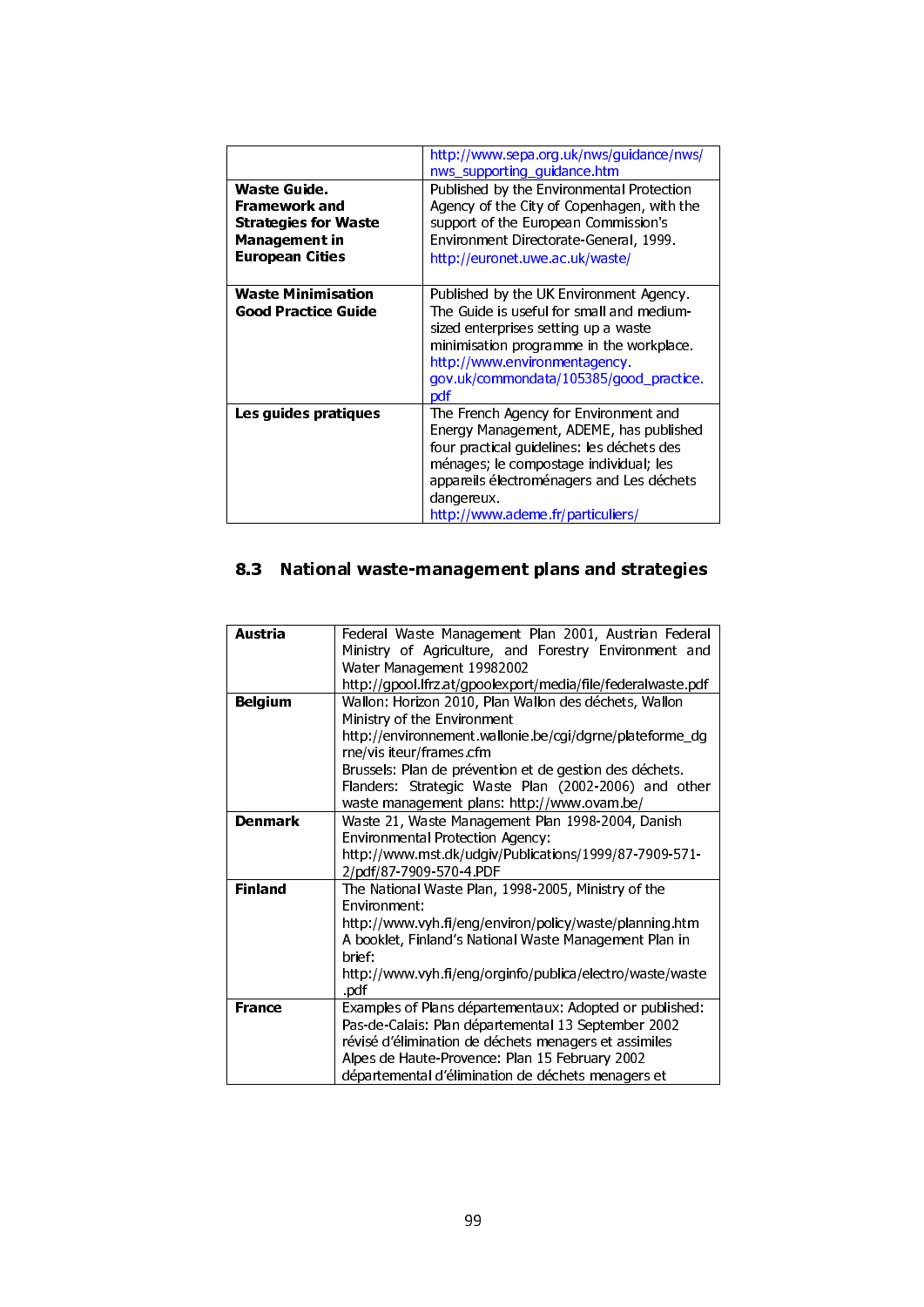|                    | assimiles                                                                                                                                       |
|--------------------|-------------------------------------------------------------------------------------------------------------------------------------------------|
| Germany            | Examples of Abfallwirtschaftsplanen: Adopted or published:<br>Bavaria: Abfallwirtschaftsplan Bayern, December 2001<br>Verordnung und Begründung |
|                    | Hansestadt<br>2002<br>Freie<br>Bremen:<br>February<br>Abfallwirtschaftsplan und Abfallbilanz                                                    |
| Greece             | A summary of the plan is available in English at WasteBase                                                                                      |
|                    | (not an official summary):                                                                                                                      |
|                    | http://waste.eionet.eu.int/wastebase/plans/details_html?pk<br>$=$ PGR01-0                                                                       |
| <b>Ireland</b>     | 'A policy statement, waste management - changing our                                                                                            |
|                    | ways', The Department of the Environment and Local                                                                                              |
|                    | Government, September 1998:<br>http://www.environ.ie/environ/envindex.html                                                                      |
|                    | Example, regional plan: Waste Management Plan for the                                                                                           |
|                    | Dublin Region 1999-2003.                                                                                                                        |
| <b>Italy</b>       | A summary of the plan is available in English at WasteBase                                                                                      |
|                    | (not<br>official<br>summary):<br>an                                                                                                             |
|                    | http://waste.eionet.eu.int/wastebase/plans/details_html?pk<br>$=$ PIT1                                                                          |
|                    | Examples of regional plans: Adopted or published:                                                                                               |
|                    | Lazio: Piano di gestione dei rifiuti September 2002                                                                                             |
|                    | Puglia: Piano di gestione dei rifiuti e September 2002 delle                                                                                    |
|                    | bonifiche in Puglia - Completamento, integrazione e                                                                                             |
|                    | modificazione                                                                                                                                   |
| Luxembourg         | Plan national de gestion des déchets (2001-2006).                                                                                               |
|                    | http://www.mev.etat.lu/home.html                                                                                                                |
| <b>Netherlands</b> | The<br>Housing, Spatial<br>Minister<br>Planning<br>the<br>of<br>and                                                                             |
|                    | Environment together with the Waste Management Council                                                                                          |
|                    | formulated The National Waste Management Plan 2002-                                                                                             |
|                    | 2012                                                                                                                                            |
|                    | http://www.aoo.nl/default.htm?http%3A//www.aoo.nl/pag<br>e asp %3Fmenu_id%3D76                                                                  |
| <b>Norway</b>      | The Government's Waste Policy, Ministry of the                                                                                                  |
|                    | Environment                                                                                                                                     |
|                    | http://odin.dep.no/md/engelsk/publ/rapporter/022051-                                                                                            |
|                    | 220006/index-dok000-b-n-a.html                                                                                                                  |
|                    |                                                                                                                                                 |
| Portugal           | Projecto Para o Plano Nacional de Resíduos, Ministry for                                                                                        |
|                    | Towns, Territorial Planning and Environment:                                                                                                    |
|                    | http://www.ambiente.gov.pt/                                                                                                                     |
| <b>Spain</b>       | Plan Nacional de Residous Urbanos (2000-2006). [In                                                                                              |
|                    | English: National Plan for Municipal Waste in Spain].                                                                                           |
| <b>Sweden</b>      | http://www.mma.es/calid_amb/residuos/plan/index.htm<br>Regeringens skrivelse, 1998/99:63, En nationell strategi för                             |
|                    | avfallshanteringen                                                                                                                              |
|                    | http://miljo.regeringen.se/propositionermm/skrivelser/pdf/s                                                                                     |
|                    | kr989 9_63.pdf                                                                                                                                  |
|                    | Examples of local plans: Adopted or published: Malmö                                                                                            |
|                    | stad: Avfallsplan 1993                                                                                                                          |
|                    | Nybro: Avfallsplan for Nybro 1989-2000 April 1991                                                                                               |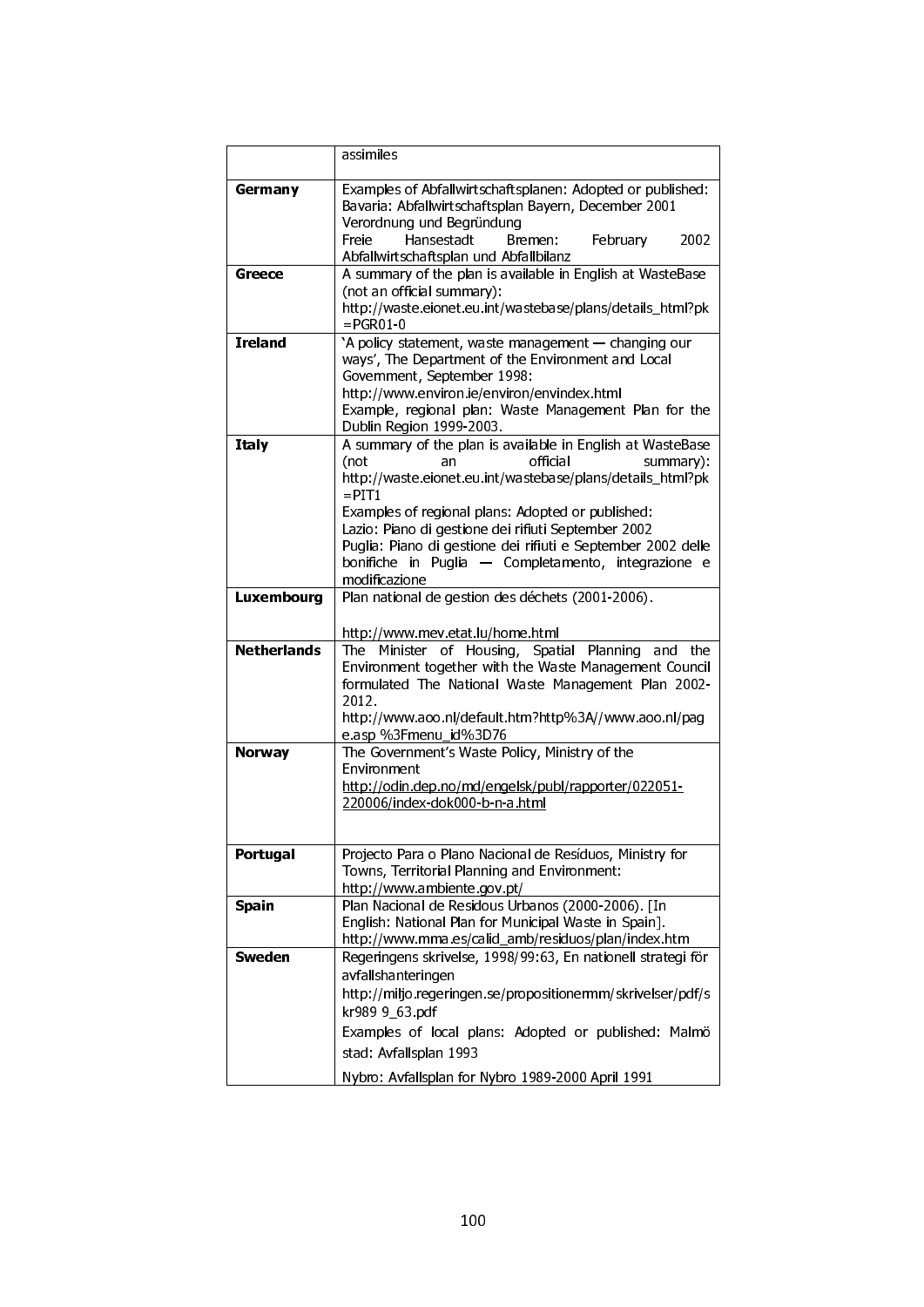| United<br>Kingdom | England and Wales: Waste Strategy 2000 (Part 1 and 2),<br>Department of the Environment, Transport and the Regions<br>http://www.defra.gov.uk/environment/waste/strategy/cm4 |
|-------------------|------------------------------------------------------------------------------------------------------------------------------------------------------------------------------|
|                   | 693/pd<br>f/wastvol1 pdf                                                                                                                                                     |
|                   | http://www.defra.gov.uk/environment/waste/strategy/cm4<br>693/pd f/wastv2_1 pdf                                                                                              |
|                   | Scotland: The National Waste Strategy 1999, Scottish<br>Environment Protection Agency:                                                                                       |
|                   | http://www.sepa.org.uk/nws/guidance/nws/nws_1999.htm                                                                                                                         |
|                   | Draft Area Waste Plans are available at:<br>http://www.sepa.org.uk/nws/guidance/dawp.htm                                                                                     |

#### 8.4 **Publications**

#### EU Focus on Waste Management

The European Union has defined and is pursuing a waste strategy which is addressed in this publication. It is intended to inform local and regional players, NGOs, policy-makers at all levels, social partners and consumers, as well as citizens. It includes links to related Commission studies on waste. The strategy is published at:

http://europa.eu.int/comm/environment/waste/publications/eufocus. htm

#### EU Study on Waste Prevention and Minimisation

This study examines some of the best waste minimisation practices for both industrial and municipal waste flows. The objectives of the study are to:

a. identify and analyse the measures taken by the various national players to minimise the quantity and hazardousness of industrial waste;

b. identify and analyse, in the municipal waste sector, best practices in waste prevention;

c. identify horizontal measures taken with the aim of eliminating hazardous substances from the waste stream;

d. measure and analyse, with several concrete examples, the environmental and economic gains associated with the prevention of waste.

The study is published at:

http://europa.eu.int/comm/environment/waste/studies/prevention& minimisa tion.htm

#### Financing and Incentive Schemes for Municipal Waste Management

 **EU Focus on Waste T**<br>The European Union has<br>is addressed in this p<br>regional players, NGOs,<br>consumers, as well as is<br>studies on waste. The st<br>http://europa.eu.int/co<br>htm<br>**EU Study on Waste F**<br>This study examines so<br>for bot The specific objective is to carry out 20 case studies on innovative financing systems at local and national levels, to be chosen in agreement with the European Commission. These case studies focus on systems that were able to provide incentives to reduce waste quantities and increase recycling and composting. The experience and results of such systems are described. The study is published at:

http://europa.eu.int/comm/environment/waste/studies/financingmun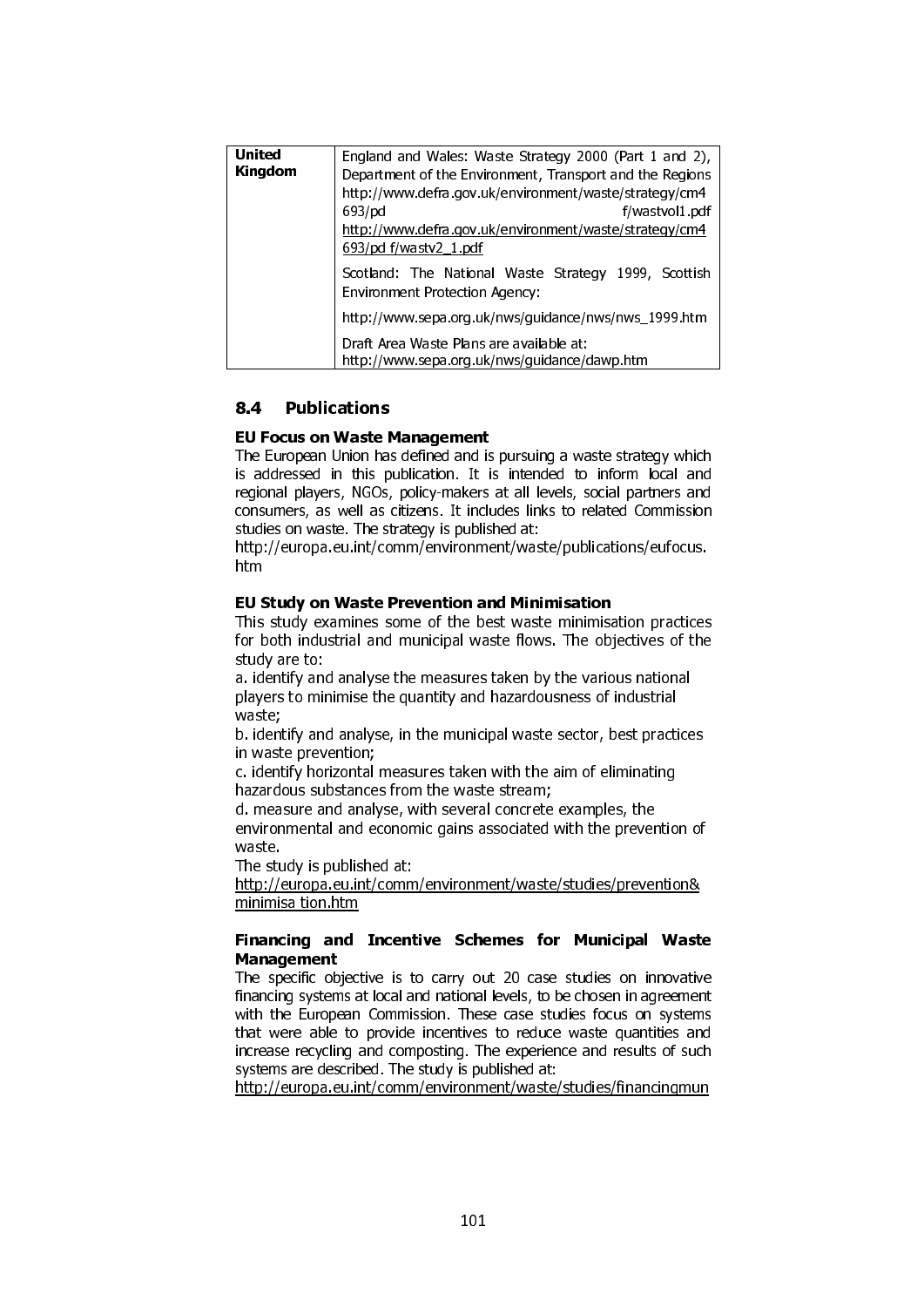icipalwa ste\_management.htm

#### Costs of Municipal Waste Management in the EU

The European Commission has published a substantial report on municipal solid waste (MSW) management costs. The report gives an overview of the costs of different waste management options at local and national levels for all 15 EU Member States. The study constitutes an attempt on the part of the Commission to generate baseline data for the costs of future policy changes. The report and the appendices are available from:

http://europa.eu.int/comm/environment/waste/studies/eucostwaste \_manag ement.htm

#### Municipal Waste Management in Accession Countries

Eurostat has collected information on the ten Central and Eastern European countries and the two Mediterranean countries. http://europa.eu.int/comm/eurostat/Public/datashop/printcatalogue/EN?catalogue=Eurostat&product=KS-47-02-301-  $-N-EN$ 

#### Success stories on composting and separate collection

This project has involved identifying a number of successful centralised and home composting schemes in six Member States: Spain, France, Ireland, Italy, Portugal and the United Kingdom. For each scheme a case study has been completed, highlighting the reasons for the scheme's success.

http://europa.eu.int/comm/environment/waste/compost/index.htm

#### Economic analysis of options for managing biodegradable municipal waste

The main objective of the study was to conduct an economic evaluation that considers both private and social welfare costs and benefits of existing options for managing the biodegradable fraction of municipal waste. The main emphasis is on separate collection and composting / anaerobic digestion. The study focuses on the Member States of the European Union and on the first wave of accession countries. http://europa.eu.int/comm/environment/waste/compost/

#### Biodegradable municipal waste management in Europe

This report from the EEA is intended as a guide to help decisionmakers in their efforts to comply with the EU Landfill Directive targets for reducing the landfilling of biodegradable municipal waste. http://reports.eea.eu.int/topic\_report\_2001\_15/en

#### Environmental instruments

The EEA carries out a number of studies on policy measures and instruments. One example is Environmental taxes — Recent developments in tools for integration, where the EEA reports on developments in the use and impact of environmental taxes and on progress made with ecological tax reforms. Published at: http://themes.eea.eu.int/Actions for improvement/policy/reports.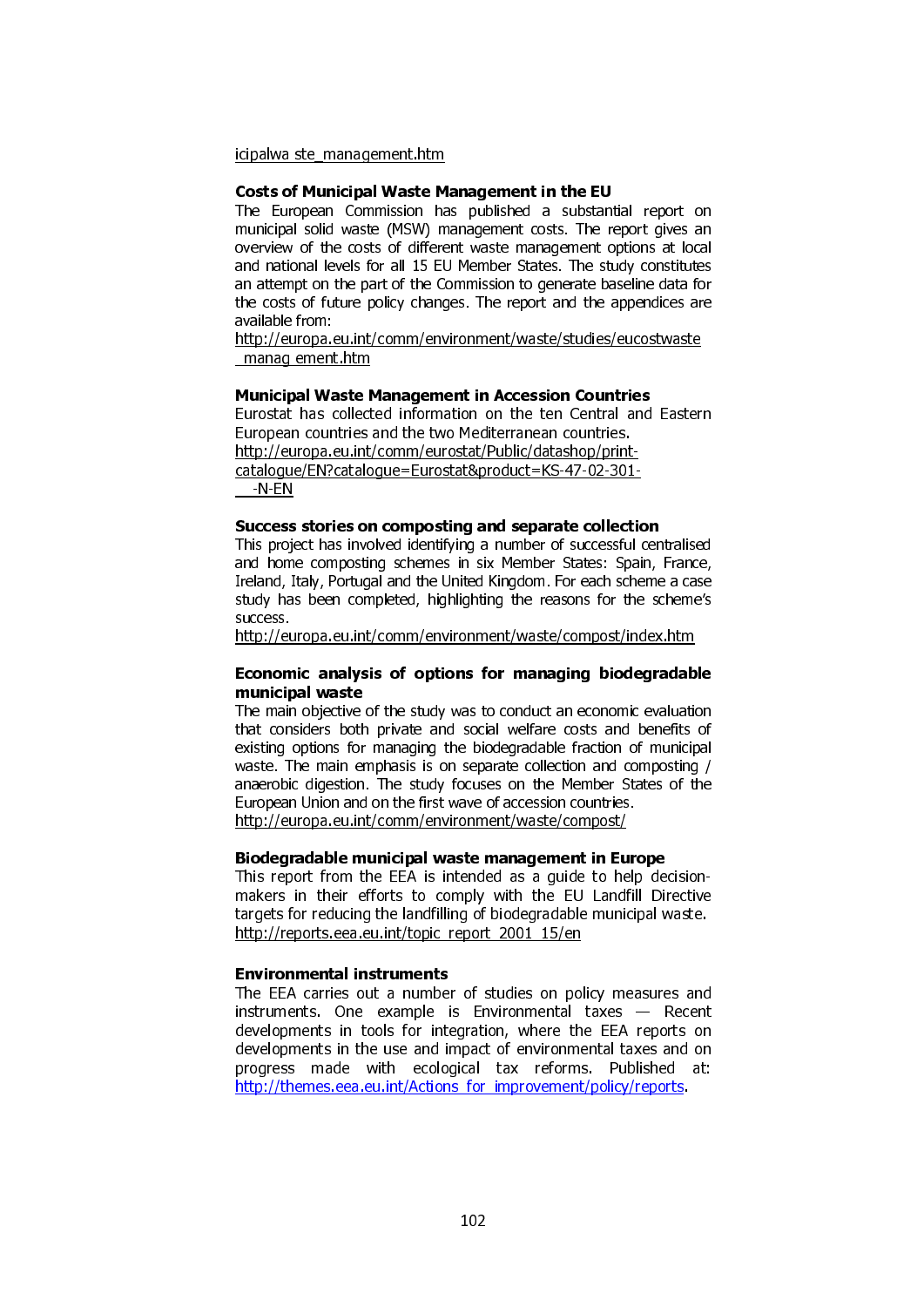#### Methods and tools for assessing information related to waste and material flows

The study includes an overview of various tools such as lifecycle assessment (LCA), environmental impact assessment, cost-benefit analysis, geographical information systems (GIS), indicators, and gives a description of applications. To be published by the European Environment Agency: http://www.eea.eu.int/

#### Environment and health

The Danish Environmental Protection Agency published a report in 2001 describing its work in protecting human health with the aid of legislation on chemicals and the environment. The report focuses on human exposure to health risks from air, soil, drinking water, bathing water, swimming pools, waste, wastewater, noise and chemical substances. The report was prepared for use mainly in Central and Eastern European countries. More information: Environmental Factors and Health -The Danish Experience, published at:

http://www.mst.dk/udgiv/Publications/2001/87-7944-519- 5/html/default\_eng.htm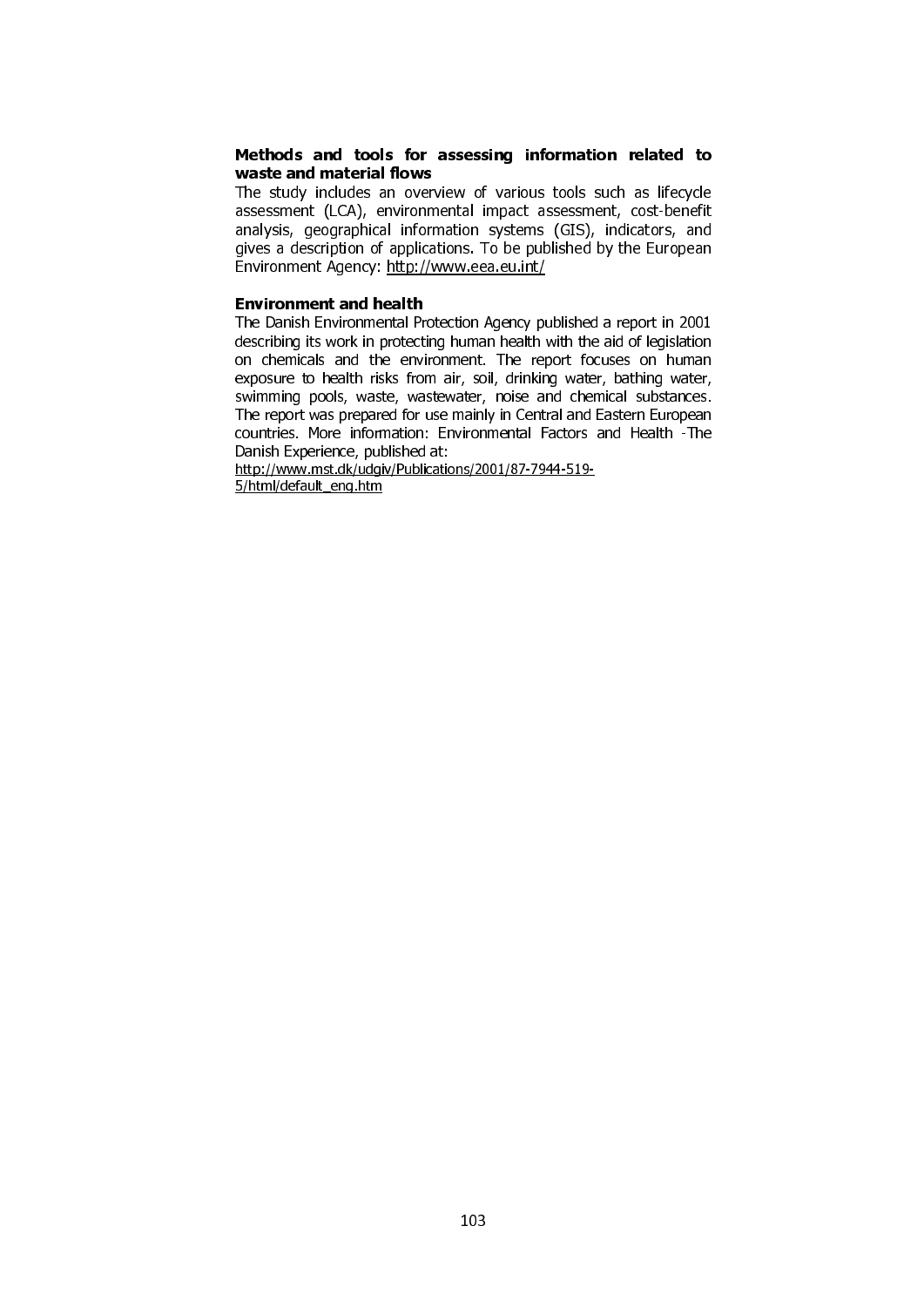## 9. Further information about waste prevention programmes

### 9.1 Principles to be observed by waste prevention programmes

- the rights and freedoms of individuals, enterprises and interest groups;
- the need to keep products and service systems functioning;
- the need to protect health and the environment while preserving resources.

| programmes                                                                                                                                        |                                                                                                                                        |  |
|---------------------------------------------------------------------------------------------------------------------------------------------------|----------------------------------------------------------------------------------------------------------------------------------------|--|
|                                                                                                                                                   | The people responsible for deciding which waste prevention                                                                             |  |
| measures should be implemented have to strike a balance between:<br>the rights and freedoms of individuals, enterprises and interest<br>$\bullet$ |                                                                                                                                        |  |
| groups;<br>the need to keep products and service systems functioning;<br>$\bullet$                                                                |                                                                                                                                        |  |
| resources.                                                                                                                                        | • the need to protect health and the environment while preserving                                                                      |  |
|                                                                                                                                                   | In doing so, the following principles should be observed:                                                                              |  |
|                                                                                                                                                   | The objective is to create a system (a macro<br>economy) which meets the needs of our                                                  |  |
|                                                                                                                                                   | generation, at least with respect to macro<br>economic costs, without jeopardising<br>the                                              |  |
| Minimum macro<br>economic costs                                                                                                                   | needs of future generations. Macro economic<br>costs include<br>costs<br>generated<br>by<br>environmental impacts, social costs<br>and |  |
|                                                                                                                                                   | financial costs<br>They also include the costs for future                                                                              |  |
|                                                                                                                                                   | generations which we generate today by<br>consuming natural resources<br>(such<br>as<br>concentrated materials and energy carriers).   |  |
|                                                                                                                                                   | All the processes and substance flows (in both<br>directions) covering the needs of our society                                        |  |
|                                                                                                                                                   | should be non-polluting and environmentally<br>safe                                                                                    |  |
| Life-cycle thinking                                                                                                                               | The macro economic costs to be considered<br>include: the environmental, economic and<br>social impacts of mining the materials we use |  |
|                                                                                                                                                   | until their final deposition in a safe sink.<br>The impacts to be considered include human                                             |  |
|                                                                                                                                                   | health, emission/immission to air, water and<br>soil, effects on land, protected areas<br>and<br>biodiversity.                         |  |
| Decoupling                                                                                                                                        | The carrying capacity of planet earth is limited.<br>Hence, it is necessary, at least in the long                                      |  |
|                                                                                                                                                   |                                                                                                                                        |  |
|                                                                                                                                                   |                                                                                                                                        |  |
|                                                                                                                                                   |                                                                                                                                        |  |
|                                                                                                                                                   | 104                                                                                                                                    |  |
|                                                                                                                                                   |                                                                                                                                        |  |
|                                                                                                                                                   |                                                                                                                                        |  |
|                                                                                                                                                   |                                                                                                                                        |  |
|                                                                                                                                                   |                                                                                                                                        |  |
|                                                                                                                                                   |                                                                                                                                        |  |
|                                                                                                                                                   |                                                                                                                                        |  |
|                                                                                                                                                   |                                                                                                                                        |  |
|                                                                                                                                                   |                                                                                                                                        |  |
|                                                                                                                                                   |                                                                                                                                        |  |
|                                                                                                                                                   |                                                                                                                                        |  |
|                                                                                                                                                   |                                                                                                                                        |  |
|                                                                                                                                                   |                                                                                                                                        |  |
|                                                                                                                                                   |                                                                                                                                        |  |
|                                                                                                                                                   |                                                                                                                                        |  |
|                                                                                                                                                   |                                                                                                                                        |  |
|                                                                                                                                                   |                                                                                                                                        |  |
|                                                                                                                                                   |                                                                                                                                        |  |
|                                                                                                                                                   |                                                                                                                                        |  |
|                                                                                                                                                   |                                                                                                                                        |  |
|                                                                                                                                                   |                                                                                                                                        |  |
|                                                                                                                                                   |                                                                                                                                        |  |
|                                                                                                                                                   |                                                                                                                                        |  |
|                                                                                                                                                   |                                                                                                                                        |  |
|                                                                                                                                                   |                                                                                                                                        |  |
|                                                                                                                                                   |                                                                                                                                        |  |
|                                                                                                                                                   |                                                                                                                                        |  |
|                                                                                                                                                   |                                                                                                                                        |  |
|                                                                                                                                                   |                                                                                                                                        |  |
|                                                                                                                                                   |                                                                                                                                        |  |
|                                                                                                                                                   |                                                                                                                                        |  |
|                                                                                                                                                   |                                                                                                                                        |  |
|                                                                                                                                                   |                                                                                                                                        |  |
|                                                                                                                                                   |                                                                                                                                        |  |
|                                                                                                                                                   |                                                                                                                                        |  |
|                                                                                                                                                   |                                                                                                                                        |  |
|                                                                                                                                                   |                                                                                                                                        |  |
|                                                                                                                                                   |                                                                                                                                        |  |
|                                                                                                                                                   |                                                                                                                                        |  |
|                                                                                                                                                   |                                                                                                                                        |  |
|                                                                                                                                                   |                                                                                                                                        |  |
|                                                                                                                                                   |                                                                                                                                        |  |
|                                                                                                                                                   |                                                                                                                                        |  |
|                                                                                                                                                   |                                                                                                                                        |  |
|                                                                                                                                                   |                                                                                                                                        |  |
|                                                                                                                                                   |                                                                                                                                        |  |
|                                                                                                                                                   |                                                                                                                                        |  |
|                                                                                                                                                   |                                                                                                                                        |  |
|                                                                                                                                                   |                                                                                                                                        |  |
|                                                                                                                                                   |                                                                                                                                        |  |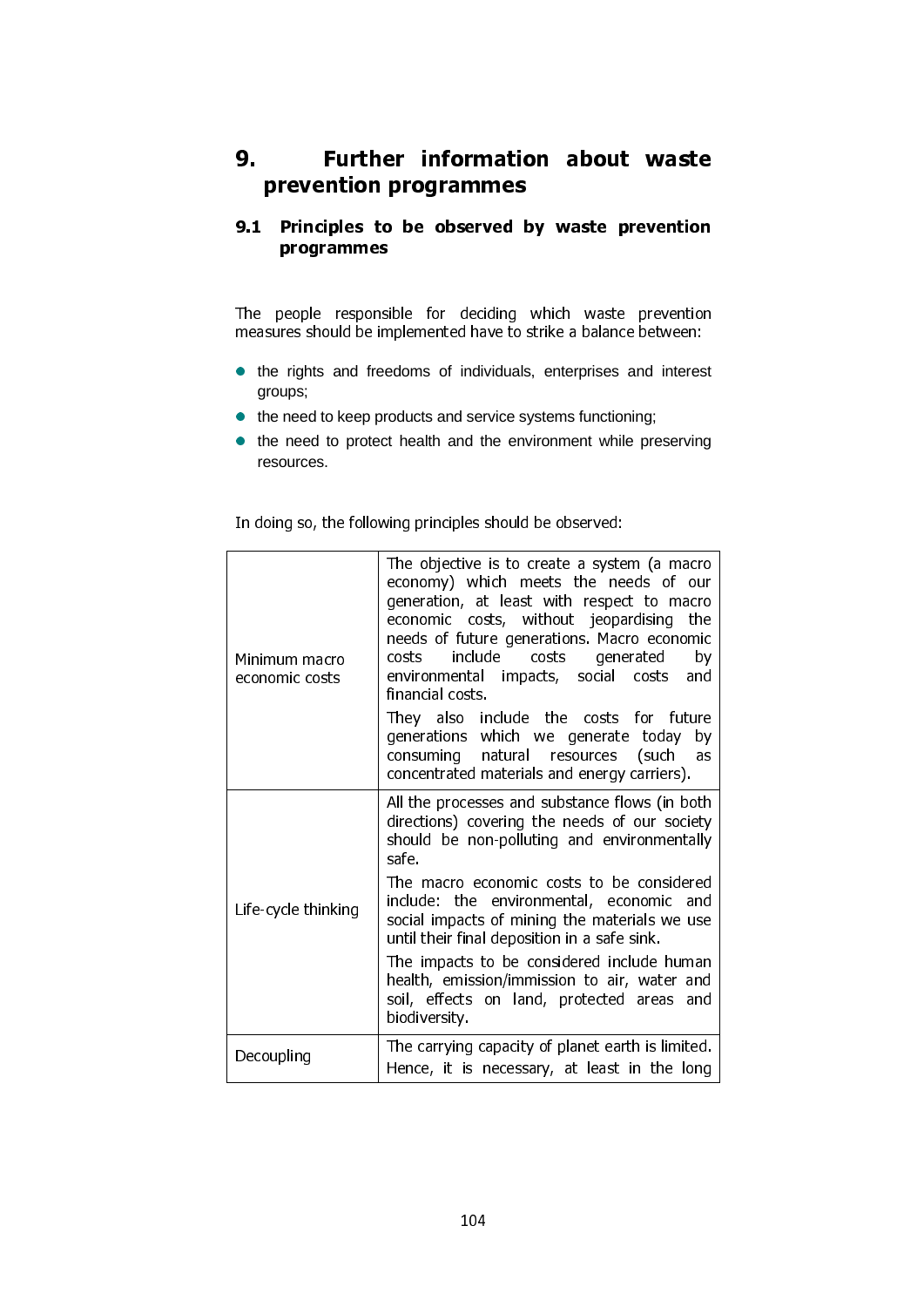|                                                                                                                 | term, to reduce radically the environmental<br>impacts and consumption of natural resources<br>while ensuring that the economy continues to<br>grow.                                                                                                                                                                                                                                                                                                                                                                                                                                                                                                                                                             |
|-----------------------------------------------------------------------------------------------------------------|------------------------------------------------------------------------------------------------------------------------------------------------------------------------------------------------------------------------------------------------------------------------------------------------------------------------------------------------------------------------------------------------------------------------------------------------------------------------------------------------------------------------------------------------------------------------------------------------------------------------------------------------------------------------------------------------------------------|
| Protection of<br>natural resources,<br>environmental and<br>human health                                        | Reducing environmental impacts<br>means<br>protecting<br>natural<br>resources<br>and<br>environmental and human health.                                                                                                                                                                                                                                                                                                                                                                                                                                                                                                                                                                                          |
| Prevention of<br>negative economic<br>and social impacts;<br>promotion of<br>economic and<br>social development | Thel<br>prevention<br>while<br>waste<br>programme,<br>aiming to lower environmental impacts, should<br>negative<br>economic<br>and<br>social<br>not<br>cause<br>impacts but rather take up opportunities for<br>increasing competitiveness, creating jobs and<br>shifting<br>material/energy-based<br>from<br>a<br>economy to a service-based economy.                                                                                                                                                                                                                                                                                                                                                           |
| Waste hierarchy                                                                                                 | The following waste hierarchy should apply as<br>a priority in legislation and policy relating to<br>waste prevention and management:<br>(a) prevention;<br>(b) preparing for re-use,<br>(c) recycling;<br>(d) other recovery, e.g. energy recovery;<br>(e) disposal.<br>When applying this waste hierarchy Member<br>States should take measures to encourage the<br>deliver<br>the<br>that<br>best<br>overall<br>options<br>environmental outcome (the lowest macro<br>economic system costs). This may mean that<br>specific waste streams<br>depart from<br>the<br>hierarchy, where this is justified by life-cycle<br>thinking on the overall impacts<br>of the<br>generation and management of such waste. |
| Waste as a<br>resource                                                                                          | 'Waste' by definition means any substance or<br>object which the holder discards, or intends or<br>is required to discard. Hence, waste is material<br>which no longer has any real value for the<br>holder.<br>Waste<br>prevention,<br>however,<br>can<br>amount to re-establishing value for the holder<br>or any other potential user.                                                                                                                                                                                                                                                                                                                                                                        |
| Safe sinks                                                                                                      | The maximum recycling rate is achieved when<br>a further increase of recycling would increase<br>the macro economic system costs (and would<br>the<br>environmental<br>impact).<br>Any<br>increase<br>material which<br>would<br>the<br>total<br>increase                                                                                                                                                                                                                                                                                                                                                                                                                                                        |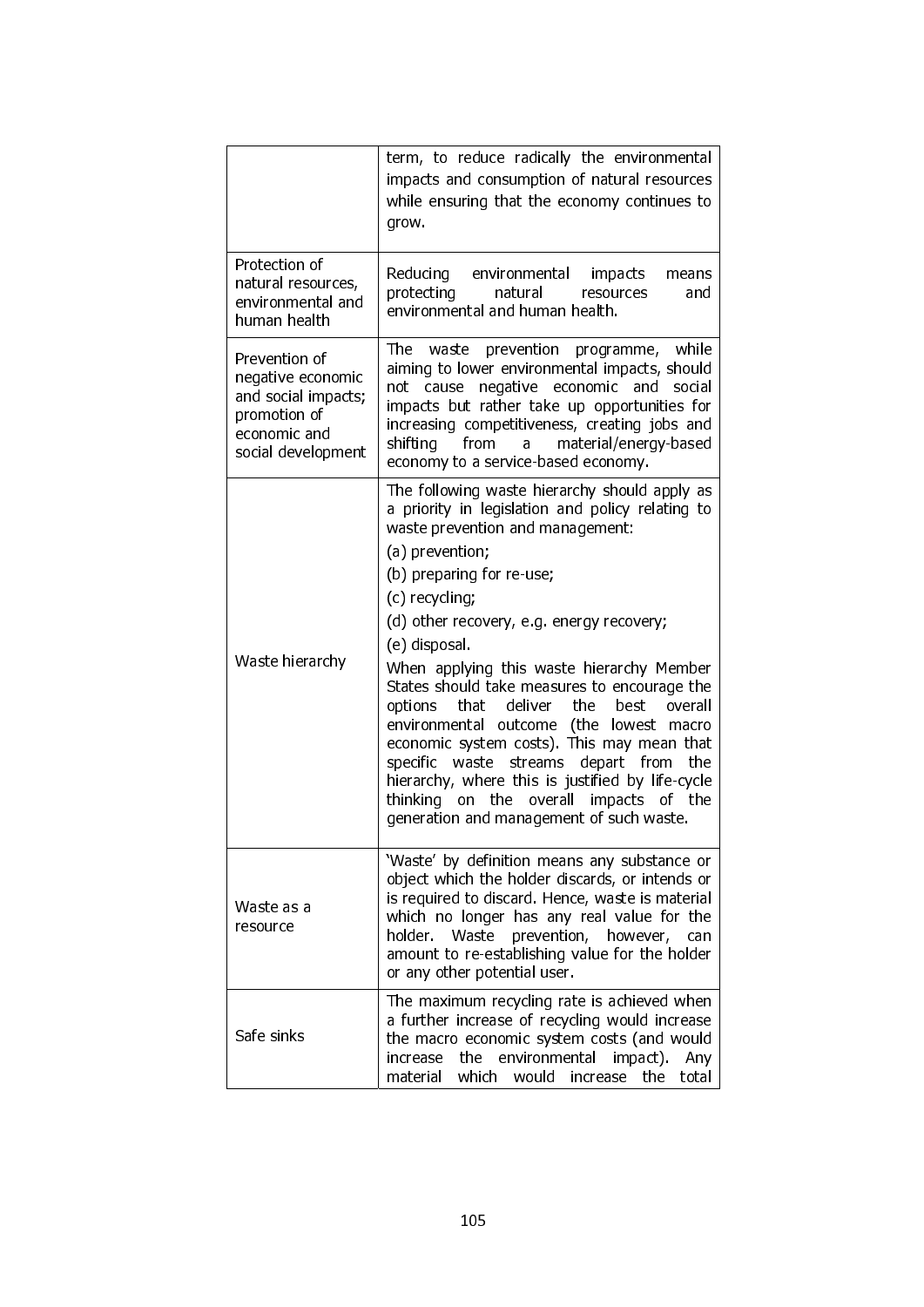|                                              | environmental impact of a macro economy<br>when recycled is to be separated from the<br>material flows, treated so that it cannot cause<br>any further harm and stored in a safe sink.                                                                                                                                                                                                                                                                                                                                                                                                                 |
|----------------------------------------------|--------------------------------------------------------------------------------------------------------------------------------------------------------------------------------------------------------------------------------------------------------------------------------------------------------------------------------------------------------------------------------------------------------------------------------------------------------------------------------------------------------------------------------------------------------------------------------------------------------|
| Sustainability                               | Sustainability means that the macro economic<br>system which we establish to meet our needs<br>should be able to develop into a system which<br>can meet the needs of future generations<br>efficiently. In the long term these<br>macro<br>economic systems must have the capacity to<br>operate without any degradation of natural<br>resources.                                                                                                                                                                                                                                                     |
|                                              | One way of preventing waste is to promote<br>sustainable consumption and production. This<br>encompasses low-impact mining and material<br>processing, cleaner production, eco-design and<br>long-lasting repairable, efficient low-material,<br>low-pollutant products, and consumption which<br>meets needs with a minimum of materials,<br>energy and products.                                                                                                                                                                                                                                     |
| Sustainable<br>consumption and<br>production | Many waste prevention measures focus on the<br>early stages of the life cycle, where the<br>material and waste flows, as well as the<br>environmental<br>impacts, are<br>the<br>greatest.<br>However, it should not be forgotten that<br>changes in the consumption phase do not only<br>affect environmental impacts in this phase but<br>also affect the environmental impacts of all<br>preceding and subsequent phases. Therefore,<br>it is important to start by considering<br>all<br>phases of the life cycle before selecting a<br>priority target area for the waste prevention<br>programme. |
|                                              | A crucial lever for waste prevention is the<br>promotion of lifestyles which focus on creating<br>'happiness' instead of focusing on owning as<br>much as possible.                                                                                                                                                                                                                                                                                                                                                                                                                                    |
|                                              | Sustainable consumption is the use of goods<br>and services which cover basic needs, and<br>of<br>while<br>improve<br>the<br>quality<br>life,<br>simultaneously minimising the degradation of<br>natural resources, the utilisation of<br>toxic<br>of waste<br>materials<br>and emissions<br>and<br>pollutants throughout the lifecycle so that the<br>needs<br>of future<br>generations<br>are<br>not<br>(NORWEGIAN<br><b>MINISTRY</b><br>jeopardised<br>OF<br>THE<br>ENVIRONMENT 1994).                                                                                                              |
| Eco-efficiency and                           | Eco-efficiency means meeting given needs with                                                                                                                                                                                                                                                                                                                                                                                                                                                                                                                                                          |
|                                              |                                                                                                                                                                                                                                                                                                                                                                                                                                                                                                                                                                                                        |
|                                              | 106                                                                                                                                                                                                                                                                                                                                                                                                                                                                                                                                                                                                    |
|                                              |                                                                                                                                                                                                                                                                                                                                                                                                                                                                                                                                                                                                        |
|                                              |                                                                                                                                                                                                                                                                                                                                                                                                                                                                                                                                                                                                        |
|                                              |                                                                                                                                                                                                                                                                                                                                                                                                                                                                                                                                                                                                        |
|                                              |                                                                                                                                                                                                                                                                                                                                                                                                                                                                                                                                                                                                        |
|                                              |                                                                                                                                                                                                                                                                                                                                                                                                                                                                                                                                                                                                        |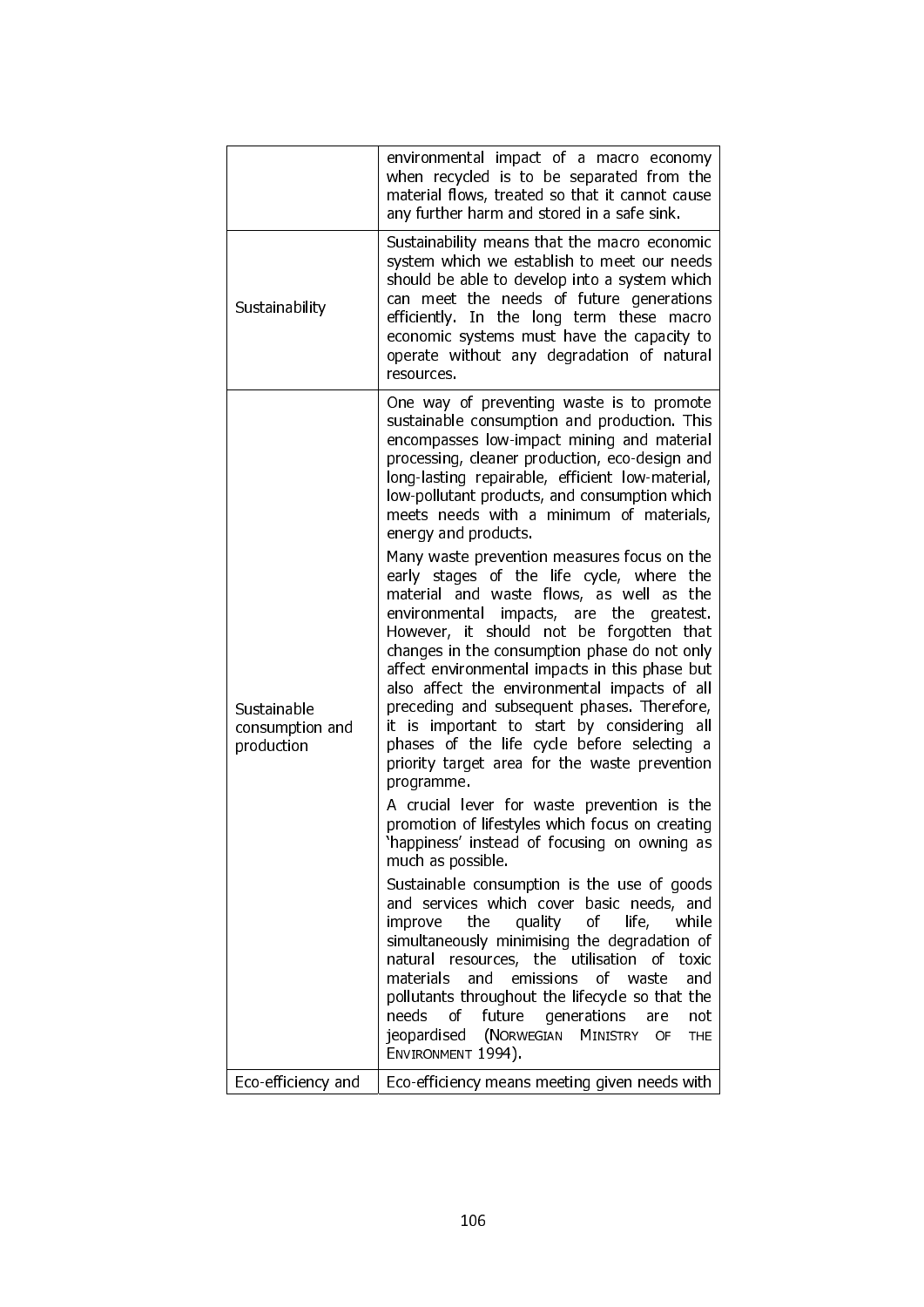| eco-sufficiency                                            | minimal depletion of natural resources and<br>minimal environmental impacts.                                                                                                                                                                                                                                                                                                                                                                                                                                                                                                                                                     |
|------------------------------------------------------------|----------------------------------------------------------------------------------------------------------------------------------------------------------------------------------------------------------------------------------------------------------------------------------------------------------------------------------------------------------------------------------------------------------------------------------------------------------------------------------------------------------------------------------------------------------------------------------------------------------------------------------|
|                                                            | One drawback of the eco-efficiency concept is<br>that, frequently, past efficiency improvements<br>not led to less input (that is less<br>have<br>consumption of natural resources) but rather<br>increased output (that is<br>final<br>more<br>to<br>consumption). In order to tackle this rebound<br>effect, the concept of eco-sufficiency also<br>addresses the level<br>of needs<br>that<br>final<br>By influencing<br>consumers wish to<br>cover.<br>consumption patterns and lifestyles, a high<br>quality of life is achieved with<br>minimal<br>depletion of natural resources and<br>minimal<br>environmental impacts. |
| Efficiency and<br>effectiveness                            | Each<br>the<br>in.<br>waste<br>prevention<br>measure<br>programme must have greater benefits than<br>costs. It also must contribute to achieving the<br>objectives of the programme at lower costs<br>than the alternatives at hand.                                                                                                                                                                                                                                                                                                                                                                                             |
| <b>Technical feasibility</b><br>and economic<br>viability. | The only viable measures are those which can<br>be implemented under real life conditions and<br>which society can afford.                                                                                                                                                                                                                                                                                                                                                                                                                                                                                                       |
| Transparency and<br>participation                          | Member States should<br>that<br>the<br>ensure<br>development of waste legislation and policy is<br>a fully transparent process which complies with<br>national<br>rules<br>governing<br>existing<br>the<br>consultation and involvement of citizens and<br>stakeholders.                                                                                                                                                                                                                                                                                                                                                         |
| Precautionary<br>principle                                 | Waste-prevention<br>should<br>programmes<br>anticipate problems which may develop in the<br>future and provide appropriate solutions. It is<br>always cheaper to prevent damage in<br>an<br>efficient way than it is to repair it.                                                                                                                                                                                                                                                                                                                                                                                               |
| Proximity principle                                        | Normally, the point where the environmental<br>impact can be reduced most efficiently and<br>most effectively is at the source of the<br>pollution.                                                                                                                                                                                                                                                                                                                                                                                                                                                                              |
| Polluter-pays<br>principle and                             | person or body causing an impact is<br>The<br>responsible for abating that impact as well as<br>for carrying the costs.                                                                                                                                                                                                                                                                                                                                                                                                                                                                                                          |
| extended producer<br>responsibility                        | At any rate, the party which pays for improving<br>the system should be the party which benefits<br>from the improvement.                                                                                                                                                                                                                                                                                                                                                                                                                                                                                                        |
|                                                            | Tenant-landlord situations can frequently be                                                                                                                                                                                                                                                                                                                                                                                                                                                                                                                                                                                     |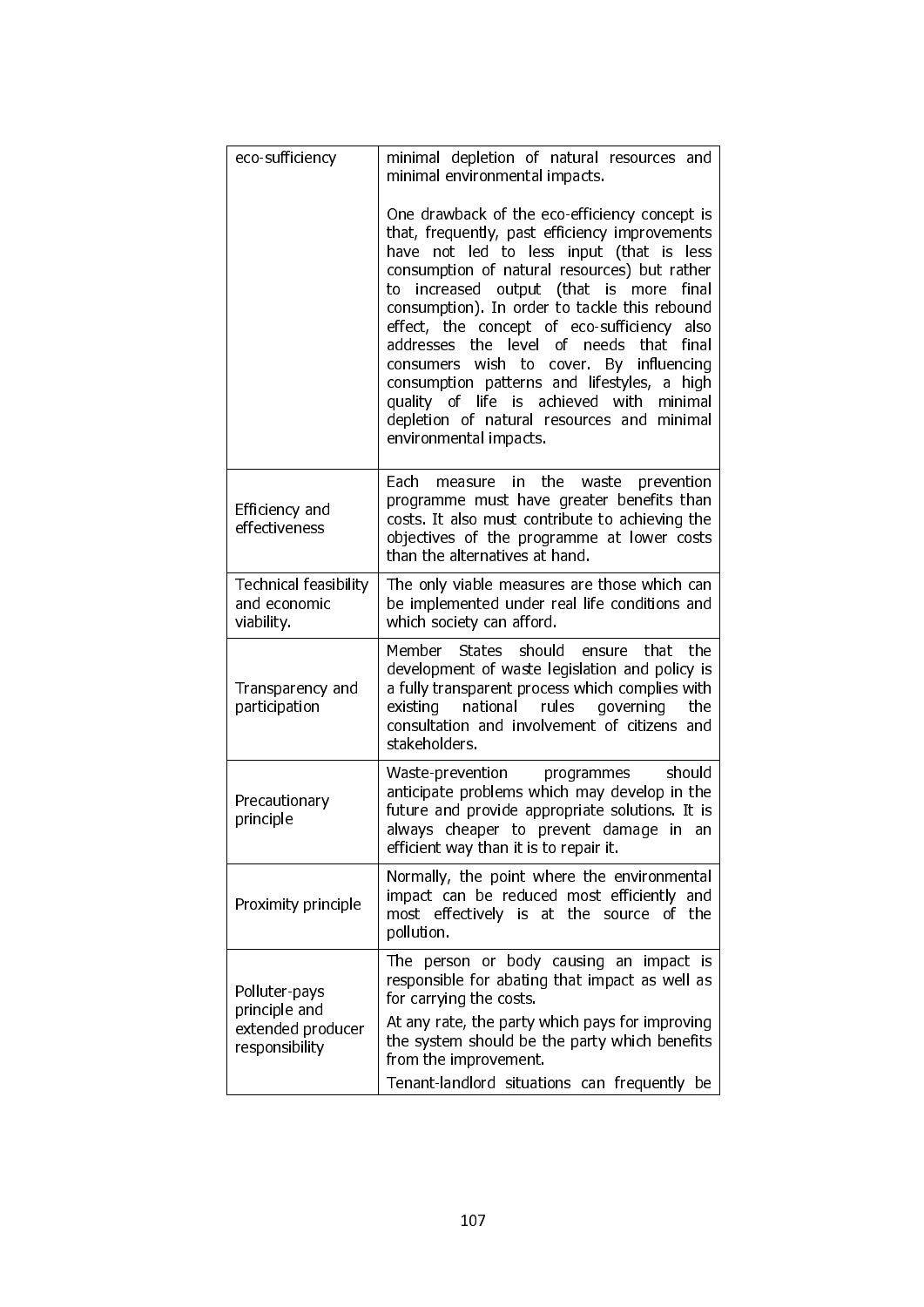| found in our system. For instance, if a landlord<br>invests in better building insulation, it is he<br>who carries the costs, while the tenant benefits<br>from a lower fuel bill.                                                                                                                                 |
|--------------------------------------------------------------------------------------------------------------------------------------------------------------------------------------------------------------------------------------------------------------------------------------------------------------------|
| One of the core tasks of waste-prevention<br>programmes is to surmount these situations of<br>multi-person-irresponsibility and create<br>conditions where the polluter pays and the<br>investor reaps the benefit.                                                                                                |
| Examples of concrete ways of applying the<br>polluter-pays principle with extended producer<br>responsibility schemes are levies on polluting<br>products or 'take-back' obligations with an<br>additional obligation to cover the costs for the<br>treatment of the respective spent products<br>(ECOLOGIC 2005). |
|                                                                                                                                                                                                                                                                                                                    |
|                                                                                                                                                                                                                                                                                                                    |
|                                                                                                                                                                                                                                                                                                                    |
|                                                                                                                                                                                                                                                                                                                    |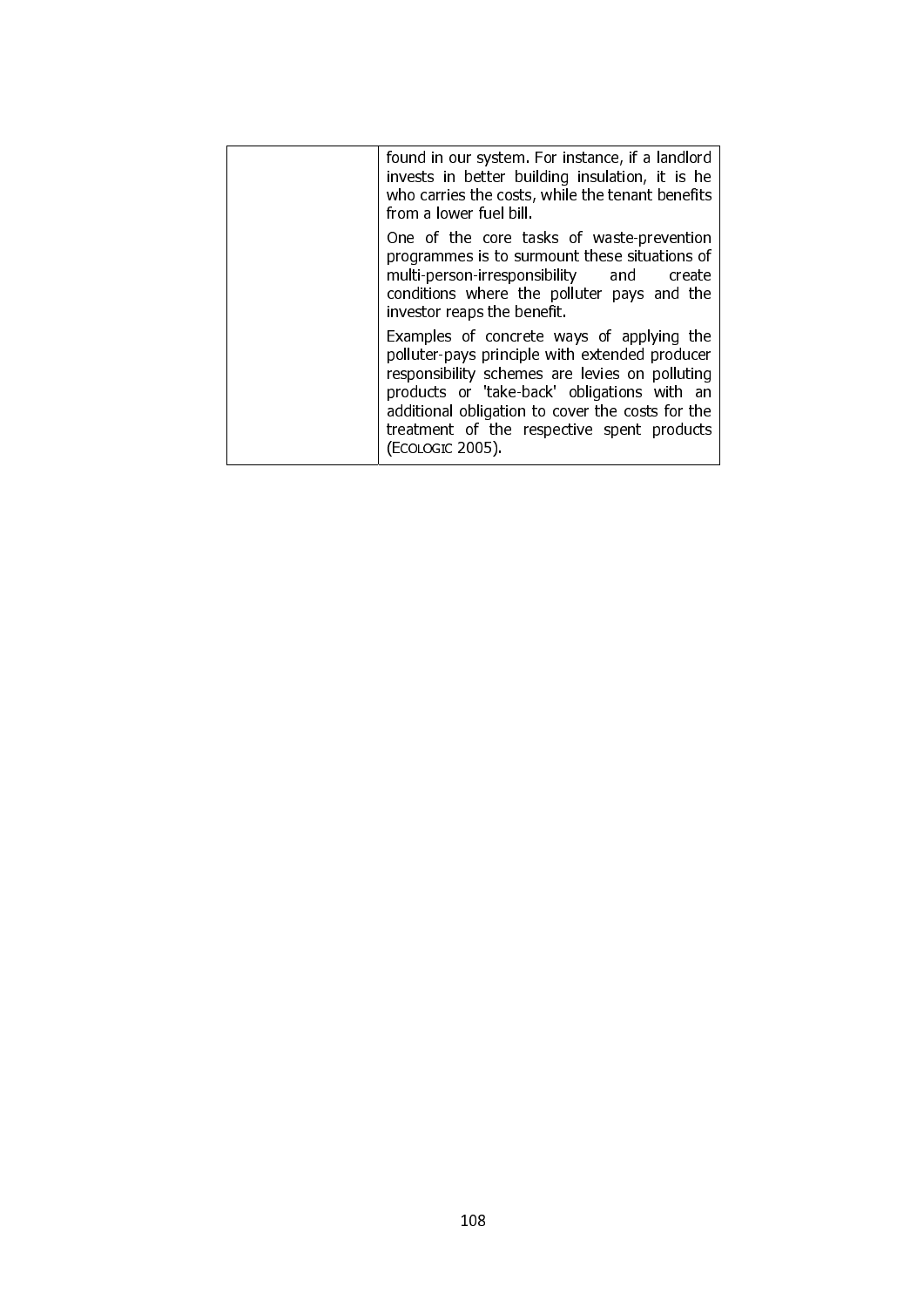## 10. Glossary of technical terms

# Bio-waste

Bio-waste means biodegradable garden and park waste, food and kitchen waste from households, restaurants, caterers and retail kitchen waste from households, restaurants, caterers and retail premises and comparable waste from food processing plants.

#### j Biodegradable Waste

Biodegradable waste means any waste that is capable of undergoing anaerobic or aerobic decomposition, such as food and garden waste, and paper and paperboard.

#### Bulky waste

Large wastes, such as appliances, furniture and trees and branches, which cannot be handled by normal municipal waste-processing<br>matheds methods.

## Co-incineration

Co-incineration means incineration whose main purpose is the generation of energy or production of material products and:

- which uses wastes as a regular or additional fuel or
- which uses wastes as a regular or additional fuel or • in which waste is thermally treated for the purpose of disposal.

## Collection

Collection means the gathering of waste, including the preliminary sorting and storage of waste for the purposes of transport to a waste-treatment facility.

Separate collection means collection where a waste stream is kept separately by type and nature so as to facilitate a specific treatment.

## Construction and Demolition Waste (C&D Waste)

Construction and demolition waste means waste corresponding to the waste codes in Chapter 17 of the Annex to Commission Decision the waste codes in Chapter 17 of the Annex to Commission Decision 2000/532/EC3, excluding hazardous waste and naturally occurring material as defined in category 17 05 04.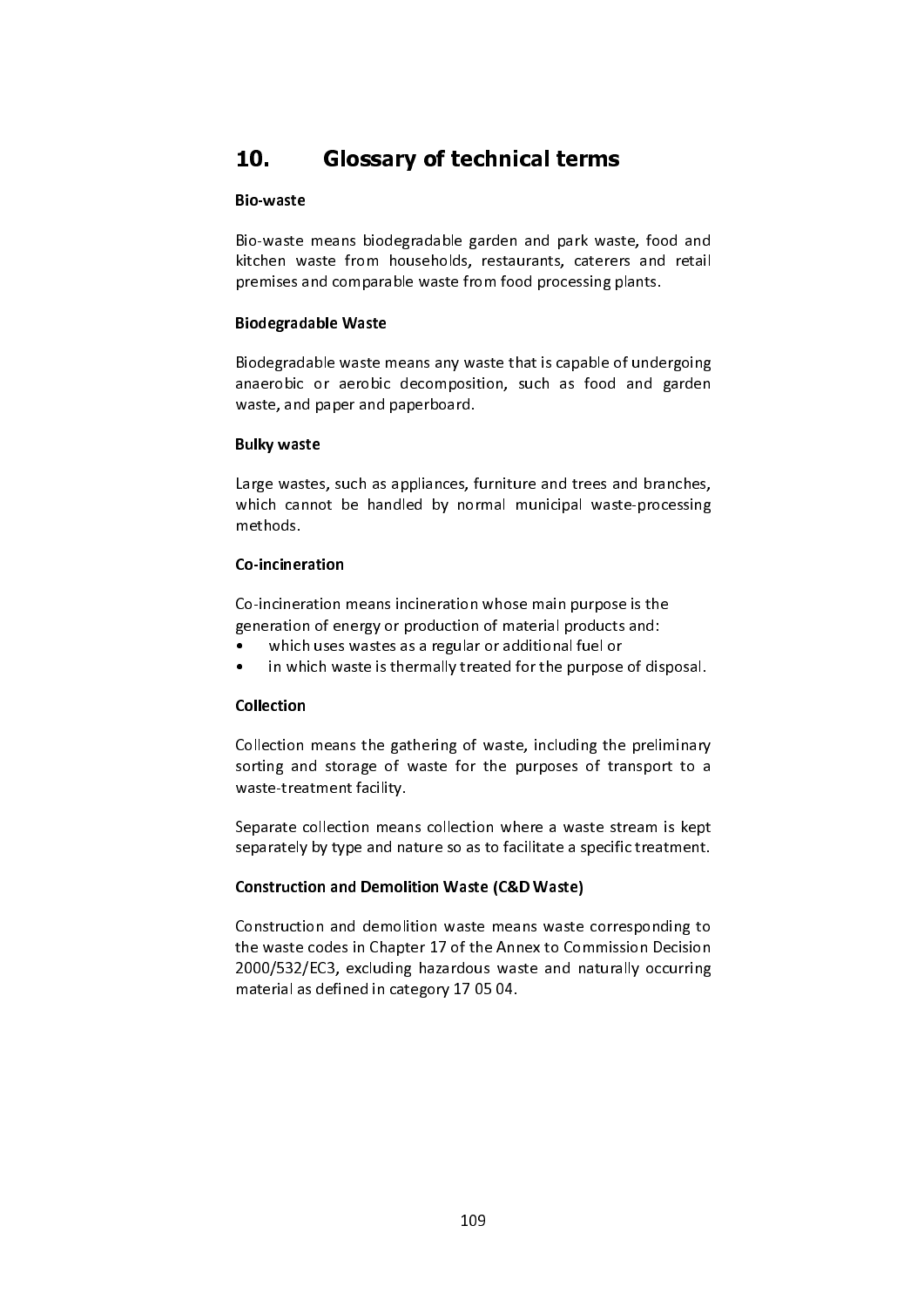#### Commercial Waste

Commercial waste, also known as retail waste, is a waste material<br>that originates in wholesale business establishments, office that originates in wholesale business establishments, office buildings, stores, schools, hospitals and government agencies.

#### Disposal

Disposal means any operation which is not recovery, even where the operation has as a secondary consequence the reclamation of substances or energy.

#### j Dump

An open, unmanaged, illegal disposal site used instead of a permitted landfill.

#### Energy recovery

The energy which is produced by the incineration of waste is utilised.

## Green Waste

see Biowaste

#### Hazardous waste

Hazardous waste means waste which displays one or more hazardous properties, for example explosive, toxic or infectious.

#### Health-care waste — HCW (Medical, Clinical, Hospital Waste)

Any solid waste that is generated in the diagnosis, treatment, or immunisation of human beings or animals, in research pertaining thereto, or in the production or testing of biologicals.

#### Hazardous household waste

Hazardous household waste means those fractions of household waste which fall under the definition of hazardous waste.

#### Household Waste

Household waste means waste generated by households.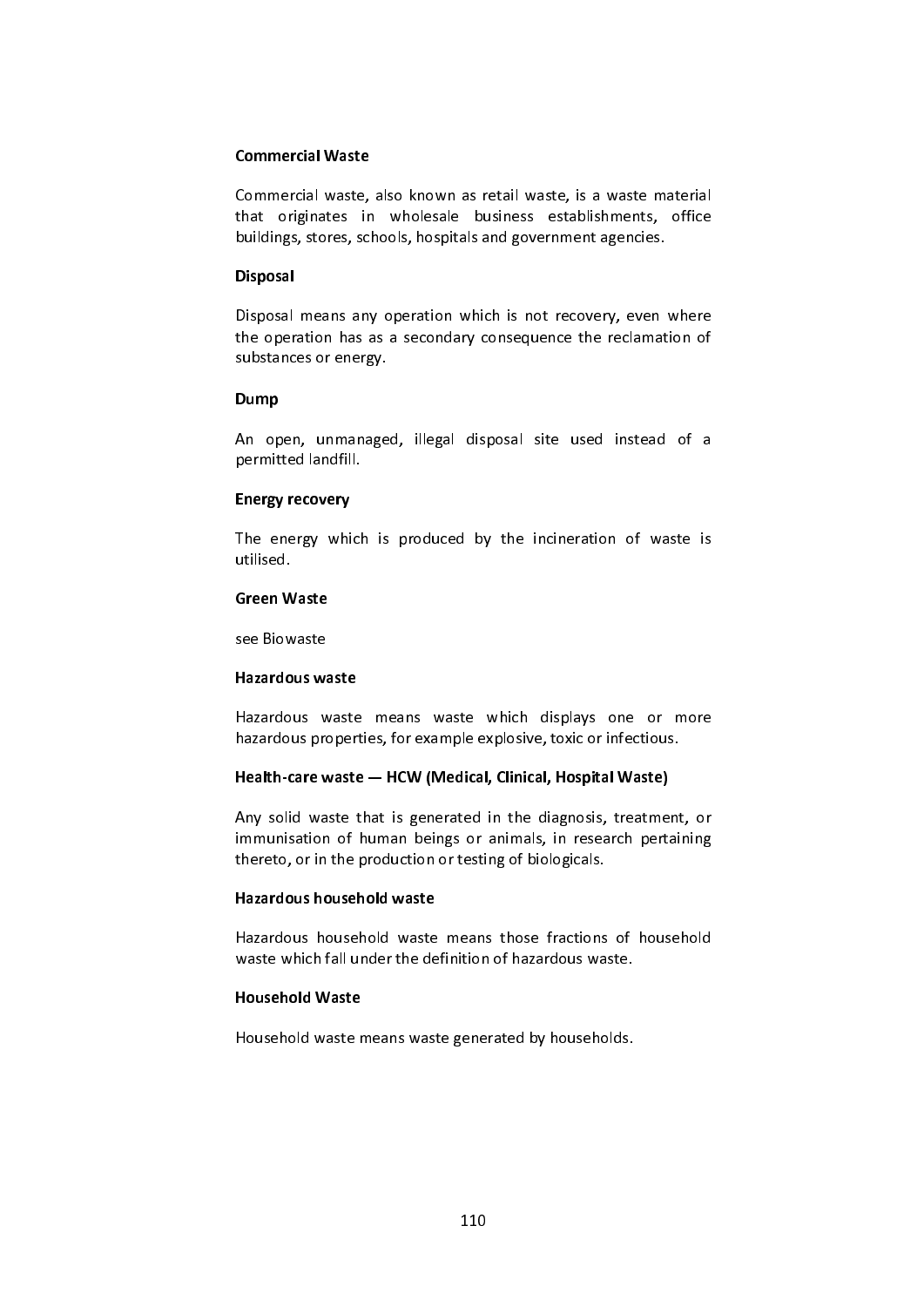#### Incineration

Incineration is the thermal treatment of wastes with or without recovery of the combustion heat generated. This includes the incineration by oxidation of waste as well as other thermal treatment processes such as pyrolysis, gasification or plasma processes, in so far as the substances resulting from the treatment are subsequently incinerated. The process of burning solid waste are subsequently incinerated. The process of burning solid waste under controlled conditions to reduce its weight and volume and often to produce energy.

#### $\overline{1}$ Industrial waste

Waste which results from industrial processes, including factories and treatment plants.

#### Inert Waste

Inert waste means waste that does not undergo any significant physical, chemical or biological transformations. Inert waste will not dissolve, burn or otherwise physically or chemically react, biodegrade or adversely affect other matter with which it comes into contact in a way likely to give rise to environmental pollution or harm human health. The total leachability and pollutant content of the waste and the eco-toxicity of the leachate must be insignificant, the waste and the eco-toxicity of the leachate must be insignificant, and in particular not endanger the quality of surface water and/or groundwater.

#### Landfill / Sanitary landfill

A landfill means a waste disposal site for the deposit of the waste onto or into land (i.e. underground).

A sanitary landfill is a landfill that meets the standard specifications, and gas management and monitoring, compaction, daily and final and gas management and monitoring, compaction, daily and final cover, complete access control and record-keeping.

#### Material recovery

Material recovery means any recovery operation, excluding energy recovery and reprocessing into materials which are to be used as fuel.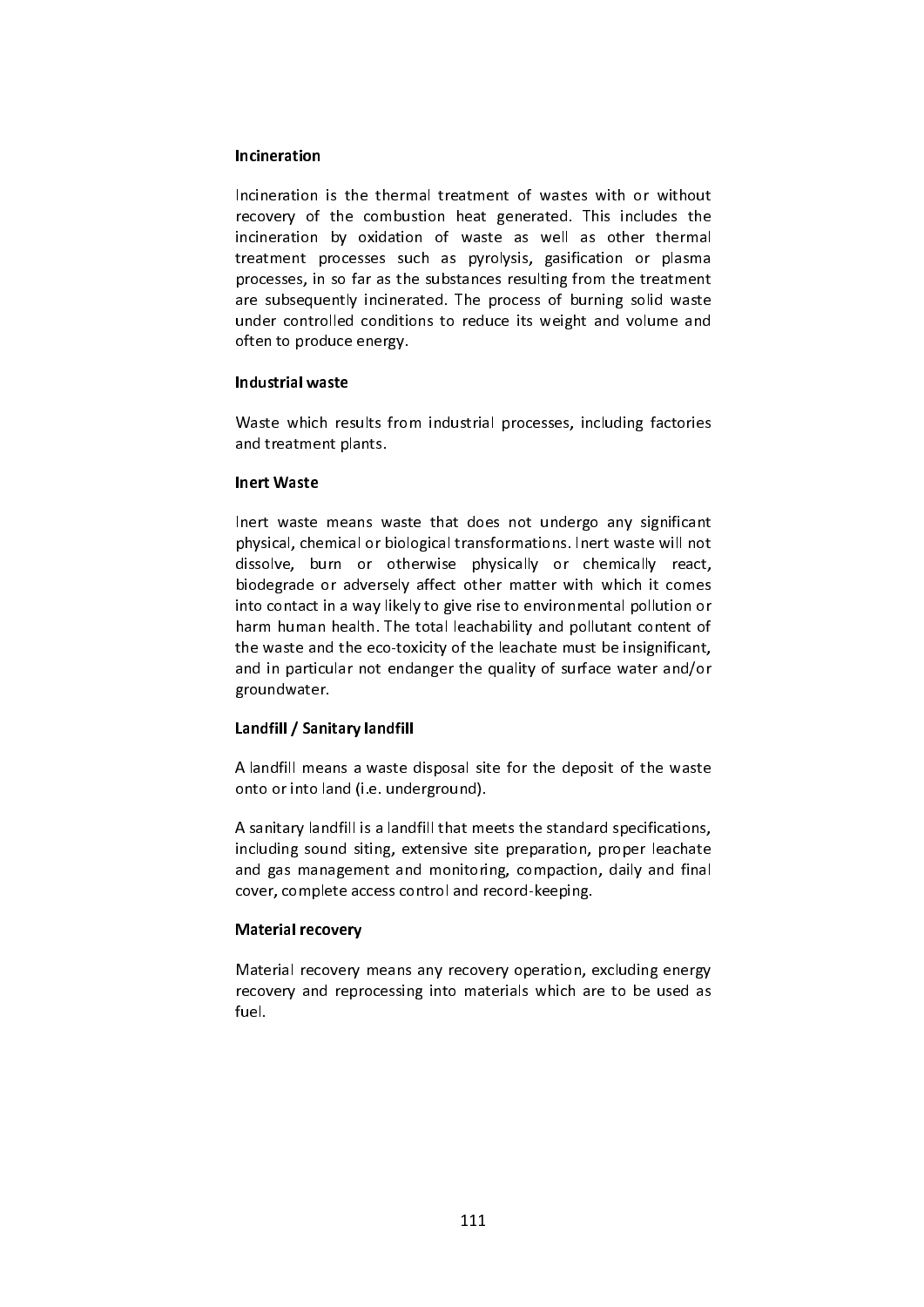#### Municipal Waste

Municipal waste means waste from households and similar waste. Similar waste is defined as waste which is in nature and composition comparable to household waste, excluding production waste and waste from agriculture and forestry.

### Organic waste

Material that is derived from plant or animal sources, and which can generally be decomposed by microorganisms.

### Packaging

Packaging means all products made of any materials of any nature<br>to be used for the containment, protection, handling, delivery and to be used for the containment, protection, handling, delivery and presentation of goods, from raw materials to processed goods, from the producer to the user or the consumer.

#### l Packaging waste

Packaging waste means any packaging or packaging material which falls under the definition of waste, excluding production residues.

#### l Paperboard

Heavyweight grades of paper, commonly used for packaging products such as cereal boxes.

#### Recovery

Recovery means any operation whose principal result is waste serving a useful purpose by replacing other materials which would otherwise have been used to fulfil a particular function, or waste otherwise have been used to fulfil a particular function, or waste being prepared to fulfil that function, in the plant or in the wider economy.

## Recycling

Recycling is the third level of the waste hierarchy. It means any recovery operation by which waste materials are reprocessed into products, materials or substances whether for the original or other purposes. It includes the reprocessing of organic material but does not include energy recovery and the reprocessing into materials that not include energy recovery and the reprocessing into materials that are to be used as fuels or for backfilling operations.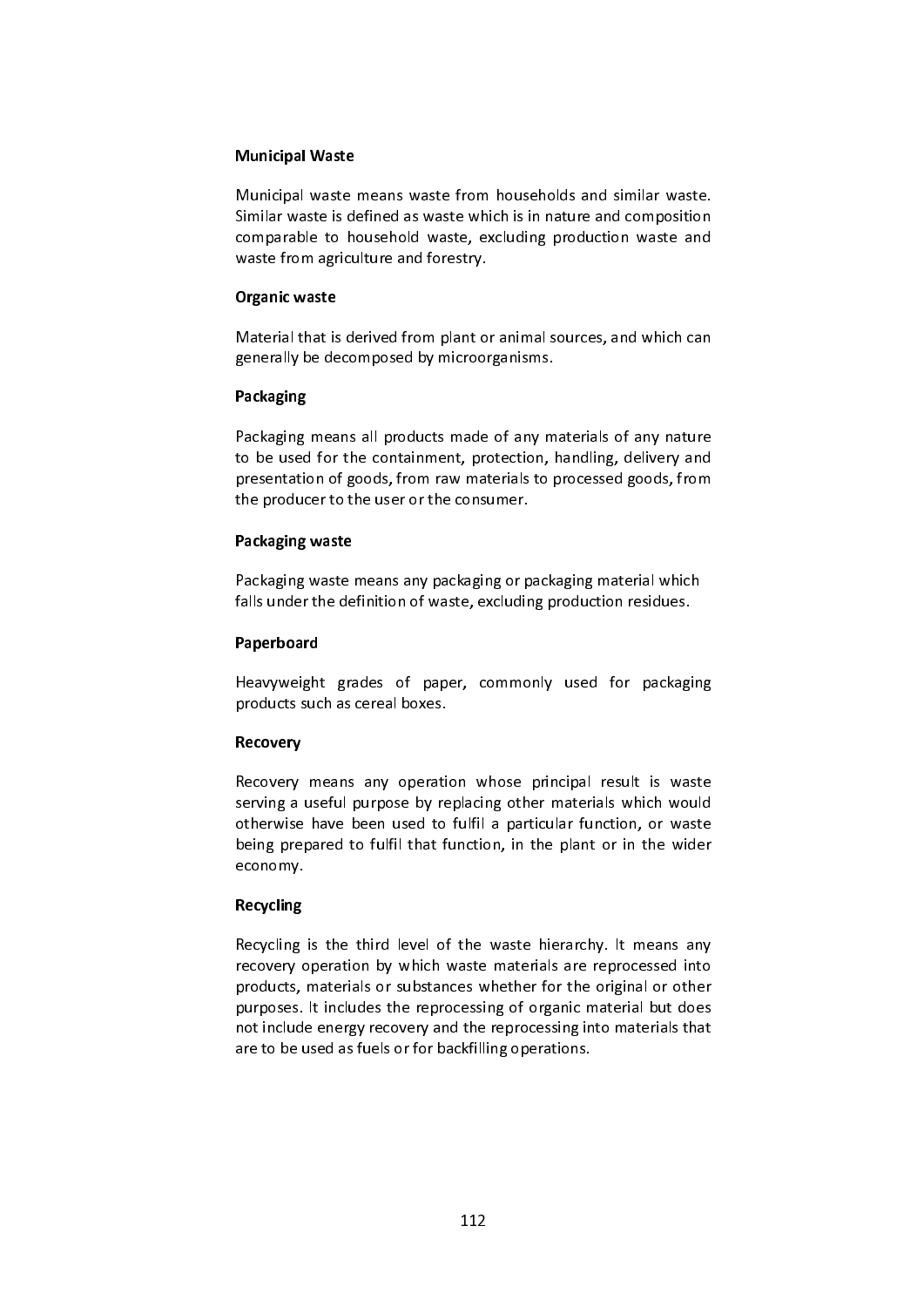#### Residual Waste

The elements of the household waste stream that remain after recycling or compostable materials have been separated or removed.

#### Re-use

Re-use is the second stage in the waste hierarchy. Re-use means any operation by which products or components that are not waste are operation by which products or components that are not waste are used again for the same purpose for which they were conceived.

Preparing for re-use means checking, cleaning or repairing recovery operations, by which products or components of products that have operations, by which products or components of products that have become waste are prepared so that they can be re-used without any other pre-processing.

#### **Treatment**

Treatment means recovery or disposal operations, including<br>preparation prior to recovery or disposal. This includes the physical, thermal, chemical or biological processes, including sorting, that change the characteristics of the waste in order to reduce its change the characteristics of the waste in order to reduce its volumes or hazardous nature, facilitate its handling or enhance recovery.

#### Waste management

Waste management means the collection, transport, recovery and disposal of waste, including the supervision of such operations and disposal of waste, including the supervision of such operations and the after-care of disposal sites, as well as measures taken as a dealer or broker.

#### Waste Minimisation

Action to prevent waste being produced in order to minimise or reduce the amount of waste requiring final disposal. Minimising reduce the amount of waste requiring final disposal. Minimising waste saves collection and disposal costs and helps to reduce the demand for raw materials.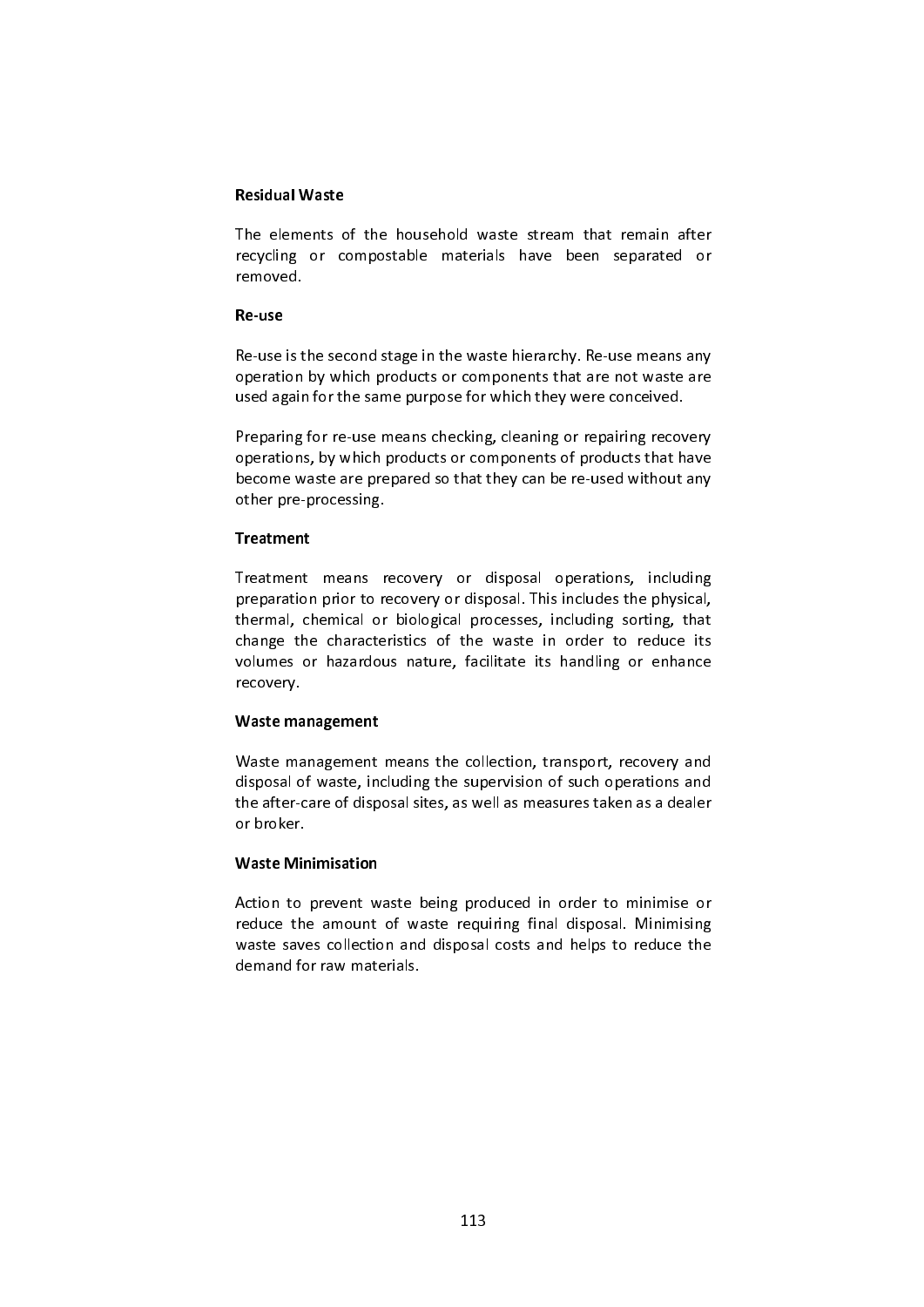## 11. Literature

Abfallwirtschaftsgesetz (2002): Bundesgesetz der Republik Oesterreich, mit dem ein Bundesgesetz über eine nachhaltige Abfallwirtschaft erlassen und das Kraftfahrgesetz 1967 und das Immissionsschutzgesetz-Luft geändert wird. BGBl. I Nr. 102/2002.

http://bgbl.wzo.at/abc/print\_pdf.aspx?file=2002/2002a102.pdf.

BIOIS — BIO Intelligence Services (2010) Guidelines on Waste Prevention Programmes. European Commission, Brussels. http://ec.europa.eu/environment/waste/prevention/guidelines.htm.

BMLFUW — Bundesministerium für Land- und Forstwirtschaft, Umwelt und Wasserwirtschaft (2006): Federal Waste Management Plan 2006. Vienna.

BMLFUW — Bundesministerium für Land- und Forstwirtschaft, Umwelt und Wasserwirtschaft (2008): Richtlinie für Ersatzbrennstoffe. Wien.

BMLFUW — Bundesministerium für Land- und Forstwirtschaft,<br>Umwelt und Wasserwirtschaft (2007): MUT Masterplan Umwelt und Wasserwirtschaft (2007): MUT Masterplan Umwelttechnologie. Wien. http://www.umweltnet.at/article/articleview/56024/1/18005.

BMLFUW — Bundesministerium für Land- und Forstwirtschaft, Umwelt und Wasserwirtschaft (2011): Federal Waste Management Plan 2011. Vienna. www.bundesabfallwirtschaftsplan.at

BMVIT — Bundesministerium für Verkehr, Innovation und Technologie (2009): Haus der Zukunft — Statistik über die<br>bisherigen birgebnisse des Programms. Wien bisherigen Ergebnisse des Programms. http://www.hausderzukunft.at/statistik/index.htm

DEFRA (2009): Sustainable clothing action plan. London. Www.defra.gov.uk.

Ecologic (2005): Beyer, P. & Kopytziok, N.: Abfallvermeidung und verwertung durch das Prinzip der Produzentenverantwortung. BMLFUW, Wien.

EEA — European Environment Agency (2007): Belgrade Report 2007 — Chapter 6: Sustainable Consumption and Production (SCP) and Waste Management. Copenhagen.

Eisenriegler S. (2010): Projekt R.U.S.Z. — Reparatur- und Servicezentrum Wien. http://www.rusz.at.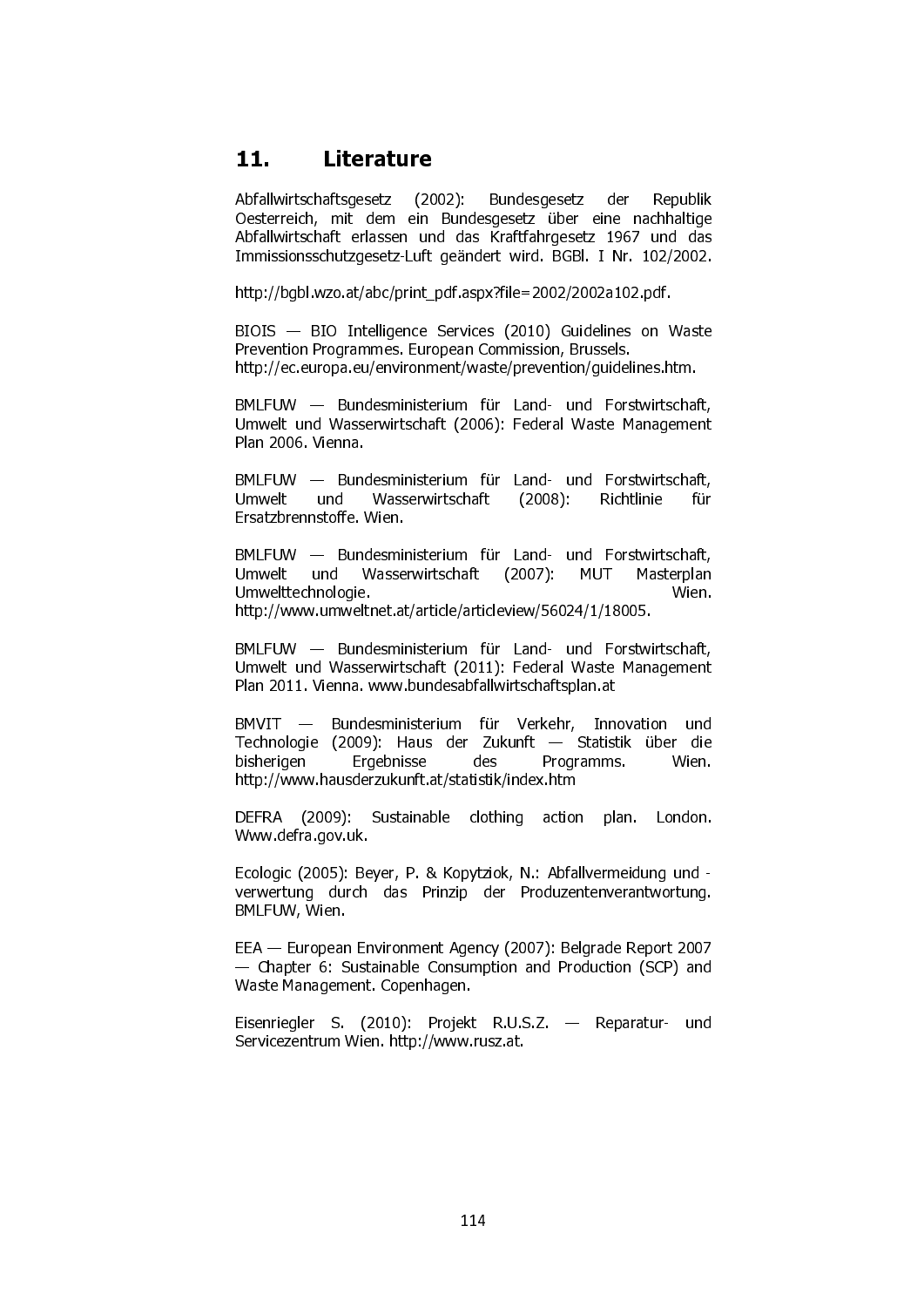Estermann S. Kropiunik H. Horinek G. (2000), Umsetzung des Branchenkonzeptes Medizinische Abfälle, Schriftenreihe des Bundesministeriums fuer Land- und Forstwirtschaft, Umwelt und Wasserwirtschaft, Wien, Band 21/2000.

ETC-SCP — European Topic Center on Sustainable Consumption and Production (2009): Waste Factsheets. Copenhagen, 26.06.2009. http://scp.eionet.europa.eu/facts/factsheets\_waste/2009\_edition/wa stepreventio

EU-Waste-Framework-Directive: Directive 2008/98/EC of the European Parliament and of the Council of 19 November 2008 on waste and repealing certain Directives. OJ L 312, 22.11.2008, p. 3– 30 .

Huisman, H. (2006): Effects of waste policy on bioenergy in the Netherlands. SenterNovem. EUBIONET Workshop 2, 30.01.2006, Utrecht

Ibo — Österreichisches Institut für Baubiologie und Bauökologie (2009): Forschung. Wien. www.ibo.at/de/forschung/index.htm. Accessed on 20.07.2009.

Jackson, T. (2005): Motivating sustainable consumption. Sustainable Development Commission, Stirling, UK.

KEMI- Swedish Chemicals Agency (2007): Lead in articles  $-$  a government assignment reported by the Swedish Chemicals Agency and the Swedish Environmental Protection Agency. Report 5/07, Sundbyberg, Sweden.

Lebensministerium Pressestelle (2007): Durchschlagender Erfolg: 1 Million Quecksilber-Thermometer von den KonsumentInnen zurückgegeben — Apotheken bewältigen größte Umweltaktion Österreichs.

http://www.ots.at/presseaussendung.php?schluessel=OTS\_2007110 7\_OTS0128.

Neitsch, M. (2007): Wiederverwendung von Elektroaltgeräten — Internationale Beispiele und österreichische Perspektiven. Proc. ÖWAV-Konferenz "Elektroaltgeräte-Wiederverwendung — Chancen, Risken, Herausforderungen', 14.11.2007, Wien

Norwegian Ministry of the Environment (1994): Brundtland, G. H.: Oslo Symposium on Sustainable Consumption. Oslo.

Norwegian Ministry of the Environment (2007): Amendment of regulations of 1 June 2004 No 922 relating to restrictions on the use of chemicals and other products hazardous to health and the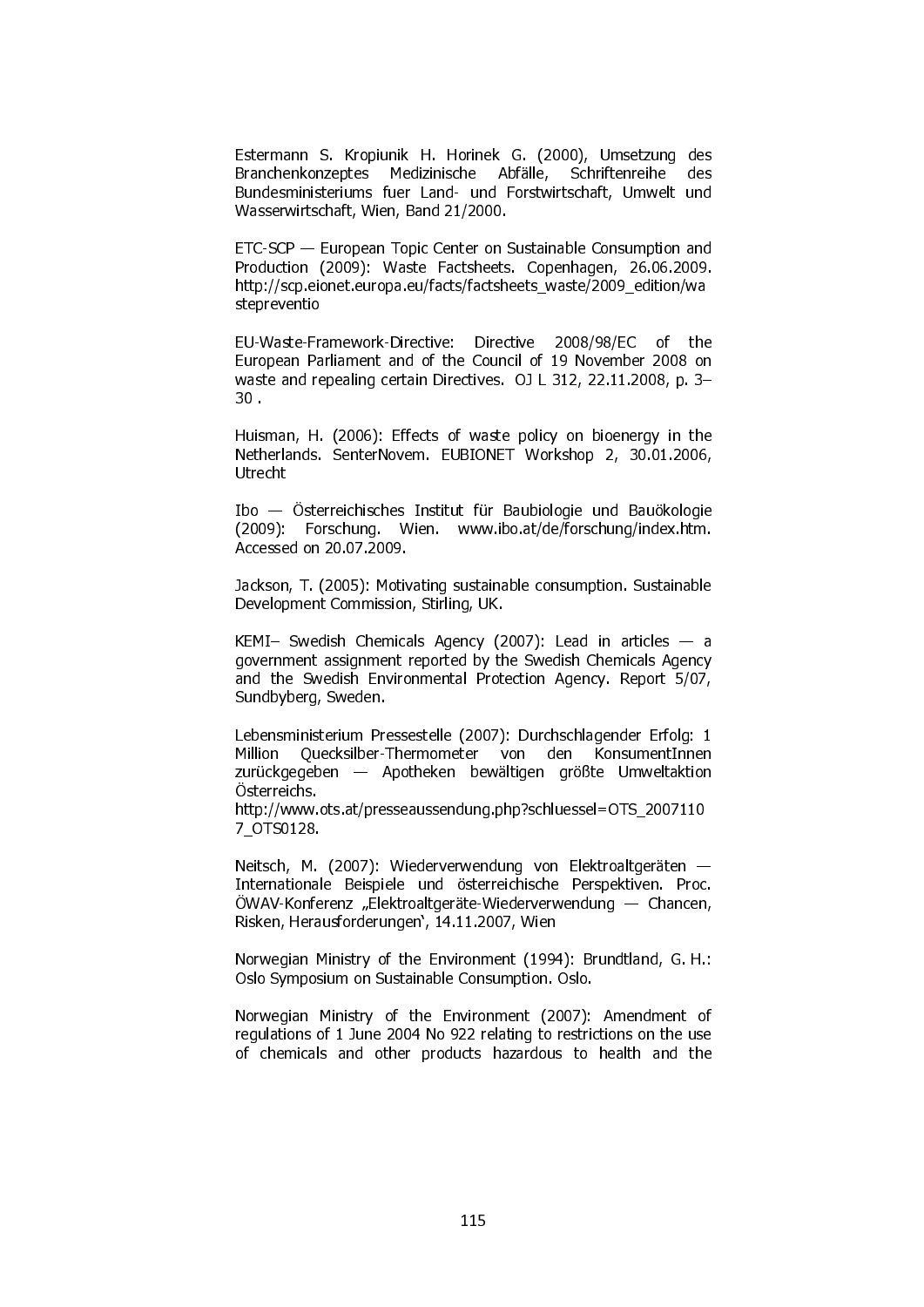environment (Product regulation), adopted by the Ministry of the Environment on 14 December 2007. Oslo.

ÖBRV — Österreichischer Baustoff Recycling Verband (2004): Richtlinie für Recyclingbaustoffe. BRV, Wien, 6. Auflage, Juni 2004.

Pladerer Ch. et al.: Massnahmen zur Abfallvermeidung bei Wiener Veranstaltungen. Oesterreichisches Oekologieinstitut, Wien, Maerz 2001.

Robert Koch-Institut (2007): Materialienband zur Kommissionsmitteilung "Amalgam'. www.rki.de.

Stadt Graz (2010): Das Umwelt-Leitprogramm der Stadt Graz: ÖKOPROFIT®. http://www.oekostadt.graz.at/cms/ziel/1939202/DE/

Umweltbundesamt & TU-Wien (2009): Reisinger, H.; Schöller, G.; Müller, B. & Obersteiner, E.: RUSCH — Ressourcenpotenzial und Umweltbelastung der Schwermetalle Cadmium, Blei und Quecksilber in Österreich. Umweltbundesamt Report Rep-0229. Klagenfurt, Vienna.

http://www.umweltbundesamt.at/publikationen/publikationssuche/pu blikationsdetail/?&pub\_id=1798.

Umweltbundesamt (2005): Mayer, S. & Reisinger, H.: Konsensfindungsprozess zur Entwicklung einer Abfallvermeidungsund –verwertungsstrategie für den Bundes-Abfallwirtschaftsplan 2006. Umweltbundesamt Report REP-0008, Wien. http://www.umweltbundesamt.at/fileadmin/site/publikationen/REP00 08.pdf

Umweltbundesamt (2006): Abfallvermeidung und –verwertung in Österreich, Materialienband zum Bundes-Abfallwirtschaftsplan 2006. REP-0018, Wien.

http://www.umweltbundesamt.at/fileadmin/site/publikationen/REP00 18.pdf

Umweltbundesamt (2007): Reisinger, H. & Krammer, H.-J.: Weißbuch Abfallvermeidung und Verwertung in Österreich. Report REP-0083, Wien.

http://www.umweltbundesamt.at/fileadmin/site/publikationen/REP00 83.pdf.

Verbundplan, IER-Stuttgart & Institute Jozef Stefan (1996): Integrated Resource Planning for the Rational Use of Energy in Slovenia. Klagenfurt.